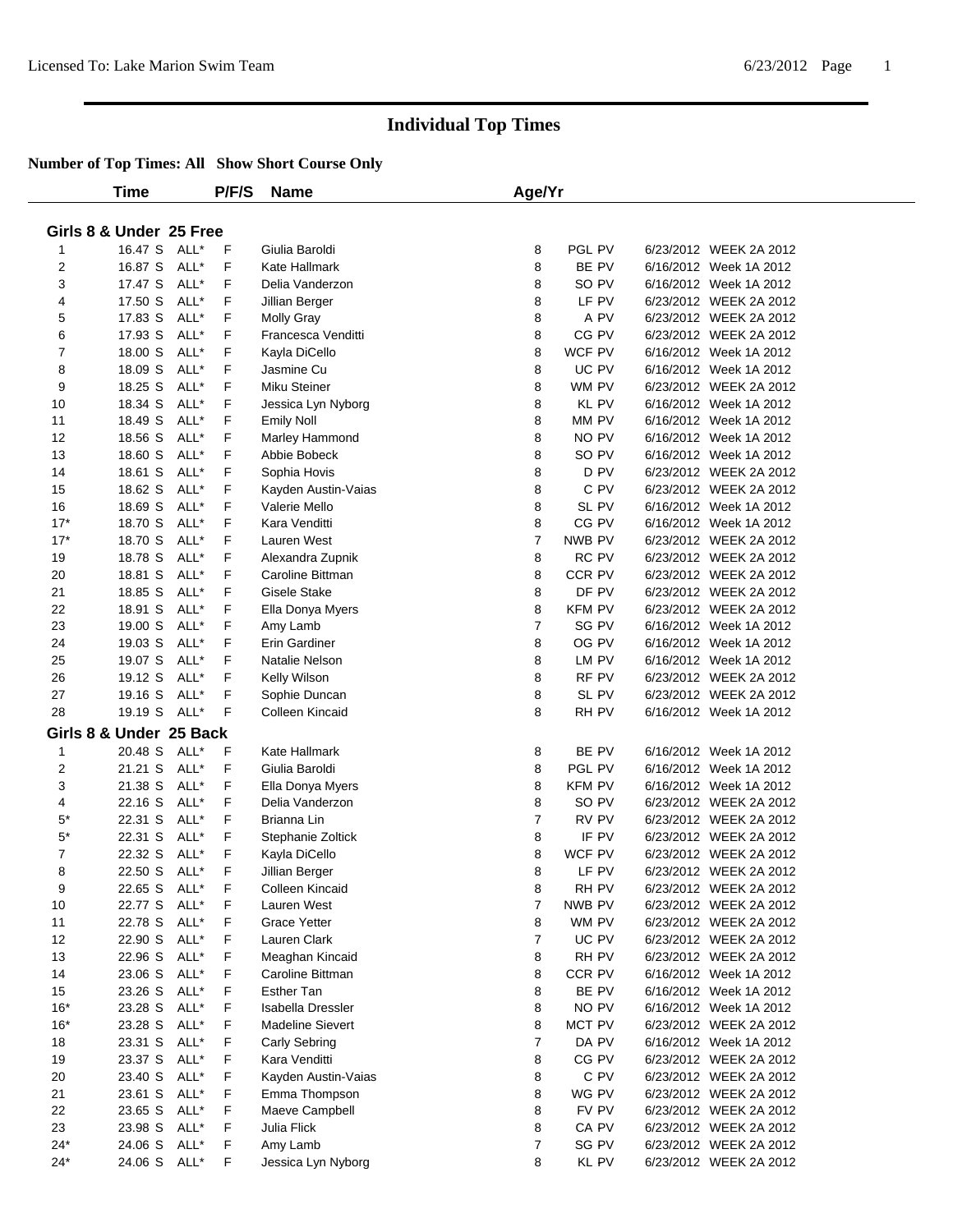|                | Time                      |      | P/F/S | <b>Name</b>               | Age/Yr         |               |                        |
|----------------|---------------------------|------|-------|---------------------------|----------------|---------------|------------------------|
|                |                           |      |       |                           |                |               |                        |
| 26             | 24.30 S                   | ALL* | F     | Liza Goetcheus            | 7              | C PV          | 6/16/2012 Week 1A 2012 |
| 27             | 24.31 S                   | ALL* | F     | Miku Steiner              | 8              | WM PV         | 6/23/2012 WEEK 2A 2012 |
| 28             | 24.45 S                   | ALL* | F     | Abbie Bobeck              | 8              | SO PV         | 6/16/2012 Week 1A 2012 |
|                | Girls 8 & Under 25 Breast |      |       |                           |                |               |                        |
| 1              | 23.83 S                   | ALL* | F.    | Caroline Taylor Schneider | 8              | PW PV         | 6/16/2012 Week 1A 2012 |
| 2              | 23.91 S                   | ALL* | F     | Valerie Mello             | 8              | SL PV         | 6/16/2012 Week 1A 2012 |
| 3              | 23.97 S                   | ALL* | F     | Ursula Trowern            | 8              | CCR PV        | 6/23/2012 WEEK 2A 2012 |
| 4              | 24.01 S                   | ALL* | F     | Jessica Lyn Nyborg        | 8              | <b>KL PV</b>  | 6/23/2012 WEEK 2A 2012 |
| 5              | 24.15 S                   | ALL* | F     | Jacqueline Curtis         | 8              | SG PV         | 6/23/2012 WEEK 2A 2012 |
| 6              | 24.50 S                   | ALL* | F     | Laura See                 | 8              | FM PV         | 6/23/2012 WEEK 2A 2012 |
| 7              | 24.52 S                   | ALL* | F     | Rachel Sharp              | 8              | LM PV         | 6/23/2012 WEEK 2A 2012 |
| 8              | 24.62 S                   | ALL* | F     | Jasmine Cu                | 8              | UC PV         | 6/23/2012 WEEK 2A 2012 |
| 9              | 24.94 S                   | ALL* | F     | <b>Emily Noll</b>         | 8              | MM PV         | 6/23/2012 WEEK 2A 2012 |
| 10             | 24.96 S                   | ALL* | F     | Natalie Nelson            | 8              | LM PV         | 6/16/2012 Week 1A 2012 |
| 11             | 25.19 S                   | ALL* | F     | Rebecca Weiss             | 8              | WL PV         | 6/23/2012 WEEK 2A 2012 |
| 12             | 25.21 S                   | ALL* | F     | Francesca Venditti        | 8              | CG PV         | 6/16/2012 Week 1A 2012 |
| 13             | 25.54 S                   | ALL* | F     | Gabrielle Johnson         | 8              | K PV          | 6/16/2012 Week 1A 2012 |
| 14             | 25.73 S                   | ALL* | F     | Sophia Morrison           | 8              | MCF PV        | 6/23/2012 WEEK 2A 2012 |
| 15             | 25.82 S                   | ALL* | F     | Emma Dorsey               | 8              | OM PV         | 6/16/2012 Week 1A 2012 |
| 16             | 25.87 S                   | ALL* | F     | Marley Hammond            | 8              | NO PV         | 6/16/2012 Week 1A 2012 |
| 17             | 25.93 S                   | ALL* | F     | <b>Isabella Cross</b>     | 8              | RF PV         | 6/16/2012 Week 1A 2012 |
| 18             | 26.00 S                   | ALL* | F     | Stephanie Zoltick         | 8              | IF PV         | 6/16/2012 Week 1A 2012 |
| 19             | 26.47 S                   | ALL* | F     | Colleen Kincaid           | 8              | RH PV         | 6/16/2012 Week 1A 2012 |
| 20             | 26.53 S ALL*              |      | F     | <b>Grace Yetter</b>       | 8              | WM PV         | 6/23/2012 WEEK 2A 2012 |
|                | Girls 8 & Under 25 Fly    |      |       |                           |                |               |                        |
| 1              | 18.03 S                   | ALL* | F     | Jillian Berger            | 8              | LF PV         | 6/23/2012 WEEK 2A 2012 |
| 2              | 18.22 S                   | ALL* | F     | Kate Hallmark             | 8              | BE PV         | 6/23/2012 WEEK 2A 2012 |
| 3              | 18.85 S                   | ALL* | F     | Giulia Baroldi            | 8              | PGL PV        | 6/16/2012 Week 1A 2012 |
| 4              | 19.28 S                   | ALL* | F     | Delia Vanderzon           | 8              | SO PV         | 6/16/2012 Week 1A 2012 |
| 5              | 20.17 S                   | ALL* | F     | Ella Donya Myers          | 8              | <b>KFM PV</b> | 6/23/2012 WEEK 2A 2012 |
| 6              | 20.78 S                   | ALL* | F     | <b>Emily Noll</b>         | 8              | MM PV         | 6/23/2012 WEEK 2A 2012 |
| $\overline{7}$ | 21.02 S                   | ALL* | F     | Stephanie Zoltick         | 8              | IF PV         | 6/16/2012 Week 1A 2012 |
| 8              | 21.09 S                   | ALL* | F     | Abbie Bobeck              | 8              | SO PV         | 6/16/2012 Week 1A 2012 |
| 9              | 21.12 S                   | ALL* | F     | Elena Baird               | 8              | WG PV         | 6/23/2012 WEEK 2A 2012 |
| 10             | 21.30 S                   | ALL* | F     | Rebecca Weiss             | 8              | WL PV         | 6/16/2012 Week 1A 2012 |
| 11             | 21.57 S                   | ALL* | F     | Jasmine Cu                | 8              | UC PV         | 6/16/2012 Week 1A 2012 |
| 12             | 21.66 S                   | ALL* | F     | Lauren West               | 7              | NWB PV        | 6/16/2012 Week 1A 2012 |
| 13             | 21.75 S ALL*              |      | F     | Alanna Li                 | 8              | RV PV         | 6/23/2012 WEEK 2A 2012 |
| 14             | 21.84 S ALL*              |      | F     | Kayden Austin-Vaias       | 8              | C PV          | 6/23/2012 WEEK 2A 2012 |
| 15             | 21.87 S ALL*              |      | F     | Kara Venditti             | 8              | CG PV         | 6/23/2012 WEEK 2A 2012 |
| 16             | 21.88 S ALL*              |      | F     | Kayla DiCello             | 8              | WCF PV        | 6/16/2012 Week 1A 2012 |
| 17             | 21.97 S ALL*              |      | F     | Carly Sebring             | $\overline{7}$ | DA PV         | 6/16/2012 Week 1A 2012 |
| 18             | 22.16 S                   | ALL* | F     | Ailey Gold                | 8              | RC PV         | 6/16/2012 Week 1A 2012 |
| 19             | 22.35 S ALL*              |      | F     | Miku Steiner              | 8              | WM PV         | 6/23/2012 WEEK 2A 2012 |
| 20             | 22.41 S ALL*              |      | F     | Saskia Gonzalez           | 8              | MM PV         | 6/23/2012 WEEK 2A 2012 |
| 21             | 22.53 S                   | ALL* | F     | Valerie Mello             | 8              | SL PV         | 6/16/2012 Week 1A 2012 |
| 22             | 22.58 S ALL*              |      | F     | Riley O'Leary             | $\overline{7}$ | UC PV         | 6/23/2012 WEEK 2A 2012 |
| 23             | 22.59 S                   | ALL* | F     | Francesca Venditti        | 8              | CG PV         | 6/23/2012 WEEK 2A 2012 |
| 24             | 22.62 S                   | ALL* | F     | Caroline Bittman          | 8              | CCR PV        | 6/23/2012 WEEK 2A 2012 |
| 25             | 22.63 S                   | ALL* | F     | Grace Ruoyi Liao          | 8              | <b>KFM PV</b> | 6/23/2012 WEEK 2A 2012 |
| 26             | 22.81 S                   | ALL* | F     | Carina Guo                | 8              | RV PV         | 6/16/2012 Week 1A 2012 |
| 27             | 23.06 S                   | ALL* | F     | Maeve Campbell            | 8              | FV PV         | 6/23/2012 WEEK 2A 2012 |
| 28             | 23.08 S ALL*              |      | F     | <b>Halisey Howard</b>     | 8              | FV PV         | 6/23/2012 WEEK 2A 2012 |
| 29             | 23.11 S ALL*              |      | F     | Lauren Clark              | $\overline{7}$ | UC PV         | 6/16/2012 Week 1A 2012 |
| 30             | 23.32 S ALL*              |      | F     | Jessica Lyn Nyborg        | 8              | KL PV         | 6/23/2012 WEEK 2A 2012 |
|                |                           |      |       |                           |                |               |                        |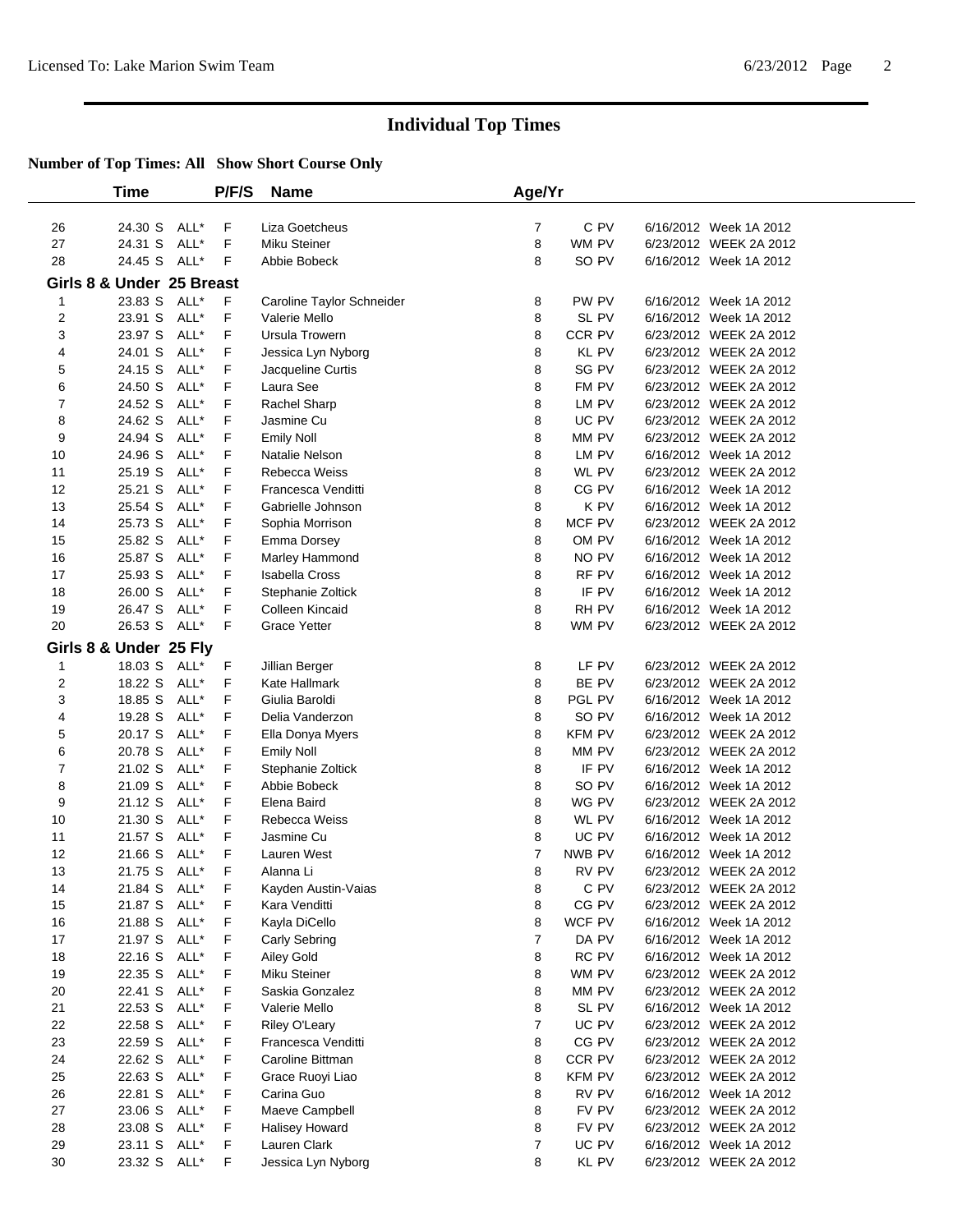|       | Time                      |      | P/F/S | <b>Name</b>            | Age/Yr |                  |                        |
|-------|---------------------------|------|-------|------------------------|--------|------------------|------------------------|
|       |                           |      |       |                        |        |                  |                        |
| 31    | 23.34 S                   | ALL* | F     | Laura See              | 8      | FM PV            | 6/23/2012 WEEK 2A 2012 |
| 32    | 23.37 S                   | ALL* | F     | Jacqueline Curtis      | 8      | SG PV            | 6/16/2012 Week 1A 2012 |
| 33    | 23.40 S                   | ALL* | F     | Francesca Brown        | 8      | RF PV            | 6/16/2012 Week 1A 2012 |
|       | Girls 12 & Under 100 IM   |      |       |                        |        |                  |                        |
| 1     | 1:11.32 S                 | ALL* | F     | EmilyT Wang            | 12     | UC PV            | 6/23/2012 WEEK 2A 2012 |
| 2     | 1:12.05 S                 | ALL* | F     | Celine Nugent          | 12     | TW PV            | 6/23/2012 WEEK 2A 2012 |
| 3     | 1:12.78 S                 | ALL* | F     | Rachel Danegger        | 11     | LF PV            | 6/23/2012 WEEK 2A 2012 |
| 4     | 1:12.91 S                 | ALL* | F     | Olivia French          | 12     | <b>KL PV</b>     | 6/23/2012 WEEK 2A 2012 |
| 5     | 1:12.96 S                 | ALL* | F     | Sammie Grant           | 11     | D PV             | 6/23/2012 WEEK 2A 2012 |
| 6     | 1:13.76 S                 | ALL* | F     | Sophia Liu             | 12     | BE PV            | 6/23/2012 WEEK 2A 2012 |
| 7     | 1:14.69 S                 | ALL* | F     | <b>Ellie Matusek</b>   | 12     | MCT PV           | 6/23/2012 WEEK 2A 2012 |
| 8     | 1:15.66 S                 | ALL* | F     | Nefret El-Masry        | 12     | RV PV            | 6/16/2012 Week 1A 2012 |
| 9     | 1:16.47 S                 | ALL* | F     | Alexandra Marquez      | 12     | D PV             | 6/23/2012 WEEK 2A 2012 |
| 10    | 1:16.53 S                 | ALL* | F     | Arona Baigal           | 12     | <b>GER PV</b>    | 6/16/2012 Week 1A 2012 |
| 11    | 1:16.65 S                 | ALL* | F     | Amina N'Gambwa         | 12     | MB PV            | 6/23/2012 WEEK 2A 2012 |
| 12    | 1:16.67 S                 | ALL* | F     | Katie Athey            | 12     | HA PV            | 6/16/2012 Week 1A 2012 |
| 13    | 1:16.77 S                 | ALL* | F     | Olivia McGrath         | 12     | BE PV            | 6/23/2012 WEEK 2A 2012 |
| 14    | 1:16.85 S                 | ALL* | F     | Thiany Riddihough      | 12     | CS <sub>PV</sub> | 6/16/2012 Week 1A 2012 |
| 15    | 1:16.93 S                 | ALL* | F     | Jocelyn Merkin         | 12     | RS PV            | 6/23/2012 WEEK 2A 2012 |
| 16    | 1:17.39 S                 | ALL* | F     | Hannah Kannan          | 12     | BE PV            | 6/16/2012 Week 1A 2012 |
| 17    | 1:17.60 S                 | ALL* | F     | Ophelie Loblack        | 11     | RV PV            | 6/16/2012 Week 1A 2012 |
| 18    | 1:17.69 S                 | ALL* | F     | Julia Wang             | 11     | WL PV            | 6/23/2012 WEEK 2A 2012 |
| 19    | 1:17.89 S                 | ALL* | F     | <b>Grace Elliott</b>   | 12     | MCF PV           | 6/23/2012 WEEK 2A 2012 |
| 20    | $1:18.13$ S               | ALL* | F     | Candice Lee            | 12     | WCF PV           | 6/16/2012 Week 1A 2012 |
| 21    | 1:18.33 S                 | ALL* | F     | <b>Talia Moss</b>      | 10     | RF PV            | 6/23/2012 WEEK 2A 2012 |
| 22    | 1:18.35 S                 | ALL* | F     | Lena Redisch           | 12     | MO PC            | 6/16/2012 Week 1A 2012 |
| 23    | 1:18.38 S                 | ALL* | F     | Grace Tarbrake         | 12     | SG PV            | 6/16/2012 Week 1A 2012 |
| 24    | 1:18.55 S                 | ALL* | F     | Caroline Lamb          | 12     | SG PV            | 6/16/2012 Week 1A 2012 |
| 25    | 1:18.75 S                 | ALL* | F     | Katherine Chlopak      | 11     | SO PV            | 6/23/2012 WEEK 2A 2012 |
| 26    | 1:19.04 S                 | ALL* | F     | Sophie Reilly          | 11     | PA PV            | 6/23/2012 WEEK 2A 2012 |
| 27    | 1:19.19 S                 | ALL* | F     | Alana Bailey           | 11     | SG PV            | 6/16/2012 Week 1A 2012 |
| 28    | 1:19.22 S                 | ALL* | F     | Rafaela Gutierrez      | 12     | PW PV            | 6/16/2012 Week 1A 2012 |
| 29    | 1:19.67 S                 | ALL* | F     | Caroline Dunn          | 12     | <b>JC PV</b>     | 6/16/2012 Week 1A 2012 |
| 30    | 1:19.78 S                 | ALL* | F     | Katarina Lechner       | 11     | NO PV            | 6/23/2012 WEEK 2A 2012 |
| 31    | 1:20.22 S                 | ALL* | F     | Kennedy Nolan          | 11     | TA PV            | 6/23/2012 WEEK 2A 2012 |
| 32    | 1:20.70 S                 | ALL* | F     | Erica Robison          | 12     | MO PC            | 6/23/2012 WEEK 2A 2012 |
| 33    | 1:20.76 S                 | ALL* | F     | <b>Grace Giddings</b>  | 11     | OM PV            | 6/16/2012 Week 1A 2012 |
| $34*$ | 1:20.87 S                 | ALL* | F     | Kiki Bonetta-Misteli   | 12     | GP PV            | 6/23/2012 WEEK 2A 2012 |
| $34*$ | 1:20.87 S ALL*            |      | F     | Lauren Christine Dunne | 12     | QO PV            | 6/23/2012 WEEK 2A 2012 |
| 36    | 1:20.90 S ALL*            |      | F     | Sarah Luigard          | 12     | D PV             | 6/23/2012 WEEK 2A 2012 |
|       | <b>Girls 9-10 50 Free</b> |      |       |                        |        |                  |                        |
| 1     | 31.49 S ALL*              |      | F     | Megan Sharkey          | 10     | PW PV            | 6/23/2012 WEEK 2A 2012 |
| 2     | 32.23 S                   | ALL* | F     | Maya Fischer           | 10     | EG PV            | 6/16/2012 Week 1A 2012 |
| 3     | 32.78 S                   | ALL* | F     | <b>Grace Burgett</b>   | 10     | TW PV            | 6/23/2012 WEEK 2A 2012 |
| 4     | 32.84 S                   | ALL* | F     | Amanda Liu             | 10     | BE PV            | 6/16/2012 Week 1A 2012 |
| 5     | 32.89 S                   | ALL* | F     | <b>Talia Moss</b>      | 10     | RF PV            | 6/23/2012 WEEK 2A 2012 |
| 6     | 33.25 S                   | ALL* | F     | Shannon Lamb           | 10     | SG PV            | 6/23/2012 WEEK 2A 2012 |
| 7     | 33.35 S                   | ALL* | F     | Jordan Wallace         | 10     | SG PV            | 6/16/2012 Week 1A 2012 |
| 8     | 33.74 S                   | ALL* | F     | Malia Bush             | 9      | RE PV            | 6/16/2012 Week 1A 2012 |
| 9     | 33.85 S                   | ALL* | F     | Mei Mei Zuo            | 10     | TH PV            | 6/23/2012 WEEK 2A 2012 |
| 10    | 33.86 S                   | ALL* | F     | Caroline Howley        | 10     | PW PV            | 6/16/2012 Week 1A 2012 |
| 11    | 33.87 S                   | ALL* | F     | Jolie LeFauve          | 10     | FV PV            | 6/23/2012 WEEK 2A 2012 |
| 12    | 34.13 S                   | ALL* | F     | Cailynn Leigh Adelman  | 10     | DT PV            | 6/16/2012 Week 1A 2012 |
| 13    | 34.18 S                   | ALL* | F     | Julie Fan              | 9      | IF PV            | 6/23/2012 WEEK 2A 2012 |
| 14    | 34.19 S                   | ALL* | F     | Michelle Gu            | 10     | UC PV            | 6/23/2012 WEEK 2A 2012 |
|       |                           |      |       |                        |        |                  |                        |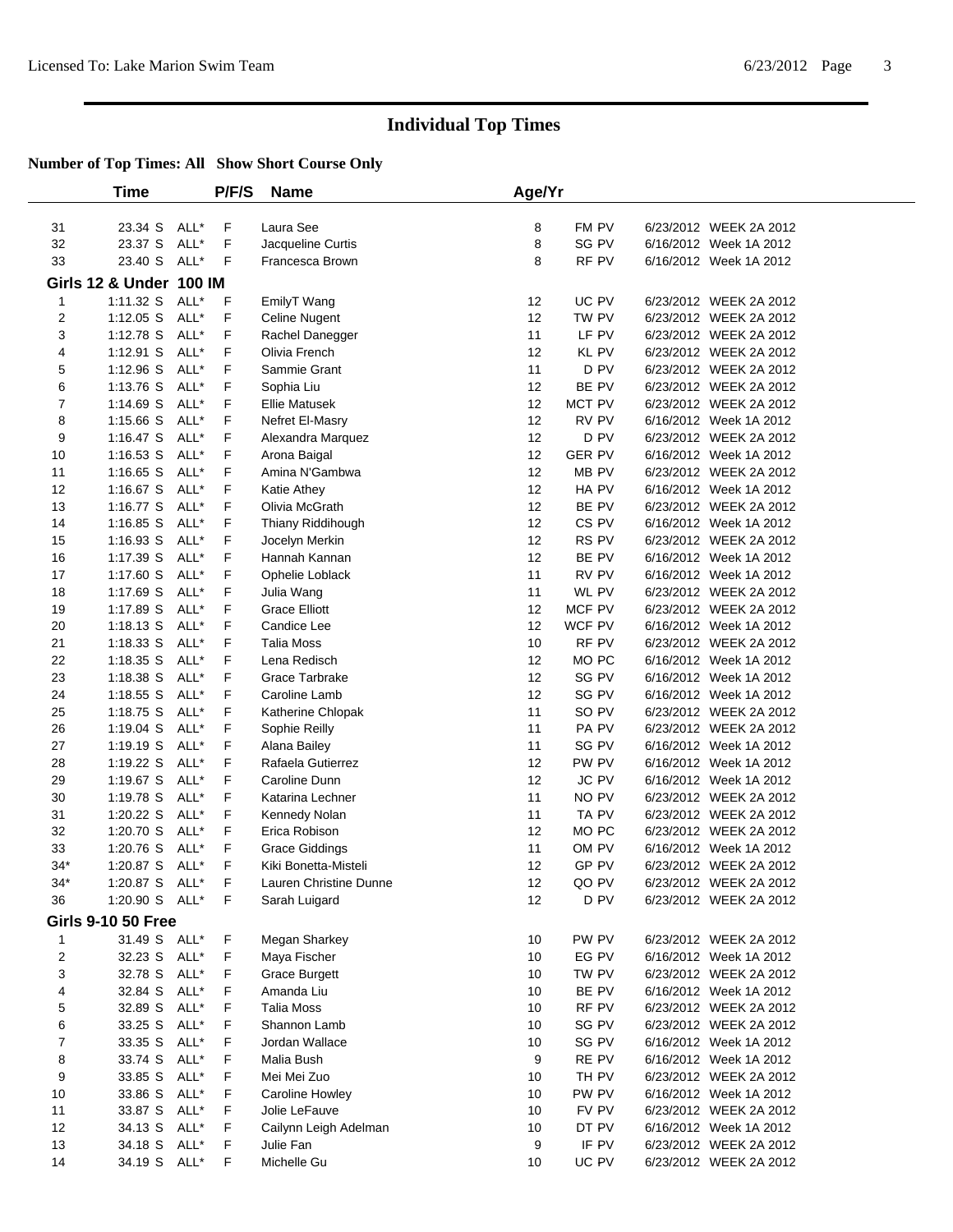|       | <b>Time</b>               |      | P/F/S       | <b>Name</b>           | Age/Yr |                  |                        |  |
|-------|---------------------------|------|-------------|-----------------------|--------|------------------|------------------------|--|
| 15    | 34.48 S                   | ALL* | F           | Madeline Mara         | 10     | MCF PV           | 6/23/2012 WEEK 2A 2012 |  |
| 16    | 34.52 S                   | ALL* | F           | Eleanor McGrath       | 10     | BE PV            | 6/23/2012 WEEK 2A 2012 |  |
| 17    | 34.56 S                   | ALL* | F           | <b>Tatum Zupnik</b>   | 10     | RC PV            | 6/23/2012 WEEK 2A 2012 |  |
| 18    | 34.59 S                   | ALL* | F           | Sofia Ballance        | 10     | PO PV            | 6/16/2012 Week 1A 2012 |  |
| 19    | 34.62 S                   | ALL* | F           | Caroline Hallmark     | 10     | BE PV            | 6/23/2012 WEEK 2A 2012 |  |
| 20    | 34.63 S                   | ALL* | F           | Holly Heaton          | 9      | GP PV            | 6/23/2012 WEEK 2A 2012 |  |
| 21    | 34.67 S                   | ALL* | F           | Claire Ryland         | 9      | CA PV            | 6/16/2012 Week 1A 2012 |  |
| 22    | 34.72 S                   | ALL* | F           | Lena Yu               | 10     | RV PV            | 6/23/2012 WEEK 2A 2012 |  |
| 23    | 34.91 S                   | ALL* | F           | Ava Claire Mendelsohn | 10     | PA PV            | 6/16/2012 Week 1A 2012 |  |
| 24    | 34.97 S                   | ALL* | F           | Leah Kannan           | 9      | BE PV            | 6/16/2012 Week 1A 2012 |  |
| 25    | 35.31 S                   | ALL* | $\mathsf F$ | Kassandra Rios        | 10     | LB PV            | 6/23/2012 WEEK 2A 2012 |  |
| 26    | 35.34 S                   | ALL* | F           | Abbey Rose            | 10     | TA PV            | 6/23/2012 WEEK 2A 2012 |  |
| 27    | 35.35 S                   | ALL* | F           | Hannah Bush           | 10     | RE PV            | 6/16/2012 Week 1A 2012 |  |
| 28    | 35.41 S                   | ALL* | F           | Brianna Sanidad       | 10     | SG PV            | 6/16/2012 Week 1A 2012 |  |
| $29*$ | 35.45 S                   | ALL* | F           | Sarah Kimmel          | 9      | OG PV            | 6/16/2012 Week 1A 2012 |  |
| $29*$ | 35.45 S                   | ALL* | F           | Makenzie Higgins      | 10     | SB PV            | 6/23/2012 WEEK 2A 2012 |  |
| 31    | 35.47 S                   | ALL* | F           | <b>Lindsey Brick</b>  | 10     | LLD PV           | 6/16/2012 Week 1A 2012 |  |
| 32    | 35.53 S                   | ALL* | F           | <b>Tia Thomas</b>     | 9      | SG PV            | 6/16/2012 Week 1A 2012 |  |
| 33    | 35.58 S                   | ALL* | F           | Angelina Casimates    | 10     | HA PV            | 6/23/2012 WEEK 2A 2012 |  |
| $34*$ | 35.59 S                   | ALL* | F           | Rita Zhang            | 10     | SB PV            | 6/16/2012 Week 1A 2012 |  |
| $34*$ | 35.59 S                   | ALL* | F           | Cheryl Sirui Liao     | 10     | <b>KFM PV</b>    | 6/23/2012 WEEK 2A 2012 |  |
| 36    | 35.70 S                   | ALL* | F           | Victoria Hayes        | 10     | <b>GER PV</b>    | 6/16/2012 Week 1A 2012 |  |
| 37    | 35.76 S                   | ALL* | $\mathsf F$ | <b>Grace Noll</b>     | 10     | MM PV            | 6/16/2012 Week 1A 2012 |  |
| 38    | 35.77 S                   | ALL* | F           | Alessandra Mae Sena   | 10     | QO PV            | 6/16/2012 Week 1A 2012 |  |
| 39    | 35.83 S                   | ALL* | F           | Katherine Gould       | 9      | TW PV            | 6/23/2012 WEEK 2A 2012 |  |
| 40    | 35.86 S                   | ALL* | F           | Bridget O'Hara        | 9      | MCT PV           | 6/16/2012 Week 1A 2012 |  |
| 41    | 35.91 S                   | ALL* | F           | Sky Bloomer           | 10     | LB PV            | 6/16/2012 Week 1A 2012 |  |
| $42*$ | 35.97 S                   | ALL* | F           | Autumn Wang           | 10     | WCF PV           | 6/23/2012 WEEK 2A 2012 |  |
| $42*$ | 35.97 S                   | ALL* | F           | Sophia Shuya Wang     | 10     | WCF PV           | 6/16/2012 Week 1A 2012 |  |
| 44    | 36.06 S                   | ALL* | F           | Hannah Owings         | 9      | RH PV            | 6/16/2012 Week 1A 2012 |  |
| 45    | 36.09 S                   | ALL* | F           | Hannah Harnois        | 10     | <b>KL PV</b>     | 6/16/2012 Week 1A 2012 |  |
| 46    | 36.16 S                   | ALL* | F           | Lillie Gonzalez       | 10     | NWB PV           | 6/16/2012 Week 1A 2012 |  |
| 47    | 36.25 S                   | ALL* | F           | Anastasia Belyakov    | 9      | NO PV            | 6/23/2012 WEEK 2A 2012 |  |
| 48    | 36.28 S                   | ALL* | F           | Rebecca Huang         | 10     | <b>KFM PV</b>    | 6/23/2012 WEEK 2A 2012 |  |
| 49    | 36.32 S                   | ALL* | F           | Sarah Johnson         | 10     | MO <sub>PC</sub> | 6/23/2012 WEEK 2A 2012 |  |
| 50    | 36.34 S ALL*              |      | F           | Katie Stevenson       | 10     | CCR PV           | 6/16/2012 Week 1A 2012 |  |
|       | <b>Girls 9-10 25 Back</b> |      |             |                       |        |                  |                        |  |
| 1     | 16.96 S ALL*              |      | F           | Megan Sharkey         | 10     | PW PV            | 6/23/2012 WEEK 2A 2012 |  |
| 2     | 17.37 S ALL*              |      | F.          | Amanda Liu            | 10     | BE PV            | 6/23/2012 WEEK 2A 2012 |  |
| 3     | 17.39 S ALL*              |      | F           | Shannon Lamb          | 10     | SG PV            | 6/23/2012 WEEK 2A 2012 |  |
| 4     | 17.56 S ALL*              |      | F           | <b>Talia Moss</b>     | 10     | RF PV            | 6/23/2012 WEEK 2A 2012 |  |
| 5     | 18.07 S ALL*              |      | F           | Maya Fischer          | 10     | EG PV            | 6/16/2012 Week 1A 2012 |  |
| 6     | 18.12 S ALL*              |      | F           | Phoebe Bacon          | 9      | TH PV            | 6/23/2012 WEEK 2A 2012 |  |
| 7     | 18.28 S                   | ALL* | F           | <b>Tatum Good</b>     | 9      | WM PV            | 6/23/2012 WEEK 2A 2012 |  |
| 8     | 18.34 S ALL*              |      | F           | Makenzie Higgins      | 10     | SB PV            | 6/23/2012 WEEK 2A 2012 |  |
| 9     | 18.40 S ALL*              |      | F           | Sky Bloomer           | 10     | LB PV            | 6/16/2012 Week 1A 2012 |  |
| $10*$ | 18.73 S                   | ALL* | F           | Mei Mei Zuo           | 10     | TH PV            | 6/23/2012 WEEK 2A 2012 |  |
| $10*$ | 18.73 S ALL*              |      | F           | Claire Ryland         | 9      | CA PV            | 6/16/2012 Week 1A 2012 |  |
| 12    | 18.76 S ALL*              |      | F           | Abbey Rose            | 10     | TA PV            | 6/16/2012 Week 1A 2012 |  |
| 13    | 18.81 S ALL*              |      | F           | Cailynn Leigh Adelman | 10     | DT PV            | 6/23/2012 WEEK 2A 2012 |  |
| 14    | 18.93 S ALL*              |      | F           | Jordan Wallace        | 10     | SG PV            | 6/23/2012 WEEK 2A 2012 |  |
| 15    | 19.12 S ALL*              |      | F           | Caroline Hallmark     | 10     | BE PV            | 6/16/2012 Week 1A 2012 |  |
| 16    | 19.16 S ALL*              |      | F           | Autumn Wang           | 10     | WCF PV           | 6/23/2012 WEEK 2A 2012 |  |
| $17*$ | 19.24 S ALL*              |      | F           | Alessandra Mae Sena   | 10     | QO PV            | 6/16/2012 Week 1A 2012 |  |
| $17*$ | 19.24 S ALL*              |      | F.          | Hannah Owings         | 9      | RH PV            | 6/16/2012 Week 1A 2012 |  |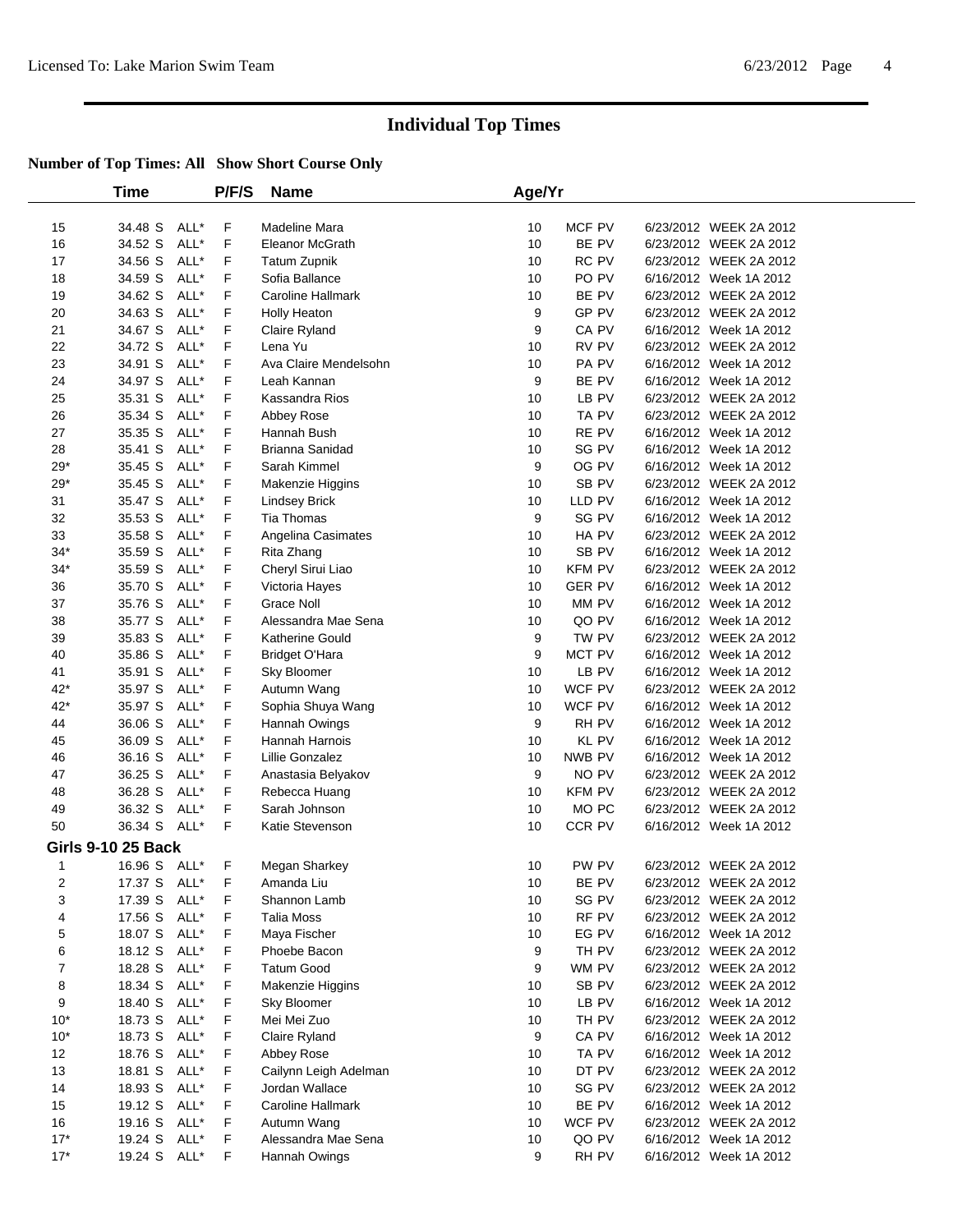|             | <b>Time</b>          |      | P/F/S | <b>Name</b>           | Age/Yr |               |                        |  |
|-------------|----------------------|------|-------|-----------------------|--------|---------------|------------------------|--|
| 19          | 19.28 S              | ALL* | F     | Lambia Katsigiannakis | 10     | RV PV         | 6/16/2012 Week 1A 2012 |  |
| 20          | 19.33 S              | ALL* | F     | Vivica Gearhart Braun | 10     | GP PV         | 6/23/2012 WEEK 2A 2012 |  |
| 21          | 19.34 S              | ALL* | F     | Madeline Mara         | 10     | MCF PV        | 6/23/2012 WEEK 2A 2012 |  |
| 22          | 19.36 S              | ALL* | F     | Kasey Cora Anderson   | 9      | <b>KL PV</b>  | 6/16/2012 Week 1A 2012 |  |
| 23          | 19.47 S              | ALL* | F     | Eleanor McGrath       | 10     | BE PV         | 6/16/2012 Week 1A 2012 |  |
| 24          | 19.57 S              | ALL* | F     | Leah Kannan           | 9      | BE PV         | 6/23/2012 WEEK 2A 2012 |  |
| 25          | 19.58 S              | ALL* | F     | Victoria Hayes        | 10     | <b>GER PV</b> | 6/16/2012 Week 1A 2012 |  |
| $26*$       | 19.65 S              | ALL* | F     | Lena Yu               | 10     | RV PV         | 6/23/2012 WEEK 2A 2012 |  |
| $26*$       | 19.65 S              | ALL* | F     | <b>Lindsey Brick</b>  | 10     | LLD PV        | 6/16/2012 Week 1A 2012 |  |
| 28          | 19.66 S              | ALL* | F     | Ava Claire Mendelsohn | 10     | PA PV         | 6/16/2012 Week 1A 2012 |  |
| 29          | 19.68 S              | ALL* | F     | Andie Weitzman        | 10     | QO PV         | 6/23/2012 WEEK 2A 2012 |  |
| 30          | 19.79 S              | ALL* | F     | Rita Zhang            | 10     | SB PV         | 6/16/2012 Week 1A 2012 |  |
| 31          | 19.84 S              | ALL* | F     | Rachel Illig          | 10     | EW PV         | 6/16/2012 Week 1A 2012 |  |
| 32          | 19.86 S              | ALL* | F     | Joelle Ohr            | 10     | CG PV         | 6/16/2012 Week 1A 2012 |  |
| 33          | 19.90 S              | ALL* | F     | Sacha Feldberg        | 10     | CG PV         | 6/16/2012 Week 1A 2012 |  |
| 34          | 19.93 S              | ALL* | F     | Angelina Casimates    | 10     | HA PV         | 6/23/2012 WEEK 2A 2012 |  |
| 35          | 19.98 S              | ALL* | F     | Ashley Byrnes         | 9      | RC PV         | 6/23/2012 WEEK 2A 2012 |  |
| 36          | 20.02 S              | ALL* | F     | Sarah Kimmel          | 9      | OG PV         | 6/23/2012 WEEK 2A 2012 |  |
| 37          | 20.07 S              | ALL* | F     | Mikey Panner          | 10     | SO PV         | 6/23/2012 WEEK 2A 2012 |  |
| 38          | 20.09 S              | ALL* | F     | Juliya Harnood        | 10     | <b>GER PV</b> | 6/16/2012 Week 1A 2012 |  |
| $39*$       | 20.13 S              | ALL* | F     | Kassandra Rios        | 10     | LB PV         | 6/16/2012 Week 1A 2012 |  |
| $39*$       | 20.13 S              | ALL* | F     | Hannah Bush           | 10     | RE PV         | 6/16/2012 Week 1A 2012 |  |
| 41          | 20.21 S              | ALL* | F     | Agnes Maloney         | 10     | C PV          | 6/23/2012 WEEK 2A 2012 |  |
| 42          | 20.23 S              | ALL* | F     | <b>Haley Phillips</b> | 9      | RE PV         | 6/16/2012 Week 1A 2012 |  |
| 43          | 20.27 S              | ALL* | F     | Elizabeth Li          | 9      | UC PV         | 6/23/2012 WEEK 2A 2012 |  |
| 44*         | 20.28 S              | ALL* | F     | Hannah Harnois        | 10     | KL PV         | 6/16/2012 Week 1A 2012 |  |
| 44*         | 20.28 S              | ALL* | F     | Emily Lofgren         | 10     | CB PV         | 6/23/2012 WEEK 2A 2012 |  |
| 46          | 20.32 S              | ALL* | F     | Katherine Gould       | 9      | TW PV         | 6/23/2012 WEEK 2A 2012 |  |
| 47*         | 20.35 S              | ALL* | F     | Sarah Crocker         | 10     | MCT PV        | 6/16/2012 Week 1A 2012 |  |
| 47*         | 20.35 S              | ALL* | F     | Niamh Haynos          | 10     | CG PV         | 6/23/2012 WEEK 2A 2012 |  |
| 49          | 20.38 S              | ALL* | F     | Cameron Dewey         | 10     | SG PV         | 6/23/2012 WEEK 2A 2012 |  |
| 50          | 20.40 S              | ALL* | F     | Lindsey Lightcap      | 10     | PL PV         | 6/16/2012 Week 1A 2012 |  |
|             | Girls 9-10 25 Breast |      |       |                       |        |               |                        |  |
| 1           | 18.04 S ALL*         |      | F     | Talia Moss            | 10     | RF PV         | 6/23/2012 WEEK 2A 2012 |  |
| 2           | 19.90 S              | ALL* | F     | Jordan Wallace        | 10     | SG PV         | 6/23/2012 WEEK 2A 2012 |  |
| 3           | 20.00 S              | ALL* | F     | Leah Kannan           | 9      | BE PV         | 6/16/2012 Week 1A 2012 |  |
| $4^{\star}$ | 20.28 S              | ALL* | F     | Sacha Feldberg        | 10     | CG PV         | 6/16/2012 Week 1A 2012 |  |
| $4^*$       | 20.28 S ALL*         |      | F     | Michelle Gu           | 10     | UC PV         | 6/16/2012 Week 1A 2012 |  |
| 6           | 20.38 S ALL*         |      | F     | Rebecca Huang         | 10     | <b>KFM PV</b> | 6/16/2012 Week 1A 2012 |  |
| 7           | 20.44 S ALL*         |      | F     | Jolie LeFauve         | 10     | FV PV         | 6/16/2012 Week 1A 2012 |  |
| 8           | 20.49 S ALL*         |      | F     | Sophia Shuya Wang     | 10     | WCF PV        | 6/16/2012 Week 1A 2012 |  |
| 9           | 20.52 S              | ALL* | F     | Sarah Johnson         | 10     | MO PC         | 6/23/2012 WEEK 2A 2012 |  |
| $10*$       | 20.60 S ALL*         |      | F     | Malia Bush            | 9      | RE PV         | 6/16/2012 Week 1A 2012 |  |
| $10*$       | 20.60 S              | ALL* | F     | Caroline Howley       | 10     | PW PV         | 6/16/2012 Week 1A 2012 |  |
| 12          | 20.65 S              | ALL* | F     | <b>Grace Burgett</b>  | 10     | TW PV         | 6/23/2012 WEEK 2A 2012 |  |
| 13          | 20.80 S              | ALL* | F     | Kassandra Rios        | 10     | LB PV         | 6/16/2012 Week 1A 2012 |  |
| 14          | 20.91 S              | ALL* | F     | <b>Riley Powell</b>   | 9      | MCT PV        | 6/16/2012 Week 1A 2012 |  |
| 15          | 21.12 S              | ALL* | F     | Phoebe Bacon          | 9      | TH PV         | 6/16/2012 Week 1A 2012 |  |
| $16*$       | 21.19 S              | ALL* | F     | Paige Stahley         | 10     | <b>NGV PV</b> | 6/23/2012 WEEK 2A 2012 |  |
| $16*$       | 21.19 S              | ALL* | F     | Hannah Owings         | 9      | RH PV         | 6/23/2012 WEEK 2A 2012 |  |
| 18          | 21.21 S              | ALL* | F     | Joelle Ohr            | 10     | CG PV         | 6/16/2012 Week 1A 2012 |  |
| 19          | 21.27 S ALL*         |      | F     | Holly Heaton          | 9      | GP PV         | 6/16/2012 Week 1A 2012 |  |
| 20          | 21.33 S              | ALL* | F     | Moshelle Borjigin     | 10     | <b>GER PV</b> | 6/16/2012 Week 1A 2012 |  |
| 21          | 21.40 S              | ALL* | F     | Karen Yang            | 10     | PGL PV        | 6/16/2012 Week 1A 2012 |  |
| 22          | 21.42 S ALL*         |      | F     | Brianna Sanidad       | 10     | SG PV         | 6/16/2012 Week 1A 2012 |  |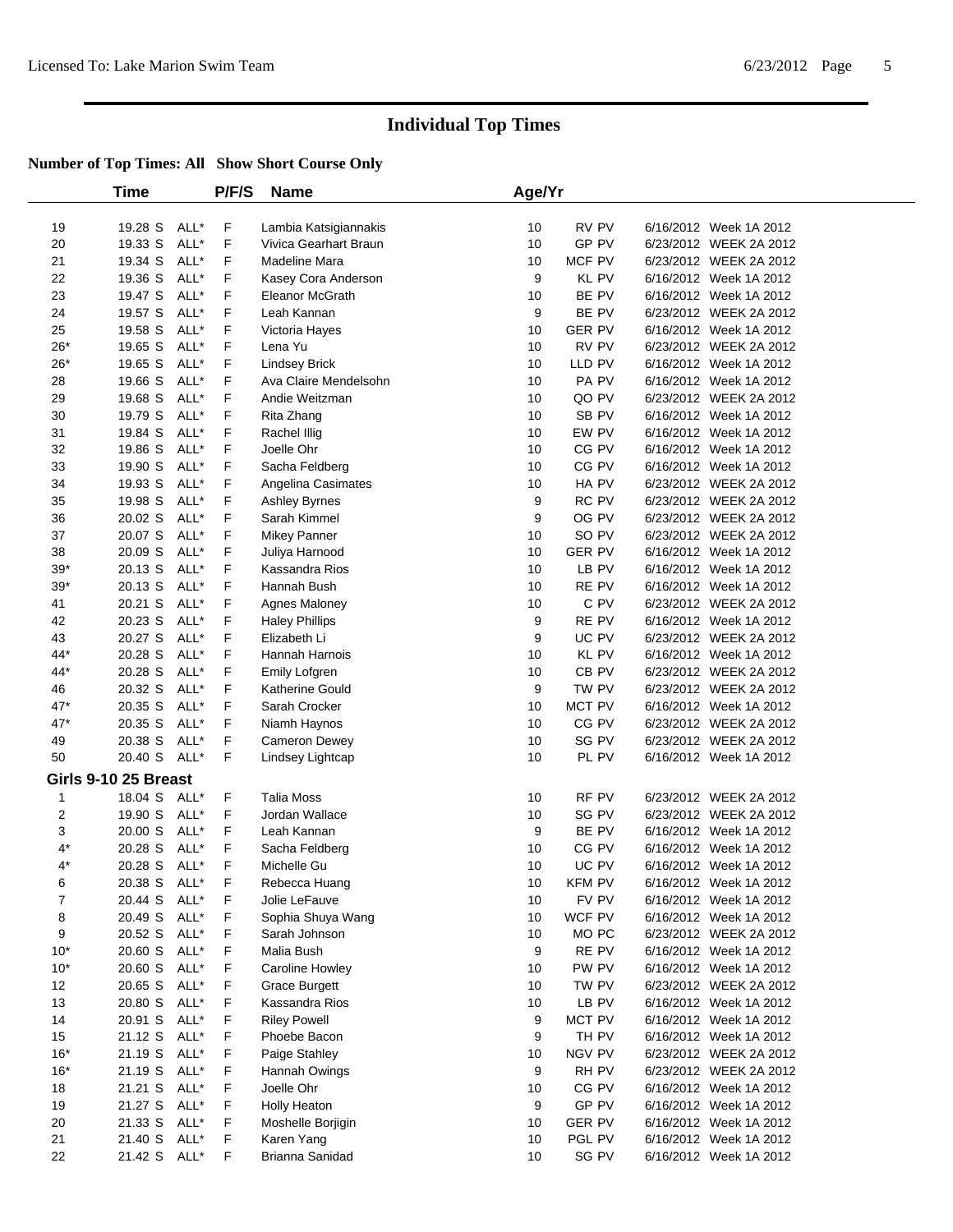|                | <b>Time</b>              |      | P/F/S   | <b>Name</b>                         | Age/Yr   |                |                                                  |  |
|----------------|--------------------------|------|---------|-------------------------------------|----------|----------------|--------------------------------------------------|--|
| 23             | 21.50 S ALL*             |      | F       | Katie Bittman                       | 10       | CCR PV         | 6/23/2012 WEEK 2A 2012                           |  |
| 24             | 21.58 S                  | ALL* | F       | Alessandra Mae Sena                 | 10       | QO PV          | 6/23/2012 WEEK 2A 2012                           |  |
| 25             | 21.63 S                  | ALL* | F       | Emily Lofgren                       | 10       | CB PV          | 6/23/2012 WEEK 2A 2012                           |  |
| 26             | 21.64 S                  | ALL* | F       | Claire A. Cerone                    | 10       | DT PV          | 6/23/2012 WEEK 2A 2012                           |  |
| 27             | 21.66 S                  | ALL* | F       | Helena Narisu                       | 10       | NO PV          | 6/23/2012 WEEK 2A 2012                           |  |
| 28             | 21.71 S                  | ALL* | F       | Mei Mei Zuo                         | 10       | TH PV          | 6/16/2012 Week 1A 2012                           |  |
| 29             | 21.72 S                  | ALL* | F       | <b>Tatum Good</b>                   | 9        | WM PV          | 6/23/2012 WEEK 2A 2012                           |  |
| 30             | 21.78 S                  | ALL* | F       | <b>Tiare Hicks</b>                  | 10       | G PV           | 6/16/2012 Week 1A 2012                           |  |
| 31             | 21.85 S                  | ALL* | F       | Julia Johnson                       | 10       | MO PC          | 6/23/2012 WEEK 2A 2012                           |  |
| 32             | 21.86 S                  | ALL* | F       | Anna Solomich                       | 10       | UC PV          | 6/23/2012 WEEK 2A 2012                           |  |
| 33             | 21.87 S                  | ALL* | F       | <b>Tatum Zupnik</b>                 | 10       | RC PV          | 6/16/2012 Week 1A 2012                           |  |
| 34             | 21.92 S                  | ALL* | F       | <b>Taylor Wallace</b>               | 9        | SG PV          | 6/23/2012 WEEK 2A 2012                           |  |
| 35             | 21.95 S                  | ALL* | F       | Eleanor McGrath                     | 10       | BE PV          | 6/16/2012 Week 1A 2012                           |  |
| 36             | 21.96 S                  | ALL* | F       | Alison Kaiser                       | 9        | RE PV          | 6/16/2012 Week 1A 2012                           |  |
| 37             | 21.97 S                  | ALL* | F       | Olivia Pinkine                      | 10       | CA PV          | 6/23/2012 WEEK 2A 2012                           |  |
| 38             | 22.03 S                  | ALL* | F       | Allison Hilligoss                   | 9        | GP PV          | 6/23/2012 WEEK 2A 2012                           |  |
| 39             | 22.07 S                  | ALL* | F       | Lillie Gonzalez                     | 10       | NWB PV         | 6/23/2012 WEEK 2A 2012                           |  |
| 40             | 22.12 S                  | ALL* | F       | Julie Fan                           | 9        | IF PV          | 6/23/2012 WEEK 2A 2012                           |  |
| 41             | 22.18 S                  | ALL* | F       | Sierra Harvey                       | 9        | MCF PV         | 6/23/2012 WEEK 2A 2012                           |  |
| 42             | 22.25 S ALL*             |      | F.      | Kelly Reid                          | 10       | MCT PV         | 6/23/2012 WEEK 2A 2012                           |  |
|                | <b>Girls 9-10 25 Fly</b> |      |         |                                     |          |                |                                                  |  |
| $\mathbf 1$    | 16.19 S ALL*             |      | F       | Megan Sharkey                       | 10       | PW PV          | 6/23/2012 WEEK 2A 2012                           |  |
| 2              | 16.21 S                  | ALL* | F       | Amanda Liu                          | 10       | BE PV          | 6/23/2012 WEEK 2A 2012                           |  |
| 3              | 16.41 S                  | ALL* | F       | Phoebe Bacon                        | 9        | TH PV          | 6/23/2012 WEEK 2A 2012                           |  |
| 4              | 16.55 S                  | ALL* | F       | <b>Talia Moss</b>                   | 10       | RF PV          | 6/16/2012 Week 1A 2012                           |  |
| $5^*$          | 16.56 S                  | ALL* | F       | Maya Fischer                        | 10       | EG PV          | 6/16/2012 Week 1A 2012                           |  |
| $5*$           | 16.56 S                  | ALL* | F       | Jolie LeFauve                       | 10       | FV PV          | 6/16/2012 Week 1A 2012                           |  |
| $\overline{7}$ | 16.57 S                  | ALL* | F       | Mei Mei Zuo                         | 10       | TH PV          | 6/23/2012 WEEK 2A 2012                           |  |
| 8              | 16.69 S                  | ALL* | F       | <b>Grace Burgett</b>                | 10       | TW PV          | 6/23/2012 WEEK 2A 2012                           |  |
| 9              | 16.96 S                  | ALL* | F       | Julie Fan                           | 9        | IF PV          | 6/23/2012 WEEK 2A 2012                           |  |
| 10             | 17.02 S                  | ALL* | F       | <b>Tatum Zupnik</b>                 | 10       | RC PV          | 6/23/2012 WEEK 2A 2012                           |  |
| 11             | 17.12 S                  | ALL* | F       | Malia Bush                          | 9        | RE PV          | 6/16/2012 Week 1A 2012                           |  |
| 12             | 17.17 S                  | ALL* | F       | Kelly Craemer                       | 10       | PL PV          | 6/16/2012 Week 1A 2012                           |  |
| 13             | 17.37 S                  | ALL* | F       | Shannon Lamb                        | 10       | SG PV          | 6/16/2012 Week 1A 2012                           |  |
| 14             | 17.40 S                  | ALL* | F       | Sarah Johnson                       | 10       | MO PC          | 6/16/2012 Week 1A 2012                           |  |
| 15             | 17.41 S                  | ALL* | F       | Eleanor McGrath                     | 10       | BE PV          | 6/23/2012 WEEK 2A 2012                           |  |
| 16             | 17.43 S                  | ALL* | F       | Karen Yang                          | 10       | PGL PV         | 6/23/2012 WEEK 2A 2012                           |  |
| 17             | 17.44 S                  | ALL* | F       | Caroline Howley                     | 10       | PW PV          | 6/16/2012 Week 1A 2012                           |  |
| $18*$          | 17.53 S ALL*             |      | F       | Sophia Shuya Wang                   | 10       | WCF PV         | 6/16/2012 Week 1A 2012                           |  |
| $18*$          | 17.53 S ALL*             |      | F       | Abbey Rose                          | 10       | TA PV          | 6/23/2012 WEEK 2A 2012                           |  |
| 20             | 17.58 S ALL*             |      | F       | Claire Ryland                       | 9        | CA PV          | 6/23/2012 WEEK 2A 2012                           |  |
| 21             | 17.63 S ALL*             |      | F       | <b>Holly Heaton</b>                 | 9        | GP PV          | 6/23/2012 WEEK 2A 2012                           |  |
| 22             | 17.68 S ALL*             |      | F       | <b>Tatum Good</b>                   | 9        | WM PV          | 6/23/2012 WEEK 2A 2012                           |  |
| 23             | 17.72 S                  | ALL* | F       | Agnes Maloney                       | 10       | C PV           | 6/23/2012 WEEK 2A 2012                           |  |
| 24             | 17.75 S ALL*             |      | F       | Victoria Hayes                      | 10       | <b>GER PV</b>  | 6/16/2012 Week 1A 2012                           |  |
| 25             | 17.83 S                  | ALL* | F       | Leah Kannan                         | 9        | BE PV          | 6/16/2012 Week 1A 2012                           |  |
| $26*$          | 17.84 S                  | ALL* | F       | Kassandra Rios                      | 10       | LB PV          | 6/23/2012 WEEK 2A 2012                           |  |
| $26*$          | 17.84 S                  | ALL* | F       | Joelle Ohr                          | 10       | CG PV          | 6/16/2012 Week 1A 2012                           |  |
| 28             | 17.85 S                  | ALL* | F       | Sophia Weiland                      | 9        | RH PV          | 6/23/2012 WEEK 2A 2012                           |  |
| 29             | 17.88 S                  | ALL* | F       | Lena Yu                             | 10       | RV PV          | 6/23/2012 WEEK 2A 2012                           |  |
| 30             | 17.91 S                  | ALL* | F       | Anastasia Belyakov                  | 9        | NO PV          | 6/23/2012 WEEK 2A 2012                           |  |
| $31*$          | 18.03 S                  | ALL* | F       | Autumn Wang                         | 10       | WCF PV         | 6/23/2012 WEEK 2A 2012                           |  |
| $31*$          | 18.03 S                  | ALL* | F       | Allison Hilligoss                   | 9        | GP PV          | 6/23/2012 WEEK 2A 2012                           |  |
| $33*$<br>$33*$ | 18.09 S<br>18.09 S ALL*  | ALL* | F<br>F. | Sofia Ballance<br>Caroline Hallmark | 10<br>10 | PO PV<br>BE PV | 6/16/2012 Week 1A 2012<br>6/23/2012 WEEK 2A 2012 |  |
|                |                          |      |         |                                     |          |                |                                                  |  |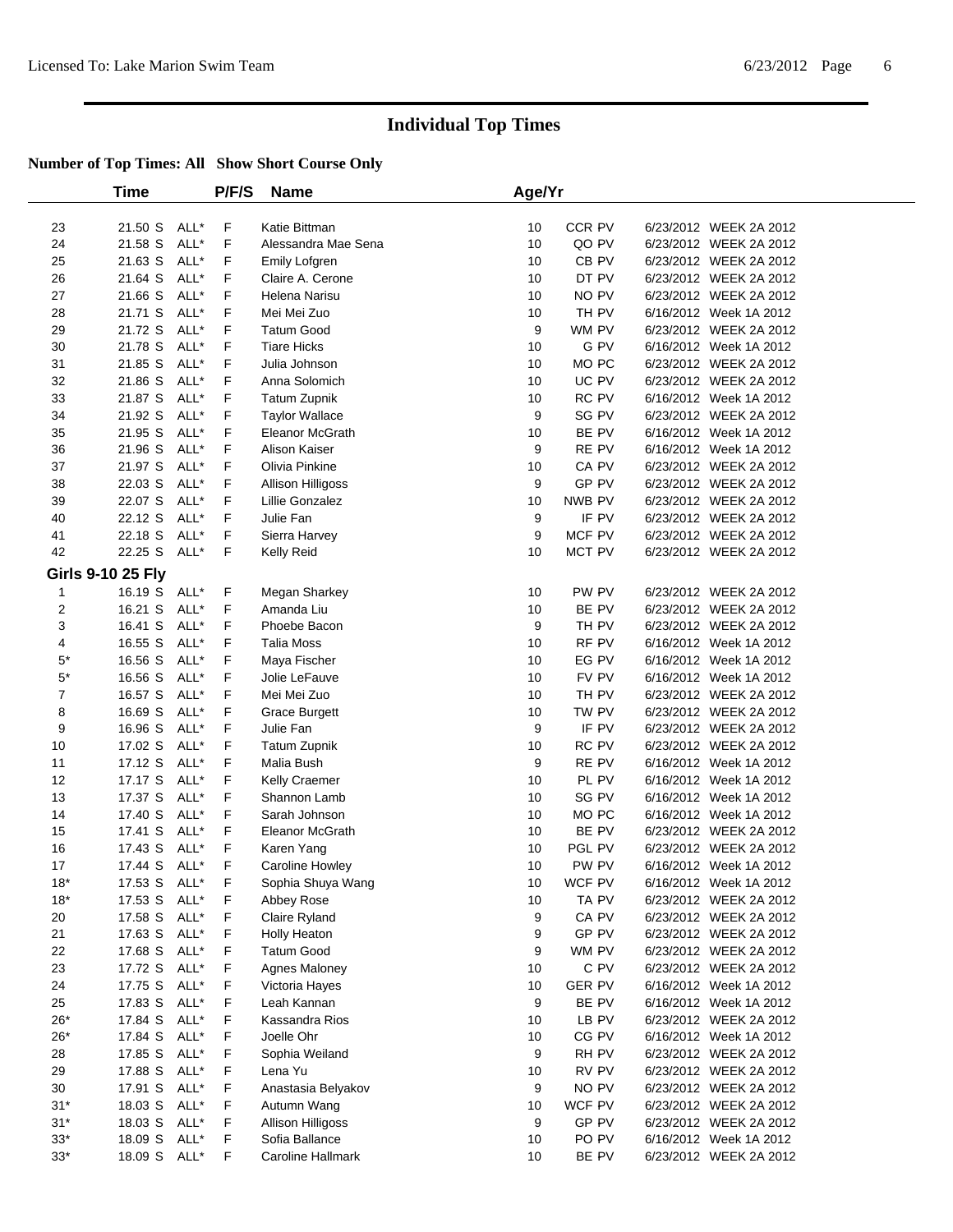|                            | Time         |      | P/F/S | <b>Name</b>             | Age/Yr |                  |                        |  |
|----------------------------|--------------|------|-------|-------------------------|--------|------------------|------------------------|--|
| 35                         | 18.10 S ALL* |      | F     | Hannah Bush             | 10     | RE PV            | 6/23/2012 WEEK 2A 2012 |  |
| 36                         | 18.16 S      | ALL* | F     | Rita Zhang              | 10     | SB <sub>PV</sub> | 6/16/2012 Week 1A 2012 |  |
| 37                         | 18.20 S      | ALL* | F     | Amelia Bergman          | 10     | MM PV            | 6/23/2012 WEEK 2A 2012 |  |
| 38                         | 18.23 S      | ALL* | F     | Sarah Kimmel            | 9      | OG PV            | 6/16/2012 Week 1A 2012 |  |
| $39*$                      | 18.24 S      | ALL* | F     | Lia Harrison            | 9      | RF PV            | 6/16/2012 Week 1A 2012 |  |
| $39*$                      | 18.24 S      | ALL* | F     | Kasey Cora Anderson     | 9      | KL PV            | 6/23/2012 WEEK 2A 2012 |  |
| 41                         | 18.27 S      | ALL* | F     | Tia Thomas              | 9      | SG PV            | 6/23/2012 WEEK 2A 2012 |  |
| 42                         | 18.29 S      | ALL* | F     | Ruby Farber             | 10     | G PV             | 6/23/2012 WEEK 2A 2012 |  |
| 43                         | 18.32 S      | ALL* | F     | Madeline Mara           | 10     | MCF PV           | 6/23/2012 WEEK 2A 2012 |  |
| 44*                        | 18.34 S      | ALL* | F     | Sky Bloomer             | 10     | LB PV            | 6/16/2012 Week 1A 2012 |  |
| 44*                        | 18.34 S      | ALL* | F     | Ava Claire Mendelsohn   | 10     | PA PV            | 6/16/2012 Week 1A 2012 |  |
| 44*                        | 18.34 S      | ALL* | F     | <b>Taylor Castaneda</b> | 10     | SB PV            | 6/16/2012 Week 1A 2012 |  |
| 47                         | 18.40 S      | ALL* | F     | Helena Narisu           | 10     | NO PV            | 6/23/2012 WEEK 2A 2012 |  |
| 48                         | 18.41 S      | ALL* | F     | Nicole Vanderzon        | 10     | SO PV            | 6/23/2012 WEEK 2A 2012 |  |
| 49                         | 18.44 S      | ALL* | F     | Isabel Camacho          | 10     | FH PV            | 6/23/2012 WEEK 2A 2012 |  |
| 50                         | 18.50 S      | ALL* | F     | Rebecca Huang           | 10     | <b>KFM PV</b>    | 6/16/2012 Week 1A 2012 |  |
| 51                         | 18.54 S      | ALL* | F     | Alessandra Mae Sena     | 10     | QO PV            | 6/16/2012 Week 1A 2012 |  |
| 52                         | 18.58 S ALL* |      | F     | Abby Graminski          | 9      | W PV             | 6/23/2012 WEEK 2A 2012 |  |
| <b>Girls 11-12 50 Free</b> |              |      |       |                         |        |                  |                        |  |
| 1                          | 29.23 S ALL* |      | F     | Olivia French           | 12     | KL PV            | 6/16/2012 Week 1A 2012 |  |
| $\overline{2}$             | 29.42 S      | ALL* | F     | Sammie Grant            | 11     | D <sub>PV</sub>  | 6/23/2012 WEEK 2A 2012 |  |
| 3                          | 29.49 S      | ALL* | F     | EmilyT Wang             | 12     | UC PV            | 6/23/2012 WEEK 2A 2012 |  |
| 4                          | 29.96 S      | ALL* | F     | Sophia Liu              | 12     | BE PV            | 6/23/2012 WEEK 2A 2012 |  |
| 5                          | 29.97 S      | ALL* | F     | Rachel Danegger         | 11     | LF PV            | 6/23/2012 WEEK 2A 2012 |  |
| 6                          | 29.99 S      | ALL* | F     | Celine Nugent           | 12     | TW PV            | 6/23/2012 WEEK 2A 2012 |  |
| 7                          | 30.33 S      | ALL* | F     | Amina N'Gambwa          | 12     | MB PV            | 6/23/2012 WEEK 2A 2012 |  |
| 8                          | 30.44 S      | ALL* | F     | Jocelyn Merkin          | 12     | RS PV            | 6/23/2012 WEEK 2A 2012 |  |
| 9                          | 30.63 S      | ALL* | F     | Lauren Christine Dunne  | 12     | QO PV            | 6/16/2012 Week 1A 2012 |  |
| 10                         | 30.65 S      | ALL* | F     | <b>Ellie Matusek</b>    | 12     | MCT PV           | 6/16/2012 Week 1A 2012 |  |
| 11                         | 30.69 S      | ALL* | F     | Julia Wang              | 11     | WL PV            | 6/16/2012 Week 1A 2012 |  |
| 12                         | 30.75 S      | ALL* | F     | Caroline Lamb           | 12     | SG PV            | 6/16/2012 Week 1A 2012 |  |
| 13                         | 30.90 S      | ALL* | F     | Ophelie Loblack         | 11     | RV PV            | 6/16/2012 Week 1A 2012 |  |
| $14*$                      | 31.00 S      | ALL* | F     | Erica Robison           | 12     | MO PC            | 6/16/2012 Week 1A 2012 |  |
| $14*$                      | 31.00 S      | ALL* | F     | Thiany Riddihough       | 12     | CS PV            | 6/16/2012 Week 1A 2012 |  |
| 16                         | 31.09 S      | ALL* | F     | <b>Grace Elliott</b>    | 12     | MCF PV           | 6/23/2012 WEEK 2A 2012 |  |
| 17                         | 31.13 S      | ALL* | F     | Katie Athey             | 12     | HA PV            | 6/23/2012 WEEK 2A 2012 |  |
| 18                         | 31.39 S      | ALL* | F     | <b>Audrey Tirrell</b>   | 11     | LM PV            | 6/16/2012 Week 1A 2012 |  |
| 19                         | 31.46 S      | ALL* | F     | Anna McKenzie Brown     | 12     | DT PV            | 6/23/2012 WEEK 2A 2012 |  |
| 20                         | 31.54 S ALL* |      | F     | Olivia Plihal           | 12     | SG PV            | 6/16/2012 Week 1A 2012 |  |
| 21                         | 31.71 S ALL* |      | F     | Arona Baigal            | 12     | <b>GER PV</b>    | 6/16/2012 Week 1A 2012 |  |
| 22                         | 31.72 S ALL* |      | F     | Kristen Gload           | 11     | SG PV            | 6/16/2012 Week 1A 2012 |  |
| 23                         | 31.73 S ALL* |      | F     | Elizabeth Cove          | 12     | D PV             | 6/23/2012 WEEK 2A 2012 |  |
| 24                         | 31.77 S ALL* |      | F     | Candice Lee             | 12     | WCF PV           | 6/16/2012 Week 1A 2012 |  |
| 25                         | 31.86 S      | ALL* | F     | Rafaela Gutierrez       | 12     | PW PV            | 6/23/2012 WEEK 2A 2012 |  |
| 26                         | 31.87 S      | ALL* | F     | Laura Carey             | 12     | MW PV            | 6/16/2012 Week 1A 2012 |  |
| 27                         | 31.94 S      | ALL* | F     | Alexandra Marquez       | 12     | D PV             | 6/23/2012 WEEK 2A 2012 |  |
| 28                         | 31.97 S      | ALL* | F     | Hannah Kannan           | 12     | BE PV            | 6/16/2012 Week 1A 2012 |  |
| $29*$                      | 32.03 S      | ALL* | F     | Sophie Reilly           | 11     | PA PV            | 6/23/2012 WEEK 2A 2012 |  |
| $29*$                      | 32.03 S      | ALL* | F     | Lena Redisch            | 12     | MO PC            | 6/16/2012 Week 1A 2012 |  |
| 31                         | 32.06 S      | ALL* | F     | Natalie Hart            | 12     | C PV             | 6/23/2012 WEEK 2A 2012 |  |
| 32                         | 32.07 S      | ALL* | F     | Kennedy Nolan           | 11     | TA PV            | 6/23/2012 WEEK 2A 2012 |  |
| 33                         | 32.13 S ALL* |      | F     | Kiki Bonetta-Misteli    | 12     | GP PV            | 6/23/2012 WEEK 2A 2012 |  |
| 34                         | 32.15 S ALL* |      | F     | <b>Grace Giddings</b>   | 11     | OM PV            | 6/16/2012 Week 1A 2012 |  |
| $35*$                      | 32.19 S      | ALL* | F     | Katie Crocker           | 12     | MCT PV           | 6/16/2012 Week 1A 2012 |  |
| $35*$                      | 32.19 S      | ALL* | F     | Nefret El-Masry         | 12     | RV PV            | 6/16/2012 Week 1A 2012 |  |
|                            |              |      |       |                         |        |                  |                        |  |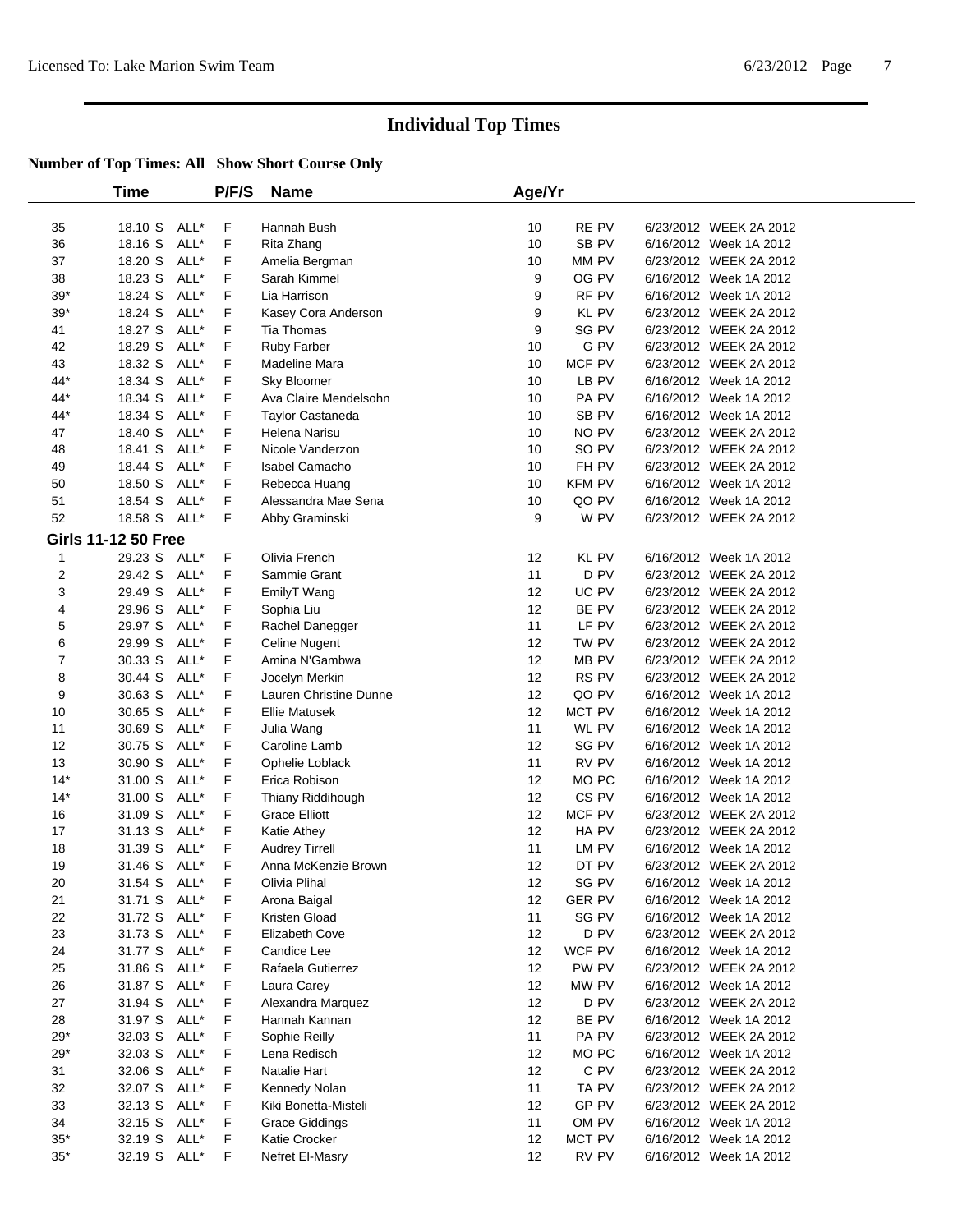|             | Time                         |              | P/F/S | Name                                           | Age/Yr   |               |                        |  |
|-------------|------------------------------|--------------|-------|------------------------------------------------|----------|---------------|------------------------|--|
|             |                              |              |       |                                                |          |               |                        |  |
| 37          | 32.22 S                      | ALL*         | F     | Kathryn von Heeringen                          | 12       | WTL PV        | 6/16/2012 Week 1A 2012 |  |
| 38          | 32.25 S                      | ALL*         | F     | Alana Bailey                                   | 11       | SG PV         | 6/16/2012 Week 1A 2012 |  |
| 39          | 32.47 S                      | ALL*         | F     | Grace Tarbrake                                 | 12       | SG PV         | 6/16/2012 Week 1A 2012 |  |
| 40          | 32.49 S                      | ALL*         | F     | Eliza Asbury                                   | 11       | PO PV         | 6/23/2012 WEEK 2A 2012 |  |
| 41          | 32.56 S                      | ALL*         | F     | Maya Drill                                     | 11       | TW PV         | 6/16/2012 Week 1A 2012 |  |
| 42          | 32.57 S                      | ALL*         | F     | Caroline Dunn                                  | 12       | JC PV         | 6/16/2012 Week 1A 2012 |  |
| 43          | 32.68 S ALL*                 |              | F.    | Katherine Chlopak                              | 11       | SO PV         | 6/16/2012 Week 1A 2012 |  |
|             | <b>Girls 11-12 50 Back</b>   |              |       |                                                |          |               |                        |  |
| 1           | 32.81 S ALL*                 |              | F     | Olivia French                                  | 12       | KL PV         | 6/16/2012 Week 1A 2012 |  |
| 2           | 33.01 S                      | ALL*         | F     | EmilyT Wang                                    | 12       | UC PV         | 6/23/2012 WEEK 2A 2012 |  |
| 3           | 33.84 S                      | ALL*         | F     | Olivia McGrath                                 | 12       | BE PV         | 6/16/2012 Week 1A 2012 |  |
| 4           | 34.47 S                      | ALL*         | F     | <b>Grace Elliott</b>                           | 12       | MCF PV        | 6/23/2012 WEEK 2A 2012 |  |
| 5           | 34.56 S                      | ALL*         | F     | Thiany Riddihough                              | 12       | CS PV         | 6/16/2012 Week 1A 2012 |  |
| 6           | 34.57 S                      | ALL*         | F     | Celine Nugent                                  | 12       | TW PV         | 6/23/2012 WEEK 2A 2012 |  |
| 7           | 34.62 S                      | ALL*         | F     | Sophia Liu                                     | 12       | BE PV         | 6/23/2012 WEEK 2A 2012 |  |
| 8           | 34.91 S                      | ALL*         | F     | Olivia Plihal                                  | 12       | SG PV         | 6/16/2012 Week 1A 2012 |  |
| 9           | 35.44 S                      | ALL*         | F     | Sammie Grant                                   | 11       | D PV          | 6/16/2012 Week 1A 2012 |  |
| 10          | 35.47 S                      | ALL*         | F     | Arona Baigal                                   | 12       | <b>GER PV</b> | 6/16/2012 Week 1A 2012 |  |
| 11          | 35.61 S                      | ALL*         | F     | Jocelyn Merkin                                 | 12       | RS PV         | 6/23/2012 WEEK 2A 2012 |  |
| 12          | 35.77 S                      | ALL*         | F     | Hannah Kannan                                  | 12       | BE PV         | 6/23/2012 WEEK 2A 2012 |  |
| 13          | 35.79 S                      | ALL*         | F     | Rachel Danegger                                | 11       | LF PV         | 6/23/2012 WEEK 2A 2012 |  |
| 14          | 36.00 S                      | ALL*         | F.    | Amina N'Gambwa                                 | 12       | MB PV         | 6/23/2012 WEEK 2A 2012 |  |
| 15          | 36.06 S                      | ALL*         | F     | Julia Wang                                     | 11       | WL PV         | 6/23/2012 WEEK 2A 2012 |  |
| 16          | 36.24 S                      | ALL*         | F     | Sophie Bacon                                   | 11       | TH PV         | 6/23/2012 WEEK 2A 2012 |  |
| 17          | 36.27 S                      | ALL*         | F     | Katie Athey                                    | 12       | HA PV         | 6/16/2012 Week 1A 2012 |  |
| 18          | 36.31 S                      | ALL*         | F     | Caroline Lamb                                  | 12       | SG PV         | 6/16/2012 Week 1A 2012 |  |
| 19          | 36.63 S                      | ALL*         | F     | <b>Ellie Matusek</b>                           | 12       | MCT PV        | 6/16/2012 Week 1A 2012 |  |
| 20          | 36.86 S                      | ALL*         | F     | Kristen Gload                                  | 11       | SG PV         | 6/16/2012 Week 1A 2012 |  |
| 21          | 36.92 S                      | ALL*         | F     | Kiki Bonetta-Misteli                           | 12       | GP PV         | 6/23/2012 WEEK 2A 2012 |  |
| 22          | 36.97 S                      | ALL*         | F     | Candice Lee                                    | 12       | WCF PV        | 6/16/2012 Week 1A 2012 |  |
| 23          | 36.99 S                      | ALL*         | F     | Erica Robison                                  | 12       | MO PC         | 6/16/2012 Week 1A 2012 |  |
| 24          | 37.08 S                      | ALL*         | F     | Kennedy Nolan                                  | 11       | TA PV         | 6/16/2012 Week 1A 2012 |  |
| 25          | 37.33 S                      | ALL*         | F     | Afroditi Katsigiannakis                        | 12       | RV PV         | 6/23/2012 WEEK 2A 2012 |  |
| 26          | 37.34 S                      | ALL*         | F     | Katarina Lechner                               | 11       | NO PV         | 6/23/2012 WEEK 2A 2012 |  |
| 27          | 37.43 S                      | ALL*         | F     | Zoe Westrick                                   | 12       | OG PV         | 6/23/2012 WEEK 2A 2012 |  |
| 28          | 37.50 S                      | ALL*         | F     | <b>Audrey Tirrell</b>                          | 11       | LM PV         | 6/23/2012 WEEK 2A 2012 |  |
| 29          | 37.53 S                      | ALL*         | F     | Katherine Chlopak                              | 11       | SO PV         | 6/23/2012 WEEK 2A 2012 |  |
| 30          | 37.54 S ALL*                 |              | F     | Caroline Dunn                                  | 12       | <b>JC PV</b>  | 6/16/2012 Week 1A 2012 |  |
| 31          | 37.67 S ALL*                 |              | F.    | Alexandra Marquez                              | 12       | D PV          | 6/23/2012 WEEK 2A 2012 |  |
| 32          | 37.70 S ALL*                 |              | F     | Rafaela Gutierrez                              | 12       | PW PV         | 6/16/2012 Week 1A 2012 |  |
| 33          | 37.81 S ALL*                 |              | F     | Olivia Amitay                                  | 11       | FO PV         | 6/16/2012 Week 1A 2012 |  |
| 34          | 38.05 S                      | ALL*         | F     | Sarah O'Brien                                  | 12       | TH PV         | 6/23/2012 WEEK 2A 2012 |  |
| 35          | 38.31 S ALL*                 |              | F     | Maya Drill                                     | 11       | TW PV         | 6/23/2012 WEEK 2A 2012 |  |
| 36          | 38.44 S                      | ALL*         | F     | Sarah Ann Petzold                              | 12       | DT PV         | 6/23/2012 WEEK 2A 2012 |  |
| 37          | 38.65 S ALL*                 |              | F     | Maureen Cosgrove                               | 11       | CB PV         | 6/23/2012 WEEK 2A 2012 |  |
|             | 38.73 S                      | ALL*         | F.    | Nicole Lopez                                   | 11       | TW PV         | 6/23/2012 WEEK 2A 2012 |  |
| 38          | 38.81 S                      | ALL*         | F     |                                                | 11       | PO PV         | 6/23/2012 WEEK 2A 2012 |  |
| 39          |                              |              | F     | Eliza Asbury<br><b>Brenda Tamara-Quinteros</b> |          |               | 6/16/2012 Week 1A 2012 |  |
| 40<br>$41*$ | 38.82 S<br>38.83 S           | ALL*<br>ALL* | F     | Natalie Hart                                   | 11<br>12 | LB PV<br>C PV | 6/16/2012 Week 1A 2012 |  |
|             |                              |              |       |                                                |          |               |                        |  |
| $41*$       | 38.83 S                      | ALL*         | F     | <b>Grace Giddings</b>                          | 11       | OM PV         | 6/16/2012 Week 1A 2012 |  |
| 43          | 38.87 S ALL*                 |              | F     | <b>Holly Greenleaf</b>                         | 11       | NWB PV        | 6/16/2012 Week 1A 2012 |  |
|             | <b>Girls 11-12 50 Breast</b> |              |       |                                                |          |               |                        |  |
| 1           | 36.12 S ALL*                 |              | F     | Rachel Danegger                                | 11       | LF PV         | 6/23/2012 WEEK 2A 2012 |  |
| 2           | 38.01 S ALL*                 |              | F     | Celine Nugent                                  | 12       | TW PV         | 6/23/2012 WEEK 2A 2012 |  |
| 3           | 38.37 S ALL*                 |              | F.    | Cassandra Sanidad                              | 11       | SG PV         | 6/23/2012 WEEK 2A 2012 |  |
|             |                              |              |       |                                                |          |               |                        |  |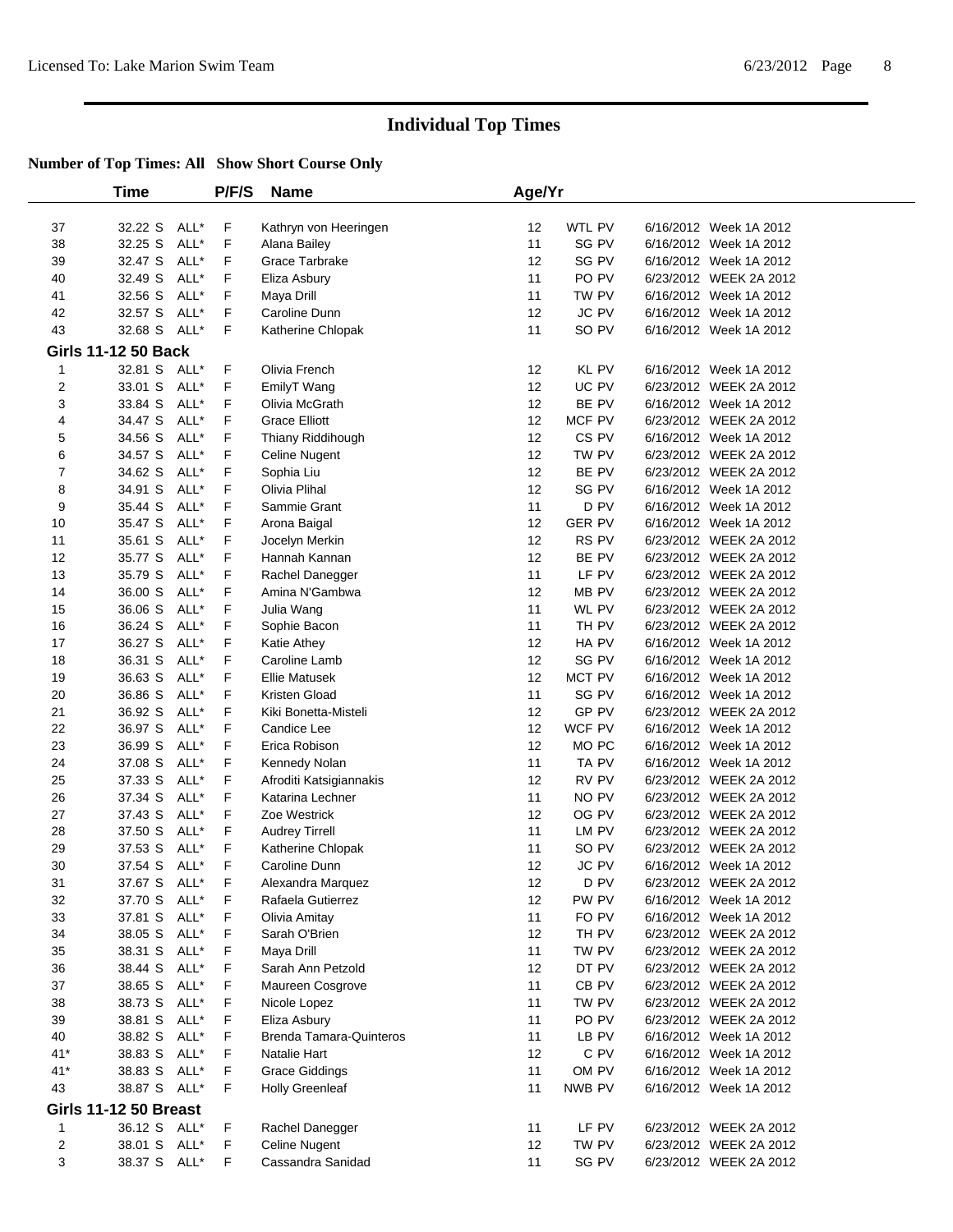|                | Time               |      | P/F/S       | <b>Name</b>                | Age/Yr |               |                        |  |
|----------------|--------------------|------|-------------|----------------------------|--------|---------------|------------------------|--|
|                |                    |      |             |                            |        |               |                        |  |
| 4              | 39.43 S            | ALL* | F           | Grace Tarbrake             | 12     | SG PV         | 6/16/2012 Week 1A 2012 |  |
| 5              | 39.75 S            | ALL* | F           | <b>Gabrielle Meisel</b>    | 11     | NCC PV        | 6/23/2012 WEEK 2A 2012 |  |
| 6              | 39.77 S            | ALL* | F           | Alexandra Marquez          | 12     | D PV          | 6/23/2012 WEEK 2A 2012 |  |
| $\overline{7}$ | 39.84 S            | ALL* | F           | Allison Wade               | 11     | HA PV         | 6/23/2012 WEEK 2A 2012 |  |
| 8              | 40.09 S            | ALL* | F           | Nicea McCabe               | 12     | WTL PV        | 6/16/2012 Week 1A 2012 |  |
| 9              | 40.22 S            | ALL* | F           | Anna Mayer                 | 12     | FH PV         | 6/16/2012 Week 1A 2012 |  |
| 10             | 40.31 S            | ALL* | F           | Nefret El-Masry            | 12     | RV PV         | 6/23/2012 WEEK 2A 2012 |  |
| 11             | 40.34 S            | ALL* | F           | Ophelie Loblack            | 11     | RV PV         | 6/16/2012 Week 1A 2012 |  |
| 12             | 40.58 S            | ALL* | F           | Caroline Cornish           | 11     | PW PV         | 6/16/2012 Week 1A 2012 |  |
| 13             | 40.94 S            | ALL* | F           | Joelle Rosen               | 12     | RF PV         | 6/16/2012 Week 1A 2012 |  |
| 14             | 41.09 S            | ALL* | F           | <b>Grace Giddings</b>      | 11     | OM PV         | 6/23/2012 WEEK 2A 2012 |  |
| 15             | 41.27 S            | ALL* | F           | Alana Bailey               | 11     | SG PV         | 6/23/2012 WEEK 2A 2012 |  |
| 16             | 41.37 S            | ALL* | F           | Anya Vinogradsky           | 12     | TH PV         | 6/23/2012 WEEK 2A 2012 |  |
| 17             | 41.69 S            | ALL* | F           | Lena Redisch               | 12     | MO PC         | 6/16/2012 Week 1A 2012 |  |
| 18             | 41.93 S            | ALL* | F           | Sophie Reilly              | 11     | PA PV         | 6/23/2012 WEEK 2A 2012 |  |
| 19             | 42.02 S            | ALL* | F           | Rachel Cohen               | 12     | CCR PV        | 6/23/2012 WEEK 2A 2012 |  |
| 20             | 42.24 S            | ALL* | F           | <b>Ellie Matusek</b>       | 12     | MCT PV        | 6/23/2012 WEEK 2A 2012 |  |
| 21             | 42.25 S            | ALL* | F           | Laura Carey                | 12     | MW PV         | 6/16/2012 Week 1A 2012 |  |
| 22             | 42.31 S            | ALL* | F           | Sarah Luigard              | 12     | D PV          | 6/16/2012 Week 1A 2012 |  |
| 23             | 42.39 S            | ALL* | F           | Deborah Kaufman            | 11     | TW PV         | 6/16/2012 Week 1A 2012 |  |
| 24             | 42.53 S            | ALL* | F           | Maria McCleary             | 11     | HA PV         | 6/16/2012 Week 1A 2012 |  |
| 25             | 42.59 S            | ALL* | F           | Theresa Nardone            | 12     | PL PV         | 6/16/2012 Week 1A 2012 |  |
| 26             | 42.63 S            | ALL* | F           | <b>Christie Karayianis</b> | 12     | RV PV         | 6/16/2012 Week 1A 2012 |  |
| 27             | 42.73 S            | ALL* | F           | Anna McKenzie Brown        | 12     | DT PV         | 6/23/2012 WEEK 2A 2012 |  |
| 28             | 42.80 S            | ALL* | F           | Grace Deye                 | 11     | NCC PV        | 6/23/2012 WEEK 2A 2012 |  |
| 29             | 42.88 S            | ALL* | F           | Regan Tait                 | 11     | WCF PV        | 6/23/2012 WEEK 2A 2012 |  |
| 30             | 42.90 S            | ALL* | F           | <b>Lily Behrens</b>        | 12     | MW PV         | 6/16/2012 Week 1A 2012 |  |
| 31             | 42.94 S            | ALL* | F           | Paige McLaughlin           | 12     | WL PV         | 6/23/2012 WEEK 2A 2012 |  |
| 32             | 43.03 S            | ALL* | F           | Amanda Murayama            | 11     | WWD PV        | 6/16/2012 Week 1A 2012 |  |
| 33             | 43.06 S            | ALL* | F           | Mollie Bauer               | 11     | RH PV         | 6/16/2012 Week 1A 2012 |  |
| 34             | 43.12 S            | ALL* | F           | Ilcia Hernandez            | 12     | LB PV         | 6/23/2012 WEEK 2A 2012 |  |
| 35             | 43.16 S            | ALL* | F           | Kathryn von Heeringen      | 12     | WTL PV        | 6/16/2012 Week 1A 2012 |  |
| 36             | 43.17 S            | ALL* | F           | Sarah Ann Petzold          | 12     | DT PV         | 6/23/2012 WEEK 2A 2012 |  |
| 37             | 43.21 S            | ALL* | F           | <b>Britney Nguyen</b>      | 11     | HA PV         | 6/16/2012 Week 1A 2012 |  |
| 38             | 43.22 S            | ALL* | F           | Olivia McGrath             | 12     | BE PV         | 6/16/2012 Week 1A 2012 |  |
| 39             | 43.28 S            | ALL* | F           | Alex Healy                 | 11     | MM PV         | 6/23/2012 WEEK 2A 2012 |  |
| 40             | 43.33 S            | ALL* | F           | Kara Williamson            | 12     | GP PV         | 6/16/2012 Week 1A 2012 |  |
| $41*$          | 43.36 S            | ALL* | F           | Christina Karayianis       | 12     | RV PV         | 6/23/2012 WEEK 2A 2012 |  |
| $41*$          | 43.36 S            | ALL* | F           | Katie Suellyn Flynn        | 12     | G PV          | 6/23/2012 WEEK 2A 2012 |  |
| 43             | 43.40 S ALL*       |      | $\mathsf F$ | Lexi Cochran               | 12     | TH PV         | 6/16/2012 Week 1A 2012 |  |
|                | Girls 11-12 50 Fly |      |             |                            |        |               |                        |  |
| 1              | 31.86 S ALL*       |      | F           | Olivia French              | 12     | KL PV         | 6/23/2012 WEEK 2A 2012 |  |
| $\overline{c}$ | 31.98 S            | ALL* | F           | EmilyT Wang                | 12     | UC PV         | 6/23/2012 WEEK 2A 2012 |  |
| 3              | 32.31 S            | ALL* | F           | Sammie Grant               | 11     | D PV          | 6/16/2012 Week 1A 2012 |  |
| 4              | 32.34 S            | ALL* | F           | Thiany Riddihough          | 12     | CS PV         | 6/16/2012 Week 1A 2012 |  |
| $5*$           | 33.12 S            | ALL* | F           | <b>Ellie Matusek</b>       | 12     | MCT PV        | 6/16/2012 Week 1A 2012 |  |
| $5^*$          | 33.12 S            | ALL* | F           | Hannah Kannan              | 12     | BE PV         | 6/23/2012 WEEK 2A 2012 |  |
| 7              | 33.22 S            | ALL* | F           | Katie Athey                | 12     | HA PV         | 6/16/2012 Week 1A 2012 |  |
| 8              | 33.29 S            | ALL* | F           | Olivia McGrath             | 12     | BE PV         | 6/23/2012 WEEK 2A 2012 |  |
| 9              | 33.87 S            | ALL* | F           | Jocelyn Merkin             | 12     | RS PV         | 6/23/2012 WEEK 2A 2012 |  |
| 10             | 33.90 S            | ALL* | F           | Arona Baigal               | 12     | <b>GER PV</b> | 6/16/2012 Week 1A 2012 |  |
| 11             | 33.94 S            | ALL* | F           | Amina N'Gambwa             | 12     | MB PV         | 6/23/2012 WEEK 2A 2012 |  |
| 12             | 34.00 S            | ALL* | F           | Kristen Gload              | 11     | SG PV         | 6/16/2012 Week 1A 2012 |  |
| 13             | 34.49 S            | ALL* | F           | <b>Grace Elliott</b>       | 12     | MCF PV        | 6/16/2012 Week 1A 2012 |  |
| 14             | 34.50 S            | ALL* | F           | Maggie Cosgrove            | 11     | CB PV         | 6/23/2012 WEEK 2A 2012 |  |
|                |                    |      |             |                            |        |               |                        |  |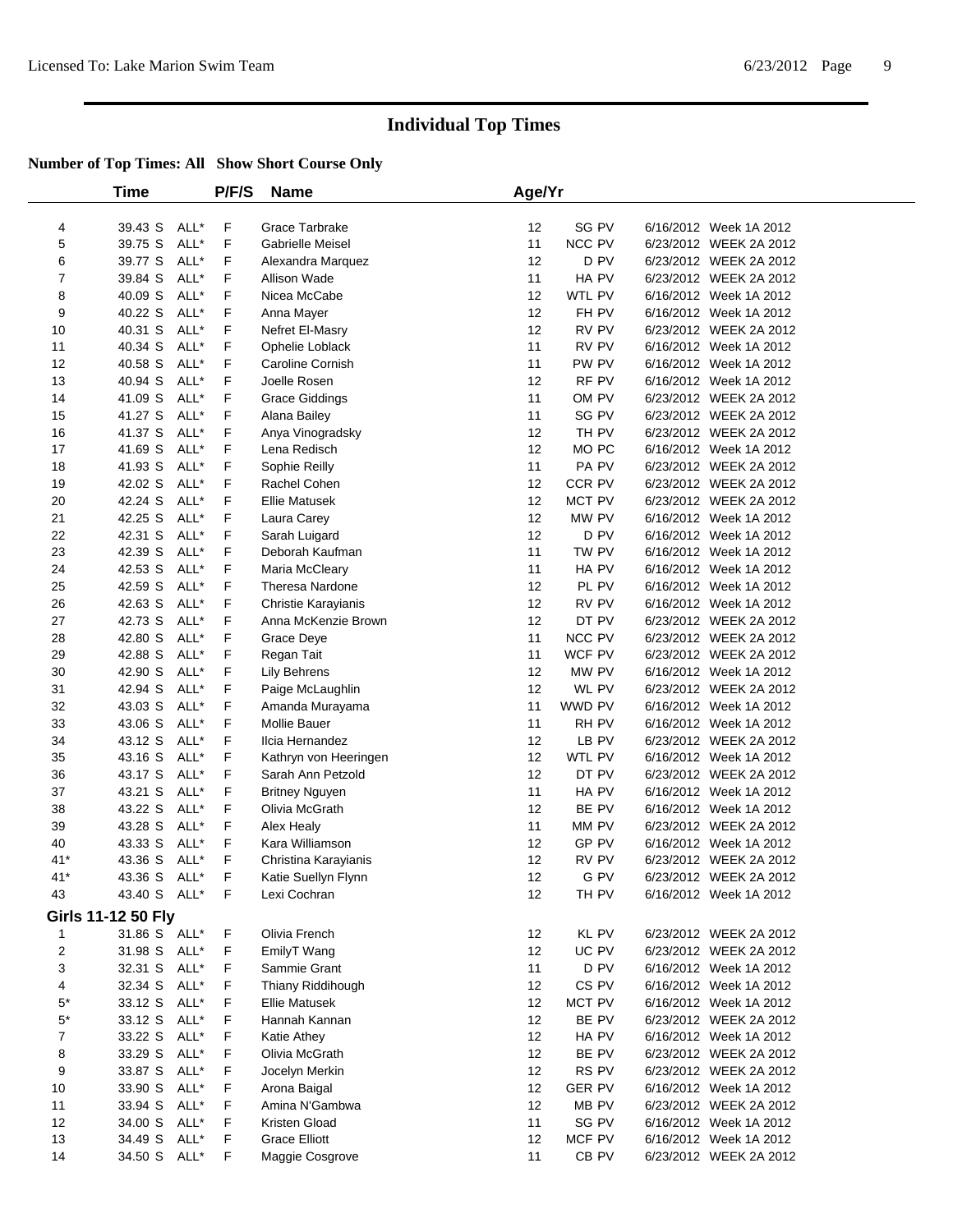|                | Time                       |      | P/F/S | <b>Name</b>               | Age/Yr |                  |                        |  |
|----------------|----------------------------|------|-------|---------------------------|--------|------------------|------------------------|--|
| 15             | 34.51 S ALL*               |      | F     | Katya Elsa Damskey        | 12     | B PV             | 6/23/2012 WEEK 2A 2012 |  |
| 16             | 34.52 S                    | ALL* | F     | Rachel Danegger           | 11     | LF PV            | 6/16/2012 Week 1A 2012 |  |
| 17             | 34.60 S                    | ALL* | F     | Nefret El-Masry           | 12     | RV PV            | 6/16/2012 Week 1A 2012 |  |
| 18             | 34.65 S                    | ALL* | F     | Nicole Lopez              | 11     | TW PV            | 6/23/2012 WEEK 2A 2012 |  |
| 19             | 34.67 S                    | ALL* | F     | Sophia Liu                | 12     | BE PV            | 6/23/2012 WEEK 2A 2012 |  |
| 20             | 34.79 S                    | ALL* | F     | Olivia Amitay             | 11     | FO PV            | 6/16/2012 Week 1A 2012 |  |
| 21             | 34.87 S                    | ALL* | F     | Sophie Reilly             | 11     | PA PV            | 6/16/2012 Week 1A 2012 |  |
| 22             | 35.25 S                    | ALL* | F     | Candice Lee               | 12     | WCF PV           | 6/23/2012 WEEK 2A 2012 |  |
| 23             | 35.28 S                    | ALL* | F     | Jordan Shuck              | 11     | GP PV            | 6/16/2012 Week 1A 2012 |  |
| 24             | 35.44 S                    | ALL* | F     | Kennedy Nolan             | 11     | TA PV            | 6/16/2012 Week 1A 2012 |  |
| 25             | 35.56 S                    | ALL* | F     | Sarah O'Brien             | 12     | TH PV            | 6/23/2012 WEEK 2A 2012 |  |
| 26             | 35.78 S                    | ALL* | F     | <b>Hallie Sharpless</b>   | 12     | NO PV            | 6/16/2012 Week 1A 2012 |  |
| 27             | 35.90 S                    | ALL* | F     | Katie Crocker             | 12     | MCT PV           | 6/23/2012 WEEK 2A 2012 |  |
| 28             | 35.91 S                    | ALL* | F     | Katarina Lechner          | 11     | NO PV            | 6/23/2012 WEEK 2A 2012 |  |
| 29             | 35.95 S                    | ALL* | F     | Rafaela Gutierrez         | 12     | PW PV            | 6/16/2012 Week 1A 2012 |  |
| 30             | 36.01 S                    | ALL* | F     | Kiki Bonetta-Misteli      | 12     | GP PV            | 6/16/2012 Week 1A 2012 |  |
| 31             | 36.03 S                    | ALL* | F     | Jordyn Wagman             | 11     | CG PV            | 6/16/2012 Week 1A 2012 |  |
| 32             | 36.13 S                    | ALL* | F     | Alana Bailey              | 11     | SG PV            | 6/23/2012 WEEK 2A 2012 |  |
| 33             | 36.22 S                    | ALL* | F     | Caroline Brown            | 11     | CCR PV           | 6/23/2012 WEEK 2A 2012 |  |
| 34             | 36.23 S                    | ALL* | F     | <b>Beth Wright</b>        | 11     | RE PV            | 6/23/2012 WEEK 2A 2012 |  |
| 35             | 36.24 S                    | ALL* | F     | Natalie Hart              | 12     | C PV             | 6/16/2012 Week 1A 2012 |  |
| $36*$          | 36.37 S                    | ALL* | F     | Zoe Westrick              | 12     | OG PV            | 6/16/2012 Week 1A 2012 |  |
| $36*$          | 36.37 S                    | ALL* | F     | Maureen Cosgrove          | 11     | CB <sub>PV</sub> | 6/16/2012 Week 1A 2012 |  |
| 38             | 36.40 S                    | ALL* | F     | Erica Robison             | 12     | MO PC            | 6/16/2012 Week 1A 2012 |  |
| 39             | 36.41 S                    | ALL* | F     | Katherine Chlopak         | 11     | SO PV            | 6/23/2012 WEEK 2A 2012 |  |
| 40             | 36.47 S                    | ALL* | F     | Caroline Dunn             | 12     | <b>JC PV</b>     | 6/16/2012 Week 1A 2012 |  |
| 41             | 36.64 S                    | ALL* | F     | Olivia Plihal             | 12     | SG PV            | 6/23/2012 WEEK 2A 2012 |  |
| 42             | 36.70 S                    | ALL* | F     | Sarah Luigard             | 12     | D PV             | 6/23/2012 WEEK 2A 2012 |  |
| 43             | 36.84 S                    | ALL* | F     | <b>Tracy Santizo</b>      | 12     | LB PV            | 6/23/2012 WEEK 2A 2012 |  |
| 44             | 37.01 S                    | ALL* | F     | Lena Redisch              | 12     | MO PC            | 6/16/2012 Week 1A 2012 |  |
| 45             | 37.03 S                    | ALL* | F     | Esther Corley Quackenbush | 11     | DT PV            | 6/16/2012 Week 1A 2012 |  |
| 46             | 37.04 S                    | ALL* | F     | Julia Wang                | 11     | WL PV            | 6/23/2012 WEEK 2A 2012 |  |
| $47*$          | 37.06 S                    | ALL* | F     | Amanda Murayama           | 11     | WWD PV           | 6/23/2012 WEEK 2A 2012 |  |
| $47*$          | 37.06 S                    | ALL* | F     | Gurbani Singh             | 12     | WL PV            | 6/23/2012 WEEK 2A 2012 |  |
| 49             | 37.09 S                    | ALL* | F     | Sophie Bacon              | 11     | TH PV            | 6/16/2012 Week 1A 2012 |  |
| 50             | 37.12 S                    | ALL* | F     | Nicole Kronfli            | 11     | IF PV            | 6/16/2012 Week 1A 2012 |  |
|                | <b>Girls 13-14 50 Free</b> |      |       |                           |        |                  |                        |  |
| 1              | 27.56 S ALL*               |      | F     | Hannah Lindsey            | 14     | RE PV            | 6/16/2012 Week 1A 2012 |  |
| $\overline{2}$ | 28.25 S ALL*               |      | F.    | Melanie Doan              | 14     | SG PV            | 6/16/2012 Week 1A 2012 |  |
| 3              | 28.44 S ALL*               |      | F     | <b>Audrey Richter</b>     | 13     | NH PV            | 6/23/2012 WEEK 2A 2012 |  |
| 4              | 28.47 S ALL*               |      | F     | Sydney Kirsch             | 14     | C PV             | 6/23/2012 WEEK 2A 2012 |  |
| 5              | 28.54 S ALL*               |      | F     | Catherine Johnson         | 14     | TF PV            | 6/23/2012 WEEK 2A 2012 |  |
| 6              | 28.78 S                    | ALL* | F     | Dorit Song                | 14     | UC PV            | 6/23/2012 WEEK 2A 2012 |  |
| $\overline{7}$ | 28.91 S                    | ALL* | F     | Maddy Zarchin             | 13     | LLD PV           | 6/16/2012 Week 1A 2012 |  |
| 8              | 28.96 S ALL*               |      | F     | Abbey Holmes              | 14     | CA PV            | 6/16/2012 Week 1A 2012 |  |
| 9              | 29.06 S                    | ALL* | F     | Elaina Gu                 | 14     | RV PV            | 6/23/2012 WEEK 2A 2012 |  |
| 10             | 29.28 S                    | ALL* | F     | Kelsy Song                | 14     | WCF PV           | 6/23/2012 WEEK 2A 2012 |  |
| 11             | 29.33 S                    | ALL* | F     | Fiona Asbury              | 14     | PO PV            | 6/16/2012 Week 1A 2012 |  |
| 12             | 29.42 S                    | ALL* | F     | Lynn Zhang                | 14     | RV PV            | 6/16/2012 Week 1A 2012 |  |
| 13             | 29.43 S                    | ALL* | F     | Claire Luigard            | 14     | D PV             | 6/16/2012 Week 1A 2012 |  |
| 14             | 29.46 S ALL*               |      | F     | Kate Wright               | 13     | RE PV            | 6/16/2012 Week 1A 2012 |  |
| 15             | 29.57 S ALL*               |      | F.    | Caroline Braviak          | 14     | TW PV            | 6/23/2012 WEEK 2A 2012 |  |
| 16             | 29.62 S                    | ALL* | F     | Colleen Kaufman           | 14     | HA PV            | 6/23/2012 WEEK 2A 2012 |  |
| 17             | 29.65 S                    | ALL* | F     | Sherril Han               | 14     | <b>KFM PV</b>    | 6/23/2012 WEEK 2A 2012 |  |
| 18             | 29.70 S ALL*               |      | F.    | <b>Grace Goetcheus</b>    | 14     | C PV             | 6/16/2012 Week 1A 2012 |  |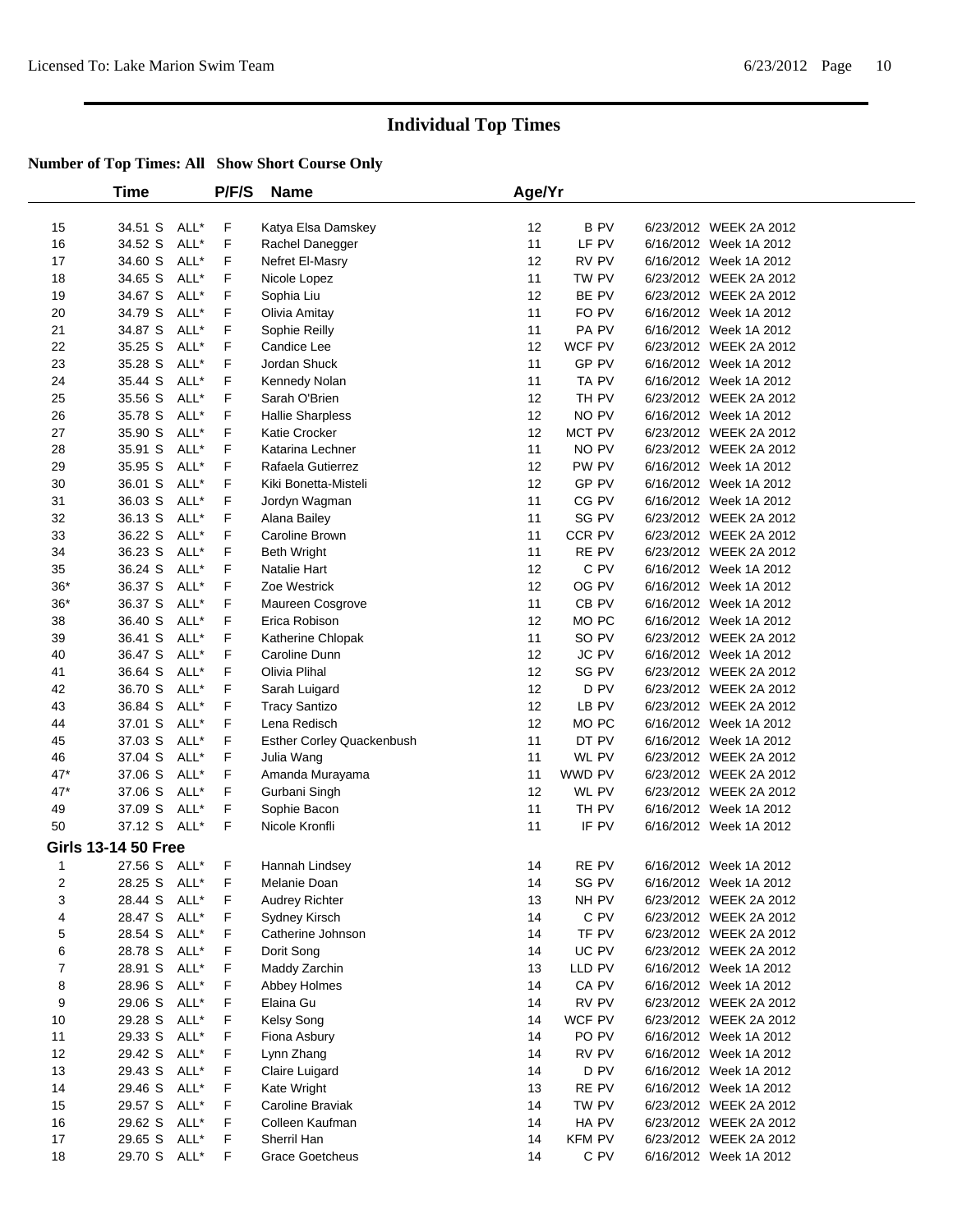|                | Time                       |      | P/F/S | <b>Name</b>              | Age/Yr |                  |                        |  |
|----------------|----------------------------|------|-------|--------------------------|--------|------------------|------------------------|--|
| 19             | 29.72 S                    | ALL* | F     | Lillie Spivey            | 14     | WWD PV           | 6/23/2012 WEEK 2A 2012 |  |
| 20             | 29.76 S                    | ALL* | F     | Mara Kaplan              | 13     | PW PV            | 6/16/2012 Week 1A 2012 |  |
| 21             | 29.78 S                    | ALL* | F     | <b>Alexis Pincus</b>     | 14     | WCF PV           | 6/16/2012 Week 1A 2012 |  |
| 22             | 29.82 S                    | ALL* | F     | <b>Madison Waechter</b>  | 13     | FR PV            | 6/16/2012 Week 1A 2012 |  |
| 23             | 29.87 S                    | ALL* | F     | Meghan Karl              | 14     | FV PV            | 6/23/2012 WEEK 2A 2012 |  |
| 24             | 29.88 S                    | ALL* | F     | Sophie El-Masry          | 14     | RV PV            | 6/23/2012 WEEK 2A 2012 |  |
| 25             | 30.01 S                    | ALL* | F     | Dylan Gribble            | 13     | MCF PV           | 6/16/2012 Week 1A 2012 |  |
| 26             | 30.02 S                    | ALL* | F     | Kate Fulton              | 14     | CB PV            | 6/23/2012 WEEK 2A 2012 |  |
| 27             | 30.04 S                    | ALL* | F     | Hannah Griffin           | 14     | C PV             | 6/23/2012 WEEK 2A 2012 |  |
| 28             | 30.06 S                    | ALL* | F     | Grace Sun                | 13     | RV PV            | 6/16/2012 Week 1A 2012 |  |
| 29             | 30.10 S                    | ALL* | F     | Sydney Knapp             | 13     | MCF PV           | 6/23/2012 WEEK 2A 2012 |  |
| $30*$          | 30.13 S                    | ALL* | F     | Brianna Forte            | 13     | FO PV            | 6/16/2012 Week 1A 2012 |  |
| $30*$          | 30.13 S                    | ALL* | F     | Anne Overly              | 14     | PLT PV           | 6/23/2012 WEEK 2A 2012 |  |
| 32             | 30.16 S                    | ALL* | F     | Jaycee Mallory Yegher    | 13     | DT PV            | 6/16/2012 Week 1A 2012 |  |
| 33             | 30.20 S                    | ALL* | F     | Lucy Srour               | 14     | CG PV            | 6/23/2012 WEEK 2A 2012 |  |
| 34             | 30.25 S                    | ALL* | F     | Carly Alvarado           | 14     | UC PV            | 6/23/2012 WEEK 2A 2012 |  |
| 35             | 30.26 S                    | ALL* | F     | Claudia Gibson           | 13     | WL PV            | 6/23/2012 WEEK 2A 2012 |  |
| 36             | 30.27 S                    | ALL* | F     | Michaela Hauri           | 14     | QO PV            | 6/23/2012 WEEK 2A 2012 |  |
| 37             | 30.31 S                    | ALL* | F     | Eliya Harnood            | 13     | <b>GER PV</b>    | 6/16/2012 Week 1A 2012 |  |
| $38*$          | 30.37 S                    | ALL* | F     | Anna Olsson              | 13     | H PV             | 6/23/2012 WEEK 2A 2012 |  |
| $38*$          | 30.37 S                    | ALL* | F     | Emma Moore               | 14     | NWB PV           | 6/23/2012 WEEK 2A 2012 |  |
| 40             | 30.41 S                    | ALL* | F     | Rachel Sigwalt           | 13     | SG PV            | 6/16/2012 Week 1A 2012 |  |
| 41             | 30.49 S                    | ALL* | F     | Frances Shapiro          | 14     | RF PV            | 6/23/2012 WEEK 2A 2012 |  |
| $42*$          | 30.53 S                    | ALL* | F     | Katherine Ellett         | 13     | TW PV            | 6/16/2012 Week 1A 2012 |  |
| $42*$          | 30.53 S                    | ALL* | F     | <b>Catherine Gregory</b> | 14     | PA PV            | 6/23/2012 WEEK 2A 2012 |  |
| 44*            | 30.65 S                    | ALL* | F     | Sydney Grube             | 14     | K PV             | 6/23/2012 WEEK 2A 2012 |  |
| 44*            | 30.65 S                    | ALL* | F     | Julia Reicin             | 13     | PGL PV           | 6/16/2012 Week 1A 2012 |  |
| 46             | 30.71 S                    | ALL* | F     | Ariana Casimates         | 14     | HA PV            | 6/23/2012 WEEK 2A 2012 |  |
| 47             | 30.72 S                    | ALL* | F     | Kendall Crosby           | 14     | K PV             | 6/16/2012 Week 1A 2012 |  |
| 48*            | 30.78 S                    | ALL* | F     | Helen Kent               | 14     | WG PV            | 6/23/2012 WEEK 2A 2012 |  |
| 48*            | 30.78 S                    | ALL* | F     | Connie Ho                | 14     | PGL PV           | 6/23/2012 WEEK 2A 2012 |  |
| 48*            | 30.78 S                    | ALL* | F     | Mackenzie Fisher         | 13     | CG PV            | 6/16/2012 Week 1A 2012 |  |
| $51*$          | 30.81 S                    | ALL* | F     | Cecelia Nerantzis        | 13     | MW PV            | 6/23/2012 WEEK 2A 2012 |  |
| $51*$          | 30.81 S                    | ALL* | F     | Sarah Levendusky         | 13     | A PV             | 6/23/2012 WEEK 2A 2012 |  |
| 53             | 30.83 S                    | ALL* | F     | Isabel Bogart            | 13     | SL PV            | 6/23/2012 WEEK 2A 2012 |  |
| 54             | 30.86 S                    | ALL* | F     | Morgan Yuelan Mayer      | 14     | GP PV            | 6/23/2012 WEEK 2A 2012 |  |
| 55             | 30.90 S                    | ALL* | F     | Sarah Aitken             | 14     | CB <sub>PV</sub> | 6/23/2012 WEEK 2A 2012 |  |
| 56             | 30.91 S                    | ALL* | F     | Gail Frances Anderson    | 13     | G PV             | 6/16/2012 Week 1A 2012 |  |
| 57             | 30.93 S                    | ALL* | F     | Meghan Giron             | 13     | UC PV            | 6/23/2012 WEEK 2A 2012 |  |
| 58             | 30.94 S ALL*               |      | F     | <b>Connor Ganey</b>      | 14     | OM PV            | 6/23/2012 WEEK 2A 2012 |  |
| 59             | 30.96 S ALL*               |      | F     | Bryna Rose Steele        | 14     | <b>BPV</b>       | 6/23/2012 WEEK 2A 2012 |  |
| 60             | 31.00 S ALL*               |      | F     | Katie Zehner             | 13     | NCC PV           | 6/23/2012 WEEK 2A 2012 |  |
|                | <b>Girls 13-14 50 Back</b> |      |       |                          |        |                  |                        |  |
| 1              | 30.23 S ALL*               |      | F     | Hannah Lindsey           | 14     | RE PV            | 6/16/2012 Week 1A 2012 |  |
| $\overline{c}$ | 32.08 S                    | ALL* | F     | Elaina Gu                | 14     | RV PV            | 6/23/2012 WEEK 2A 2012 |  |
| 3              | 32.19 S ALL*               |      | F     | <b>Grace Goetcheus</b>   | 14     | C PV             | 6/23/2012 WEEK 2A 2012 |  |
| 4              | 32.27 S ALL*               |      | F     | Sydney Kirsch            | 14     | C PV             | 6/23/2012 WEEK 2A 2012 |  |
| 5              | 32.65 S                    | ALL* | F     | Carly Alvarado           | 14     | UC PV            | 6/23/2012 WEEK 2A 2012 |  |
| 6              | 33.04 S                    | ALL* | F     | Catherine Johnson        | 14     | TF PV            | 6/16/2012 Week 1A 2012 |  |
| $\overline{7}$ | 33.36 S                    | ALL* | F     | Kelsy Song               | 14     | WCF PV           | 6/16/2012 Week 1A 2012 |  |
| 8              | 33.50 S                    | ALL* | F     | Lily Haeberle            | 13     | FR PV            | 6/16/2012 Week 1A 2012 |  |
| 9              | 33.66 S ALL*               |      | F     | Sherril Han              | 14     | <b>KFM PV</b>    | 6/23/2012 WEEK 2A 2012 |  |
| 10             | 33.70 S ALL*               |      | F     | Rona Yu                  | 14     | SB PV            | 6/23/2012 WEEK 2A 2012 |  |
| 11             | 33.82 S                    | ALL* | F     | Deanna Barbara Edwing    | 13     | DT PV            | 6/23/2012 WEEK 2A 2012 |  |
| 12             | 33.87 S                    | ALL* | F     | Meghan Karl              | 14     | FV PV            | 6/23/2012 WEEK 2A 2012 |  |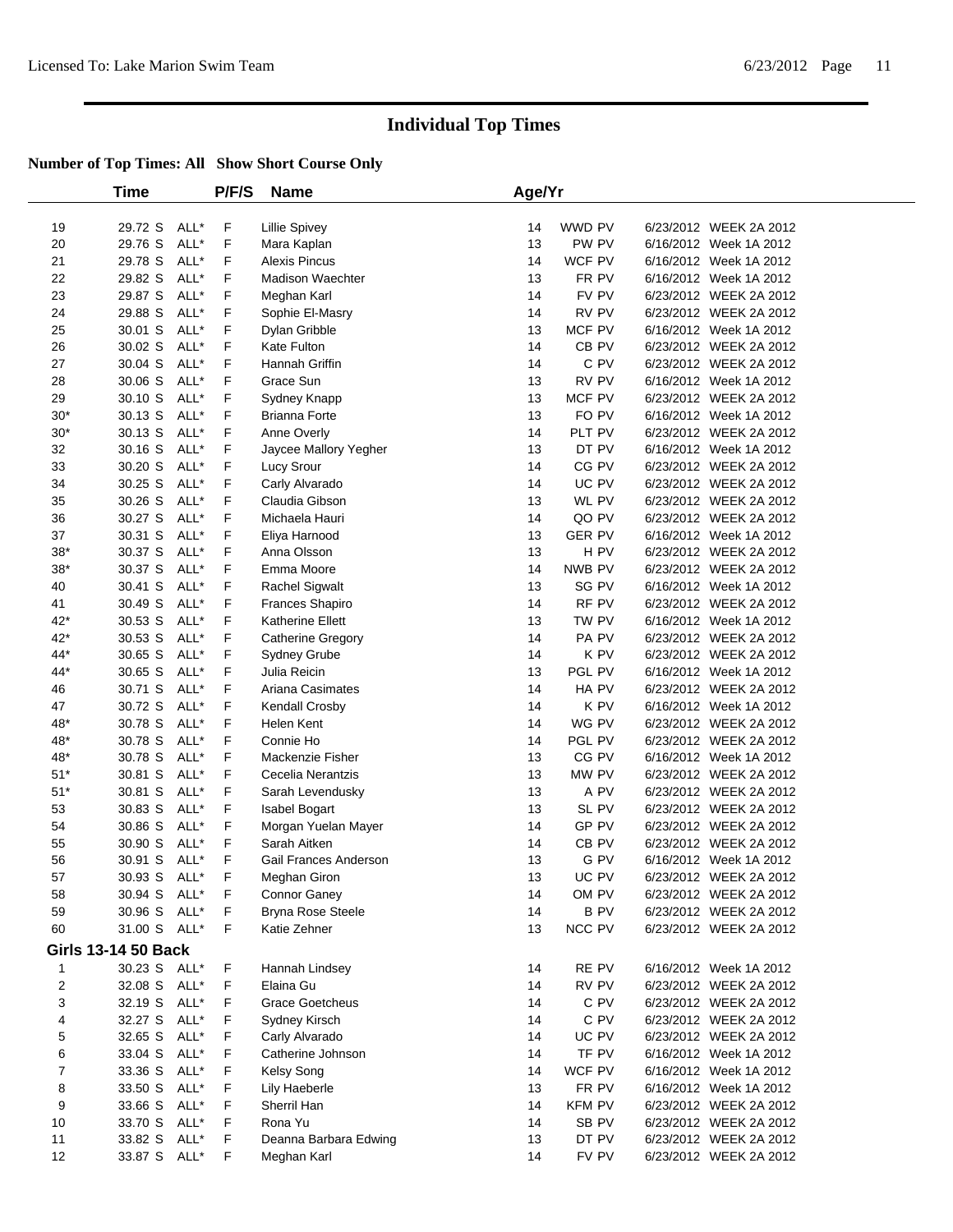|                | Time                         |      | P/F/S | <b>Name</b>             | Age/Yr |                 |                        |  |
|----------------|------------------------------|------|-------|-------------------------|--------|-----------------|------------------------|--|
| 13             | 34.04 S                      | ALL* | F     | Maddy Zarchin           | 13     | LLD PV          | 6/23/2012 WEEK 2A 2012 |  |
| 14             | 34.09 S                      | ALL* | F     | <b>Lillie Spivey</b>    | 14     | WWD PV          | 6/23/2012 WEEK 2A 2012 |  |
| 15             | 34.33 S                      | ALL* | F     | Fiona Asbury            | 14     | PO PV           | 6/16/2012 Week 1A 2012 |  |
| 16             | 34.51 S                      | ALL* | F     | Sydney Knapp            | 13     | MCF PV          | 6/23/2012 WEEK 2A 2012 |  |
| 17             | 34.55 S                      | ALL* | F     | Caroline Braviak        | 14     | TW PV           | 6/16/2012 Week 1A 2012 |  |
| 18             | 34.56 S                      | ALL* | F     | Dylan Gribble           | 13     | MCF PV          | 6/16/2012 Week 1A 2012 |  |
| 19             | 34.69 S                      | ALL* | F     | Ariana Casimates        | 14     | HA PV           | 6/23/2012 WEEK 2A 2012 |  |
| 20*            | 34.84 S                      | ALL* | F     | Sophie El-Masry         | 14     | RV PV           | 6/16/2012 Week 1A 2012 |  |
| $20*$          | 34.84 S                      | ALL* | F     | Melanie Doan            | 14     | SG PV           | 6/16/2012 Week 1A 2012 |  |
| 22             | 34.89 S                      | ALL* | F     | Helen Kent              | 14     | WG PV           | 6/23/2012 WEEK 2A 2012 |  |
| 23             | 34.97 S                      | ALL* | F     | Emily Rosenkoetter      | 13     | LF PV           | 6/23/2012 WEEK 2A 2012 |  |
| 24             | 35.21 S                      | ALL* | F     | Audrey Richter          | 13     | NH PV           | 6/16/2012 Week 1A 2012 |  |
| 25             | 35.22 S                      | ALL* | F     | <b>Brianna Forte</b>    | 13     | FO PV           | 6/16/2012 Week 1A 2012 |  |
| 26             | 35.23 S                      | ALL* | F     | Connie Ho               | 14     | PGL PV          | 6/23/2012 WEEK 2A 2012 |  |
| 27             | 35.35 S                      | ALL* | F     | Isabel Bogart           | 13     | SL PV           | 6/23/2012 WEEK 2A 2012 |  |
| $28*$          | 35.38 S                      | ALL* | F     | Christina Lakey         | 13     | TF PV           | 6/16/2012 Week 1A 2012 |  |
| $28*$          | 35.38 S                      | ALL* | F     | Fanny Wu                | 13     | WCF PV          | 6/23/2012 WEEK 2A 2012 |  |
| 30             | 35.41 S                      | ALL* | F     | Kellie Zhang            | 13     | PGL PV          | 6/23/2012 WEEK 2A 2012 |  |
| 31             | 35.45 S                      | ALL* | F     | Rachel Ziegler          | 14     | MCF PV          | 6/16/2012 Week 1A 2012 |  |
| 32             | 35.51 S                      | ALL* | F     | Kelsea Jo-Anne Edwing   | 13     | DT PV           | 6/16/2012 Week 1A 2012 |  |
| 33             | 35.56 S                      | ALL* | F     | Grace Sun               | 13     | RV PV           | 6/23/2012 WEEK 2A 2012 |  |
| 34             | 35.60 S                      | ALL* | F     | <b>Tess Speiser</b>     | 14     | MO PC           | 6/23/2012 WEEK 2A 2012 |  |
| 35             | 35.66 S                      | ALL* | F     | Claudia Gibson          | 13     | WL PV           | 6/23/2012 WEEK 2A 2012 |  |
| 36             | 35.71 S                      | ALL* | F     | Eliya Harnood           | 13     | <b>GER PV</b>   | 6/16/2012 Week 1A 2012 |  |
| 37             | 35.75 S                      | ALL* | F     | Eleanore McGuire-Wein   | 13     | BE PV           | 6/23/2012 WEEK 2A 2012 |  |
| 38             | 35.81 S                      | ALL* | F     | <b>Katherine Ellett</b> | 13     | TW PV           | 6/23/2012 WEEK 2A 2012 |  |
| 39             | 35.85 S                      | ALL* | F     | Teresa DiGioia          | 13     | OF PV           | 6/23/2012 WEEK 2A 2012 |  |
| 40             | 35.90 S                      | ALL* | F     | Kate Wright             | 13     | RE PV           | 6/23/2012 WEEK 2A 2012 |  |
| 41             | 35.94 S                      | ALL* | F     | Catherine Gregory       | 14     | PA PV           | 6/23/2012 WEEK 2A 2012 |  |
| 42             | 35.97 S                      | ALL* | F     | Meredith Bergman        | 14     | MM PV           | 6/23/2012 WEEK 2A 2012 |  |
| 43             | 36.05 S                      | ALL* | F     | Emma Moore              | 14     | NWB PV          | 6/16/2012 Week 1A 2012 |  |
| 44             | 36.12 S                      | ALL* | F     | Morgan Yuelan Mayer     | 14     | GP PV           | 6/23/2012 WEEK 2A 2012 |  |
| 45             | 36.23 S                      | ALL* | F     | Alexa Stewart           | 13     | FV PV           | 6/23/2012 WEEK 2A 2012 |  |
| 46             | 36.24 S                      | ALL* | F     | Sophia Hu               | 14     | WL PV           | 6/16/2012 Week 1A 2012 |  |
| 47             | 36.27 S ALL*                 |      | F     | Jessica Kline           | 13     | <b>B PV</b>     | 6/23/2012 WEEK 2A 2012 |  |
|                | <b>Girls 13-14 50 Breast</b> |      |       |                         |        |                 |                        |  |
| 1              | 35.71 S ALL*                 |      | F     | Jaycee Mallory Yegher   | 13     | DT PV           | 6/16/2012 Week 1A 2012 |  |
| 2              | 35.80 S ALL*                 |      | F     | Ashley Piepol           | 13     | TW PV           | 6/23/2012 WEEK 2A 2012 |  |
| 3              | 36.25 S ALL*                 |      | F.    | Claire Luigard          | 14     | D PV            | 6/23/2012 WEEK 2A 2012 |  |
| 4              | 36.69 S ALL*                 |      | F     | <b>Grace Goetcheus</b>  | 14     | C PV            | 6/23/2012 WEEK 2A 2012 |  |
| 5              | 36.75 S ALL*                 |      | F     | Mara Kaplan             | 13     | PW PV           | 6/23/2012 WEEK 2A 2012 |  |
| 6              | 36.79 S                      | ALL* | F     | Kate Fulton             | 14     | CB PV           | 6/23/2012 WEEK 2A 2012 |  |
| $\overline{7}$ | 37.01 S                      | ALL* | F     | Kelsy Song              | 14     | WCF PV          | 6/16/2012 Week 1A 2012 |  |
| 8              | 37.05 S                      | ALL* | F     | Dorit Song              | 14     | UC PV           | 6/23/2012 WEEK 2A 2012 |  |
| 9              | 37.29 S                      | ALL* | F     | Abbey Holmes            | 14     | CA PV           | 6/16/2012 Week 1A 2012 |  |
| 10             | 37.76 S                      | ALL* | F     | Fiona Asbury            | 14     | PO PV           | 6/16/2012 Week 1A 2012 |  |
| 11             | 37.84 S                      | ALL* | F     | Kellie Zhang            | 13     | PGL PV          | 6/23/2012 WEEK 2A 2012 |  |
| 12             | 38.03 S                      | ALL* | F     | Katherine Ellett        | 13     | TW PV           | 6/23/2012 WEEK 2A 2012 |  |
| 13             | 38.04 S                      | ALL* | F     | Sydney Grube            | 14     | K PV            | 6/23/2012 WEEK 2A 2012 |  |
| 14             | 38.29 S                      | ALL* | F     | Anna Olsson             | 13     | H <sub>PV</sub> | 6/23/2012 WEEK 2A 2012 |  |
| 15             | 38.38 S                      | ALL* | F     | Sophie El-Masry         | 14     | RV PV           | 6/23/2012 WEEK 2A 2012 |  |
| 16             | 38.46 S                      | ALL* | F     | Rachel Sigwalt          | 13     | SG PV           | 6/16/2012 Week 1A 2012 |  |
| 17             | 38.58 S                      | ALL* | F     | Hannah Lee              | 14     | PGL PV          | 6/23/2012 WEEK 2A 2012 |  |
| 18             | 38.68 S                      | ALL* | F     | Sayaka Vaules           | 13     | FH PV           | 6/16/2012 Week 1A 2012 |  |
| 19             | 38.75 S ALL*                 |      | F     | Colleen Kaufman         | 14     | HA PV           | 6/23/2012 WEEK 2A 2012 |  |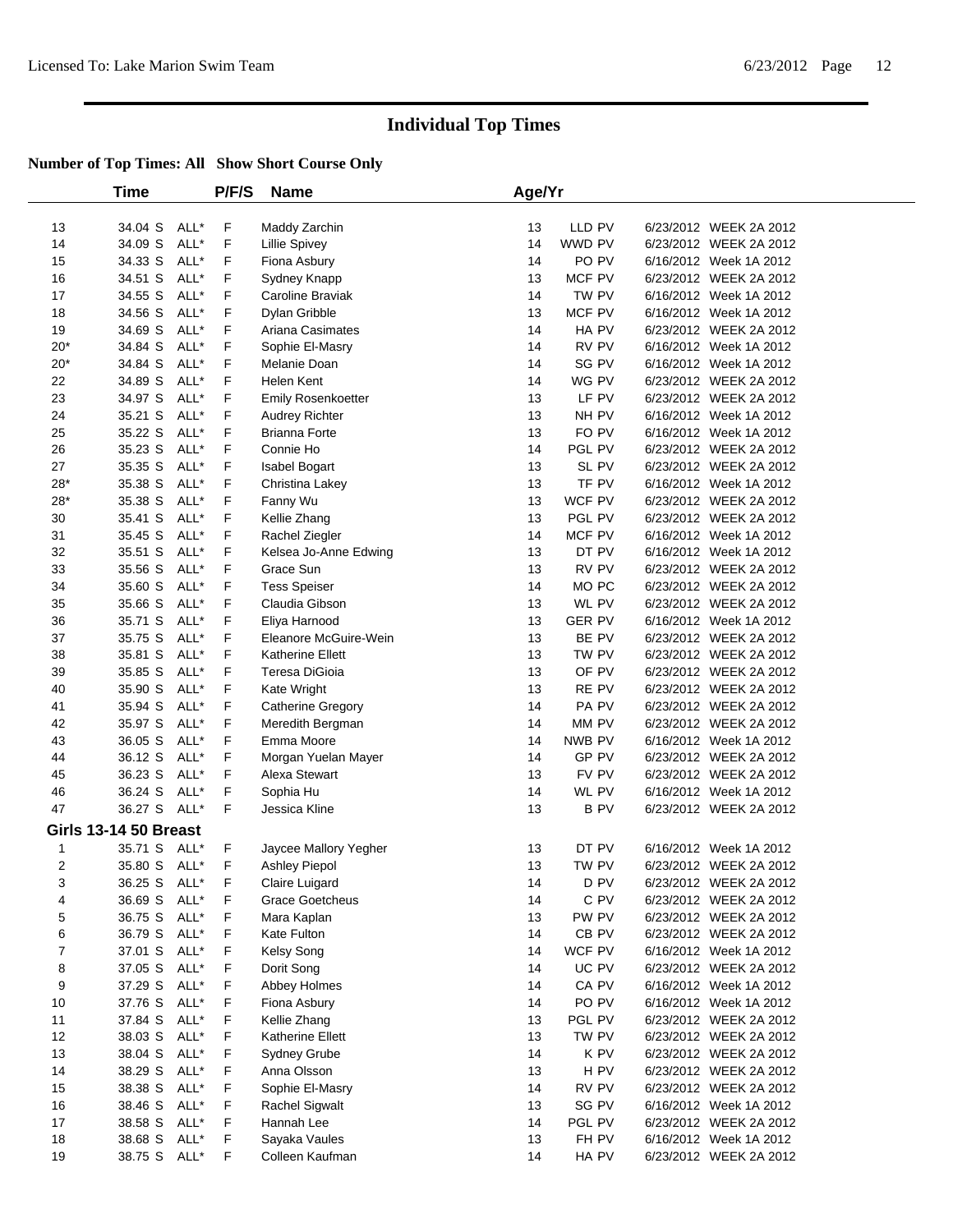|       | <b>Time</b>               |      | P/F/S | <b>Name</b>             | Age/Yr |                  |                        |  |
|-------|---------------------------|------|-------|-------------------------|--------|------------------|------------------------|--|
| 20    | 38.77 S                   | ALL* | F     | Rachel Yeatman          | 14     | MCT PV           | 6/16/2012 Week 1A 2012 |  |
| 21    | 38.97 S                   | ALL* | F     | Hannah Melrod           | 14     | <b>BPV</b>       | 6/23/2012 WEEK 2A 2012 |  |
| 22    | 39.05 S                   | ALL* | F     | Lisa Victoria Zangla    | 13     | QO PV            | 6/23/2012 WEEK 2A 2012 |  |
| 23    | 39.16 S                   | ALL* | F     | Sarah Aitken            | 14     | CB <sub>PV</sub> | 6/16/2012 Week 1A 2012 |  |
| 24    | 39.21 S                   | ALL* | F     | Gwenyth Asbury          | 13     | PO <sub>PV</sub> | 6/23/2012 WEEK 2A 2012 |  |
| 25    | 39.29 S                   | ALL* | F     | Meredith Srour          | 13     | CG PV            | 6/23/2012 WEEK 2A 2012 |  |
| 26    | 39.31 S                   | ALL* | F     | Margaret Wolfson        | 13     | C PV             | 6/23/2012 WEEK 2A 2012 |  |
| 27    | 39.44 S                   | ALL* | F     | Riva Huda Redding       | 14     | <b>KFM PV</b>    | 6/23/2012 WEEK 2A 2012 |  |
| 28    | 39.53 S                   | ALL* | F     | Melanie Doan            | 14     | SG PV            | 6/23/2012 WEEK 2A 2012 |  |
| 29    | 39.54 S                   | ALL* | F     | Meghan Giron            | 13     | UC PV            | 6/23/2012 WEEK 2A 2012 |  |
| 30    | 39.63 S                   | ALL* | F     | Morgan Yuelan Mayer     | 14     | GP PV            | 6/16/2012 Week 1A 2012 |  |
| 31    | 39.64 S                   | ALL* | F     | Delaney Jacobs          | 14     | MCF PV           | 6/23/2012 WEEK 2A 2012 |  |
| 32    | 39.69 S                   | ALL* | F     | Mary Hippchen           | 14     | H <sub>PV</sub>  | 6/23/2012 WEEK 2A 2012 |  |
| $33*$ | 39.82 S                   | ALL* | F     | Anne Overly             | 14     | PLT PV           | 6/23/2012 WEEK 2A 2012 |  |
| $33*$ | 39.82 S                   | ALL* | F     | Emma Moore              | 14     | NWB PV           | 6/23/2012 WEEK 2A 2012 |  |
| 35    | 39.88 S                   | ALL* | F     | Frances Shapiro         | 14     | RF PV            | 6/23/2012 WEEK 2A 2012 |  |
| 36    | 39.89 S                   | ALL* | F     | <b>Rachel Post</b>      | 14     | <b>JC PV</b>     | 6/23/2012 WEEK 2A 2012 |  |
| 37    | 40.00 S                   | ALL* | F     | Jasmine Chang           | 13     | WL PV            | 6/23/2012 WEEK 2A 2012 |  |
| 38    | 40.02 S                   | ALL* | F     | Sarah Levendusky        | 13     | A PV             | 6/23/2012 WEEK 2A 2012 |  |
| 39    | 40.04 S                   | ALL* | F     | Allison Ruff            | 13     | OG PV            | 6/23/2012 WEEK 2A 2012 |  |
| 40    | 40.06 S                   | ALL* | F     | Kriza Sy                | 14     | PO PV            | 6/16/2012 Week 1A 2012 |  |
| 41    | 40.07 S                   | ALL* | F     | Dylan Gribble           | 13     | MCF PV           | 6/16/2012 Week 1A 2012 |  |
| 42    | 40.16 S                   | ALL* | F     | Catherine Gregory       | 14     | PA PV            | 6/23/2012 WEEK 2A 2012 |  |
| 43    | 40.19 S                   | ALL* | F     | Abigail Baruch Fry      | 14     | LF PV            | 6/23/2012 WEEK 2A 2012 |  |
| 44    | 40.21 S                   | ALL* | F     | Kristen Toth            | 14     | A PV             | 6/16/2012 Week 1A 2012 |  |
| 45    | 40.22 S                   | ALL* | F     | Natalia Ochman          | 14     | <b>GER PV</b>    | 6/23/2012 WEEK 2A 2012 |  |
| 46    | 40.41 S                   | ALL* | F     | <b>Alexis Pincus</b>    | 14     | WCF PV           | 6/16/2012 Week 1A 2012 |  |
| 47    | 40.44 S                   | ALL* | F     | <b>Madison Waechter</b> | 13     | FR PV            | 6/16/2012 Week 1A 2012 |  |
| 48    | 40.50 S                   | ALL* | F     | Ellie Valenti           | 14     | LLD PV           | 6/23/2012 WEEK 2A 2012 |  |
| 49    | 40.58 S                   | ALL* | F     | Hallie Srebnick         | 13     | CG PV            | 6/16/2012 Week 1A 2012 |  |
| 50    | 40.63 S                   | ALL* | F     | Lynn Zhang              | 14     | RV PV            | 6/16/2012 Week 1A 2012 |  |
| 51    | 40.79 S                   | ALL* | F     | Fanny Wu                | 13     | WCF PV           | 6/16/2012 Week 1A 2012 |  |
| 52    | 40.89 S                   | ALL* | F     | <b>Emily Wang</b>       | 13     | CLM PV           | 6/23/2012 WEEK 2A 2012 |  |
| 53    | 40.90 S                   | ALL* | F     | <b>Clare Severe</b>     | 14     | SL PV            | 6/23/2012 WEEK 2A 2012 |  |
| 54    | 40.95 S                   | ALL* | F     | Hannah Horng            | 14     | <b>KFM PV</b>    | 6/16/2012 Week 1A 2012 |  |
| 55    | 41.01 S                   | ALL* | F     | Sarah Solomon           | 14     | RS PV            | 6/23/2012 WEEK 2A 2012 |  |
| 56    | 41.09 S                   | ALL* | F     | Rolane Qian             | 14     | WTL PV           | 6/16/2012 Week 1A 2012 |  |
| 57    | 41.12 S                   | ALL* | F     | <b>Grace Goodkind</b>   | 13     | PW PV            | 6/23/2012 WEEK 2A 2012 |  |
| 58    | 41.14 S                   | ALL* | F     | Julia Reicin            | 13     | PGL PV           | 6/16/2012 Week 1A 2012 |  |
|       | <b>Girls 13-14 50 Fly</b> |      |       |                         |        |                  |                        |  |
| 1     | 30.17 S ALL*              |      | F     | Hannah Lindsey          | 14     | RE PV            | 6/16/2012 Week 1A 2012 |  |
| 2     | 30.88 S                   | ALL* | F     | Maddy Zarchin           | 13     | LLD PV           | 6/23/2012 WEEK 2A 2012 |  |
| 3     | 30.97 S                   | ALL* | F     | Sydney Kirsch           | 14     | C PV             | 6/23/2012 WEEK 2A 2012 |  |
| 4     | 31.12 S                   | ALL* | F     | Dorit Song              | 14     | UC PV            | 6/23/2012 WEEK 2A 2012 |  |
| 5     | 31.25 S                   | ALL* | F     | Kelsy Song              | 14     | WCF PV           | 6/23/2012 WEEK 2A 2012 |  |
| 6     | 31.46 S                   | ALL* | F     | Audrey Richter          | 13     | NH PV            | 6/23/2012 WEEK 2A 2012 |  |
| 7     | 31.56 S                   | ALL* | F     | Sherril Han             | 14     | <b>KFM PV</b>    | 6/23/2012 WEEK 2A 2012 |  |
| 8     | 31.76 S                   | ALL* | F     | Mara Kaplan             | 13     | PW PV            | 6/16/2012 Week 1A 2012 |  |
| 9     | 31.93 S                   | ALL* | F     | Elaina Gu               | 14     | RV PV            | 6/23/2012 WEEK 2A 2012 |  |
| 10    | 31.94 S                   | ALL* | F     | Dylan Gribble           | 13     | MCF PV           | 6/23/2012 WEEK 2A 2012 |  |
| 11    | 32.04 S                   | ALL* | F     | Caroline Braviak        | 14     | TW PV            | 6/23/2012 WEEK 2A 2012 |  |
| 12    | 32.09 S                   | ALL* | F     | Frances Shapiro         | 14     | RF PV            | 6/23/2012 WEEK 2A 2012 |  |
| 13    | 32.38 S                   | ALL* | F     | <b>Brianna Forte</b>    | 13     | FO PV            | 6/16/2012 Week 1A 2012 |  |
| 14    | 32.51 S                   | ALL* | F     | <b>Madison Waechter</b> | 13     | FR PV            | 6/16/2012 Week 1A 2012 |  |
| 15    | 32.72 S                   | ALL* | F     | Alexa Stewart           | 13     | FV PV            | 6/23/2012 WEEK 2A 2012 |  |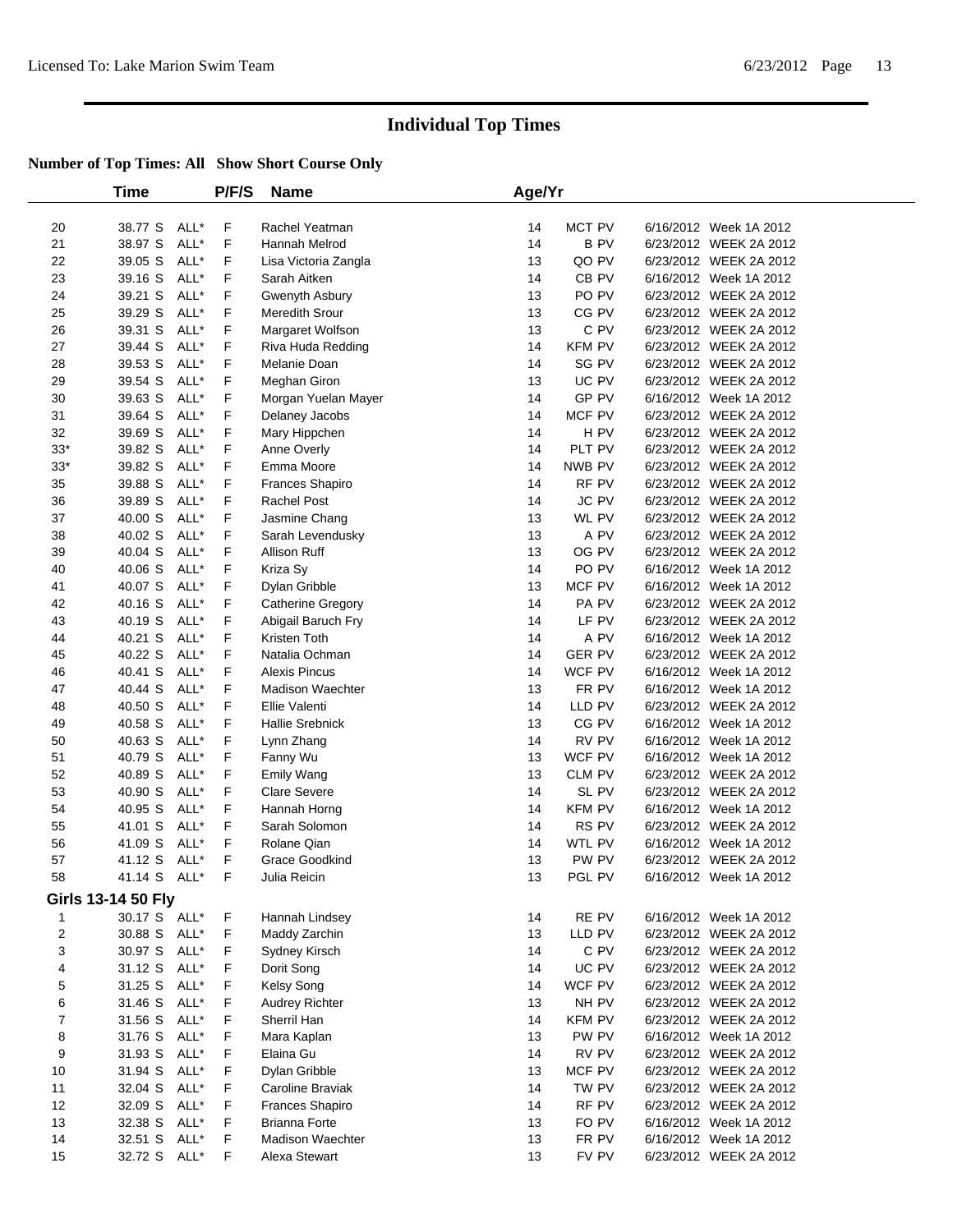|                | <b>Time</b>        |      | P/F/S       | Name                   | Age/Yr |                           |                        |
|----------------|--------------------|------|-------------|------------------------|--------|---------------------------|------------------------|
| 16             | 32.75 S            | ALL* | F           | Sayaka Vaules          | 13     | FH PV                     | 6/16/2012 Week 1A 2012 |
| 17             | 32.90 S            | ALL* | F           | Fanny Wu               | 13     | WCF PV                    | 6/16/2012 Week 1A 2012 |
| 18             | 32.91 S            | ALL* | F           | Anna Olsson            | 13     | H PV                      | 6/23/2012 WEEK 2A 2012 |
| 19             | 32.92 S            | ALL* | F           | Abbey Holmes           | 14     | CA PV                     | 6/23/2012 WEEK 2A 2012 |
| 20             | 32.96 S            | ALL* | F           | Kate Wright            | 13     | RE PV                     | 6/23/2012 WEEK 2A 2012 |
| 21             | 33.00 S            | ALL* | F           | Claudia Gibson         | 13     | WL PV                     | 6/23/2012 WEEK 2A 2012 |
| 22             | 33.13 S            | ALL* | F           | Sarah Aitken           | 14     | CB PV                     | 6/23/2012 WEEK 2A 2012 |
| 23             | 33.20 S            | ALL* | F           | Lucy Srour             | 14     | CG PV                     | 6/16/2012 Week 1A 2012 |
| 24             | 33.24 S            | ALL* | F           | <b>Grace Goetcheus</b> | 14     | C PV                      | 6/23/2012 WEEK 2A 2012 |
| $25*$          | 33.31 S            | ALL* | F           | Jaycee Mallory Yegher  | 13     | DT PV                     | 6/23/2012 WEEK 2A 2012 |
| $25*$          | 33.31 S            | ALL* | F           | Melanie Doan           | 14     | SG PV                     | 6/16/2012 Week 1A 2012 |
| 27             | 33.33 S            | ALL* | F           | Eliya Harnood          | 13     | <b>GER PV</b>             | 6/16/2012 Week 1A 2012 |
| $28*$          | 33.34 S            | ALL* | F           | Eleanore McGuire-Wein  | 13     | BE PV                     | 6/23/2012 WEEK 2A 2012 |
| $28*$          | 33.34 S            | ALL* | F           | Sydney Knapp           | 13     | MCF PV                    | 6/23/2012 WEEK 2A 2012 |
| $28*$          | 33.34 S            | ALL* | F           | Colleen Kaufman        | 14     | HA PV                     | 6/23/2012 WEEK 2A 2012 |
| 31             | 33.43 S            | ALL* | F           | Kellie Zhang           | 13     | PGL PV                    | 6/16/2012 Week 1A 2012 |
| 32             | 33.53 S            | ALL* | F           | Emma Moore             | 14     | NWB PV                    | 6/16/2012 Week 1A 2012 |
| 33             | 33.54 S            | ALL* | F           | Claire Luigard         | 14     | D PV                      | 6/23/2012 WEEK 2A 2012 |
| 34             | 33.62 S            | ALL* | F           | Ariana Casimates       | 14     | HA PV                     | 6/23/2012 WEEK 2A 2012 |
| $35^{\ast}$    | 33.72 S            | ALL* | F           | Anne Overly            | 14     | PLT PV                    | 6/23/2012 WEEK 2A 2012 |
| $35^{\ast}$    | 33.72 S            | ALL* | F           | Sarah Ockenhouse       | 14     | RC PV                     | 6/23/2012 WEEK 2A 2012 |
| 37             | 33.78 S            | ALL* | F           | Rachel Sigwalt         | 13     | SG PV                     | 6/16/2012 Week 1A 2012 |
| 38             | 33.94 S            | ALL* | F           | Michaela Hauri         | 14     | QO PV                     | 6/23/2012 WEEK 2A 2012 |
| 39             | 33.97 S            | ALL* | F           | Connie Ho              | 14     | PGL PV                    | 6/23/2012 WEEK 2A 2012 |
| 40             | 34.00 S            | ALL* | F           | Delaney Jacobs         | 14     | MCF PV                    | 6/16/2012 Week 1A 2012 |
| 41             | 34.03 S            | ALL* | F           | Fiona Asbury           | 14     | PO PV                     | 6/23/2012 WEEK 2A 2012 |
| 42             | 34.05 S            | ALL* | F           | Carly Alvarado         | 14     | UC PV                     | 6/23/2012 WEEK 2A 2012 |
| 43             | 34.06 S            | ALL* | F           | Mackenzie Fisher       | 13     | CG PV                     | 6/16/2012 Week 1A 2012 |
| 44             | 34.09 S            | ALL* | F           | Sarah Solomon          | 14     | RS PV                     | 6/23/2012 WEEK 2A 2012 |
|                | Girls 13-14 100 IM |      |             |                        |        |                           |                        |
| 1              | 1:08.18 S ALL*     |      | F           | Hannah Lindsey         | 14     | RE PV                     | 6/16/2012 Week 1A 2012 |
| 2              | 1:10.10 S          | ALL* | F           | Kelsy Song             | 14     | WCF PV                    | 6/16/2012 Week 1A 2012 |
| 3              | 1:10.31 S          | ALL* | F           | Elaina Gu              | 14     | RV PV                     | 6/23/2012 WEEK 2A 2012 |
| 4              | $1:10.68$ S        | ALL* | F           | Dorit Song             | 14     | UC PV                     | 6/23/2012 WEEK 2A 2012 |
| 5              | 1:11.07 S          | ALL* | F           | Jaycee Mallory Yegher  | 13     | DT PV                     | 6/23/2012 WEEK 2A 2012 |
| 6              | $1:11.13$ S        | ALL* | F           | <b>Grace Goetcheus</b> | 14     | C PV                      | 6/23/2012 WEEK 2A 2012 |
| $\overline{7}$ | $1:11.53$ S        | ALL* | F           | Melanie Doan           | 14     | SG PV                     | 6/16/2012 Week 1A 2012 |
| 8              | 1:11.60 S          | ALL* | F           | Sophie El-Masry        | 14     | RV PV                     | 6/23/2012 WEEK 2A 2012 |
| 9              | 1:11.78 S ALL*     |      | F           | Sydney Kirsch          | 14     | C PV                      | 6/16/2012 Week 1A 2012 |
| 10             | 1:11.87 S ALL*     |      | F           | Maddy Zarchin          | 13     | LLD PV                    | 6/16/2012 Week 1A 2012 |
| 11             | $1:12.15$ S        | ALL* | F           | Abbey Holmes           | 14     | CA PV                     | 6/16/2012 Week 1A 2012 |
| 12             | 1:12.16 S ALL*     |      | F           | Claire Luigard         | 14     | $\mathsf{D}\;\mathsf{PV}$ | 6/23/2012 WEEK 2A 2012 |
| 13             | 1:12.62 S ALL*     |      | F           | Dylan Gribble          | 13     | MCF PV                    | 6/16/2012 Week 1A 2012 |
| 14             | 1:13.26 S          | ALL* | $\mathsf F$ | Emma Moore             | 14     | NWB PV                    | 6/23/2012 WEEK 2A 2012 |
| 15             | 1:13.27 S          | ALL* | F           | Madison Waechter       | 13     | FR PV                     | 6/16/2012 Week 1A 2012 |
| $16*$          | 1:13.33 S          | ALL* | F           | Caroline Braviak       | 14     | TW PV                     | 6/23/2012 WEEK 2A 2012 |
| $16*$          | 1:13.33 S          | ALL* | F           | Mara Kaplan            | 13     | PW PV                     | 6/23/2012 WEEK 2A 2012 |
| 18             | $1:13.70$ S        | ALL* | F           | Kate Fulton            | 14     | CB PV                     | 6/23/2012 WEEK 2A 2012 |
| 19             | $1:13.81$ S        | ALL* | F           | Fiona Asbury           | 14     | PO PV                     | 6/16/2012 Week 1A 2012 |
| 20             | 1:13.85 S          | ALL* | F           | Katherine Ellett       | 13     | TW PV                     | 6/23/2012 WEEK 2A 2012 |
| 21             | 1:13.95 S          | ALL* | F           | Grace Sun              | 13     | RV PV                     | 6/16/2012 Week 1A 2012 |
| 22             | 1:14.28 S          | ALL* | F           | Fanny Wu               | 13     | WCF PV                    | 6/16/2012 Week 1A 2012 |
| 23             | 1:14.29 S          | ALL* | F           | Meghan Giron           | 13     | UC PV                     | 6/23/2012 WEEK 2A 2012 |
| 24             | 1:14.37 S          | ALL* | F           | <b>Audrey Richter</b>  | 13     | NH PV                     | 6/16/2012 Week 1A 2012 |
| 25             | 1:14.62 $S$        | ALL* | F           | Catherine Gregory      | 14     | PA PV                     | 6/23/2012 WEEK 2A 2012 |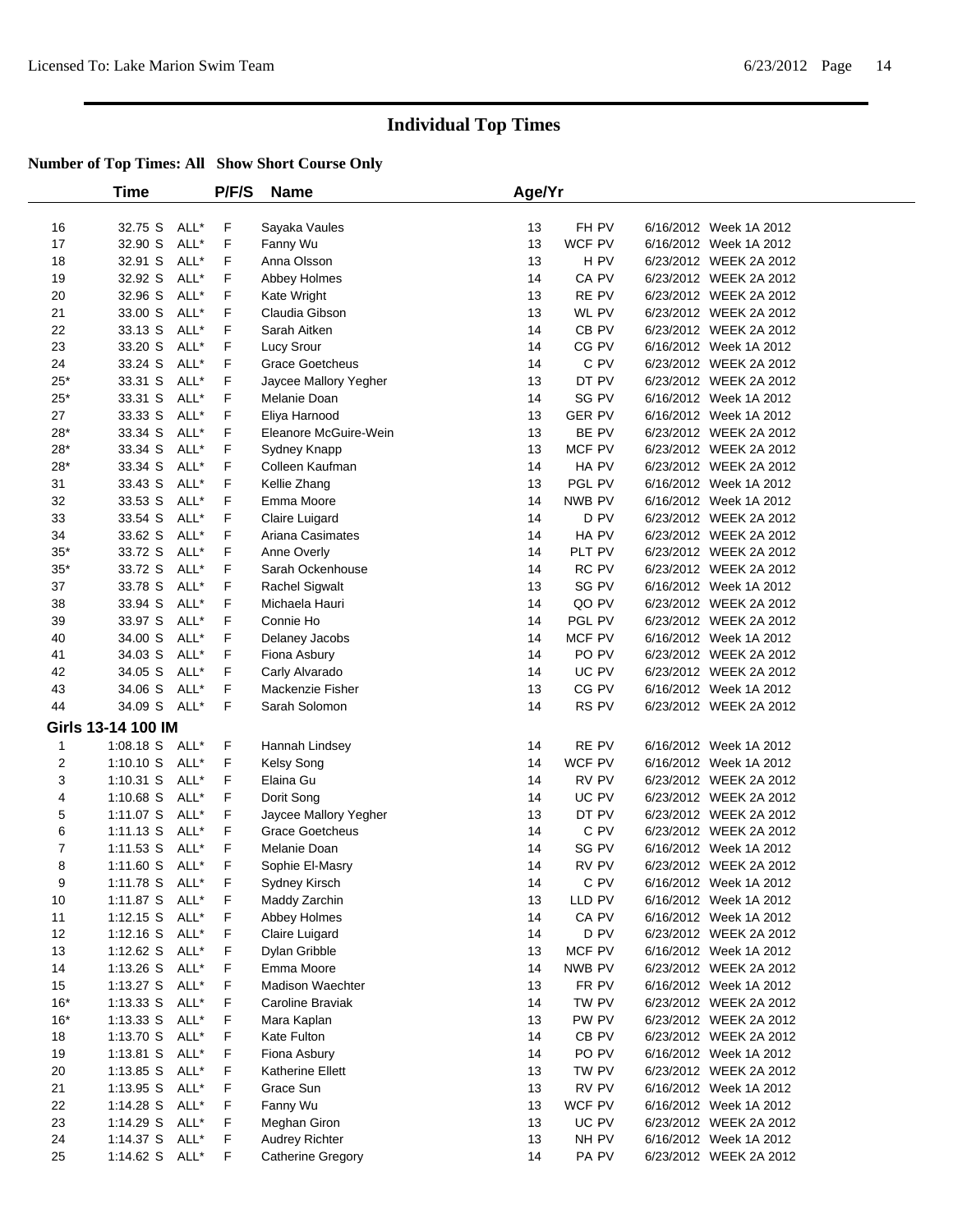|              | <b>Time</b>                      |      | P/F/S  | <b>Name</b>                 | Age/Yr   |                      |                                                  |  |
|--------------|----------------------------------|------|--------|-----------------------------|----------|----------------------|--------------------------------------------------|--|
| 26           | 1:14.87 S ALL*                   |      | F      | Sherril Han                 | 14       | <b>KFM PV</b>        | 6/16/2012 Week 1A 2012                           |  |
| 27           | $1:15.03$ S                      | ALL* | F      | Rachel Sigwalt              | 13       | SG PV                | 6/16/2012 Week 1A 2012                           |  |
| 28           | 1:15.04 S                        | ALL* | F      | Anna Olsson                 | 13       | H PV                 | 6/23/2012 WEEK 2A 2012                           |  |
| 29           | $1:15.11$ S                      | ALL* | F      | Kellie Zhang                | 13       | PGL PV               | 6/23/2012 WEEK 2A 2012                           |  |
| 30           | 1:15.14 S                        | ALL* | F      | Meghan Karl                 | 14       | FV PV                | 6/23/2012 WEEK 2A 2012                           |  |
| 31           | $1:15.17$ S                      | ALL* | F      | Anne Overly                 | 14       | PLT PV               | 6/23/2012 WEEK 2A 2012                           |  |
| 32           | $1:15.22$ S                      | ALL* | F      | Rona Yu                     | 14       | SB PV                | 6/23/2012 WEEK 2A 2012                           |  |
| 33           | 1:15.43 S                        | ALL* | F      | Alexa Stewart               | 13       | FV PV                | 6/23/2012 WEEK 2A 2012                           |  |
| 34           | 1:15.68 S                        | ALL* | F      | Ariana Casimates            | 14       | HA PV                | 6/23/2012 WEEK 2A 2012                           |  |
| 35           | 1:15.72 S                        | ALL* | F      | Catherine Johnson           | 14       | TF PV                | 6/16/2012 Week 1A 2012                           |  |
| 36           | 1:15.93 S                        | ALL* | F      | Colleen Kaufman             | 14       | HA PV                | 6/23/2012 WEEK 2A 2012                           |  |
| 37           | 1:15.94 S                        | ALL* | F      | Claudia Gibson              | 13       | WL PV                | 6/23/2012 WEEK 2A 2012                           |  |
| 38           | 1:15.97 S                        | ALL* | F      | Sayaka Vaules               | 13       | FH PV                | 6/16/2012 Week 1A 2012                           |  |
| 39           | 1:15.98 S                        | ALL* | F      | Connie Ho                   | 14       | PGL PV               | 6/16/2012 Week 1A 2012                           |  |
| $40*$        | $1:16.19$ S                      | ALL* | F      | Sydney Grube                | 14       | K PV                 | 6/16/2012 Week 1A 2012                           |  |
| $40*$        | $1:16.19$ S                      | ALL* | F      | Lillie Spivey               | 14       | WWD PV               | 6/23/2012 WEEK 2A 2012                           |  |
| $40*$        | $1:16.19$ S                      | ALL* | F      | Morgan Yuelan Mayer         | 14       | GP PV                | 6/23/2012 WEEK 2A 2012                           |  |
| 43           | $1:16.28$ S                      | ALL* | F      | Sarah Ockenhouse            | 14       | RC PV                | 6/23/2012 WEEK 2A 2012                           |  |
| 44           | $1:16.33$ S                      | ALL* | F      | Carly Alvarado              | 14       | UC PV                | 6/16/2012 Week 1A 2012                           |  |
| 45           | $1:16.35$ S                      | ALL* | F      | Gail Frances Anderson       | 13       | G PV                 | 6/16/2012 Week 1A 2012                           |  |
| 46           | 1:16.38 S                        | ALL* | F      | Sarah Levendusky            | 13       | A PV                 | 6/23/2012 WEEK 2A 2012                           |  |
| $47*$        | $1:16.44$ S                      | ALL* | F      | Lynn Zhang                  | 14       | RV PV                | 6/16/2012 Week 1A 2012                           |  |
| $47*$        | $1:16.44$ S                      | ALL* | F      | Hannah Lee                  | 14       | PGL PV               | 6/16/2012 Week 1A 2012                           |  |
| 49           | 1:16.58 S                        | ALL* | F      | <b>Frances Shapiro</b>      | 14       | RF PV                | 6/16/2012 Week 1A 2012                           |  |
| 50           | 1:16.64 S                        | ALL* | F      | Lisa Victoria Zangla        | 13       | QO PV                | 6/23/2012 WEEK 2A 2012                           |  |
| 51           | 1:17.03 S                        | ALL* | F      | Mary Hippchen               | 14       | H PV                 | 6/23/2012 WEEK 2A 2012                           |  |
| 52           | 1:17.08 S                        | ALL* | F      | Kate Wright                 | 13       | RE PV                | 6/23/2012 WEEK 2A 2012                           |  |
| 53           | 1:17.34 S                        | ALL* | F      | Deanna Barbara Edwing       | 13       | DT PV                | 6/23/2012 WEEK 2A 2012                           |  |
| 54           | 1:17.37 S                        | ALL* | F      | Eleanore McGuire-Wein       | 13       | BE PV                | 6/23/2012 WEEK 2A 2012                           |  |
| 55           | 1:17.43 S                        | ALL* | F      | Lily Haeberle               | 13       | FR PV                | 6/23/2012 WEEK 2A 2012                           |  |
| 56           | 1:17.45 S                        | ALL* | F      | Kelsea Jo-Anne Edwing       | 13       | DT PV                | 6/16/2012 Week 1A 2012                           |  |
| 57           | 1:17.53 S ALL*                   |      | F      | Kristen Toth                | 14       | A PV                 | 6/16/2012 Week 1A 2012                           |  |
|              | <b>Girls 15-18 100 Free</b>      |      |        |                             |          |                      |                                                  |  |
| $\mathbf{1}$ | 58.44 S ALL*                     |      | F.     | Caroline McTaggart          | 15       | CCR PV               | 6/16/2012 Week 1A 2012                           |  |
| 2            | 59.34 S                          | ALL* | F      | Anna Kolanowski             | 16       | BE PV                | 6/23/2012 WEEK 2A 2012                           |  |
| 3            | 59.38 S                          | ALL* | F      | Reia Tong                   | 18       | BE PV                | 6/23/2012 WEEK 2A 2012                           |  |
| 4            | 59.88 S                          | ALL* | F      | <b>Charlotte Meyer</b>      | 17       | CS <sub>PV</sub>     | 6/16/2012 Week 1A 2012                           |  |
| 5            | $1:00.80$ S                      | ALL* | F<br>F | Caroline Fosburgh           | 18<br>17 | <b>BPV</b><br>MCT PV | 6/23/2012 WEEK 2A 2012                           |  |
| 6            | 1:00.84 S ALL*<br>1:00.87 S ALL* |      |        | Catherine Mulquin           |          |                      | 6/16/2012 Week 1A 2012                           |  |
| 7            |                                  |      | F      | Elizabeth Fosburgh          | 17       | B PV                 | 6/23/2012 WEEK 2A 2012                           |  |
| 8            | 1:00.90 S ALL*<br>1:00.91 S ALL* |      | F      | Kyra Kondis<br>Jessica Chen | 15<br>15 | JC PV                | 6/23/2012 WEEK 2A 2012                           |  |
| 9            |                                  |      | F      | Diana Hanson                | 17       | RV PV                | 6/16/2012 Week 1A 2012                           |  |
| 10<br>11     | 1:01.12 S ALL*<br>$1:01.14$ S    | ALL* | F<br>F | Ellen Anderson              | 18       | UC PV<br>NO PV       | 6/23/2012 WEEK 2A 2012<br>6/23/2012 WEEK 2A 2012 |  |
| 12           | $1:01.20$ S                      | ALL* | F      | Kristina Li                 | 16       | SB PV                | 6/23/2012 WEEK 2A 2012                           |  |
|              | 1:01.31 S ALL*                   |      | F      | Rosannah Petit              | 15       | UC PV                | 6/23/2012 WEEK 2A 2012                           |  |
| 13<br>14     | $1:01.53$ S                      | ALL* | F      | <b>Sidney Drill</b>         | 18       | TW PV                | 6/23/2012 WEEK 2A 2012                           |  |
| $15*$        | 1:01.63 S ALL*                   |      | F      | Alicia Tiberino             | 16       | PGL PV               | 6/23/2012 WEEK 2A 2012                           |  |
| $15*$        | 1:01.63 S ALL*                   |      | F      | Sarah Kannan                | 15       | BE PV                | 6/16/2012 Week 1A 2012                           |  |
| 17           | $1:01.86$ S                      | ALL* | F      | Caroline Clark              | 16       | MCT PV               | 6/23/2012 WEEK 2A 2012                           |  |
| 18           | 1:01.87 S ALL*                   |      | F      | Natalya Ares                | 17       | IF PV                | 6/23/2012 WEEK 2A 2012                           |  |
| 19           | 1:02.13 S ALL*                   |      | F      | Emily Zhang                 | 15       | RV PV                | 6/16/2012 Week 1A 2012                           |  |
| 20           | $1:02.18$ S                      | ALL* | F      | Ashleigh Ferguson           | 18       | WG PV                | 6/23/2012 WEEK 2A 2012                           |  |
| 21           | $1:02.21$ S                      | ALL* | F      | Morgan Johnson              | 16       | NGV PV               | 6/23/2012 WEEK 2A 2012                           |  |
| 22           | 1:02.41 S ALL*                   |      | F      | Chelsea VanderWeele         | 18       | LB PV                | 6/23/2012 WEEK 2A 2012                           |  |
|              |                                  |      |        |                             |          |                      |                                                  |  |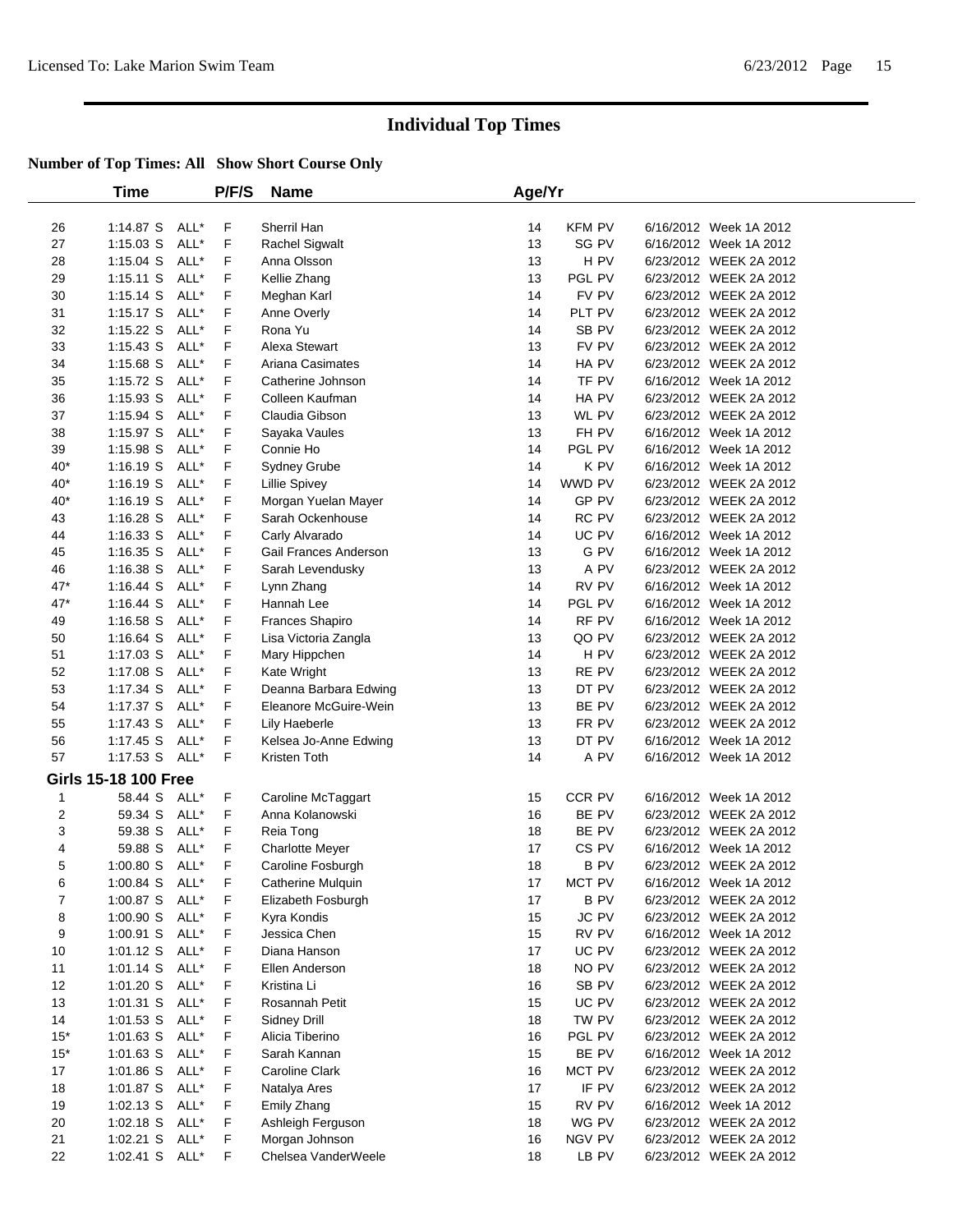|                | Time                        |      | P/F/S | <b>Name</b>               | Age/Yr |                  |                        |  |
|----------------|-----------------------------|------|-------|---------------------------|--------|------------------|------------------------|--|
| 23             | 1:02.43 S ALL*              |      | F     | Rikki Sargent             | 18     | TA PV            | 6/16/2012 Week 1A 2012 |  |
| 24             | $1:02.44$ S                 | ALL* | F     | Natsumi Horikawa          | 15     | TW PV            | 6/23/2012 WEEK 2A 2012 |  |
| 25             | 1:02.87 S                   | ALL* | F     | <b>Bridget Dromerick</b>  | 16     | IF PV            | 6/23/2012 WEEK 2A 2012 |  |
| 26             | $1:02.94$ S                 | ALL* | F     | Lily Gasaway              | 16     | CCR PV           | 6/23/2012 WEEK 2A 2012 |  |
| 27             | 1:03.10 S                   | ALL* | F     | <b>Emily Bolek</b>        | 18     | WL PV            | 6/16/2012 Week 1A 2012 |  |
| $28*$          | 1:03.22 S                   | ALL* | F     | Scarlett Sun              | 15     | RV PV            | 6/16/2012 Week 1A 2012 |  |
| $28*$          | 1:03.22 S ALL*              |      | F     | Kylie Sheapp              | 17     | TA PV            | 6/16/2012 Week 1A 2012 |  |
| 30             | $1:03.27$ S                 | ALL* | F     | Sarah Haase               | 18     | FV PV            | 6/16/2012 Week 1A 2012 |  |
| 31             | 1:03.40 S                   | ALL* | F     | <b>Audrey Gould</b>       | 16     | SL PV            | 6/16/2012 Week 1A 2012 |  |
| 32             | $1:03.47$ S                 | ALL* | F     | Hedda Boege               | 17     | DA PV            | 6/23/2012 WEEK 2A 2012 |  |
| 33             | $1:03.55$ S                 | ALL* | F     | Jordan Martinko           | 17     | MCT PV           | 6/16/2012 Week 1A 2012 |  |
| 34             | 1:03.62 S                   | ALL* | F     | Grace Dai                 | 17     | <b>GER PV</b>    | 6/23/2012 WEEK 2A 2012 |  |
| 35             | $1:03.69$ S                 | ALL* | F     | Kimberly Klausing         | 16     | WG PV            | 6/16/2012 Week 1A 2012 |  |
| 36             | $1:03.72$ S                 | ALL* | F     | <b>Katie Ross</b>         | 16     | FO PV            | 6/16/2012 Week 1A 2012 |  |
| 37             | 1:03.84 S                   | ALL* | F     | <b>Haley Nugent</b>       | 15     | WM PV            | 6/16/2012 Week 1A 2012 |  |
| 38             | 1:03.86 S                   | ALL* | F     | Nina Alexandra Cohen      | 16     | DT PV            | 6/16/2012 Week 1A 2012 |  |
| 39             | $1:03.97$ S                 | ALL* | F     | Michelle Illig            | 17     | EW PV            | 6/16/2012 Week 1A 2012 |  |
| 40             | $1:04.07$ S                 | ALL* | F     | Katie Sweeney             | 16     | MCT PV           | 6/16/2012 Week 1A 2012 |  |
| 41             | 1:04.10 S ALL*              |      | F     | Nicole Orme               | 17     | BE PV            | 6/16/2012 Week 1A 2012 |  |
| 42             | $1:04.24$ S                 | ALL* | F     | Amy Zhou                  | 15     | PGL PV           | 6/23/2012 WEEK 2A 2012 |  |
| 43             | $1:04.32$ S                 | ALL* | F     | <b>Brittany Dickerson</b> | 16     | WL PV            | 6/16/2012 Week 1A 2012 |  |
| 44             | 1:04.49 S                   | ALL* | F     | Ellie Sherman             | 15     | CG PV            | 6/16/2012 Week 1A 2012 |  |
| 45*            | 1:04.53 S                   | ALL* | F     | Jeanette Welch            | 16     | WL PV            | 6/16/2012 Week 1A 2012 |  |
| 45*            | $1:04.53$ S                 | ALL* | F     | <b>Emily Martin</b>       | 18     | OM PV            | 6/16/2012 Week 1A 2012 |  |
| 47             | 1:04.57 S ALL*              |      | F     | Lauren Levy               | 18     | PA PV            | 6/16/2012 Week 1A 2012 |  |
|                | <b>Girls 15-18 100 Back</b> |      |       |                           |        |                  |                        |  |
| 1              | $1:06.14$ S                 | ALL* | F     | <b>Charlotte Meyer</b>    | 17     | CS <sub>PV</sub> | 6/16/2012 Week 1A 2012 |  |
| $\overline{2}$ | $1:06.63$ S                 | ALL* | F     | Natsumi Horikawa          | 15     | TW PV            | 6/23/2012 WEEK 2A 2012 |  |
| 3              | 1:08.10 S                   | ALL* | F     | Ashleigh Ferguson         | 18     | WG PV            | 6/23/2012 WEEK 2A 2012 |  |
| 4              | $1:08.44$ S                 | ALL* | F     | Catherine Mulquin         | 17     | MCT PV           | 6/16/2012 Week 1A 2012 |  |
| 5              | 1:08.75 S                   | ALL* | F     | Ellen Anderson            | 18     | NO PV            | 6/23/2012 WEEK 2A 2012 |  |
| 6              | 1:08.79 S                   | ALL* | F     | Scarlett Sun              | 15     | RV PV            | 6/16/2012 Week 1A 2012 |  |
| $\overline{7}$ | 1:09.13 S                   | ALL* | F     | Chelsea VanderWeele       | 18     | LB PV            | 6/23/2012 WEEK 2A 2012 |  |
| 8              | 1:09.52 S                   | ALL* | F     | Kristina Li               | 16     | SB PV            | 6/23/2012 WEEK 2A 2012 |  |
| 9              | $1:09.83$ S                 | ALL* | F     | Caroline Clark            | 16     | MCT PV           | 6/16/2012 Week 1A 2012 |  |
| 10             | 1:09.90 S                   | ALL* | F     | Morgan Johnson            | 16     | NGV PV           | 6/23/2012 WEEK 2A 2012 |  |
| 11             | $1:10.26$ S                 | ALL* | F     | Alicia Tiberino           | 16     | PGL PV           | 6/23/2012 WEEK 2A 2012 |  |
| 12             | 1:10.47 S ALL*              |      | F     | Anna Kolanowski           | 16     | BE PV            | 6/23/2012 WEEK 2A 2012 |  |
| 13             | 1:10.90 S ALL*              |      | F     | Megan Conrad              | 17     | HA PV            | 6/23/2012 WEEK 2A 2012 |  |
| $14*$          | 1:10.94 S ALL*              |      | F     | <b>Emily Bolek</b>        | 18     | WL PV            | 6/23/2012 WEEK 2A 2012 |  |
| $14*$          | 1:10.94 S ALL*              |      | F     | Nicole Orme               | 17     | BE PV            | 6/23/2012 WEEK 2A 2012 |  |
| 16             | 1:11.36 S ALL*              |      | F     | Elizabeth Fosburgh        | 17     | B PV             | 6/23/2012 WEEK 2A 2012 |  |
| 17             | $1:11.44$ S                 | ALL* | F     | Jessica Schipani          | 16     | SG PV            | 6/23/2012 WEEK 2A 2012 |  |
| 18             | $1:11.46$ S                 | ALL* | F     | Laura Garcia              | 16     | IF PV            | 6/23/2012 WEEK 2A 2012 |  |
| 19             | 1:11.50 S                   | ALL* | F     | Natalya Ares              | 17     | IF PV            | 6/23/2012 WEEK 2A 2012 |  |
| 20             | 1:11.62 S                   | ALL* | F     | Hannah Ship               | 15     | TW PV            | 6/23/2012 WEEK 2A 2012 |  |
| 21             | 1:11.77 S ALL*              |      | F     | Emily Zhang               | 15     | RV PV            | 6/16/2012 Week 1A 2012 |  |
| 22             | 1:12.40 S                   | ALL* | F     | Sidney Drill              | 18     | TW PV            | 6/16/2012 Week 1A 2012 |  |
| 23             | 1:12.42 S                   | ALL* | F     | Amy Zhou                  | 15     | PGL PV           | 6/23/2012 WEEK 2A 2012 |  |
| $24*$          | 1:12.57 S ALL*              |      | F     | Reia Tong                 | 18     | BE PV            | 6/23/2012 WEEK 2A 2012 |  |
| $24*$          | 1:12.57 S ALL*              |      | F     | Nina Alexandra Cohen      | 16     | DT PV            | 6/23/2012 WEEK 2A 2012 |  |
| 26             | 1:12.59 S ALL*              |      | F     | <b>Haley Nugent</b>       | 15     | WM PV            | 6/16/2012 Week 1A 2012 |  |
| 27             | 1:12.89 S ALL*              |      | F     | <b>Grace Swinnerton</b>   | 17     | LF PV            | 6/16/2012 Week 1A 2012 |  |
| 28             | 1:12.94 $S$                 | ALL* | F.    | Kylie Sheapp              | 17     | TA PV            | 6/16/2012 Week 1A 2012 |  |
| 29             | 1:12.97 S ALL*              |      | F     | Sophia Marie Segreti      | 18     | DT PV            | 6/23/2012 WEEK 2A 2012 |  |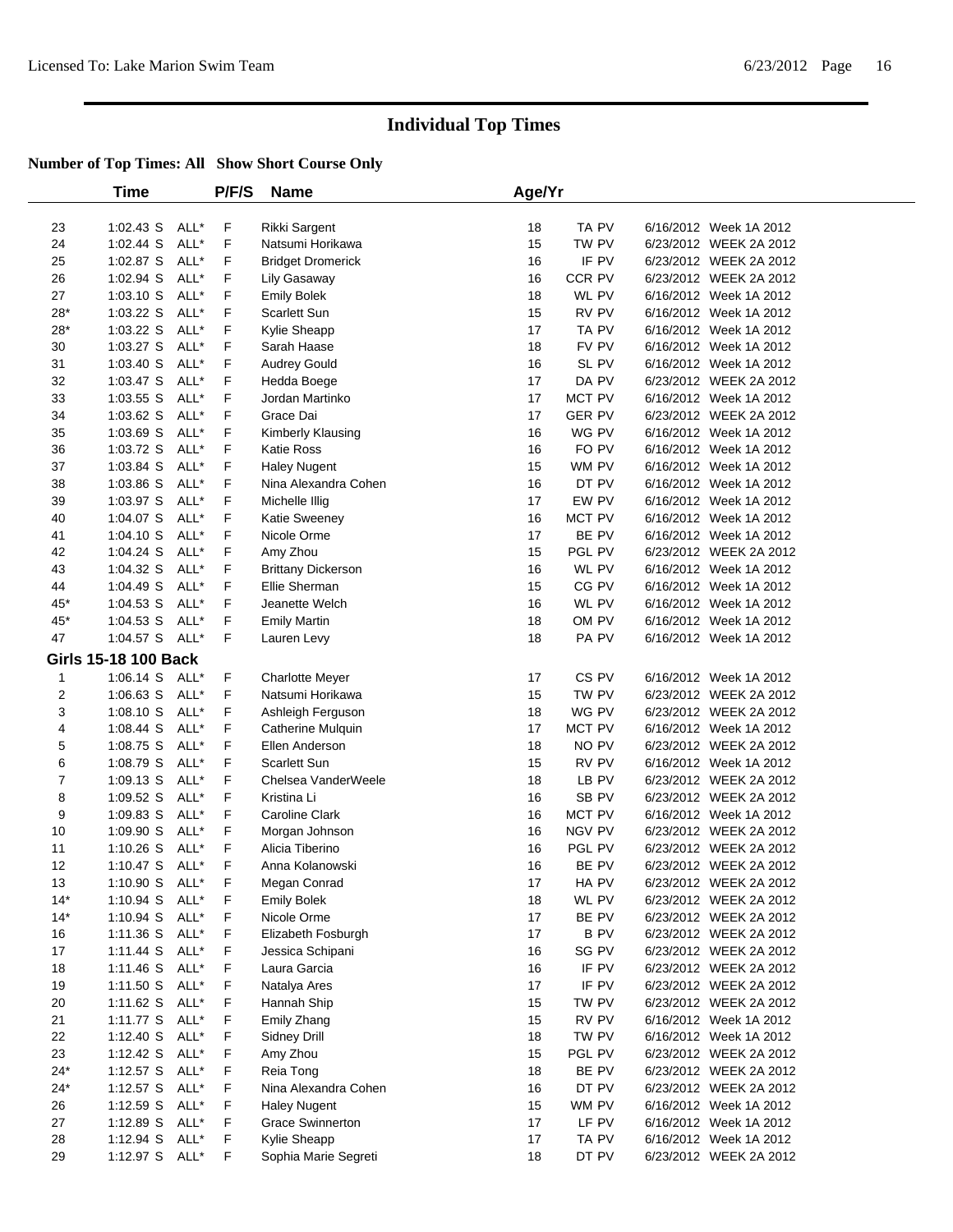|                | <b>Time</b>                   |      | P/F/S | <b>Name</b>                | Age/Yr |               |                        |  |
|----------------|-------------------------------|------|-------|----------------------------|--------|---------------|------------------------|--|
| 30             | 1:13.00 S ALL*                |      | F     | Rosannah Petit             | 15     | UC PV         | 6/23/2012 WEEK 2A 2012 |  |
| 31             | $1:13.08$ S                   | ALL* | F     | Jordan Martinko            | 17     | MCT PV        | 6/23/2012 WEEK 2A 2012 |  |
| $32*$          | $1:13.31$ S                   | ALL* | F     | Elia Mattke                | 15     | D PV          | 6/23/2012 WEEK 2A 2012 |  |
| $32*$          | $1:13.31$ S                   | ALL* | F     | Hedda Boege                | 17     | DA PV         | 6/23/2012 WEEK 2A 2012 |  |
| 34             | $1:13.43$ S                   | ALL* | F     | Lindsay Knapp              | 15     | MCF PV        | 6/16/2012 Week 1A 2012 |  |
| 35             | $1:13.57$ S                   | ALL* | F     | Katie Dahlin               | 15     | PL PV         | 6/16/2012 Week 1A 2012 |  |
| 36             | $1:13.59$ S                   | ALL* | F     | Ellie Sherman              | 15     | CG PV         | 6/23/2012 WEEK 2A 2012 |  |
| 37             | $1:13.61$ S                   | ALL* | F     | Allie Klatzkin             | 17     | SB PV         | 6/16/2012 Week 1A 2012 |  |
| 38             | $1:13.67$ S                   | ALL* | F     | Emma Raynor                | 16     | WG PV         | 6/16/2012 Week 1A 2012 |  |
| 39             | $1:13.72$ S                   | ALL* | F     | Kyra Kondis                | 15     | JC PV         | 6/16/2012 Week 1A 2012 |  |
| 40             | 1:13.84 S                     | ALL* | F     | Anna Epstein               | 18     | TW PV         | 6/16/2012 Week 1A 2012 |  |
| 41             | 1:13.88 S                     | ALL* | F     | <b>Caroline Rose Nowak</b> | 15     | FR PV         | 6/16/2012 Week 1A 2012 |  |
| 42             | $1:13.94$ S                   | ALL* | F     | Victoria Kuhn              | 18     | RF PV         | 6/16/2012 Week 1A 2012 |  |
| 43             | $1:14.21$ S                   | ALL* | F     | Kimberly Klausing          | 16     | WG PV         | 6/23/2012 WEEK 2A 2012 |  |
| 44             | 1:14.22 S                     | ALL* | F     | <b>Emily Martin</b>        | 18     | OM PV         | 6/16/2012 Week 1A 2012 |  |
| 45             | $1:14.25$ S                   | ALL* | F     | <b>Bridget Dromerick</b>   | 16     | IF PV         | 6/23/2012 WEEK 2A 2012 |  |
| 46             | 1:14.52 S                     | ALL* | F     | Katherine Cleary           | 16     | A PV          | 6/23/2012 WEEK 2A 2012 |  |
| 47             | 1:14.58 S                     | ALL* | F     | Amanda Kuhn                | 16     | RF PV         | 6/16/2012 Week 1A 2012 |  |
| 48             | $1:14.66$ S                   | ALL* | F     | Shannon Ridge              | 17     | EW PV         | 6/23/2012 WEEK 2A 2012 |  |
| 49             | 1:14.78 S                     | ALL* | F     | Michelle He                | 17     | SB PV         | 6/16/2012 Week 1A 2012 |  |
| 50             | 1:14.88 S                     | ALL* | F     | Grace Dai                  | 17     | <b>GER PV</b> | 6/23/2012 WEEK 2A 2012 |  |
| 51             | 1:14.93 S                     | ALL* | F     | Jenny Gathright            | 18     | CS PV         | 6/23/2012 WEEK 2A 2012 |  |
| 52             | 1:14.96 S                     | ALL* | F     | <b>Brittany Dickerson</b>  | 16     | WL PV         | 6/16/2012 Week 1A 2012 |  |
| $53*$          | 1:14.99 S                     | ALL* | F     | Michelle Nguyen            | 15     | <b>KFM PV</b> | 6/23/2012 WEEK 2A 2012 |  |
| $53^{\ast}$    | 1:14.99 S ALL*                |      | F     | Molly Anderson             | 15     | HA PV         | 6/16/2012 Week 1A 2012 |  |
|                | <b>Girls 15-18 100 Breast</b> |      |       |                            |        |               |                        |  |
| $\mathbf{1}$   | 1:15.37 S ALL*                |      | F     | Diana Hanson               | 17     | UC PV         | 6/23/2012 WEEK 2A 2012 |  |
| 2              | 1:16.88 S ALL*                |      | F     | Jessica Chen               | 15     | RV PV         | 6/16/2012 Week 1A 2012 |  |
| 3              | $1:17.83$ S                   | ALL* | F     | Reia Tong                  | 18     | BE PV         | 6/23/2012 WEEK 2A 2012 |  |
| 4              | $1:18.30$ S                   | ALL* | F     | Emily Zhang                | 15     | RV PV         | 6/16/2012 Week 1A 2012 |  |
| 5              | 1:19.32 S ALL*                |      | F     | Zoe Ellen Kaplan           | 16     | DT PV         | 6/16/2012 Week 1A 2012 |  |
| 6              | $1:19.34$ S                   | ALL* | F     | Kate Zimmerman             | 15     | DA PV         | 6/23/2012 WEEK 2A 2012 |  |
| $\overline{7}$ | $1:19.52$ S                   | ALL* | F     | <b>Audrey Gould</b>        | 16     | SL PV         | 6/16/2012 Week 1A 2012 |  |
| 8              | 1:19.57 $S$                   | ALL* | F     | <b>Haley Nugent</b>        | 15     | WM PV         | 6/23/2012 WEEK 2A 2012 |  |
| 9              | 1:19.88 S                     | ALL* | F     | <b>Charlotte Meyer</b>     | 17     | CS PV         | 6/16/2012 Week 1A 2012 |  |
| 10             | $1:19.93$ S                   | ALL* | F     | Rikki Sargent              | 18     | TA PV         | 6/23/2012 WEEK 2A 2012 |  |
| 11             | 1:20.09 S                     | ALL* | F     | Natalie Kronfli            | 16     | IF PV         | 6/23/2012 WEEK 2A 2012 |  |
| 12             | 1:20.49 S ALL*                |      | F     | Sarah Haase                | 18     | FV PV         | 6/16/2012 Week 1A 2012 |  |
| 13             | 1:20.62 S ALL*                |      | F     | Amy Hockman                | $16\,$ | HA PV         | 6/23/2012 WEEK 2A 2012 |  |
| 14             | 1:20.68 S ALL*                |      | F     | Lisa Deng                  | 16     | TH PV         | 6/23/2012 WEEK 2A 2012 |  |
| 15             | 1:21.52 S ALL*                |      | F     | Kyra Kondis                | 15     | JC PV         | 6/23/2012 WEEK 2A 2012 |  |
| 16             | 1:21.68 S ALL*                |      | F     | <b>Kelly Lewis</b>         | 16     | NO PV         | 6/16/2012 Week 1A 2012 |  |
| 17             | 1:21.75 S ALL*                |      | F     | Sarah Kannan               | 15     | BE PV         | 6/16/2012 Week 1A 2012 |  |
| 18             | 1:21.96 S                     | ALL* | F     | Emma Luigard               | 17     | D PV          | 6/16/2012 Week 1A 2012 |  |
| 19             | $1:22.14$ S                   | ALL* | F     | Lauren Gil                 | 18     | MCT PV        | 6/16/2012 Week 1A 2012 |  |
| 20             | 1:22.49 S                     | ALL* | F.    | Caroline Fosburgh          | 18     | <b>BPV</b>    | 6/23/2012 WEEK 2A 2012 |  |
| 21             | $1:22.56$ S                   | ALL* | F     | Sofie Pietrantonio         | 17     | CCR PV        | 6/16/2012 Week 1A 2012 |  |
| 22             | 1:22.63 S                     | ALL* | F     | Jessica Schipani           | 16     | SG PV         | 6/23/2012 WEEK 2A 2012 |  |
| 23             | 1:22.84 S ALL*                |      | F     | Bethany Hamson             | 15     | RH PV         | 6/23/2012 WEEK 2A 2012 |  |
| 24             | 1:22.92 S                     | ALL* | F     | Melanie Cirillo            | 15     | TW PV         | 6/23/2012 WEEK 2A 2012 |  |
| 25             | 1:23.06 S                     | ALL* | F     | Caroline Clark             | 16     | MCT PV        | 6/16/2012 Week 1A 2012 |  |
| 26             | 1:23.62 S ALL*                |      | F     | <b>Brittany Dickerson</b>  | 16     | WL PV         | 6/16/2012 Week 1A 2012 |  |
| 27             | 1:23.94 S                     | ALL* | F     | Chelsea VanderWeele        | 18     | LB PV         | 6/23/2012 WEEK 2A 2012 |  |
| 28             | $1:24.01$ S                   | ALL* | F     | Susannah Ripley            | 16     | FR PV         | 6/23/2012 WEEK 2A 2012 |  |
| 29             | 1:24.03 S ALL*                |      | F     | Alexa Popera               | 16     | IF PV         | 6/16/2012 Week 1A 2012 |  |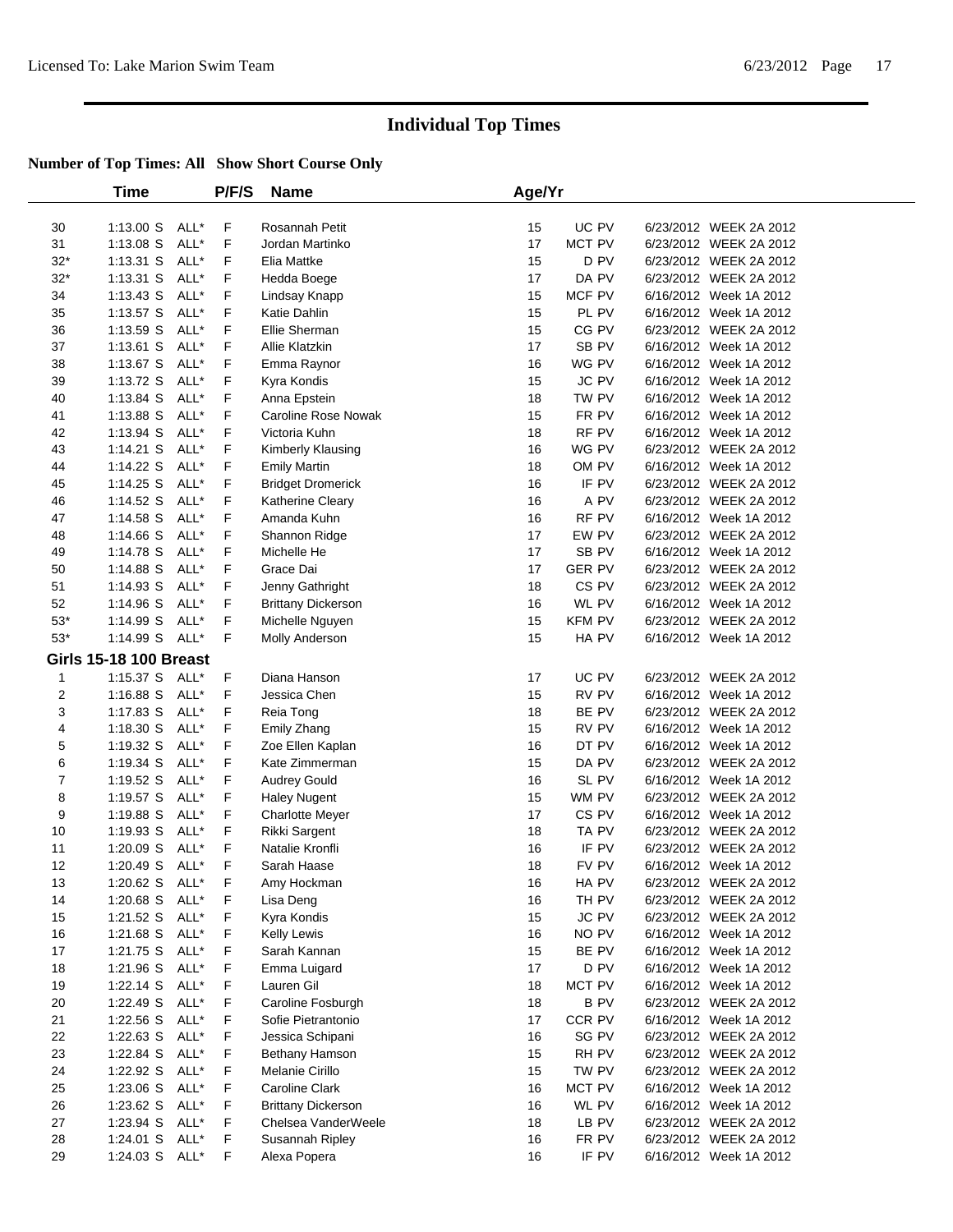|        | <b>Time</b>                          |      | P/F/S   | <b>Name</b>                            | Age/Yr   |               |                                                  |
|--------|--------------------------------------|------|---------|----------------------------------------|----------|---------------|--------------------------------------------------|
|        |                                      |      |         |                                        |          |               |                                                  |
| 30     | 1:24.50 S                            | ALL* | F       | Alexandra Cantrell                     | 17       | <b>KL PV</b>  | 6/23/2012 WEEK 2A 2012                           |
| 31     | 1:24.55 S                            | ALL* | F       | Eva Shpak                              | 18       | TW PV         | 6/16/2012 Week 1A 2012                           |
| 32     | 1:24.63 S ALL*                       |      | F       | <b>Emily Hall</b>                      | 18       | IF PV         | 6/16/2012 Week 1A 2012                           |
|        | <b>Girls 15-18 50 Fly</b>            |      |         |                                        |          |               |                                                  |
| 1      | 29.83 S ALL*                         |      | F       | Diana Hanson                           | 17       | UC PV         | 6/23/2012 WEEK 2A 2012                           |
| 2      | 30.26 S                              | ALL* | F       | <b>Scarlett Sun</b>                    | 15       | RV PV         | 6/23/2012 WEEK 2A 2012                           |
| 3      | 30.28 S                              | ALL* | F       | Caroline McTaggart                     | 15       | CCR PV        | 6/16/2012 Week 1A 2012                           |
| 4      | 30.37 S                              | ALL* | F       | Jessica Chen                           | 15       | RV PV         | 6/16/2012 Week 1A 2012                           |
| 5      | 30.46 S                              | ALL* | F       | <b>Caroline Clark</b>                  | 16       | MCT PV        | 6/23/2012 WEEK 2A 2012                           |
| 6      | 30.58 S                              | ALL* | F       | Catherine Mulquin                      | 17       | MCT PV        | 6/16/2012 Week 1A 2012                           |
| 7      | 30.69 S                              | ALL* | F       | Anna Epstein                           | 18       | TW PV         | 6/23/2012 WEEK 2A 2012                           |
| 8      | 30.79 S                              | ALL* | F       | Anna Kolanowski                        | 16       | BE PV         | 6/23/2012 WEEK 2A 2012                           |
| $9*$   | 30.90 S                              | ALL* | F       | Morgan Johnson                         | 16       | NGV PV        | 6/23/2012 WEEK 2A 2012                           |
| $9*$   | 30.90 S                              | ALL* | F       | Natalya Ares                           | 17       | IF PV         | 6/23/2012 WEEK 2A 2012                           |
| 11     | 31.01 S                              | ALL* | F       | Alicia Tiberino                        | 16       | PGL PV        | 6/16/2012 Week 1A 2012                           |
| 12     | 31.38 S                              | ALL* | F       | Elizabeth Fosburgh                     | 17       | <b>BPV</b>    | 6/23/2012 WEEK 2A 2012                           |
| 13     | 31.52 S                              | ALL* | F       | Amy Zhou                               | 15       | PGL PV        | 6/23/2012 WEEK 2A 2012                           |
| 14     | 31.55 S                              | ALL* | F       | <b>Emily Bolek</b>                     | 18       | WL PV         | 6/16/2012 Week 1A 2012                           |
| 15     | 31.64 S                              | ALL* | F       | Sarah Kannan                           | 15       | BE PV         | 6/16/2012 Week 1A 2012                           |
| 16     | 31.68 S                              | ALL* | F       | Laura Garcia                           | 16       | IF PV         | 6/23/2012 WEEK 2A 2012                           |
| 17     | 31.79 S                              | ALL* | F       | Kristina Li                            | 16       | SB PV         | 6/23/2012 WEEK 2A 2012                           |
| 18     | 31.81 S                              | ALL* | F       | Nicole Orme                            | 17       | BE PV         | 6/16/2012 Week 1A 2012                           |
| 19     | 31.92 S                              | ALL* | F       | Allie Klatzkin                         | 17       | SB PV         | 6/16/2012 Week 1A 2012                           |
| 20     | 31.94 S                              | ALL* | F       | Michelle Illig                         | 17       | EW PV         | 6/16/2012 Week 1A 2012                           |
| 21     | 31.95 S                              | ALL* | F       | Caroline Fosburgh                      | 18       | <b>BPV</b>    | 6/23/2012 WEEK 2A 2012                           |
| 22     | 32.15 S                              | ALL* | F       | Michelle Nguyen                        | 15       | <b>KFM PV</b> | 6/23/2012 WEEK 2A 2012                           |
| 23     | 32.22 S                              | ALL* | F       | Ellen Anderson                         | 18       | NO PV         | 6/16/2012 Week 1A 2012                           |
| 24     | 32.24 S                              | ALL* | F       | <b>Rikki Sargent</b>                   | 18       | TA PV         | 6/16/2012 Week 1A 2012                           |
| 25     | 32.29 S                              | ALL* | F       | Katie Dahlin                           | 15       | PL PV         | 6/16/2012 Week 1A 2012                           |
| 26     | 32.31 S                              | ALL* | F       | <b>Halie Kellett</b>                   | 16       | MO PC         | 6/16/2012 Week 1A 2012                           |
| $27*$  | 32.37 S                              | ALL* | F       | Jordan Martinko                        | 17       | MCT PV        | 6/16/2012 Week 1A 2012                           |
| $27*$  | 32.37 S                              | ALL* | F       | Caroline Hagerty                       | 18       | OG PV         | 6/23/2012 WEEK 2A 2012                           |
| 29     | 32.38 S                              | ALL* | F       | Sarah Haase                            | 18       | FV PV         | 6/16/2012 Week 1A 2012                           |
| $30*$  | 32.43 S                              | ALL* | F       | Ashleigh Ferguson                      | 18       | WG PV         | 6/23/2012 WEEK 2A 2012                           |
| $30*$  | 32.43 S                              | ALL* | F       | Natsumi Horikawa                       | 15       | TW PV         | 6/23/2012 WEEK 2A 2012                           |
| $32*$  | 32.45 S                              | ALL* | F       | Samantha Holden                        | 15       | GP PV         | 6/23/2012 WEEK 2A 2012                           |
| $32*$  | 32.45 S                              | ALL* | F       | Katherine Cleary                       | 16       | A PV          | 6/23/2012 WEEK 2A 2012                           |
| 34     | 32.48 S ALL*                         |      | F       | Cara Machlin                           | 18       | TW PV         | 6/23/2012 WEEK 2A 2012                           |
| $35*$  | 32.58 S ALL*                         |      | F       | Ellie Sherman                          | 15       | CG PV         | 6/16/2012 Week 1A 2012                           |
| $35*$  | 32.58 S ALL*                         |      | F       | Rosannah Petit                         | 15       | UC PV         | 6/23/2012 WEEK 2A 2012                           |
| 37     | 32.66 S ALL*                         |      | F       | Elia Mattke                            | 15       | D PV          | 6/23/2012 WEEK 2A 2012                           |
| 38     | 32.68 S ALL*                         |      | F       | Molly Anderson                         | 15       | HA PV         | 6/16/2012 Week 1A 2012                           |
| 39     | 32.74 S ALL*                         |      | F       | <b>Emily Hall</b>                      | 18       | IF PV         | 6/16/2012 Week 1A 2012                           |
| 40     | 32.77 S ALL*                         |      | F       | Yassaman Erfani                        | 17       | PO PV         | 6/16/2012 Week 1A 2012                           |
| 41     | 32.84 S ALL*                         |      | F       | <b>Emily Clark Mayfield</b>            | 15       | G PV          | 6/23/2012 WEEK 2A 2012                           |
| 42     | 32.88 S ALL*                         |      | F       | Katie Ross                             | 16       | FO PV         | 6/16/2012 Week 1A 2012                           |
| 43     | 32.90 S                              | ALL* | F       | Victoria Kuhn                          | 18       | RF PV         | 6/16/2012 Week 1A 2012                           |
| 44     | 32.94 S ALL*                         |      | F       | Sophia Marie Segreti                   | 18       | DT PV         | 6/23/2012 WEEK 2A 2012                           |
| 45     | 32.97 S ALL*                         |      | F       | Lindsay Knapp                          | 15       | MCF PV        | 6/23/2012 WEEK 2A 2012                           |
| 46*    | 33.00 S ALL*                         |      | F       | <b>Grace Swinnerton</b>                | 17       | LF PV         | 6/16/2012 Week 1A 2012                           |
| 46*    | 33.00 S ALL*                         |      | F       | Emma Luigard                           | 17       | D PV          | 6/16/2012 Week 1A 2012                           |
|        |                                      |      |         |                                        |          |               |                                                  |
| 1      | Girls 15-18 100 IM<br>1:07.63 S ALL* |      |         |                                        |          | CS PV         | 6/16/2012 Week 1A 2012                           |
|        | 1:08.24 S ALL*                       |      | F       | <b>Charlotte Meyer</b><br>Diana Hanson | 17       | UC PV         |                                                  |
| 2<br>3 |                                      |      | F<br>F. |                                        | 17<br>18 | BE PV         | 6/23/2012 WEEK 2A 2012<br>6/23/2012 WEEK 2A 2012 |
|        | 1:08.37 S ALL*                       |      |         | Reia Tong                              |          |               |                                                  |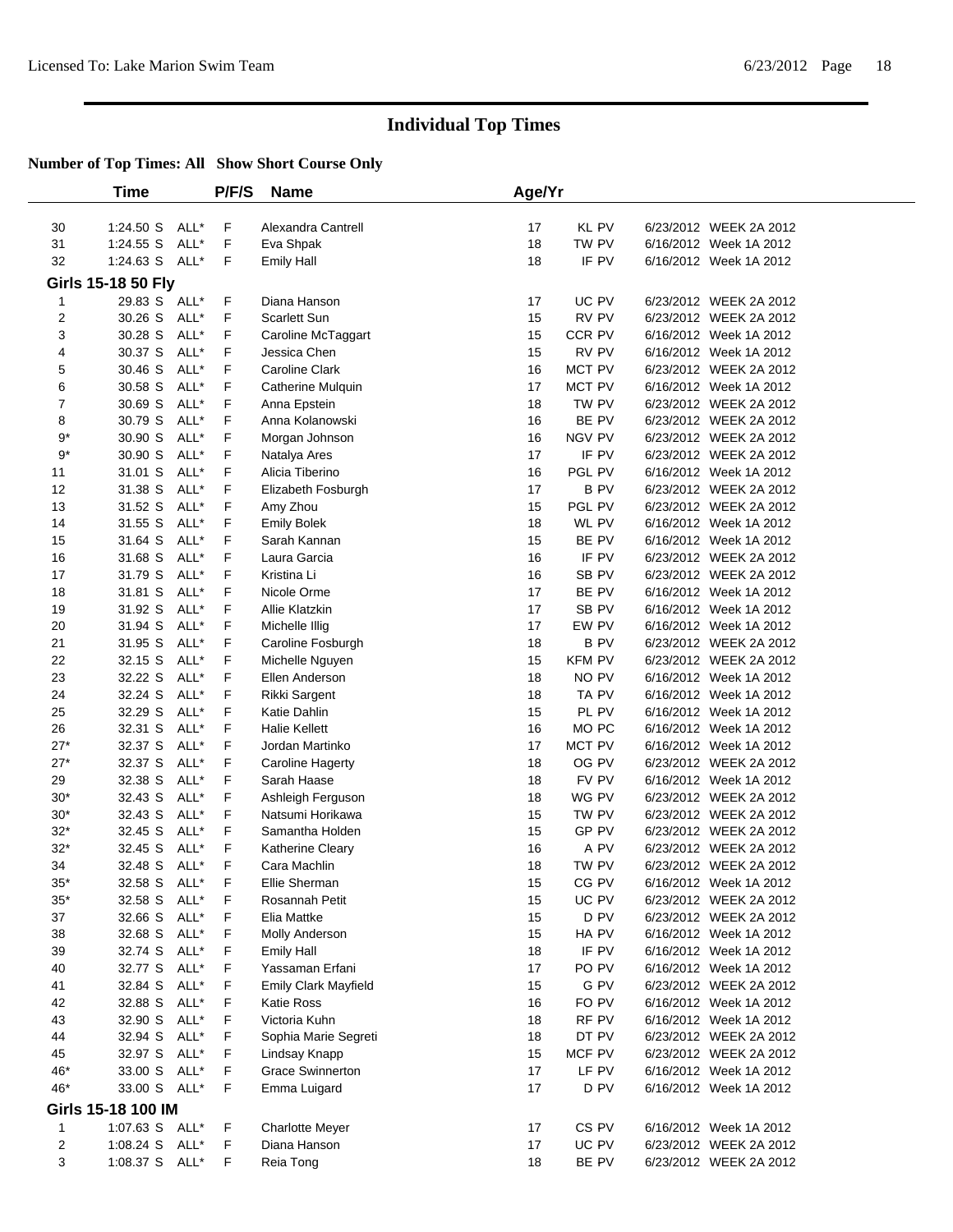|       | Time                   |      | P/F/S | <b>Name</b>               | Age/Yr |               |                        |  |
|-------|------------------------|------|-------|---------------------------|--------|---------------|------------------------|--|
| 4     | 1:08.97 S              | ALL* | F     | Jessica Chen              | 15     | RV PV         | 6/16/2012 Week 1A 2012 |  |
| 5     | 1:09.32 S              | ALL* | F     | Emily Zhang               | 15     | RV PV         | 6/16/2012 Week 1A 2012 |  |
| 6     | 1:09.36 S              | ALL* | F     | Caroline Clark            | 16     | MCT PV        | 6/23/2012 WEEK 2A 2012 |  |
| 7     | 1:09.73 S              | ALL* | F     | Scarlett Sun              | 15     | RV PV         | 6/16/2012 Week 1A 2012 |  |
| 8     | $1:09.96$ S            | ALL* | F     | Anna Kolanowski           | 16     | BE PV         | 6/23/2012 WEEK 2A 2012 |  |
| 9     | $1:10.18$ S            | ALL* | F     | Catherine Mulquin         | 17     | MCT PV        | 6/16/2012 Week 1A 2012 |  |
| 10    | $1:10.19$ S            | ALL* | F     | Caroline Fosburgh         | 18     | <b>BPV</b>    | 6/23/2012 WEEK 2A 2012 |  |
| 11    | 1:10.48 S              | ALL* | F     | Natsumi Horikawa          | 15     | TW PV         | 6/23/2012 WEEK 2A 2012 |  |
| 12    | $1:10.71$ S            | ALL* | F     | Caroline McTaggart        | 15     | CCR PV        | 6/16/2012 Week 1A 2012 |  |
| 13    | $1:10.83$ S            | ALL* | F     | Ashleigh Ferguson         | 18     | WG PV         | 6/23/2012 WEEK 2A 2012 |  |
| 14    | 1:10.85 S              | ALL* | F     | Elizabeth Fosburgh        | 17     | <b>BPV</b>    | 6/23/2012 WEEK 2A 2012 |  |
| 15    | 1:10.94 S              | ALL* | F     | Kristina Li               | 16     | SB PV         | 6/23/2012 WEEK 2A 2012 |  |
| 16    | $1:11.13$ S            | ALL* | F     | Natalya Ares              | 17     | IF PV         | 6/23/2012 WEEK 2A 2012 |  |
| 17    | 1:11.76 S              | ALL* | F     | Morgan Johnson            | 16     | NGV PV        | 6/16/2012 Week 1A 2012 |  |
| 18    | 1:11.80 S              | ALL* | F     | Rikki Sargent             | 18     | TA PV         | 6/16/2012 Week 1A 2012 |  |
| 19    | 1:11.90 S              | ALL* | F     | Sarah Haase               | 18     | FV PV         | 6/16/2012 Week 1A 2012 |  |
| 20    | 1:11.94 S              | ALL* | F     | <b>Haley Nugent</b>       | 15     | WM PV         | 6/23/2012 WEEK 2A 2012 |  |
| 21    | 1:12.00 S              | ALL* | F     | Ellen Anderson            | 18     | NO PV         | 6/23/2012 WEEK 2A 2012 |  |
| 22    | $1:12.56$ S            | ALL* | F     | Alicia Tiberino           | 16     | PGL PV        | 6/23/2012 WEEK 2A 2012 |  |
| 23    | 1:12.57 S              | ALL* | F     | Kate Zimmerman            | 15     | DA PV         | 6/23/2012 WEEK 2A 2012 |  |
| 24    | $1:12.63$ S            | ALL* | F     | <b>Emily Bolek</b>        | 18     | WL PV         | 6/23/2012 WEEK 2A 2012 |  |
| 25    | $1:12.66$ S            | ALL* | F     | Jordan Martinko           | 17     | MCT PV        | 6/16/2012 Week 1A 2012 |  |
| 26    | $1:12.71$ S            | ALL* | F     | Katherine Cleary          | 16     | A PV          | 6/16/2012 Week 1A 2012 |  |
| 27    | 1:12.87 S              | ALL* | F     | Elia Mattke               | 15     | D PV          | 6/23/2012 WEEK 2A 2012 |  |
| 28    | 1:12.94 S              | ALL* | F     | Michelle Illig            | 17     | EW PV         | 6/16/2012 Week 1A 2012 |  |
| 29    | 1:12.97 S              | ALL* | F     | Kylie Sheapp              | 17     | TA PV         | 6/16/2012 Week 1A 2012 |  |
| 30    | 1:12.99 S              | ALL* | F     | Zoe Ellen Kaplan          | 16     | DT PV         | 6/16/2012 Week 1A 2012 |  |
| 31    | $1:13.21$ S            | ALL* | F     | Jessica Schipani          | 16     | SG PV         | 6/23/2012 WEEK 2A 2012 |  |
| 32    | 1:13.25 S              | ALL* | F     | Amy Zhou                  | 15     | PGL PV        | 6/16/2012 Week 1A 2012 |  |
| 33    | $1:13.30$ S            | ALL* | F     | Sarah Kannan              | 15     | BE PV         | 6/23/2012 WEEK 2A 2012 |  |
| 34    | $1:13.53$ S            | ALL* | F     | Lisa Deng                 | 16     | TH PV         | 6/16/2012 Week 1A 2012 |  |
| 35    | 1:13.63 S              | ALL* | F     | Laura Garcia              | 16     | IF PV         | 6/23/2012 WEEK 2A 2012 |  |
| 36    | $1:13.64$ S            | ALL* | F     | Rosannah Petit            | 15     | UC PV         | 6/23/2012 WEEK 2A 2012 |  |
| 37    | 1:13.69 S              | ALL* | F     | Chelsea VanderWeele       | 18     | LB PV         | 6/23/2012 WEEK 2A 2012 |  |
| 38    | 1:13.72 S              | ALL* | F     | Anna Epstein              | 18     | TW PV         | 6/23/2012 WEEK 2A 2012 |  |
| 39    | 1:13.75 S              | ALL* | F     | Hedda Boege               | 17     | DA PV         | 6/23/2012 WEEK 2A 2012 |  |
| 40    | 1:13.76 S              | ALL* | F     | Kyra Kondis               | 15     | JC PV         | 6/23/2012 WEEK 2A 2012 |  |
| $41*$ | 1:13.87 S              | ALL* | F     | <b>Brittany Dickerson</b> | 16     | WL PV         | 6/16/2012 Week 1A 2012 |  |
| $41*$ | 1:13.87 S              | ALL* | F     | Katie Dahlin              | 15     | PL PV         | 6/16/2012 Week 1A 2012 |  |
| 43    | 1:13.90 S ALL*         |      | F     | Natalie Kronfli           | 16     | IF PV         | 6/16/2012 Week 1A 2012 |  |
| 44    | 1:13.92 S ALL*         |      | F     | Nicole Orme               | 17     | BE PV         | 6/16/2012 Week 1A 2012 |  |
|       | Boys 8 & Under 25 Free |      |       |                           |        |               |                        |  |
| 1     | 15.98 S ALL*           |      | F     | David Fitch               | 8      | PO PV         | 6/16/2012 Week 1A 2012 |  |
| 2     | 16.43 S                | ALL* | F     | Leo Seen                  | 8      | UC PV         | 6/23/2012 WEEK 2A 2012 |  |
| 3     | 16.57 S                | ALL* | F     | Zach Martin               | 8      | QO PV         | 6/23/2012 WEEK 2A 2012 |  |
| 4     | 16.75 S                | ALL* | F     | Benjamin Nachod           | 8      | <b>GER PV</b> | 6/16/2012 Week 1A 2012 |  |
| 5     | 17.31 S                | ALL* | F     | Oliver Orcev              | 8      | WG PV         | 6/16/2012 Week 1A 2012 |  |
| 6     | 17.36 S                | ALL* | F     | Harrison F. Cerone        | 8      | DT PV         | 6/23/2012 WEEK 2A 2012 |  |
| 7     | 17.42 S                | ALL* | F     | <b>Emmanuel Odim</b>      | 8      | RV PV         | 6/23/2012 WEEK 2A 2012 |  |
| 8     | 17.44 S                | ALL* | F     | Josh Wolfson              | 8      | TH PV         | 6/23/2012 WEEK 2A 2012 |  |
| 9     | 17.59 S                | ALL* | F     | Alex Karayianis           | 8      | RV PV         | 6/23/2012 WEEK 2A 2012 |  |
| 10    | 17.66 S                | ALL* | F     | <b>Martin Soros</b>       | 8      | WM PV         | 6/23/2012 WEEK 2A 2012 |  |
| 11    | 17.75 S                | ALL* | F     | Zane Clark                | 8      | MCT PV        | 6/16/2012 Week 1A 2012 |  |
| 12    | 17.79 S                | ALL* | F     | James Marder              | 8      | LF PV         | 6/16/2012 Week 1A 2012 |  |
| 13    | 18.06 S ALL*           |      | F.    | Jordan Zhang              | 8      | SB PV         | 6/16/2012 Week 1A 2012 |  |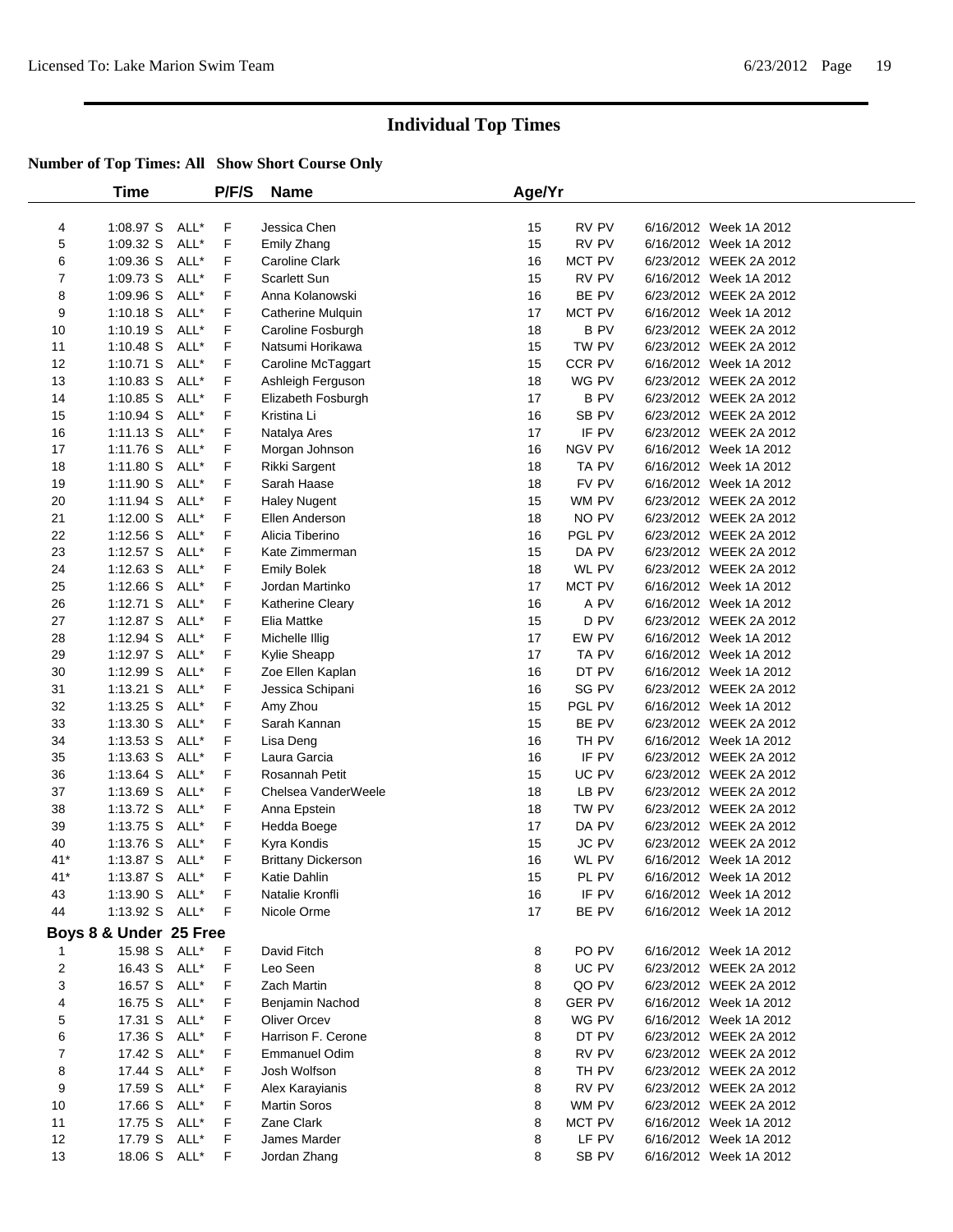|                | Time                     |      | P/F/S | <b>Name</b>                 | Age/Yr         |                  |                                                  |  |
|----------------|--------------------------|------|-------|-----------------------------|----------------|------------------|--------------------------------------------------|--|
|                |                          |      |       |                             |                |                  |                                                  |  |
| 14             | 18.07 S                  | ALL* | F     | Jackson Van Wagener         | 8              | WM PV            | 6/16/2012 Week 1A 2012                           |  |
| 15             | 18.19 S                  | ALL* | F     | Jordan Webster              | 8              | MCT PV           | 6/23/2012 WEEK 2A 2012                           |  |
| 16             | 18.23 S                  | ALL* | F     | Sumner Smith                | 8              | RF PV            | 6/23/2012 WEEK 2A 2012                           |  |
| 17             | 18.27 S                  | ALL* | F     | Conor McKenna               | 8              | QO PV            | 6/23/2012 WEEK 2A 2012                           |  |
| 18             | 18.28 S                  | ALL* | F     | Umi Vilbig                  | 8              | WTL PV           | 6/16/2012 Week 1A 2012                           |  |
| 19             | 18.35 S                  | ALL* | F     | Asher Good                  | 7              | WM PV            | 6/23/2012 WEEK 2A 2012                           |  |
| 20             | 18.43 S                  | ALL* | F     | Benjamin Peter Linteris     | 8              | DT PV            | 6/16/2012 Week 1A 2012                           |  |
| 21             | 18.45 S                  | ALL* | F     | Sachin Krishna-Rogers       | 8              | MS MD            | 6/16/2012 Week 1A 2012                           |  |
| 22             | 18.52 S                  | ALL* | F     | Andrew Gload                | 8              | SG PV            | 6/16/2012 Week 1A 2012                           |  |
| 23             | 18.53 S                  | ALL* | F     | Adam Liewehr                | 8              | A PV             | 6/16/2012 Week 1A 2012                           |  |
| 24             | 18.58 S                  | ALL* | F     | <b>Steven Michael Dunne</b> | 8              | QO PV            | 6/23/2012 WEEK 2A 2012                           |  |
| 25             | 18.59 S                  | ALL* | F     | <b>Theodore Hamilton</b>    | 8              | LF PV            | 6/23/2012 WEEK 2A 2012                           |  |
| 26             | 18.63 S                  | ALL* | F     | James Lieske                | 8              | WG PV            | 6/23/2012 WEEK 2A 2012                           |  |
| 27             | 18.65 S                  | ALL* | F     | <b>Matthew Dietrich</b>     | 8              | H PV             | 6/16/2012 Week 1A 2012                           |  |
| 28             | 18.81 S                  | ALL* | F     | John Weaver                 | 8              | BE PV            | 6/16/2012 Week 1A 2012                           |  |
| 29             | 18.82 S                  | ALL* | F     | Aaban Syed                  | 8              | RH PV            | 6/23/2012 WEEK 2A 2012                           |  |
| $30*$          | 18.85 S                  | ALL* | F     | Michael Hess                | 8              | DA PV            | 6/23/2012 WEEK 2A 2012                           |  |
| $30*$          | 18.85 S                  | ALL* | F     | Zachary Owen                | 8              | MO PC            | 6/16/2012 Week 1A 2012                           |  |
|                | Boys 8 & Under 25 Back   |      |       |                             |                |                  |                                                  |  |
| 1              | 19.85 S                  | ALL* | F     | <b>Emmanuel Odim</b>        | 8              | RV PV            | 6/23/2012 WEEK 2A 2012                           |  |
| 2              | 20.11 S                  | ALL* | F     | David Fitch                 | 8              | PO <sub>PV</sub> | 6/23/2012 WEEK 2A 2012                           |  |
| 3              | 20.42 S                  | ALL* | F     | Josh Wolfson                | 8              | TH PV            | 6/23/2012 WEEK 2A 2012                           |  |
| 4              | 20.50 S                  | ALL* | F     | Joshua Hou                  | 8              | RV PV            | 6/16/2012 Week 1A 2012                           |  |
| 5              | 20.69 S                  | ALL* | F     | Leo Seen                    | 8              | UC PV            | 6/16/2012 Week 1A 2012                           |  |
| 6              | 21.05 S                  | ALL* | F     | Zach Martin                 | 8              | QO PV            | 6/23/2012 WEEK 2A 2012                           |  |
| 7              | 21.09 S                  | ALL* | F     | <b>Martin Soros</b>         | 8              | WM PV            | 6/16/2012 Week 1A 2012                           |  |
| 8              | 21.38 S                  | ALL* | F     | Ethan Tun                   | 8              | PO PV            | 6/16/2012 Week 1A 2012                           |  |
| 9              | 21.42 S                  | ALL* | F     | Harrison F. Cerone          | 8              | DT PV            | 6/16/2012 Week 1A 2012                           |  |
| 10             | 21.69 S                  | ALL* | F     | Jett Lee                    | 8              | MCT PV           | 6/16/2012 Week 1A 2012                           |  |
| 11             | 21.78 S                  | ALL* | F     | Alex Karayianis             | 8              | RV PV            | 6/23/2012 WEEK 2A 2012                           |  |
| 12             | 22.10 S                  | ALL* | F     | Alex Wolk                   | 8              | SG PV            | 6/23/2012 WEEK 2A 2012                           |  |
| 13             | 22.33 S                  | ALL* | F     | Jackson Van Wagener         | 8              | WM PV            | 6/23/2012 WEEK 2A 2012                           |  |
| 14             | 22.74 S                  | ALL* | F     | Zachary Owen                | 8              | MO PC            | 6/23/2012 WEEK 2A 2012                           |  |
| 15             | 22.84 S                  | ALL* | F     | Umi Vilbig                  | 8              | WTL PV           | 6/23/2012 WEEK 2A 2012                           |  |
| $16*$          | 22.90 S                  | ALL* | F     | Sumner Smith                | 8              | RF PV            | 6/23/2012 WEEK 2A 2012                           |  |
| $16*$          | 22.90 S                  | ALL* | F     | Ashton Yiyang Sun           | 6              | KFM PV           | 6/23/2012 WEEK 2A 2012                           |  |
| $18*$          | 22.93 S                  | ALL* | F     | <b>Brendan Stewart</b>      | 8              | FV PV            | 6/16/2012 Week 1A 2012                           |  |
| $18*$          | 22.93 S                  | ALL* | F     | Jordan Webster              | 8              | MCT PV           | 6/23/2012 WEEK 2A 2012                           |  |
| 20             | 23.12 S ALL*             |      | F     | Liam McDonough              | 8              | NWB PV           | 6/16/2012 Week 1A 2012                           |  |
| 21             | 23.32 S ALL*             |      | F.    | Cole Greenberg              | 8              | QO PV            | 6/23/2012 WEEK 2A 2012                           |  |
| 22             | 23.39 S ALL*             |      | F.    | James Lieske                | 8              | WG PV            | 6/16/2012 Week 1A 2012                           |  |
| 23             | 23.42 S ALL*             |      | F     | Benjamin Peter Linteris     | 8              | DT PV            | 6/16/2012 Week 1A 2012                           |  |
| 24             | 23.44 S ALL*             |      | F.    | Michael McLean              | 8              | HA PV            | 6/23/2012 WEEK 2A 2012                           |  |
| 25             | 23.49 S ALL*             |      | F     | <b>Patrick Lively</b>       | 8              | C PV             | 6/16/2012 Week 1A 2012                           |  |
| 26             | 23.53 S ALL*             |      | F     | Charlie Olsen               | 8              | MM PV            | 6/16/2012 Week 1A 2012                           |  |
| 27             | 23.63 S ALL*             |      | F     | Asher Good                  | $\overline{7}$ | WM PV            | 6/23/2012 WEEK 2A 2012                           |  |
| 28             | 23.76 S ALL*             |      | F     | Saul Remick                 | 8              | MM PV            | 6/23/2012 WEEK 2A 2012                           |  |
|                |                          |      |       |                             |                |                  |                                                  |  |
|                | Boys 8 & Under 25 Breast |      |       |                             |                |                  |                                                  |  |
| $\mathbf 1$    | 21.06 S ALL*             |      | F.    | Harrison F. Cerone          | 8              | DT PV            | 6/16/2012 Week 1A 2012<br>6/23/2012 WEEK 2A 2012 |  |
| 2              | 22.00 S ALL*             |      | F     | David Fitch                 | 8              | PO PV            |                                                  |  |
| 3              | 22.10 S ALL*             |      | F     | Ethan Tun                   | 8              | PO PV            | 6/16/2012 Week 1A 2012                           |  |
| 4              | 23.47 S ALL*             |      | F     | James Marder                | 8              | LF PV            | 6/23/2012 WEEK 2A 2012                           |  |
| 5              | 23.68 S ALL*             |      | F.    | Benjamin Nachod             | 8              | <b>GER PV</b>    | 6/16/2012 Week 1A 2012                           |  |
| 6              | 24.06 S ALL*             |      | F.    | <b>Martin Soros</b>         | 8              | WM PV            | 6/23/2012 WEEK 2A 2012                           |  |
| $\overline{7}$ | 24.65 S ALL*             |      | F     | Joshua Hou                  | 8              | RV PV            | 6/16/2012 Week 1A 2012                           |  |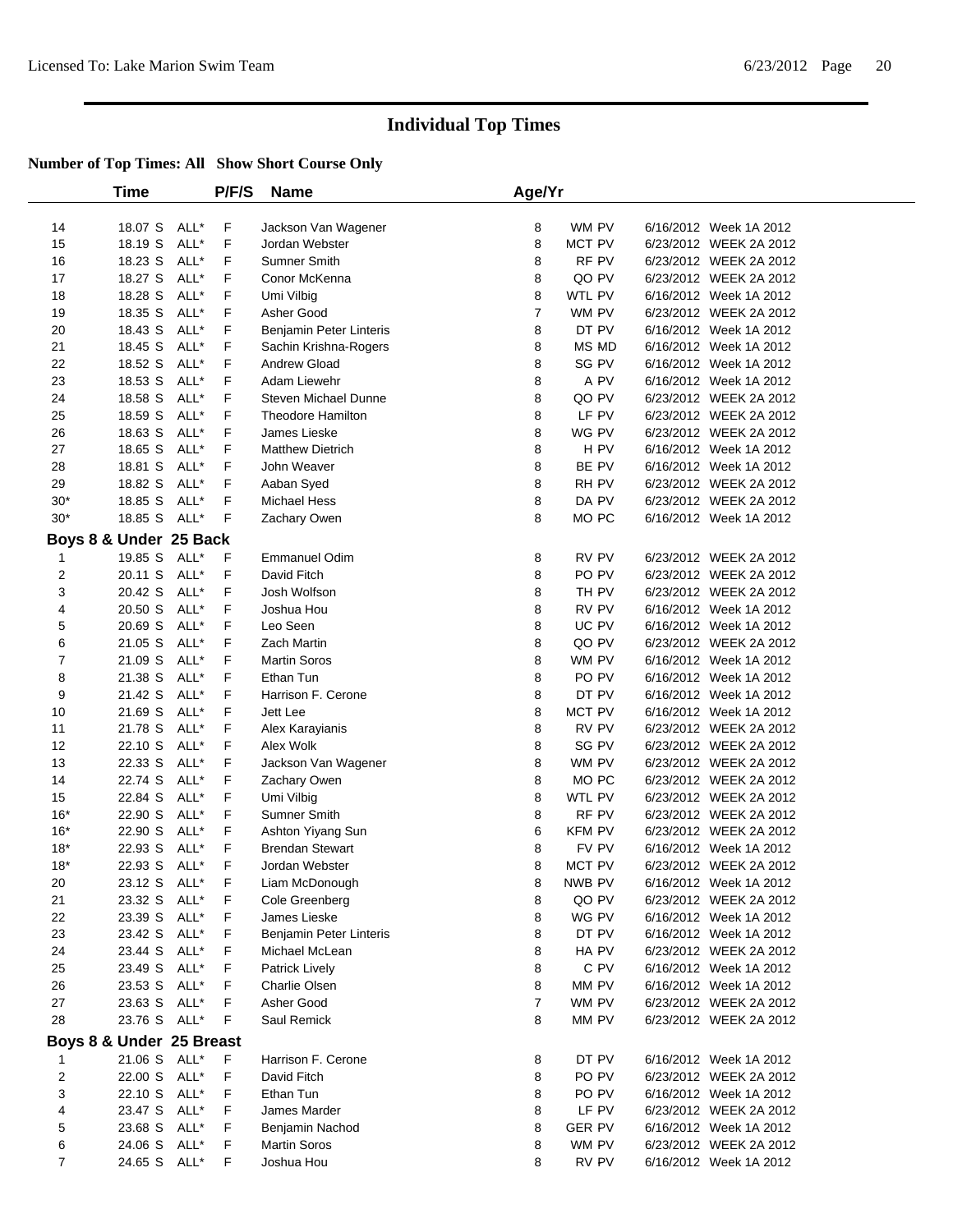|                         | Time                   |              | P/F/S | <b>Name</b>                       | Age/Yr         |                  |                        |  |
|-------------------------|------------------------|--------------|-------|-----------------------------------|----------------|------------------|------------------------|--|
|                         |                        |              |       |                                   |                |                  |                        |  |
| 8                       | 24.75 S                | ALL*         | F     | Sachin Krishna-Rogers             | 8              | MS MD            | 6/16/2012 Week 1A 2012 |  |
| 9                       | 24.79 S                | ALL*         | F     | <b>Emmanuel Odim</b>              | 8              | RV PV            | 6/23/2012 WEEK 2A 2012 |  |
| 10                      | 24.87 S                | ALL*         | F     | Charles Lin                       | 8              | PGL PV           | 6/16/2012 Week 1A 2012 |  |
| 11                      | 25.09 S                | ALL*         | F     | Peter Zelinsky                    | 8              | D PV             | 6/16/2012 Week 1A 2012 |  |
| 12                      | 25.10 S                | ALL*         | F     | Cameron Brown                     | 8              | CCR PV           | 6/23/2012 WEEK 2A 2012 |  |
| 13                      | 25.16 S                | ALL*         | F     | Aaban Syed                        | 8              | RH PV            | 6/23/2012 WEEK 2A 2012 |  |
| 14                      | 25.30 S                | ALL*         | F     | Aidan House                       | 8              | BE PV            | 6/16/2012 Week 1A 2012 |  |
| 15                      | 25.35 S                | ALL*         | F     | Zachary Owen                      | 8              | MO PC            | 6/23/2012 WEEK 2A 2012 |  |
| 16                      | 25.47 S                | ALL*         | F     | Seamus Regan                      | $\overline{7}$ | C PV             | 6/23/2012 WEEK 2A 2012 |  |
| 17                      | 25.50 S                | ALL*         | F     | Jordan Zhang                      | 8              | SB <sub>PV</sub> | 6/23/2012 WEEK 2A 2012 |  |
| 18                      | 25.53 S                | ALL*         | F     | <b>Steven Michael Dunne</b>       | 8              | QO PV            | 6/23/2012 WEEK 2A 2012 |  |
| 19                      | 25.54 S                | ALL*         | F     | Ethan Fu                          | 7              | RV PV            | 6/23/2012 WEEK 2A 2012 |  |
| 20                      | 25.71 S                | ALL*         | F     | Alok Barua                        | 8              | <b>KFM PV</b>    | 6/23/2012 WEEK 2A 2012 |  |
|                         | Boys 8 & Under 25 Fly  |              |       |                                   |                |                  |                        |  |
| 1                       | 18.87 S                | ALL*         | F     | Zach Martin                       | 8              | QO PV            | 6/23/2012 WEEK 2A 2012 |  |
| 2                       | 19.03 S                | ALL*         | F     | Leo Seen                          | 8              | UC PV            | 6/16/2012 Week 1A 2012 |  |
| 3                       | 19.17 S                | ALL*         | F     | Josh Wolfson                      | 8              | TH PV            | 6/23/2012 WEEK 2A 2012 |  |
| 4                       | 19.50 S                | ALL*         | F     | Benjamin Nachod                   | 8              | <b>GER PV</b>    | 6/23/2012 WEEK 2A 2012 |  |
| 5                       | 19.67 S                | ALL*         | F     | David Fitch                       | 8              | PO PV            | 6/16/2012 Week 1A 2012 |  |
| 6                       | 19.69 S                | ALL*         | F     | Harrison F. Cerone                | 8              | DT PV            | 6/16/2012 Week 1A 2012 |  |
| 7                       | 19.74 S                | ALL*         | F     | <b>Brendan Stewart</b>            | 8              | FV PV            | 6/16/2012 Week 1A 2012 |  |
| 8                       | 19.83 S                | ALL*         | F     | Ethan Tun                         | 8              | PO PV            | 6/23/2012 WEEK 2A 2012 |  |
| 9                       | 20.11 S                | ALL*         | F     | Benjamin Peter Linteris           | 8              | DT PV            | 6/16/2012 Week 1A 2012 |  |
| 10                      | 20.18 S                | ALL*         | F     | Ethan Fu                          | 7              | RV PV            | 6/23/2012 WEEK 2A 2012 |  |
| 11                      | 20.40 S                | ALL*         | F     |                                   | 8              | RV PV            | 6/16/2012 Week 1A 2012 |  |
| 12                      | 20.82 S                | ALL*         | F     | Alex Karayianis<br>Jordan Webster | 8              | MCT PV           | 6/16/2012 Week 1A 2012 |  |
| 13                      | 20.91 S                | ALL*         | F     | <b>Martin Soros</b>               | 8              | WM PV            | 6/16/2012 Week 1A 2012 |  |
| 14                      |                        | ALL*         | F     |                                   |                |                  | 6/23/2012 WEEK 2A 2012 |  |
|                         | 21.07 S                |              | F     | Conor McKenna                     | 8              | QO PV            |                        |  |
| 15<br>16                | 21.25 S                | ALL*<br>ALL* | F     | Seamus Regan                      | 7              | C PV             | 6/23/2012 WEEK 2A 2012 |  |
|                         | 21.47 S                |              |       | Zane Clark                        | 8              | MCT PV           | 6/16/2012 Week 1A 2012 |  |
| 17                      | 21.55 S                | ALL*         | F     | Jordan Zhang                      | 8              | SB PV            | 6/16/2012 Week 1A 2012 |  |
| 18                      | 21.57 S                | ALL*         | F     | Aaban Syed                        | 8              | RH PV            | 6/23/2012 WEEK 2A 2012 |  |
| 19                      | 21.68 S                | ALL*         | F     | <b>Elijah Sheets</b>              | 8              | <b>KFM PV</b>    | 6/23/2012 WEEK 2A 2012 |  |
| 20                      | 21.92 S                | ALL*         | F     | <b>Oliver Orcev</b>               | 8              | WG PV            | 6/16/2012 Week 1A 2012 |  |
| 21                      | 21.93 S                | ALL*         | F     | Jackson Van Wagener               | 8              | WM PV            | 6/23/2012 WEEK 2A 2012 |  |
| 22                      | 22.22 S                | ALL*         | F     | Dan Wei Zuo                       | 7              | TH PV            | 6/23/2012 WEEK 2A 2012 |  |
| 23                      | 22.34 S                | ALL*         | F     | Jett Lee                          | 8              | MCT PV           | 6/23/2012 WEEK 2A 2012 |  |
| 24                      | 22.38 S                | ALL*         | F     | James Marder                      | 8              | LF PV            | 6/16/2012 Week 1A 2012 |  |
| 25                      | 22.41 S ALL*           |              | F     | Noah Palosky                      | 8              | NWB PV           | 6/23/2012 WEEK 2A 2012 |  |
| 26                      | 22.54 S ALL*           |              | F     | Asher Good                        | 7              | WM PV            | 6/23/2012 WEEK 2A 2012 |  |
| 27                      | 22.72 S                | ALL*         | F     | Zachary Owen                      | 8              | MO <sub>PC</sub> | 6/16/2012 Week 1A 2012 |  |
| 28                      | 22.75 S                | ALL*         | F     | Alex Wolk                         | 8              | SG PV            | 6/23/2012 WEEK 2A 2012 |  |
| 29                      | 22.78 S                | ALL*         | F     | <b>Tommy Myers</b>                | 8              | FV PV            | 6/23/2012 WEEK 2A 2012 |  |
| 30                      | 22.81 S                | ALL*         | F     | <b>Charles Eliot Alberino</b>     | 8              | PW PV            | 6/23/2012 WEEK 2A 2012 |  |
| 31                      | 22.88 S                | ALL*         | F     | <b>Matthew Dietrich</b>           | 8              | H PV             | 6/23/2012 WEEK 2A 2012 |  |
| 32                      | 22.90 S                | ALL*         | F     | Patrick Lively                    | 8              | C PV             | 6/23/2012 WEEK 2A 2012 |  |
| 33                      | 22.94 S                | ALL*         | F     | Steven Michael Dunne              | 8              | QO PV            | 6/23/2012 WEEK 2A 2012 |  |
| 34                      | 23.04 S                | ALL*         | F     | Charlie Olsen                     | 8              | MM PV            | 6/16/2012 Week 1A 2012 |  |
| 35                      | 23.10 S                | ALL*         | F     | Everett Oehler                    | 8              | WG PV            | 6/16/2012 Week 1A 2012 |  |
|                         | Boys 12 & Under 100 IM |              |       |                                   |                |                  |                        |  |
| 1                       | 1:08.78 S              | ALL*         | F     | Sanjay Wijesekera                 | 12             | RV PV            | 6/23/2012 WEEK 2A 2012 |  |
| $\overline{\mathbf{c}}$ | $1:11.18$ S            | ALL*         | F     | John Clado                        | 11             | RV PV            | 6/16/2012 Week 1A 2012 |  |
| 3                       | 1:11.34 S ALL*         |              | F     | <b>Timothy Ellett</b>             | 11             | TW PV            | 6/23/2012 WEEK 2A 2012 |  |
| 4                       | 1:11.72 S              | ALL*         | F     | Eli Fouts                         | 12             | MCF PV           | 6/23/2012 WEEK 2A 2012 |  |
| 5                       | 1:11.94 S ALL*         |              | F     | Noah Garvey                       | 12             | WCF PV           | 6/23/2012 WEEK 2A 2012 |  |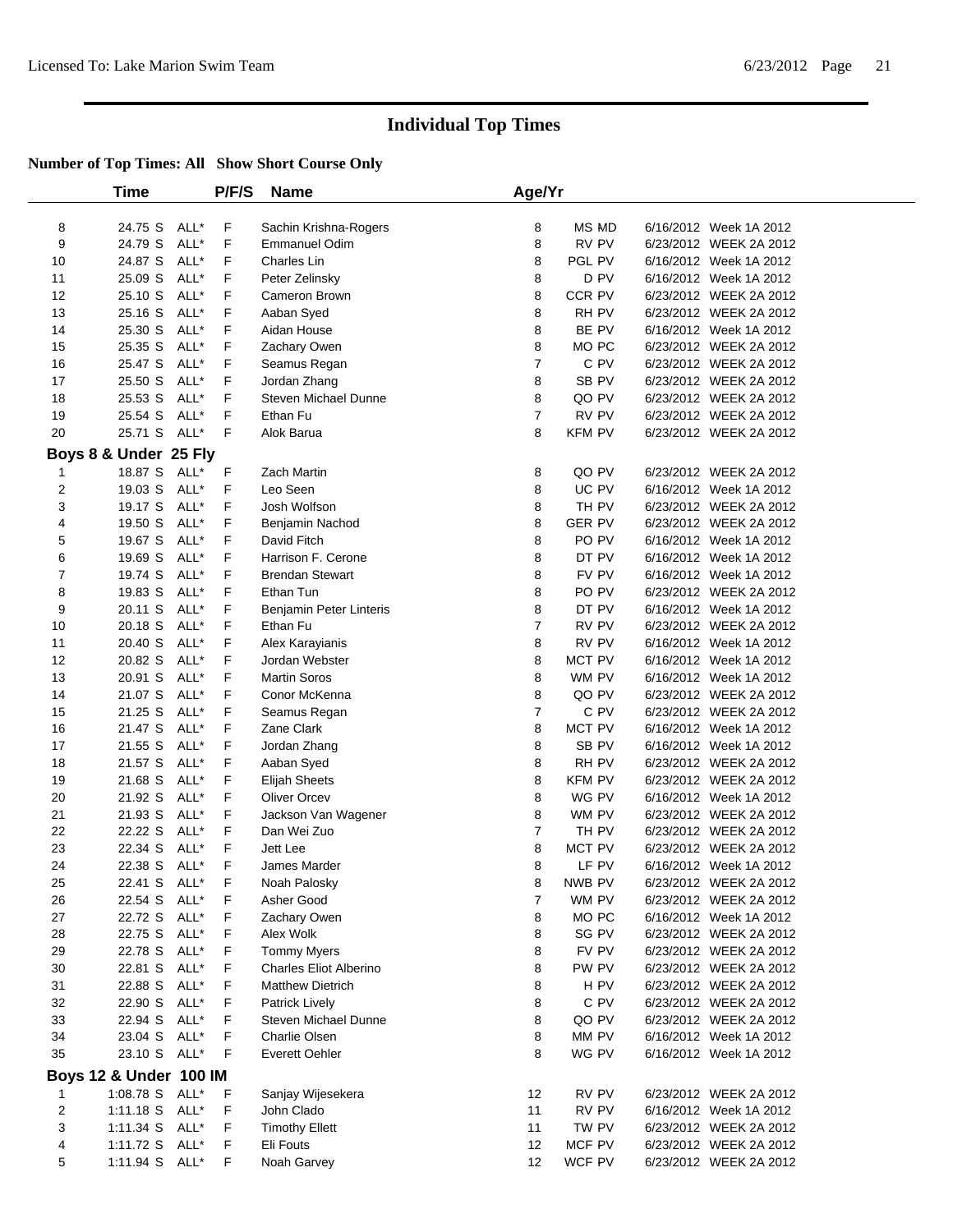|                | Time                     |      | P/F/S | <b>Name</b>            | Age/Yr |                  |                        |
|----------------|--------------------------|------|-------|------------------------|--------|------------------|------------------------|
| 6              | 1:12.56 S                | ALL* | F     | Jeffrey Su             | 12     | <b>BPV</b>       | 6/16/2012 Week 1A 2012 |
| $\overline{7}$ | $1:12.59$ S              | ALL* | F     | Theodore Jagodits      | 12     | PL PV            | 6/16/2012 Week 1A 2012 |
| 8              | $1:12.63$ S              | ALL* | F     | John Sita              | 12     | BE PV            | 6/23/2012 WEEK 2A 2012 |
| 9              | 1:12.78 S                | ALL* | F     | <b>Robert Qian</b>     | 12     | UC PV            | 6/23/2012 WEEK 2A 2012 |
| 10             | $1:13.09$ S              | ALL* | F     | Justin Kim             | 12     | WCF PV           | 6/23/2012 WEEK 2A 2012 |
| 11             | $1:13.25$ S              | ALL* | F     | <b>Brady Ott</b>       | 12     | SG PV            | 6/16/2012 Week 1A 2012 |
| 12             | $1:13.41$ S              | ALL* | F     | Alexander Chung        | 12     | PGL PV           | 6/23/2012 WEEK 2A 2012 |
| 13             | $1:13.57$ S              | ALL* | F     | Matthew Nguyen         | 12     | KFM PV           | 6/23/2012 WEEK 2A 2012 |
| 14             | 1:13.84 S                | ALL* | F     | David Lieberman        | 12     | LF PV            | 6/23/2012 WEEK 2A 2012 |
| 15             | 1:13.97 S                | ALL* | F     | Gregory Fall McCarthy  | 12     | G PV             | 6/23/2012 WEEK 2A 2012 |
| 16             | $1:14.01$ S              | ALL* | F     | Joseph Howley          | 12     | PW PV            | 6/16/2012 Week 1A 2012 |
| 17             | $1:15.27$ S              | ALL* | F     | <b>Matthew Braviak</b> | 12     | TW PV            | 6/23/2012 WEEK 2A 2012 |
| 18             | $1:15.47$ S              | ALL* | F     | Nathan Wratney         | 11     | C PV             | 6/23/2012 WEEK 2A 2012 |
| 19             | $1:15.48$ S              | ALL* | F     | David Umansky          | 12     | RV PV            | 6/23/2012 WEEK 2A 2012 |
| 20             | 1:15.98 S                | ALL* | F     | Michael Wong           | 12     | <b>GER PV</b>    | 6/23/2012 WEEK 2A 2012 |
| 21             | $1:16.25$ S              | ALL* | F     | John Wills             | 12     | OG PV            | 6/23/2012 WEEK 2A 2012 |
| 22             | $1:16.59$ S              | ALL* | F     | Djordje Orcev          | 11     | WG PV            | 6/23/2012 WEEK 2A 2012 |
| 23             | 1:16.70 S                | ALL* | F     | Danny Calder           | 11     | MO PC            | 6/23/2012 WEEK 2A 2012 |
| 24             | $1:16.71$ S              | ALL* | F     | Kevin Song             | 12     | WCF PV           | 6/16/2012 Week 1A 2012 |
| 25             | 1:16.84 S                | ALL* | F     | Remington Ro           | 12     | MCT PV           | 6/23/2012 WEEK 2A 2012 |
| 26             | 1:17.31 S                | ALL* | F     | Kyle Barclay           | 12     | TH PV            | 6/16/2012 Week 1A 2012 |
| 27             | 1:17.32 S                | ALL* | F     | Zachary Bergman        | 12     | MM PV            | 6/23/2012 WEEK 2A 2012 |
| 28             | $1:17.51$ S              | ALL* | F     | Kevin Ho               | 11     | PGL PV           | 6/23/2012 WEEK 2A 2012 |
| 29             | 1:17.63 S                | ALL* | F     | Duncan Crane           | 12     | RC PV            | 6/23/2012 WEEK 2A 2012 |
| 30             | $1:18.18$ S              | ALL* | F     | Aaron Stanton          | 11     | SG PV            | 6/23/2012 WEEK 2A 2012 |
| 31             | 1:18.52 S                | ALL* | F     | <b>Wyatt Talcott</b>   | 12     | RF PV            | 6/23/2012 WEEK 2A 2012 |
| 32             | 1:18.67 S                | ALL* | F     | Daniel Wang            | 10     | RS PV            | 6/23/2012 WEEK 2A 2012 |
| 33             | 1:18.68 S                | ALL* | F     | Bryan Jong             | 12     | SB PV            | 6/16/2012 Week 1A 2012 |
| $34*$          | 1:18.76 S                | ALL* | F     | <b>Connor Demitz</b>   | 12     | GP PV            | 6/23/2012 WEEK 2A 2012 |
| $34*$          | 1:18.76 S                | ALL* | F     | Nathan Kim             | 12     | UC PV            | 6/16/2012 Week 1A 2012 |
| 36             | 1:18.81 S                | ALL* | F     | Zachary Youth          | 11     | GP PV            | 6/16/2012 Week 1A 2012 |
| 37             | 1:18.88 S                | ALL* | F     | Christopher Emerson    | 12     | WM PV            | 6/23/2012 WEEK 2A 2012 |
| 38             | 1:18.99 S                | ALL* | F     | Krystian Ochman        | 12     | <b>GER PV</b>    | 6/23/2012 WEEK 2A 2012 |
| 39             | 1:19.00 S                | ALL* | F     | Aaron Lazar            | 11     | PW PV            | 6/23/2012 WEEK 2A 2012 |
| 40             | 1:19.02 S                | ALL* | F     | Gabriel Laracuente     | 10     | QO PV            | 6/23/2012 WEEK 2A 2012 |
| 41             | 1:19.18 S                | ALL* | F     | Tyler Van Wagener      | 12     | WM PV            | 6/23/2012 WEEK 2A 2012 |
| 42             | 1:19.19 S                | ALL* | F     | Justin Burgett         | 12     | TW PV            | 6/23/2012 WEEK 2A 2012 |
| 43             | 1:19.24 S                | ALL* | F     | John Lathrop           | 12     | RH PV            | 6/23/2012 WEEK 2A 2012 |
| 44             | 1:19.29 S                | ALL* | F     | John Judges Hodges     | 11     | DT PV            | 6/23/2012 WEEK 2A 2012 |
| 45             | 1:19.32 S                | ALL* | F     | Daniel Chapman         | 11     | PLT PV           | 6/16/2012 Week 1A 2012 |
| 46             | 1:19.46 S                | ALL* | F     | Nathan Higgins         | 12     | SB <sub>PV</sub> | 6/23/2012 WEEK 2A 2012 |
| 47             | 1:19.54 S ALL*           |      | F     | Colby Chung            | 11     | <b>GER PV</b>    | 6/16/2012 Week 1A 2012 |
|                | <b>Boys 9-10 50 Free</b> |      |       |                        |        |                  |                        |
| 1              | 31.03 S ALL*             |      | F     | Jacob Lindner          | 10     | LLD PV           | 6/23/2012 WEEK 2A 2012 |
| $\overline{c}$ | 31.24 S                  | ALL* | F     | Gabriel Laracuente     | 10     | QO PV            | 6/23/2012 WEEK 2A 2012 |
| 3              | 31.69 S                  | ALL* | F     | Ryan Gruner            | 10     | SG PV            | 6/16/2012 Week 1A 2012 |
| 4              | 31.72 S                  | ALL* | F     | Alan Li                | 10     | RV PV            | 6/16/2012 Week 1A 2012 |
| 5              | 32.22 S                  | ALL* | F     | Kenny Song             | 10     | WCF PV           | 6/23/2012 WEEK 2A 2012 |
| 6              | 32.50 S                  | ALL* | F     | Michael Sabad          | 10     | <b>GER PV</b>    | 6/23/2012 WEEK 2A 2012 |
| $\overline{7}$ | 32.99 S                  | ALL* | F     | Harrison Oehler        | 10     | WG PV            | 6/16/2012 Week 1A 2012 |
| 8              | 33.20 S                  | ALL* | F     | Nick Karayianis        | 10     | RV PV            | 6/16/2012 Week 1A 2012 |
| 9              | 33.24 S                  | ALL* | F     | Noah Rutberg           | 9      | RE PV            | 6/23/2012 WEEK 2A 2012 |
| 10             | 33.41 S                  | ALL* | F     | Sean Keller            | 10     | CB PV            | 6/16/2012 Week 1A 2012 |
| 11             | 33.46 S                  | ALL* | F     | Nicholas Karayianis    | 10     | RV PV            | 6/23/2012 WEEK 2A 2012 |
| 12             | 33.71 S ALL*             |      | F     | Niles Egan             | 10     | <b>NCC PV</b>    | 6/23/2012 WEEK 2A 2012 |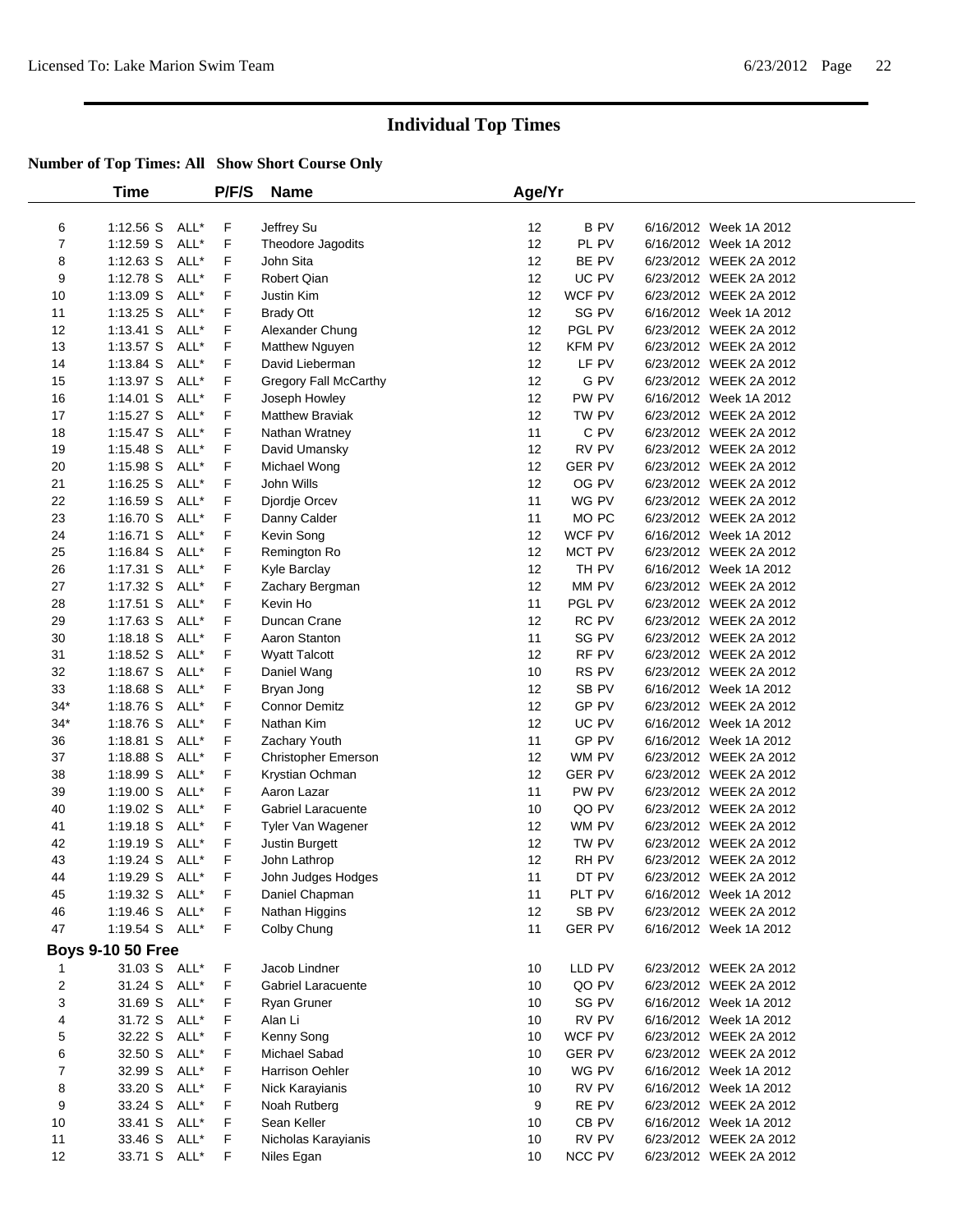|                | Time                         |      | P/F/S   | <b>Name</b>                | Age/Yr  |                |                                                  |  |
|----------------|------------------------------|------|---------|----------------------------|---------|----------------|--------------------------------------------------|--|
| 13             | 33.80 S ALL*                 |      | F       | Jordan Gross               | 10      | CG PV          | 6/16/2012 Week 1A 2012                           |  |
| 14             | 33.86 S                      | ALL* | F       | Joseph Yifan Huang         | 10      | <b>KFM PV</b>  | 6/23/2012 WEEK 2A 2012                           |  |
| 15             | 34.06 S                      | ALL* | F       | Jacob Rosner               | 10      | PW PV          | 6/16/2012 Week 1A 2012                           |  |
| 16             | 34.08 S                      | ALL* | F       | <b>Matthew Pottker</b>     | 10      | WM PV          | 6/16/2012 Week 1A 2012                           |  |
| $17*$          | 34.16 S                      | ALL* | F       | James Collishaw            | 9       | OG PV          | 6/23/2012 WEEK 2A 2012                           |  |
| $17*$          | 34.16 S                      | ALL* | F       | Johann Grinschgl           | 10      | MM PV          | 6/23/2012 WEEK 2A 2012                           |  |
| 19             | 34.20 S                      | ALL* | F       | Michael Tang               | 10      | TH PV          | 6/16/2012 Week 1A 2012                           |  |
| 20             | 34.31 S                      | ALL* | F       | Evan McLaughlin            | 10      | WL PV          | 6/16/2012 Week 1A 2012                           |  |
| 21             | 34.39 S                      | ALL* | F       | Jonathan Crocker           | 10      | MCT PV         | 6/16/2012 Week 1A 2012                           |  |
| 22             | 34.48 S                      | ALL* | F       | Mark Lattner               | 10      | DA PV          | 6/23/2012 WEEK 2A 2012                           |  |
| 23             | 34.81 S                      | ALL* | F       | Ben Long Zuo               | 9       | TH PV          | 6/16/2012 Week 1A 2012                           |  |
| $24*$          | 34.93 S                      | ALL* | F       | Noah Ferguson              | 10      | SG PV          | 6/23/2012 WEEK 2A 2012                           |  |
| $24*$          | 34.93 S                      | ALL* | F       | lan Gunsel Song            | 10      | WCF PV         | 6/23/2012 WEEK 2A 2012                           |  |
| 26             | 35.08 S                      | ALL* | F       | Cole Bagshaw               | 10      | C PV           | 6/16/2012 Week 1A 2012                           |  |
| 27             | 35.11 S                      | ALL* | F       | <b>Brady Meyers</b>        | 10      | OG PV          | 6/16/2012 Week 1A 2012                           |  |
| 28             | 35.12 S                      | ALL* | F       | Marco Casareto             | 10      | OM PV          | 6/23/2012 WEEK 2A 2012                           |  |
| 29             | 35.18 S                      | ALL* | F       | Vincent Gao                | 10      | UC PV          | 6/23/2012 WEEK 2A 2012                           |  |
| 30             | 35.26 S                      | ALL* | F       | Zach Bayler                | 10      | RH PV          | 6/23/2012 WEEK 2A 2012                           |  |
| $31*$          | 35.31 S                      | ALL* | F       | Anthony Qin                | 10      | RV PV          | 6/16/2012 Week 1A 2012                           |  |
| $31*$          | 35.31 S                      | ALL* | F       | Christopher Vu             | 9       | SG PV          | 6/23/2012 WEEK 2A 2012                           |  |
| 33             | 35.43 S                      | ALL* | F       | Max Fischer                | 10      | EG PV          | 6/23/2012 WEEK 2A 2012                           |  |
| 34             | 35.44 S                      | ALL* | F       | Nicholas West              | 9       | NWB PV         | 6/16/2012 Week 1A 2012                           |  |
| 35             | 35.59 S                      | ALL* | F       | Alec Cooper                | 9       | PA PV          | 6/23/2012 WEEK 2A 2012                           |  |
| 36             | 35.69 S                      | ALL* | F       | Daniel Garcia              | 9       | IF PV          | 6/16/2012 Week 1A 2012                           |  |
| 37             | 35.71 S                      | ALL* | F       | Maximillano Casey-Bolanos  | 10      | NWB PV         | 6/16/2012 Week 1A 2012                           |  |
| 38             | 35.72 S                      | ALL* | F       | Jack Gonzalez              | 10      | MM PV          | 6/23/2012 WEEK 2A 2012                           |  |
| 39             | 35.79 S                      | ALL* | F       | Steven Camacho             | 10      | FH PV          | 6/23/2012 WEEK 2A 2012                           |  |
|                | <b>Boys 9-10 25 Back</b>     |      |         |                            |         |                |                                                  |  |
| 1              | 16.85 S                      | ALL* | F       | Jacob Lindner              | 10      | LLD PV         | 6/23/2012 WEEK 2A 2012                           |  |
| $\overline{c}$ | 16.92 S                      | ALL* | F       | Kenny Song                 | 10      | WCF PV         | 6/16/2012 Week 1A 2012                           |  |
| 3              | 17.18 S                      | ALL* | F       | Ryan Gruner                | 10      | SG PV          | 6/16/2012 Week 1A 2012                           |  |
| 4              | 17.24 S                      | ALL* | F       | Gabriel Laracuente         | 10      | QO PV          | 6/16/2012 Week 1A 2012                           |  |
| 5              | 17.50 S                      | ALL* | F       | Jordan Gross               | 10      | CG PV          | 6/23/2012 WEEK 2A 2012                           |  |
| 6              | 17.80 S                      | ALL* | F       | <b>Harrison Oehler</b>     | 10      | WG PV          | 6/16/2012 Week 1A 2012                           |  |
| $\overline{7}$ | 18.23 S                      | ALL* | F       | <b>Brett Feyerick</b>      | 9       | TH PV          | 6/16/2012 Week 1A 2012                           |  |
| $8*$           | 18.37 S                      | ALL* | F       | Nick Karayianis            | 10      | RV PV          | 6/16/2012 Week 1A 2012                           |  |
| $8*$           | 18.37 S                      | ALL* | F       | Christopher Vu             | 9       | SG PV          | 6/23/2012 WEEK 2A 2012                           |  |
| $10*$          | 18.50 S                      | ALL* | F       | Nicholas Karayianis        | 10      | RV PV          | 6/23/2012 WEEK 2A 2012                           |  |
| $10*$          | 18.50 S ALL*                 |      | F       | Ben Long Zuo               | 9       | TH PV          | 6/23/2012 WEEK 2A 2012<br>6/23/2012 WEEK 2A 2012 |  |
| 12             | 18.53 S ALL*<br>18.56 S ALL* |      | F       | Nicholas West              | 9       | NWB PV         |                                                  |  |
| 13             |                              |      | F       | Daniel Wang<br>Niles Egan  | 10      | RS PV          | 6/23/2012 WEEK 2A 2012                           |  |
| 14             | 18.59 S ALL*                 |      | F<br>F  |                            | 10      | NCC PV         | 6/23/2012 WEEK 2A 2012                           |  |
| 15             | 18.69 S ALL*<br>18.76 S ALL* |      | F       | Zach Bayler<br>Alec Cooper | 10<br>9 | RH PV<br>PA PV | 6/16/2012 Week 1A 2012<br>6/16/2012 Week 1A 2012 |  |
| 16<br>17       | 18.80 S ALL*                 |      | F       | James Collishaw            | 9       | OG PV          | 6/23/2012 WEEK 2A 2012                           |  |
| 18             | 18.83 S                      | ALL* |         | Noah Rutberg               | 9       | RE PV          | 6/16/2012 Week 1A 2012                           |  |
| 19             | 18.86 S                      | ALL* | F.<br>F | Jonathan Crocker           | 10      | MCT PV         | 6/23/2012 WEEK 2A 2012                           |  |
| $20*$          | 18.97 S                      | ALL* | F       | Michael Sabad              | 10      | <b>GER PV</b>  | 6/16/2012 Week 1A 2012                           |  |
| $20*$          | 18.97 S                      | ALL* | F       | Mark Lattner               | 10      | DA PV          | 6/16/2012 Week 1A 2012                           |  |
| 22             | 19.18 S                      | ALL* | F       | Steven Camacho             | 10      | FH PV          | 6/16/2012 Week 1A 2012                           |  |
| 23             | 19.19 S ALL*                 |      | F       | <b>Matthew Pottker</b>     | 10      | WM PV          | 6/23/2012 WEEK 2A 2012                           |  |
| 24             | 19.28 S ALL*                 |      | F       | Sean Keller                | 10      | CB PV          | 6/23/2012 WEEK 2A 2012                           |  |
| 25             | 19.35 S ALL*                 |      | F       | Kyle Lawson                | 9       | BE PV          | 6/16/2012 Week 1A 2012                           |  |
| 26             | 19.40 S ALL*                 |      | F.      | Maximillano Casey-Bolanos  | 10      | NWB PV         | 6/23/2012 WEEK 2A 2012                           |  |
| 27             | 19.62 S ALL*                 |      | F       | Joshua Roberts             | 10      | MO PC          | 6/23/2012 WEEK 2A 2012                           |  |
|                |                              |      |         |                            |         |                |                                                  |  |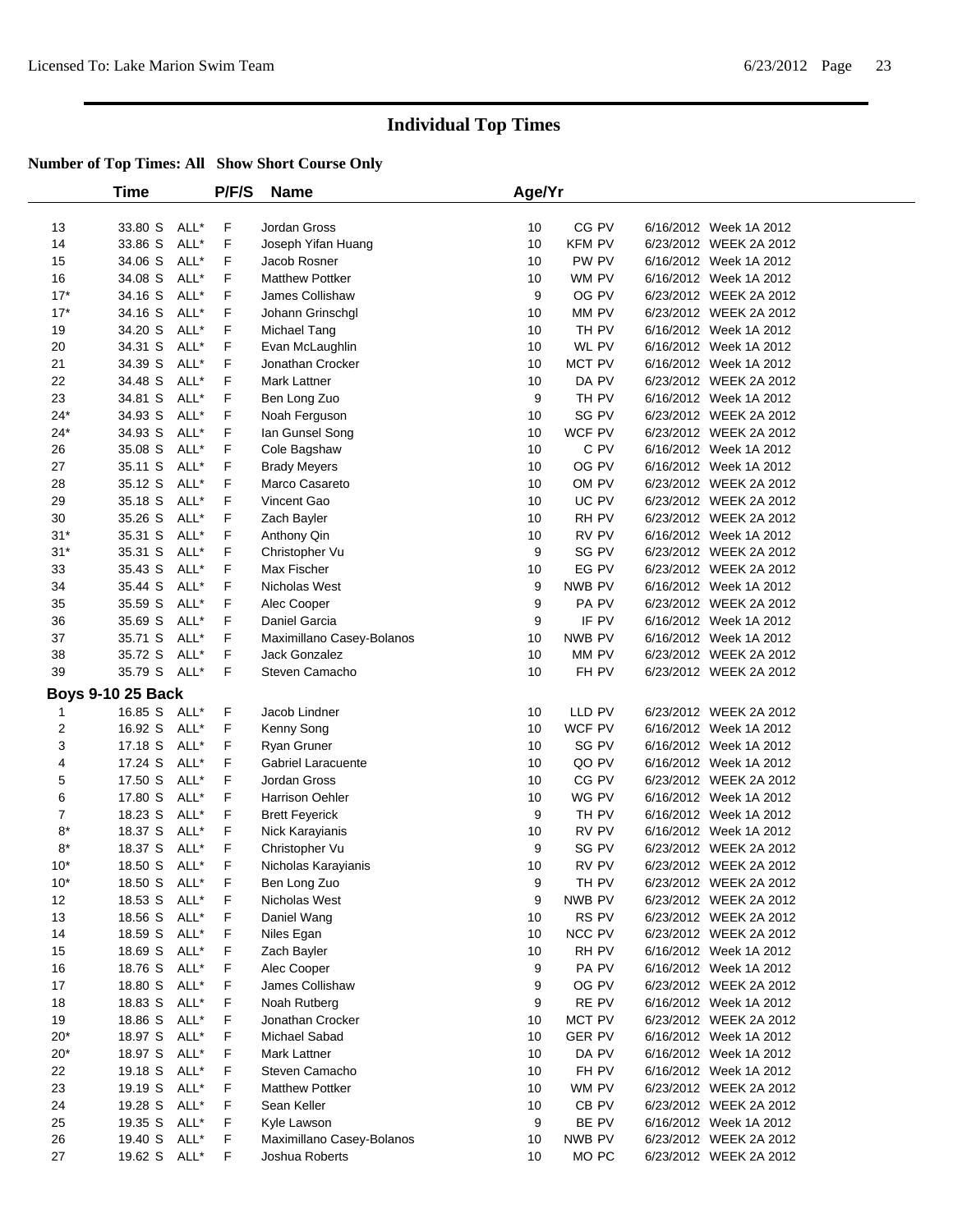|                | <b>Time</b>                             |      | P/F/S | <b>Name</b>               | Age/Yr |               |                        |
|----------------|-----------------------------------------|------|-------|---------------------------|--------|---------------|------------------------|
|                |                                         |      |       |                           |        |               |                        |
| 28             | 19.63 S                                 | ALL* | F     | <b>Harry Montes</b>       | 10     | BE PV         | 6/16/2012 Week 1A 2012 |
| 29             | 19.64 S                                 | ALL* | F     | Isaac Wang                | 10     | QO PV         | 6/16/2012 Week 1A 2012 |
| 30             | 19.67 S                                 | ALL* | F     | Jacob Rosner              | 10     | PW PV         | 6/16/2012 Week 1A 2012 |
| 31             | 19.69 S                                 | ALL* | F     | Michael Tang              | 10     | TH PV         | 6/16/2012 Week 1A 2012 |
| 32             | 19.77 S                                 | ALL* | F     | <b>Brady Meyers</b>       | 10     | OG PV         | 6/16/2012 Week 1A 2012 |
| 33             | 19.88 S                                 | ALL* | F     | Cameron Barclay           | 9      | TH PV         | 6/16/2012 Week 1A 2012 |
| 34             | 19.90 S                                 | ALL* | F     | Michael Amberman          | 10     | OM PV         | 6/23/2012 WEEK 2A 2012 |
| 35             | 19.94 S                                 | ALL* | F     | Anthony Qin               | 10     | RV PV         | 6/16/2012 Week 1A 2012 |
| 36             | 19.97 S                                 | ALL* | F     | <b>Hunter DiCello</b>     | 10     | WCF PV        | 6/23/2012 WEEK 2A 2012 |
| 37             | 20.08 S                                 | ALL* | F     | Marco Casareto            | 10     | OM PV         | 6/23/2012 WEEK 2A 2012 |
|                | Boys 9-10 25 Breast                     |      |       |                           |        |               |                        |
| 1              | 19.03 S                                 | ALL* | F     | Kenny Song                | 10     | WCF PV        | 6/16/2012 Week 1A 2012 |
| $\mathbf 2$    | 19.31 S                                 | ALL* | F     | Alan Li                   | 10     | RV PV         | 6/23/2012 WEEK 2A 2012 |
| 3              | 19.47 S                                 | ALL* | F     | Jacob Lindner             | 10     | LLD PV        | 6/23/2012 WEEK 2A 2012 |
| 4              | 19.56 S                                 | ALL* | F     | Daniel Wang               | 10     | RS PV         | 6/23/2012 WEEK 2A 2012 |
| 5              | 19.97 S                                 | ALL* | F     | <b>Michael Penafiel</b>   | 10     | K PV          | 6/16/2012 Week 1A 2012 |
| 6              | 20.05 S                                 | ALL* | F     | Daniel Garcia             | 9      | IF PV         | 6/16/2012 Week 1A 2012 |
| $\overline{7}$ | 20.29 S                                 | ALL* | F     | Joseph Alfredo Nonato     | 10     | <b>CLM PV</b> | 6/16/2012 Week 1A 2012 |
| 8              | 20.36 S                                 | ALL* | F     | <b>Timothy Furgeson</b>   | 10     | PLT PV        | 6/16/2012 Week 1A 2012 |
| 9              | 20.46 S                                 | ALL* | F     | Ben Long Zuo              | 9      | TH PV         | 6/16/2012 Week 1A 2012 |
| 10             | 20.48 S                                 | ALL* | F     | <b>Harrison Oehler</b>    | 10     | WG PV         | 6/16/2012 Week 1A 2012 |
| 11             | 20.58 S                                 | ALL* | F     | Steven Camacho            | 10     | FH PV         | 6/23/2012 WEEK 2A 2012 |
| 12             | 20.62 S                                 | ALL* | F     | <b>Gabriel Laracuente</b> | 10     | QO PV         | 6/23/2012 WEEK 2A 2012 |
| 13             | 20.63 S                                 | ALL* | F     | Michael Sabad             | 10     | <b>GER PV</b> | 6/23/2012 WEEK 2A 2012 |
| 14             | 20.81 S                                 | ALL* | F     | Jordan Gross              | 10     | CG PV         | 6/23/2012 WEEK 2A 2012 |
| 15             | 20.85 S                                 | ALL* | F     | Johann Grinschgl          | 10     | MM PV         | 6/23/2012 WEEK 2A 2012 |
| 16             | 20.96 S                                 | ALL* | F     | Cole Bagshaw              | 10     | C PV          | 6/23/2012 WEEK 2A 2012 |
| 17             | 21.22 S                                 | ALL* | F     | Evan McLaughlin           | 10     | WL PV         | 6/16/2012 Week 1A 2012 |
| 18             | 21.24 S                                 | ALL* | F     | Joseph Yifan Huang        | 10     | <b>KFM PV</b> | 6/23/2012 WEEK 2A 2012 |
| 19             | 21.31 S                                 | ALL* | F     | Joseph Dietrich           | 10     | H PV          | 6/23/2012 WEEK 2A 2012 |
| 20             | 21.38 S                                 | ALL* | F     | Sammy Matusek             | 10     | MCT PV        | 6/23/2012 WEEK 2A 2012 |
| 21             | 21.44 S                                 | ALL* | F     | Mark Lattner              | 10     | DA PV         | 6/23/2012 WEEK 2A 2012 |
| 22             | 21.55 S                                 | ALL* | F     | Jonathan Crocker          | 10     | MCT PV        | 6/23/2012 WEEK 2A 2012 |
| 23             | 21.63 S                                 | ALL* | F     | Ethan Rindner             | 10     | EG PV         | 6/16/2012 Week 1A 2012 |
| 24             | 21.78 S                                 | ALL* | F     | Jason Liu                 | 9      | UC PV         | 6/16/2012 Week 1A 2012 |
| 25             | 21.88 S                                 | ALL* | F     | Christopher Trahern       | 10     | MCT PV        | 6/23/2012 WEEK 2A 2012 |
| 26             | 21.99 S                                 | ALL* | F     | Alexander Ochman          | 9      | <b>GER PV</b> | 6/16/2012 Week 1A 2012 |
| 27             | 22.02 S                                 | ALL* | F     | Ishaan Oberoi             | 10     | <b>KFM PV</b> | 6/23/2012 WEEK 2A 2012 |
| 28             | 22.04 S ALL*                            |      | F     | Christopher Vu            | 9      | SG PV         | 6/23/2012 WEEK 2A 2012 |
| 29             | 22.05 S ALL*                            |      | F     | Andy Ram                  | 10     | RS PV         | 6/23/2012 WEEK 2A 2012 |
| 30             | 22.15 S                                 | ALL* | F     | Sean Ryan McCaffrey       | 10     | G PV          | 6/23/2012 WEEK 2A 2012 |
| 31             | 22.21 S ALL*                            |      | F     | Michael Tang              | 10     | TH PV         | 6/23/2012 WEEK 2A 2012 |
|                |                                         |      |       |                           |        |               |                        |
|                | <b>Boys 9-10 25 Fly</b><br>15.39 S ALL* |      |       |                           |        |               |                        |
| 1              |                                         |      | F     | Alan Li                   | 10     | RV PV         | 6/16/2012 Week 1A 2012 |
| 2              | 15.84 S                                 | ALL* | F     | Daniel Wang               | 10     | RS PV         | 6/23/2012 WEEK 2A 2012 |
| 3              | 15.85 S                                 | ALL* | F     | Ryan Gruner               | 10     | SG PV         | 6/16/2012 Week 1A 2012 |
| 4              | 15.93 S                                 | ALL* | F     | Jacob Lindner             | 10     | LLD PV        | 6/16/2012 Week 1A 2012 |
| 5              | 16.25 S                                 | ALL* | F     | Michael Sabad             | 10     | <b>GER PV</b> | 6/16/2012 Week 1A 2012 |
| 6              | 16.30 S                                 | ALL* | F     | Gabriel Laracuente        | 10     | QO PV         | 6/16/2012 Week 1A 2012 |
| 7              | 16.40 S                                 | ALL* | F     | Jordan Gross              | 10     | CG PV         | 6/16/2012 Week 1A 2012 |
| 8              | 16.56 S                                 | ALL* | F     | Kenny Song                | 10     | WCF PV        | 6/16/2012 Week 1A 2012 |
| $9*$           | 16.71 S                                 | ALL* | F     | Steven Camacho            | 10     | FH PV         | 6/23/2012 WEEK 2A 2012 |
| $9^{\ast}$     | 16.71 S                                 | ALL* | F     | Niles Egan                | 10     | NCC PV        | 6/23/2012 WEEK 2A 2012 |
| 11             | 16.85 S                                 | ALL* | F     | Evan McLaughlin           | 10     | WL PV         | 6/23/2012 WEEK 2A 2012 |
| 12             | 16.95 S ALL*                            |      | F     | Ben Long Zuo              | 9      | TH PV         | 6/23/2012 WEEK 2A 2012 |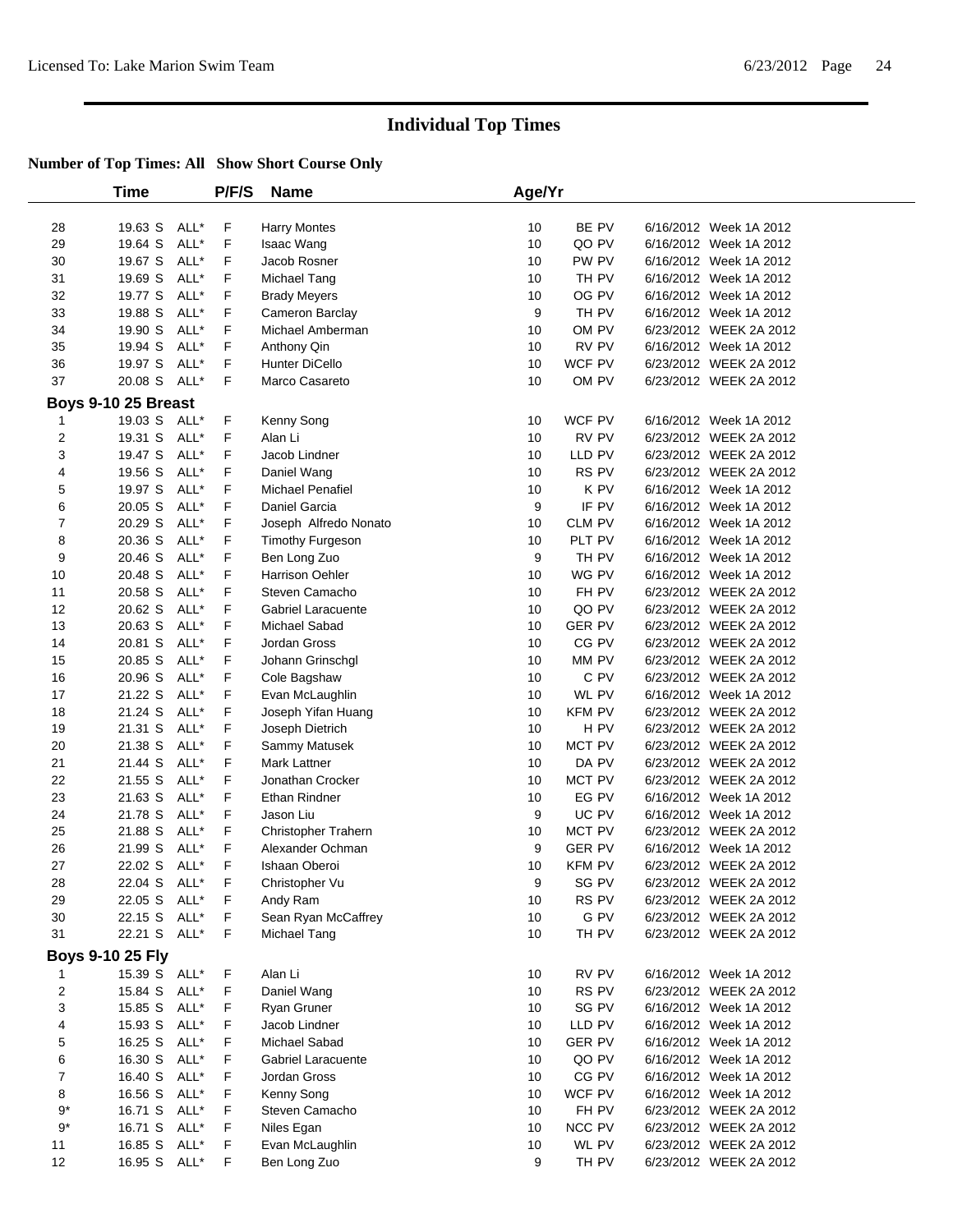|          | Time                      |              | P/F/S  | <b>Name</b>                    | Age/Yr   |               |                                                  |  |
|----------|---------------------------|--------------|--------|--------------------------------|----------|---------------|--------------------------------------------------|--|
| 13       | 17.07 S                   | ALL*         | F      | Johann Grinschgl               | 10       | MM PV         | 6/23/2012 WEEK 2A 2012                           |  |
| 14       | 17.12 S                   | ALL*         | F      | Noah Rutberg                   | 9        | RE PV         | 6/16/2012 Week 1A 2012                           |  |
| 15       | 17.40 S                   | ALL*         | F      | Jacob Rosner                   | 10       | PW PV         | 6/16/2012 Week 1A 2012                           |  |
| $16*$    | 17.53 S                   | ALL*         | F      | <b>Harry Montes</b>            | 10       | BE PV         | 6/16/2012 Week 1A 2012                           |  |
| $16*$    | 17.53 S                   | ALL*         | F      | Daniel Garcia                  | 9        | IF PV         | 6/16/2012 Week 1A 2012                           |  |
| 18       | 17.57 S                   | ALL*         | F      | Alec Cooper                    | 9        | PA PV         | 6/16/2012 Week 1A 2012                           |  |
| 19       | 17.59 S                   | ALL*         | F      | Sean Keller                    | 10       | CB PV         | 6/23/2012 WEEK 2A 2012                           |  |
| 20       | 17.65 S                   | ALL*         | F      | <b>Matthew Pottker</b>         | 10       | WM PV         | 6/16/2012 Week 1A 2012                           |  |
| $21*$    | 17.72 S                   | ALL*         | F      | Nicholas Karayianis            | 10       | RV PV         | 6/23/2012 WEEK 2A 2012                           |  |
| $21*$    | 17.72 S                   | ALL*         | F      | <b>Michael Paulos</b>          | 10       | PA PV         | 6/23/2012 WEEK 2A 2012                           |  |
| $23*$    | 17.77 S                   | ALL*         | F      | Ethan Rindner                  | 10       | EG PV         | 6/16/2012 Week 1A 2012                           |  |
| $23*$    | 17.77 S                   | ALL*         | F      | Michael Amberman               | 10       | OM PV         | 6/23/2012 WEEK 2A 2012                           |  |
| 25       | 17.85 S                   | ALL*         | F      | Adam Melrod                    | 9        | MO PC         | 6/23/2012 WEEK 2A 2012                           |  |
| 26       | 17.92 S                   | ALL*         | F      | <b>Brett Feyerick</b>          | 9        | TH PV         | 6/23/2012 WEEK 2A 2012                           |  |
| 27       | 17.94 S                   | ALL*         | F      | Hunter DiCello                 | 10       | WCF PV        | 6/23/2012 WEEK 2A 2012                           |  |
| 28       | 17.96 S                   | ALL*         | F      | Sammy Matusek                  | 10       | MCT PV        | 6/23/2012 WEEK 2A 2012                           |  |
| 29       | 18.09 S                   | ALL*         | F      | George Siarkas                 | 10       | TA PV         | 6/23/2012 WEEK 2A 2012                           |  |
| 30       | 18.11 S                   | ALL*         | F      | Kaden Hoffman                  | 10       | PLT PV        | 6/16/2012 Week 1A 2012                           |  |
| 31       | 18.17 S                   | ALL*         | F      | <b>Brady Meyers</b>            | 10       | OG PV         | 6/23/2012 WEEK 2A 2012                           |  |
| 32       | 18.18 S                   | ALL*         | F      | Joseph Yifan Huang             | 10       | <b>KFM PV</b> | 6/16/2012 Week 1A 2012                           |  |
| 33       | 18.19 S                   | ALL*         | F      | Victor Nunzio Zangla           | 9        | QO PV         | 6/16/2012 Week 1A 2012                           |  |
| 34       | 18.22 S                   | ALL*         | F      | Tommy O'Donnell                | 9        | W PV          | 6/16/2012 Week 1A 2012                           |  |
| 35       | 18.25 S                   | ALL*         | F      | lan Gunsel Song                | 10       | WCF PV        | 6/23/2012 WEEK 2A 2012                           |  |
| 36       | 18.34 S                   | ALL*         | F      | Noah Ferguson                  | 10       | SG PV         | 6/16/2012 Week 1A 2012                           |  |
| 37       | 18.36 S                   | ALL*         | F      | Max Fischer                    | 10       | EG PV         | 6/23/2012 WEEK 2A 2012                           |  |
| 38       | 18.43 S                   | ALL*         | F      | Zach Bayler                    | 10       | RH PV         | 6/23/2012 WEEK 2A 2012                           |  |
| 39       | 18.45 S                   | ALL*         | F      | <b>Mark Lattner</b>            | 10       | DA PV         | 6/23/2012 WEEK 2A 2012                           |  |
| 40       | 18.48 S                   | ALL*         | F      | <b>Quintin Cheadle</b>         | 10       | NH PV         | 6/23/2012 WEEK 2A 2012                           |  |
| 41       | 18.53 S                   | ALL*         | F      | Percy Ackerman                 | 9        | OG PV         | 6/23/2012 WEEK 2A 2012                           |  |
| 42       | 18.56 S                   | ALL*         | F      | Cole Bagshaw                   | 10       | C PV          | 6/23/2012 WEEK 2A 2012                           |  |
| 43       | 18.59 S                   | ALL*         | F      | <b>Griffith Potts</b>          | 10       | A PV          | 6/16/2012 Week 1A 2012                           |  |
| 44       | 18.60 S                   | ALL*         | F      | Sean Farley                    | 10       | RE PV         | 6/16/2012 Week 1A 2012                           |  |
| 45*      | 18.61 S                   | ALL*         | F      | Andy Ram                       | 10       | RS PV         | 6/23/2012 WEEK 2A 2012                           |  |
| $45*$    | 18.61 S                   | ALL*         | F      | Nicholas West                  | 9        | NWB PV        | 6/16/2012 Week 1A 2012                           |  |
| 47       | 18.64 S                   | ALL*         | F      | <b>Jack Gonzalez</b>           | 10       | MM PV         | 6/23/2012 WEEK 2A 2012                           |  |
| 48*      | 18.68 S                   | ALL*         | F      | Dominic Valis                  | 9        | DF PV         | 6/16/2012 Week 1A 2012                           |  |
| 48*      | 18.68 S ALL*              |              | F      | Maximillano Casey-Bolanos      | 10       | NWB PV        | 6/23/2012 WEEK 2A 2012                           |  |
|          | <b>Boys 11-12 50 Free</b> |              |        |                                |          |               |                                                  |  |
|          | 27.68 S ALL*              |              | F      | Sanjay Wijesekera              | 12       | RV PV         | 6/16/2012 Week 1A 2012                           |  |
| 2        | 27.97 S ALL*              |              | F      | <b>Brady Ott</b>               | 12       | SG PV         | 6/16/2012 Week 1A 2012                           |  |
| 3        | 28.73 S ALL*              |              | F      | Justin Kim                     | 12       | WCF PV        | 6/16/2012 Week 1A 2012                           |  |
| 4        | 28.79 S                   | ALL*         | F      | Eli Fouts                      | 12       | MCF PV        | 6/23/2012 WEEK 2A 2012                           |  |
| 5        | 28.90 S                   | ALL*         | F      | Theodore Jagodits              | 12       | PL PV         | 6/16/2012 Week 1A 2012                           |  |
| 6<br>7   | 29.01 S                   | ALL*         | F      | <b>Timothy Ellett</b>          | 11<br>12 | TW PV         | 6/23/2012 WEEK 2A 2012                           |  |
|          | 29.49 S                   | ALL*         | F      | John Sita                      |          | BE PV         | 6/23/2012 WEEK 2A 2012                           |  |
| 8        | 29.56 S                   | ALL*         | F      | Daniel Chapman                 | 11       | PLT PV        | 6/16/2012 Week 1A 2012                           |  |
| 9        | 29.77 S                   | ALL*         | F<br>F | <b>Matthew Braviak</b>         | 12       | TW PV         | 6/23/2012 WEEK 2A 2012                           |  |
| 10       | 29.83 S                   | ALL*         |        | Matthew Nguyen                 | 12       | <b>KFM PV</b> | 6/23/2012 WEEK 2A 2012                           |  |
| 11       | 29.86 S                   | ALL*         | F<br>F | Joseph Howley                  | 12       | PW PV         | 6/16/2012 Week 1A 2012                           |  |
| 12<br>13 | 29.87 S                   | ALL*<br>ALL* | F      | Nathan Wratney<br>Duncan Crane | 11<br>12 | C PV<br>RC PV | 6/23/2012 WEEK 2A 2012<br>6/23/2012 WEEK 2A 2012 |  |
| $14*$    | 29.89 S                   |              |        |                                |          |               |                                                  |  |
|          | 29.93 S                   | ALL*         | F      | John Judges Hodges             | 11       | DT PV         | 6/23/2012 WEEK 2A 2012                           |  |
| $14*$    | 29.93 S                   | ALL*         | F      | Jeffrey Su                     | 12       | <b>BPV</b>    | 6/16/2012 Week 1A 2012                           |  |
| 16       | 29.94 S                   | ALL*         | F      | David Umansky                  | 12       | RV PV         | 6/23/2012 WEEK 2A 2012                           |  |
| 17       | 30.00 S ALL*              |              | F      | David Lieberman                | 12       | LF PV         | 6/23/2012 WEEK 2A 2012                           |  |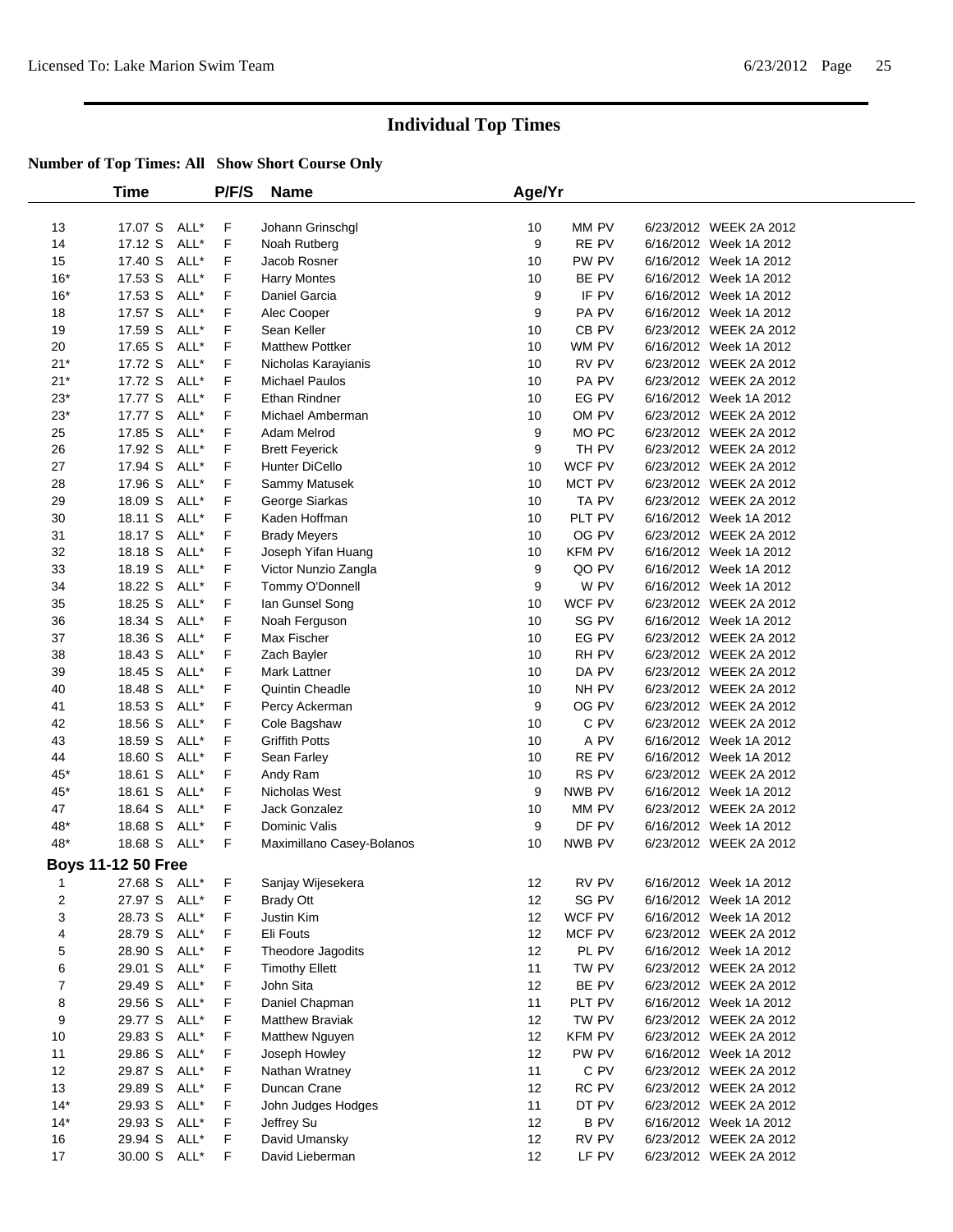|       | Time                      |      | P/F/S | <b>Name</b>                  | Age/Yr |                  |                        |  |
|-------|---------------------------|------|-------|------------------------------|--------|------------------|------------------------|--|
| 18    | 30.06 S                   | ALL* | F     | Tyler Van Wagener            | 12     | WM PV            | 6/16/2012 Week 1A 2012 |  |
| 19    | 30.10 S                   | ALL* | F     | Aaron Stanton                | 11     | SG PV            | 6/16/2012 Week 1A 2012 |  |
| 20    | 30.25 S                   | ALL* | F     | Miles Brown                  | 12     | SG PV            | 6/16/2012 Week 1A 2012 |  |
| 21    | 30.39 S                   | ALL* | F     | Noah Garvey                  | 12     | WCF PV           | 6/16/2012 Week 1A 2012 |  |
| 22    | 30.68 S                   | ALL* | F     | Remington Ro                 | 12     | MCT PV           | 6/16/2012 Week 1A 2012 |  |
| 23    | 30.69 S                   | ALL* | F     | Robert Qian                  | 12     | UC PV            | 6/16/2012 Week 1A 2012 |  |
| $24*$ | 30.72 S                   | ALL* | F     | <b>Wyatt Talcott</b>         | 12     | RF PV            | 6/23/2012 WEEK 2A 2012 |  |
| $24*$ | 30.72 S                   | ALL* | F     | <b>Gregory Fall McCarthy</b> | 12     | G PV             | 6/23/2012 WEEK 2A 2012 |  |
| 26    | 30.75 S                   | ALL* | F     | Jacob Sorensen               | 11     | GP PV            | 6/16/2012 Week 1A 2012 |  |
| 27    | 30.85 S                   | ALL* | F     | Alexander Chung              | 12     | PGL PV           | 6/16/2012 Week 1A 2012 |  |
| 28    | 30.87 S                   | ALL* | F     | Djordje Orcev                | 11     | WG PV            | 6/23/2012 WEEK 2A 2012 |  |
| 29    | 30.89 S                   | ALL* | F     | Zachary Bergman              | 12     | MM PV            | 6/16/2012 Week 1A 2012 |  |
| 30    | 30.91 S                   | ALL* | F     | Danny Calder                 | 11     | MO <sub>PC</sub> | 6/23/2012 WEEK 2A 2012 |  |
| 31    | 30.92 S                   | ALL* | F     | Michael Wong                 | 12     | <b>GER PV</b>    | 6/23/2012 WEEK 2A 2012 |  |
| 32    | 31.00 S                   | ALL* | F     | John Wills                   | 12     | OG PV            | 6/16/2012 Week 1A 2012 |  |
| 33    | 31.03 S                   | ALL* | F     | Steven Mendley               | 11     | RV PV            | 6/23/2012 WEEK 2A 2012 |  |
| 34    | 31.05 S                   | ALL* | F     | <b>Connor Demitz</b>         | 12     | GP PV            | 6/16/2012 Week 1A 2012 |  |
| 35    | 31.12 S                   | ALL* | F     | <b>Brian Cernoch</b>         | 12     | OF PV            | 6/23/2012 WEEK 2A 2012 |  |
| 36    | 31.15 S                   | ALL* | F     | <b>Connor Dickinson</b>      | 11     | NCC PV           | 6/23/2012 WEEK 2A 2012 |  |
| 37    | 31.18 S                   | ALL* | F     | Nathan Kim                   | 12     | UC PV            | 6/16/2012 Week 1A 2012 |  |
| 38    | 31.24 S                   | ALL* | F     | Max Anthony Jordan           | 12     | PW PV            | 6/23/2012 WEEK 2A 2012 |  |
| 39    | 31.25 S                   | ALL* | F     | Krystian Ochman              | 12     | <b>GER PV</b>    | 6/16/2012 Week 1A 2012 |  |
| 40    | 31.36 S                   | ALL* | F     | Jonathan Mendley             | 12     | RV PV            | 6/16/2012 Week 1A 2012 |  |
| 41    | 31.37 S                   | ALL* | F     | <b>Christopher Emerson</b>   | 12     | WM PV            | 6/23/2012 WEEK 2A 2012 |  |
|       | <b>Boys 11-12 50 Back</b> |      |       |                              |        |                  |                        |  |
| 1     | 31.35 S                   | ALL* | F     | Sanjay Wijesekera            | 12     | RV PV            | 6/16/2012 Week 1A 2012 |  |
| 2     | 32.08 S                   | ALL* | F     | Eli Fouts                    | 12     | MCF PV           | 6/23/2012 WEEK 2A 2012 |  |
| 3     | 32.53 S                   | ALL* | F     | <b>Brady Ott</b>             | 12     | SG PV            | 6/16/2012 Week 1A 2012 |  |
| 4     | 33.44 S                   | ALL* | F     | John Clado                   | 11     | RV PV            | 6/23/2012 WEEK 2A 2012 |  |
| 5     | 33.73 S                   | ALL* | F     | John Wills                   | 12     | OG PV            | 6/23/2012 WEEK 2A 2012 |  |
| 6     | 33.75 S                   | ALL* | F     | Alexander Chung              | 12     | PGL PV           | 6/23/2012 WEEK 2A 2012 |  |
| 7     | 33.76 S                   | ALL* | F     | John Sita                    | 12     | BE PV            | 6/23/2012 WEEK 2A 2012 |  |
| 8     | 33.77 S                   | ALL* | F     | <b>Timothy Ellett</b>        | 11     | TW PV            | 6/23/2012 WEEK 2A 2012 |  |
| 9     | 34.03 S                   | ALL* | F     | Justin Kim                   | 12     | WCF PV           | 6/23/2012 WEEK 2A 2012 |  |
| 10    | 34.09 S                   | ALL* | F     | Matthew Nguyen               | 12     | <b>KFM PV</b>    | 6/23/2012 WEEK 2A 2012 |  |
| 11    | 34.10 S                   | ALL* | F     | Djordje Orcev                | 11     | WG PV            | 6/16/2012 Week 1A 2012 |  |
| 12    | 34.22 S                   | ALL* | F     | <b>Gregory Fall McCarthy</b> | 12     | G PV             | 6/23/2012 WEEK 2A 2012 |  |
| 13    | 34.81 S ALL*              |      | F     | Nathan Kim                   | 12     | UC PV            | 6/16/2012 Week 1A 2012 |  |
| 14    | 34.95 S ALL*              |      | F     | Jeffrey Su                   | 12     | <b>BPV</b>       | 6/16/2012 Week 1A 2012 |  |
| 15    | 35.02 S ALL*              |      | F     | Aaron Lazar                  | 11     | PW PV            | 6/16/2012 Week 1A 2012 |  |
| 16    | 35.06 S ALL*              |      | F     | Michael Wong                 | 12     | <b>GER PV</b>    | 6/16/2012 Week 1A 2012 |  |
| 17    | 35.09 S                   | ALL* | F     | Duncan Crane                 | 12     | RC PV            | 6/23/2012 WEEK 2A 2012 |  |
| 18    | 35.29 S ALL*              |      | F     | Matthew Braviak              | 12     | TW PV            | 6/23/2012 WEEK 2A 2012 |  |
| 19    | 35.31 S                   | ALL* | F     | Jack Rose                    | 11     | WG PV            | 6/16/2012 Week 1A 2012 |  |
| 20    | 35.36 S                   | ALL* | F     | Daniel Chapman               | 11     | PLT PV           | 6/23/2012 WEEK 2A 2012 |  |
| 21    | 35.41 S                   | ALL* | F     | Nathan Wratney               | 11     | C PV             | 6/23/2012 WEEK 2A 2012 |  |
| 22    | 35.45 S                   | ALL* | F     | <b>Connor Demitz</b>         | 12     | GP PV            | 6/23/2012 WEEK 2A 2012 |  |
| 23    | 35.84 S                   | ALL* | F     | <b>Matthew Mulquin</b>       | 12     | MCT PV           | 6/23/2012 WEEK 2A 2012 |  |
| 24    | 35.87 S                   | ALL* | F     | Andrei Schwartz              | 11     | RV PV            | 6/16/2012 Week 1A 2012 |  |
| 25    | 36.28 S                   | ALL* | F     | John Lathrop                 | 12     | RH PV            | 6/23/2012 WEEK 2A 2012 |  |
| 26    | 36.44 S                   | ALL* | F     | Nathan Higgins               | 12     | SB PV            | 6/23/2012 WEEK 2A 2012 |  |
| 27    | 36.50 S                   | ALL* | F     | <b>Wyatt Talcott</b>         | 12     | RF PV            | 6/23/2012 WEEK 2A 2012 |  |
| 28    | 36.53 S                   | ALL* | F     | Justin Burgett               | 12     | TW PV            | 6/23/2012 WEEK 2A 2012 |  |
| 29    | 36.60 S                   | ALL* | F     | Theodore Jagodits            | 12     | PL PV            | 6/23/2012 WEEK 2A 2012 |  |
| 30    | 36.84 S ALL*              |      | F     | John Judges Hodges           | 11     | DT PV            | 6/23/2012 WEEK 2A 2012 |  |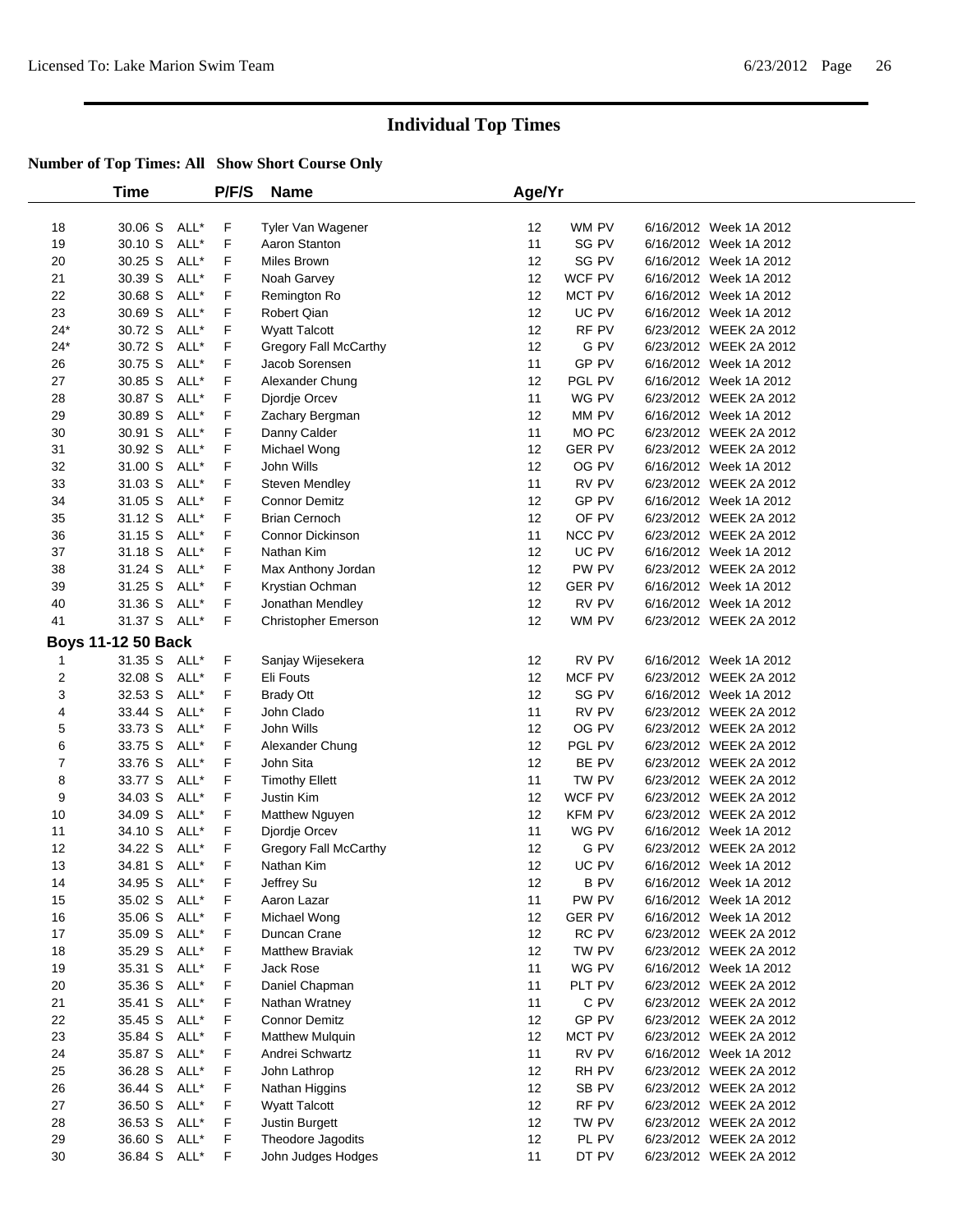|                         | Time                        |      | P/F/S | Name                      | Age/Yr |                  |                        |
|-------------------------|-----------------------------|------|-------|---------------------------|--------|------------------|------------------------|
|                         |                             |      |       |                           |        |                  |                        |
| 31                      | 37.09 S                     | ALL* | F     | Kevin Song                | 12     | WCF PV           | 6/23/2012 WEEK 2A 2012 |
| 32                      | 37.31 S                     | ALL* | F     | Lawrence Redmond          | 12     | TH PV            | 6/23/2012 WEEK 2A 2012 |
| 33                      | 37.56 S                     | ALL* | F     | Danny Calder              | 11     | MO <sub>PC</sub> | 6/23/2012 WEEK 2A 2012 |
| 34                      | 37.62 S                     | ALL* | F     | Jason Ryan McFadden       | 12     | <b>KL PV</b>     | 6/16/2012 Week 1A 2012 |
| 35                      | 37.69 S                     | ALL* | F     | John Marder               | 11     | LF PV            | 6/23/2012 WEEK 2A 2012 |
| 36                      | 37.83 S                     | ALL* | F     | Mac Patrick Adelman       | 12     | DT PV            | 6/16/2012 Week 1A 2012 |
| 37                      | 37.99 S                     | ALL* | F     | Kevin MH Tat              | 12     | CLM PV           | 6/16/2012 Week 1A 2012 |
| 38                      | 38.00 S                     | ALL* | F     | Michael Tran              | 12     | FM PV            | 6/16/2012 Week 1A 2012 |
| 39                      | 38.03 S                     | ALL* | F     | Kevin Ho                  | 11     | PGL PV           | 6/16/2012 Week 1A 2012 |
|                         | <b>Boys 11-12 50 Breast</b> |      |       |                           |        |                  |                        |
| 1                       | 34.72 S                     | ALL* | F     | Noah Garvey               | 12     | WCF PV           | 6/16/2012 Week 1A 2012 |
| $\overline{\mathbf{c}}$ | 36.96 S                     | ALL* | F     | Robert Qian               | 12     | UC PV            | 6/23/2012 WEEK 2A 2012 |
| 3                       | 37.41 S                     | ALL* | F     | <b>Wyatt Talcott</b>      | 12     | RF PV            | 6/23/2012 WEEK 2A 2012 |
| 4                       | 37.53 S                     | ALL* | F     | Joseph Howley             | 12     | PW PV            | 6/16/2012 Week 1A 2012 |
| 5                       | 37.65 S                     | ALL* | F     | John Clado                | 11     | RV PV            | 6/23/2012 WEEK 2A 2012 |
| 6                       | 37.81 S                     | ALL* | F     | John Sita                 | 12     | BE PV            | 6/23/2012 WEEK 2A 2012 |
| 7                       | 38.22 S                     | ALL* | F     | Zachary Youth             | 11     | GP PV            | 6/23/2012 WEEK 2A 2012 |
| 8                       | 38.89 S                     | ALL* | F     | <b>Timothy Ellett</b>     | 11     | TW PV            | 6/16/2012 Week 1A 2012 |
| 9                       | 38.94 S                     | ALL* | F     | <b>Christopher Blazes</b> | 12     | <b>BPV</b>       | 6/16/2012 Week 1A 2012 |
| 10                      | 38.97 S                     | ALL* | F     | Aaron Stanton             | 11     | SG PV            | 6/23/2012 WEEK 2A 2012 |
| 11                      | 39.10 S                     | ALL* | F     | Theodore Jagodits         | 12     | PL PV            | 6/16/2012 Week 1A 2012 |
| 12                      | 39.12 S                     | ALL* | F     | Alexander Chung           | 12     | PGL PV           | 6/16/2012 Week 1A 2012 |
| 13                      | 39.31 S                     | ALL* | F     | Steven Mendley            | 11     | RV PV            | 6/16/2012 Week 1A 2012 |
| $14*$                   | 39.41 S                     | ALL* | F     | Glenn Ren                 | 12     | <b>GER PV</b>    | 6/23/2012 WEEK 2A 2012 |
| $14*$                   | 39.41 S                     | ALL* | F     | David Lieberman           | 12     | LF PV            | 6/23/2012 WEEK 2A 2012 |
| 16                      | 39.72 S                     | ALL* | F     | Kevin Song                | 12     | WCF PV           | 6/23/2012 WEEK 2A 2012 |
| 17                      | 39.90 S                     | ALL* | F     | Gregory Fall McCarthy     | 12     | G PV             | 6/16/2012 Week 1A 2012 |
| 18                      | 39.93 S                     | ALL* | F     | Jacob Sorensen            | 11     | GP PV            | 6/23/2012 WEEK 2A 2012 |
| 19                      | 40.03 S                     | ALL* | F     | Zachary Bergman           | 12     | MM PV            | 6/16/2012 Week 1A 2012 |
| 20                      | 40.19 S                     | ALL* | F     | John Howley               | 11     | PW PV            | 6/16/2012 Week 1A 2012 |
| 21                      | 40.27 S                     | ALL* | F     | Jeffrey Su                | 12     | <b>BPV</b>       | 6/23/2012 WEEK 2A 2012 |
| 22                      | 40.30 S                     | ALL* | F     | Matthew Nguyen            | 12     | <b>KFM PV</b>    | 6/23/2012 WEEK 2A 2012 |
| 23                      | 40.37 S                     | ALL* | F     | Remington Ro              | 12     | MCT PV           | 6/23/2012 WEEK 2A 2012 |
| 24                      | 40.44 S                     | ALL* | F     | John Pate                 | 12     | FV PV            | 6/23/2012 WEEK 2A 2012 |
| 25                      | 41.00 S                     | ALL* | F     | David Umansky             | 12     | RV PV            | 6/23/2012 WEEK 2A 2012 |
| 26                      | 41.07 S                     | ALL* | F     | Luke Xia                  | 11     | UC PV            | 6/23/2012 WEEK 2A 2012 |
| 27                      | 41.08 S                     | ALL* | F     | James Tirrell             | 12     | LM PV            | 6/16/2012 Week 1A 2012 |
| 28                      | 41.28 S                     | ALL* | F     | Kyle Barclay              | 12     | TH PV            | 6/16/2012 Week 1A 2012 |
| 29                      | 41.44 S ALL*                |      | F     | Declan Black              | 12     | TA PV            | 6/23/2012 WEEK 2A 2012 |
| 30                      | 41.51 S ALL*                |      | F     | Miles Brown               | 12     | SG PV            | 6/23/2012 WEEK 2A 2012 |
| 31                      | 41.68 S                     | ALL* | F     | Tony Guardado             | 12     | WG PV            | 6/23/2012 WEEK 2A 2012 |
| 32                      | 42.00 S                     | ALL* | F     | Connor Dickinson          | 11     | <b>NCC PV</b>    | 6/23/2012 WEEK 2A 2012 |
| 33                      | 42.01 S                     | ALL* | F     | Kevin Ho                  | 11     | PGL PV           | 6/23/2012 WEEK 2A 2012 |
| $34*$                   | 42.05 S                     | ALL* | F     | Krystian Ochman           | 12     | <b>GER PV</b>    | 6/16/2012 Week 1A 2012 |
| $34*$                   | 42.05 S                     | ALL* | F     | Max Anthony Jordan        | 12     | PW PV            | 6/16/2012 Week 1A 2012 |
| 36                      | 42.18 S                     | ALL* | F     | Kai Vilbig                | 12     | WTL PV           | 6/16/2012 Week 1A 2012 |
| 37                      | 42.31 S                     | ALL* | F     | Kevin Scher               | 11     | WL PV            | 6/23/2012 WEEK 2A 2012 |
| 38                      | 42.34 S                     | ALL* | F     | <b>William Keto</b>       | 12     | CCR PV           | 6/23/2012 WEEK 2A 2012 |
| 39                      | 42.37 S                     | ALL* | F     | Spencer Newman            | 12     | <b>NGV PV</b>    | 6/23/2012 WEEK 2A 2012 |
| 40                      | 42.40 S                     | ALL* | F     | Justin Burgett            | 12     | TW PV            | 6/23/2012 WEEK 2A 2012 |
| 41                      | 42.55 S                     | ALL* | F     | <b>Connor Demitz</b>      | 12     | GP PV            | 6/23/2012 WEEK 2A 2012 |
| 42                      | 42.64 S                     | ALL* | F     | Davis Goetcheus           | 12     | C PV             | 6/23/2012 WEEK 2A 2012 |
| 43                      | 42.81 S                     | ALL* | F     | Christopher Joe Fogle     | 12     | KL PV            | 6/16/2012 Week 1A 2012 |
| 44                      | 43.00 S                     | ALL* | F     | Joseph Davis Barnes       | 12     | W PV             | 6/23/2012 WEEK 2A 2012 |
| 45                      | 43.06 S                     | ALL* | F.    | Zachary Nachod            | 11     | <b>GER PV</b>    | 6/16/2012 Week 1A 2012 |
|                         |                             |      |       |                           |        |                  |                        |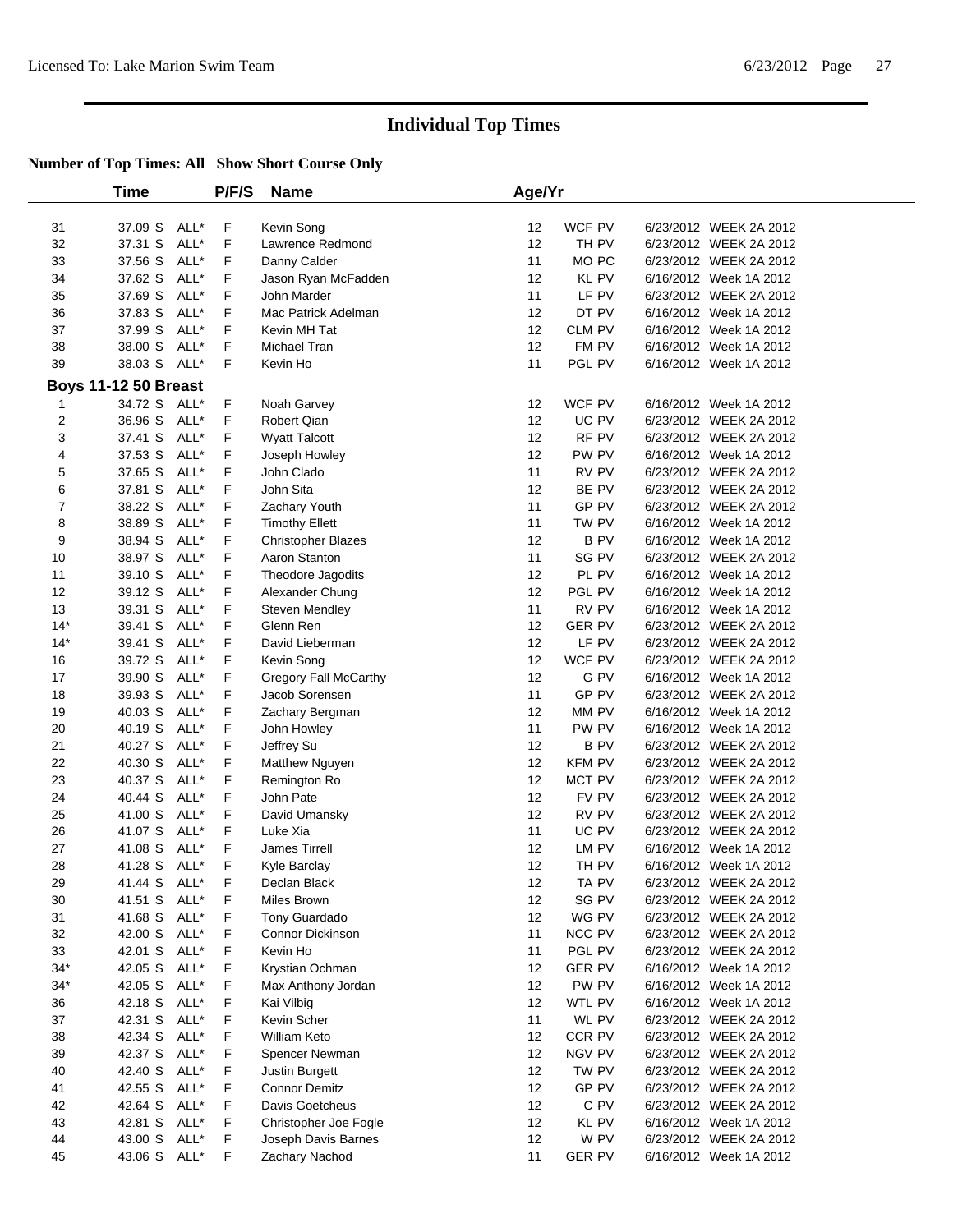|                              | Time                      |      | P/F/S       | <b>Name</b>            | Age/Yr          |                  |                        |
|------------------------------|---------------------------|------|-------------|------------------------|-----------------|------------------|------------------------|
|                              |                           |      |             |                        |                 |                  |                        |
| 46                           | 43.08 S ALL*              |      | $\mathsf F$ | Alex Loane             | 12              | LLD PV           | 6/23/2012 WEEK 2A 2012 |
|                              | Boys 11-12 50 Fly         |      |             |                        |                 |                  | 6/16/2012 Week 1A 2012 |
| 1                            | 30.16 S ALL*              |      | F           | Sanjay Wijesekera      | 12              | RV PV            |                        |
| 2                            | 30.63 S ALL*              |      | F           | <b>Brady Ott</b>       | 12              | SG PV            | 6/16/2012 Week 1A 2012 |
| 3                            | 31.59 S                   | ALL* | F           | Jeffrey Su             | 12              | <b>BPV</b>       | 6/23/2012 WEEK 2A 2012 |
| 4                            | 31.67 S                   | ALL* | F           | Eli Fouts              | 12              | MCF PV           | 6/23/2012 WEEK 2A 2012 |
| 5                            | 31.85 S                   | ALL* | F           | <b>Timothy Ellett</b>  | 11              | TW PV            | 6/23/2012 WEEK 2A 2012 |
| 6                            | 31.87 S                   | ALL* | F           | <b>Matthew Braviak</b> | 12              | TW PV            | 6/23/2012 WEEK 2A 2012 |
| $\overline{7}$               | 31.93 S                   | ALL* | F           | Theodore Jagodits      | 12              | PL PV            | 6/16/2012 Week 1A 2012 |
| 8                            | 32.00 S                   | ALL* | F           | Danny Calder           | 11              | MO <sub>PC</sub> | 6/23/2012 WEEK 2A 2012 |
| 9                            | 32.38 S                   | ALL* | F           | Michael Wong           | 12              | <b>GER PV</b>    | 6/16/2012 Week 1A 2012 |
| 10                           | 32.53 S                   | ALL* | F           | Justin Kim             | 12              | WCF PV           | 6/23/2012 WEEK 2A 2012 |
| 11                           | 32.65 S                   | ALL* | F           | John Clado             | 11              | RV PV            | 6/16/2012 Week 1A 2012 |
| 12                           | 32.72 S                   | ALL* | F           | Noah Garvey            | 12              | WCF PV           | 6/16/2012 Week 1A 2012 |
| 13                           | 32.81 S                   | ALL* | F           | Djordje Orcev          | 11              | WG PV            | 6/16/2012 Week 1A 2012 |
| 14                           | 33.14 S                   | ALL* | F           | Kevin Song             | 12              | WCF PV           | 6/16/2012 Week 1A 2012 |
| 15                           | 33.16 S                   | ALL* | F           | David Lieberman        | 12              | LF PV            | 6/23/2012 WEEK 2A 2012 |
| 16                           | 33.40 S                   | ALL* | F           | Robert Qian            | 12              | UC PV            | 6/23/2012 WEEK 2A 2012 |
| 17                           | 33.72 S                   | ALL* | F           | Aaron Stanton          | 11              | SG PV            | 6/16/2012 Week 1A 2012 |
| 18                           | 33.77 S                   | ALL* | F           | Kevin Ho               | 11              | PGL PV           | 6/23/2012 WEEK 2A 2012 |
| 19                           | 33.96 S                   | ALL* | F           | Joseph Howley          | 12              | PW PV            | 6/23/2012 WEEK 2A 2012 |
| 20                           | 34.09 S                   | ALL* | F           | Daniel Chapman         | 11              | PLT PV           | 6/16/2012 Week 1A 2012 |
| 21                           | 34.13 S                   | ALL* | F           | Gregory Fall McCarthy  | 12              | G PV             | 6/16/2012 Week 1A 2012 |
| 22                           | 34.16 S                   | ALL* | F           | Zachary Bergman        | 12              | MM PV            | 6/23/2012 WEEK 2A 2012 |
| 23                           | 34.28 S                   | ALL* | F           | Krystian Ochman        | 12              | <b>GER PV</b>    | 6/16/2012 Week 1A 2012 |
| 24                           | 34.68 S                   | ALL* | F           | David Umansky          | 12              | RV PV            | 6/23/2012 WEEK 2A 2012 |
| 25                           | 34.69 S                   | ALL* | F           | Kyle Barclay           | 12              | TH PV            | 6/16/2012 Week 1A 2012 |
| 26                           | 34.73 S                   | ALL* | F           | Nathan Kim             | 12              | UC PV            | 6/16/2012 Week 1A 2012 |
| 27                           | 34.86 S                   | ALL* | F           | Nathan Wratney         | 11              | C PV             | 6/16/2012 Week 1A 2012 |
| 28                           | 34.98 S                   | ALL* | F           | Bobby O'Donnell        | 11              | W PV             | 6/23/2012 WEEK 2A 2012 |
| 29                           | 34.99 S                   | ALL* | F           | Eli Park               | 12              | D PV             | 6/23/2012 WEEK 2A 2012 |
| 30                           | 35.03 S                   | ALL* | F           | Alexander Chung        | 12              | PGL PV           | 6/23/2012 WEEK 2A 2012 |
| 31                           | 35.10 S                   | ALL* | F           | Zachary Youth          | 11              | GP PV            | 6/16/2012 Week 1A 2012 |
| 32                           | 35.15 S                   | ALL* | F           | Colby Chung            | 11              | <b>GER PV</b>    | 6/23/2012 WEEK 2A 2012 |
| 33                           | 35.18 S                   | ALL* | F           | Duncan Crane           | 12              | RC PV            | 6/23/2012 WEEK 2A 2012 |
| $34*$                        | 35.25 S                   | ALL* | F           | Ryan Vipavetz          | 11              | MB PV            | 6/23/2012 WEEK 2A 2012 |
| $34*$                        | 35.25 S                   | ALL* | F           | Remington Ro           | 12              | MCT PV           | 6/16/2012 Week 1A 2012 |
| 36                           | 35.44 S                   | ALL* | F           | Alex Brun              | 11              | LLD PV           | 6/23/2012 WEEK 2A 2012 |
| 37                           | 35.50 S ALL*              |      | F           | Alex Loane             | 12 <sup>°</sup> | LLD PV           | 6/16/2012 Week 1A 2012 |
| 38*                          | 35.58 S ALL*              |      | F           | John Judges Hodges     | 11              | DT PV            | 6/23/2012 WEEK 2A 2012 |
| $38*$                        | 35.58 S ALL*              |      | F           | Max Anthony Jordan     | 12              | PW PV            | 6/23/2012 WEEK 2A 2012 |
| 40                           | 35.69 S ALL*              |      | F           | Justin Burgett         | 12              | TW PV            | 6/23/2012 WEEK 2A 2012 |
| 41                           | 35.87 S ALL*              |      | F           | Bryan Jong             | 12              | SB PV            | 6/16/2012 Week 1A 2012 |
| 42                           | 35.91 S                   | ALL* | F           | Christopher Emerson    | 12              | WM PV            | 6/23/2012 WEEK 2A 2012 |
| 43                           | 36.00 S ALL*              |      | F           | Diego Morales          | 11              | QO PV            | 6/16/2012 Week 1A 2012 |
| 44                           | 36.03 S ALL*              |      | F           | Peter Baird            | 12              | WG PV            | 6/23/2012 WEEK 2A 2012 |
| 45                           | 36.30 S ALL*              |      | F           | Sebastian Jacome       | 11              | SG PV            | 6/16/2012 Week 1A 2012 |
|                              | <b>Boys 13-14 50 Free</b> |      |             |                        |                 |                  |                        |
|                              | 26.04 S ALL*              |      | F           | Adrian Lin             | 14              | PO PV            | 6/16/2012 Week 1A 2012 |
| 1<br>$\overline{\mathbf{c}}$ | 26.31 S ALL*              |      | F           |                        |                 | PW PV            | 6/16/2012 Week 1A 2012 |
|                              | 26.42 S ALL*              |      | F           | Jason Lazar            | 14              |                  |                        |
| 3                            |                           |      |             | Abraham Kim            | 14              | CG PV            | 6/16/2012 Week 1A 2012 |
| 4                            | 26.52 S ALL*              |      | F           | John Jeang             | 14              | RV PV            | 6/16/2012 Week 1A 2012 |
| 5                            | 26.81 S ALL*              |      | F           | Brandon Cu             | 13              | UC PV            | 6/23/2012 WEEK 2A 2012 |
| 6                            | 26.83 S ALL*              |      | F           | Daniel Yook            | 14              | RS PV            | 6/16/2012 Week 1A 2012 |
| $\overline{7}$               | 26.87 S ALL*              |      | F           | Vinicius Silva         | 14              | TW PV            | 6/23/2012 WEEK 2A 2012 |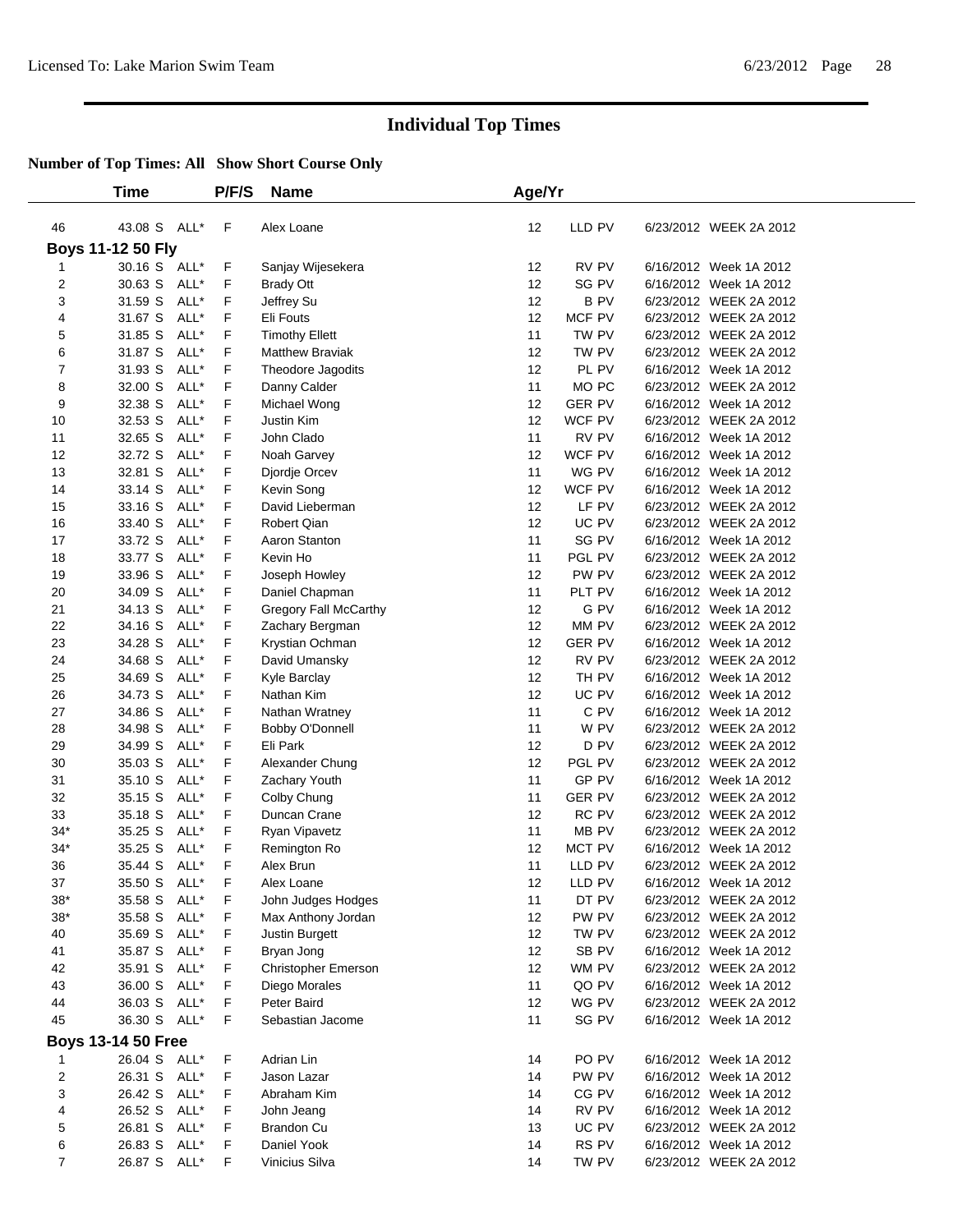|       | Time                      |      | P/F/S | <b>Name</b>                | Age/Yr |                  |                        |
|-------|---------------------------|------|-------|----------------------------|--------|------------------|------------------------|
| 8     | 26.90 S                   | ALL* | F     | Jase Ashkin                | 14     | <b>KFM PV</b>    | 6/16/2012 Week 1A 2012 |
| 9     | 27.01 S                   | ALL* | F     | Colin Mackey               | 14     | CG PV            | 6/23/2012 WEEK 2A 2012 |
| 10    | 27.07 S                   | ALL* | F     | <b>Bouke Edskes</b>        | 14     | UC PV            | 6/16/2012 Week 1A 2012 |
| 11    | 27.13 S                   | ALL* | F     | <b>Brandon Tarbrake</b>    | 14     | SG PV            | 6/16/2012 Week 1A 2012 |
| 12    | 27.14 S                   | ALL* | F     | Sawyer Hazel               | 14     | WL PV            | 6/16/2012 Week 1A 2012 |
| 13    | 27.29 S                   | ALL* | F     | <b>Samuel Tarter</b>       | 13     | UC PV            | 6/16/2012 Week 1A 2012 |
| 14    | 27.37 S                   | ALL* | F     | John Lawrence Henneman     | 14     | <b>KL PV</b>     | 6/23/2012 WEEK 2A 2012 |
| 15    | 27.38 S                   | ALL* | F     | Lucky Sun                  | 14     | PGL PV           | 6/23/2012 WEEK 2A 2012 |
| 16    | 27.39 S                   | ALL* | F     | <b>Griffin Alaniz</b>      | 13     | CB PV            | 6/23/2012 WEEK 2A 2012 |
| $17*$ | 27.53 S                   | ALL* | F     | Kaden Sukachevin           | 14     | H PV             | 6/23/2012 WEEK 2A 2012 |
| $17*$ | 27.53 S                   | ALL* | F     | Jacob Halem                | 13     | MCF PV           | 6/23/2012 WEEK 2A 2012 |
| 19    | 27.57 S                   | ALL* | F     | Kenneth Afolabi-Brown      | 13     | LM PV            | 6/23/2012 WEEK 2A 2012 |
| $20*$ | 27.59 S                   | ALL* | F     | <b>Tyler Gutman</b>        | 14     | OG PV            | 6/23/2012 WEEK 2A 2012 |
| $20*$ | 27.59 S                   | ALL* | F     | Jordan Davila              | 14     | WM PV            | 6/16/2012 Week 1A 2012 |
| 22    | 27.64 S                   | ALL* | F     | Kevin Berry                | 14     | GP PV            | 6/23/2012 WEEK 2A 2012 |
| 23    | 27.66 S                   | ALL* | F     | Mark Girguis               | 14     | MB PV            | 6/23/2012 WEEK 2A 2012 |
| 24    | 27.67 S                   | ALL* | F     | Tommy Gillespie            | 14     | RC PV            | 6/23/2012 WEEK 2A 2012 |
| 25    | 27.68 S                   | ALL* | F     | Daniel James May           | 14     | PW PV            | 6/16/2012 Week 1A 2012 |
| 26    | 27.72 S                   | ALL* | F     | Ethan Amitay               | 14     | FO PV            | 6/16/2012 Week 1A 2012 |
| 27    | 27.74 S                   | ALL* | F     | Alan Li                    | 13     | <b>GER PV</b>    | 6/16/2012 Week 1A 2012 |
| 28    | 27.79 S                   | ALL* | F     | Christopher Cochran        | 14     | TH PV            | 6/23/2012 WEEK 2A 2012 |
| 29    | 27.84 S                   | ALL* | F     | Karl Treichel              | 14     | RV PV            | 6/23/2012 WEEK 2A 2012 |
| 30    | 27.91 S                   | ALL* | F     | <b>Matthew Kenney</b>      | 14     | A PV             | 6/23/2012 WEEK 2A 2012 |
| 31    | 27.92 S                   | ALL* | F     | Andy Rothstein             | 13     | TH PV            | 6/16/2012 Week 1A 2012 |
| 32    | 27.96 S                   | ALL* | F     | Jack Cosgrove              | 14     | CB PV            | 6/16/2012 Week 1A 2012 |
| 33    | 28.09 S                   | ALL* | F     | Patrick Johannessen        | 14     | OF PV            | 6/23/2012 WEEK 2A 2012 |
| 34    | 28.10 S                   | ALL* | F     | James Flood                | 14     | CCR PV           | 6/23/2012 WEEK 2A 2012 |
| 35    | 28.15 S                   | ALL* | F     | Ryan O'Leary               | 13     | UC PV            | 6/16/2012 Week 1A 2012 |
| 36    | 28.34 S                   | ALL* | F     | Ross Philip Lippe          | 14     | DT PV            | 6/16/2012 Week 1A 2012 |
| 37    | 28.39 S                   | ALL* | F     | Aram Dommerholt            | 14     | WM PV            | 6/16/2012 Week 1A 2012 |
| 38    | 28.40 S ALL*              |      | F     | <b>Christopher Wiggins</b> | 13     | SG PV            | 6/16/2012 Week 1A 2012 |
|       | <b>Boys 13-14 50 Back</b> |      |       |                            |        |                  |                        |
| 1     | 29.74 S ALL*              |      | F     | Daniel Yook                | 14     | RS PV            | 6/23/2012 WEEK 2A 2012 |
| 2     | 30.18 S                   | ALL* | F     | John Jeang                 | 14     | RV PV            | 6/23/2012 WEEK 2A 2012 |
| 3     | 30.40 S                   | ALL* | F     | Jase Ashkin                | 14     | <b>KFM PV</b>    | 6/16/2012 Week 1A 2012 |
| 4     | 31.03 S                   | ALL* | F     | <b>Matthew Tiberino</b>    | 13     | PGL PV           | 6/16/2012 Week 1A 2012 |
| 5     | 31.16 S                   | ALL* | F     | Nozomi Horikawa            | 13     | TW PV            | 6/23/2012 WEEK 2A 2012 |
| 6     | 31.18 S ALL*              |      | F     | <b>Griffin Alaniz</b>      | 13     | CB <sub>PV</sub> | 6/23/2012 WEEK 2A 2012 |
| 7     | 31.28 S ALL*              |      | F     | Jordan Davila              | 14     | WM PV            | 6/23/2012 WEEK 2A 2012 |
| 8     | 31.35 S ALL*              |      | F     | <b>Tyler Gutman</b>        | 14     | OG PV            | 6/23/2012 WEEK 2A 2012 |
| 9     | 31.43 S                   | ALL* | F     | Adrian Lin                 | 14     | PO PV            | 6/23/2012 WEEK 2A 2012 |
| 10    | 31.56 S                   | ALL* | F     | Brandon Cu                 | 13     | UC PV            | 6/16/2012 Week 1A 2012 |
| 11    | 31.81 S ALL*              |      | F     | Tommy Gillespie            | 14     | RC PV            | 6/23/2012 WEEK 2A 2012 |
| 12    | 31.86 S                   | ALL* | F     | John Lawrence Henneman     | 14     | KL PV            | 6/16/2012 Week 1A 2012 |
| 13    | 31.90 S                   | ALL* | F     | Jacob Halem                | 13     | MCF PV           | 6/23/2012 WEEK 2A 2012 |
| 14    | 31.93 S                   | ALL* | F     | Sawyer Hazel               | 14     | WL PV            | 6/16/2012 Week 1A 2012 |
| 15    | 32.16 S                   | ALL* | F     | Daniel Chen                | 13     | RV PV            | 6/16/2012 Week 1A 2012 |
| 16    | 32.18 S                   | ALL* | F     | William Wei An             | 14     | <b>CLM PV</b>    | 6/23/2012 WEEK 2A 2012 |
| 17    | 32.44 S                   | ALL* | F     | Samuel Tarter              | 13     | UC PV            | 6/16/2012 Week 1A 2012 |
| 18    | 32.53 S                   | ALL* | F     | Jack Chlopak               | 13     | SO PV            | 6/16/2012 Week 1A 2012 |
| $19*$ | 32.57 S                   | ALL* | F     | Andy Rothstein             | 13     | TH PV            | 6/23/2012 WEEK 2A 2012 |
| $19*$ | 32.57 S                   | ALL* | F     | <b>Bouke Edskes</b>        | 14     | UC PV            | 6/23/2012 WEEK 2A 2012 |
| $21*$ | 32.58 S                   | ALL* | F     | Vinicius Silva             | 14     | TW PV            | 6/16/2012 Week 1A 2012 |
| $21*$ | 32.58 S                   | ALL* | F     | Colin Mackey               | 14     | CG PV            | 6/16/2012 Week 1A 2012 |
| 23    | 32.63 S ALL*              |      | F.    | Jack Cosgrove              | 14     | CB PV            | 6/23/2012 WEEK 2A 2012 |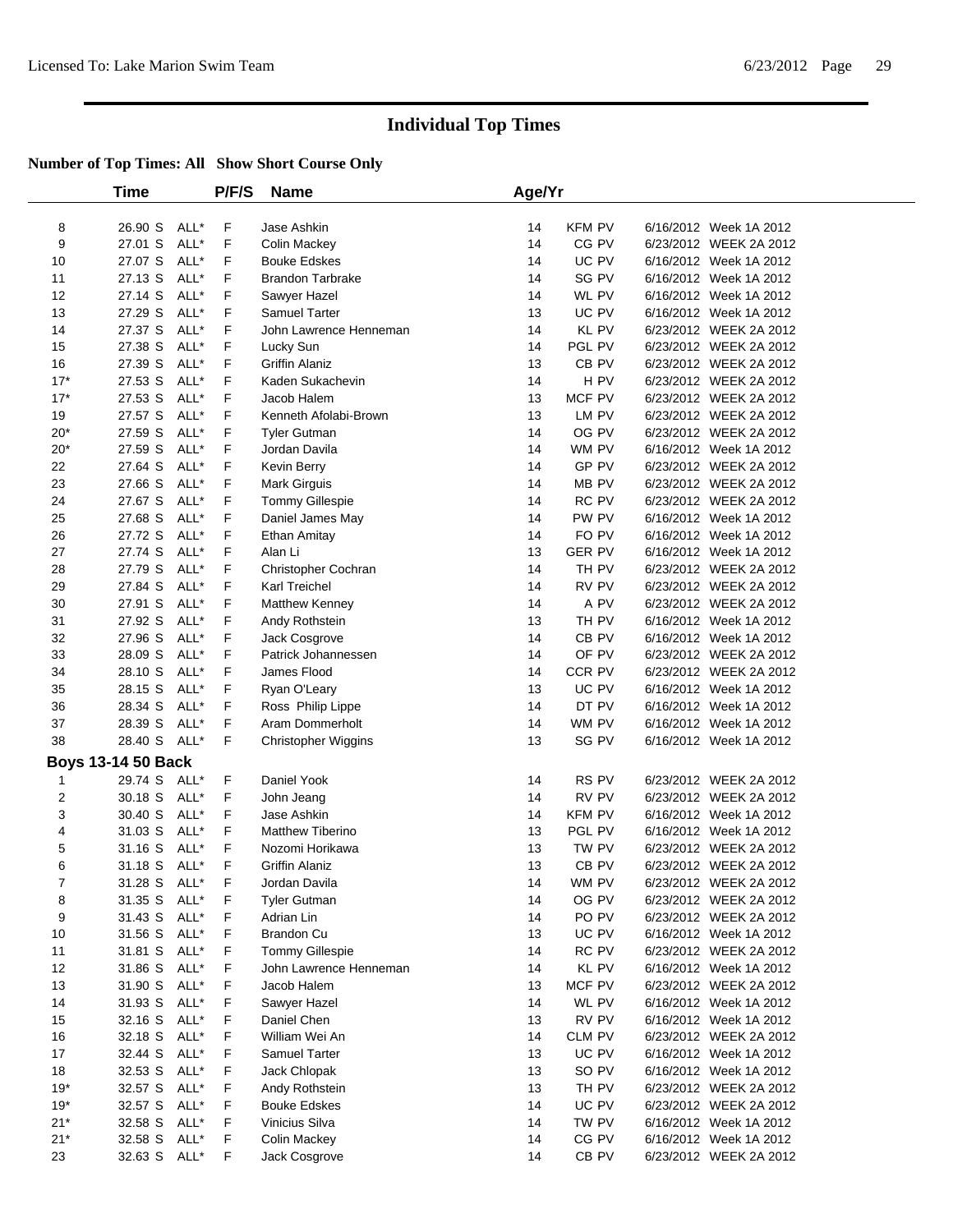|                | Time                        |      | P/F/S | <b>Name</b>             | Age/Yr |               |                        |
|----------------|-----------------------------|------|-------|-------------------------|--------|---------------|------------------------|
|                |                             |      |       |                         |        |               |                        |
| 24             | 32.94 S                     | ALL* | F     | Alex Munson             | 14     | HA PV         | 6/23/2012 WEEK 2A 2012 |
| 25             | 33.08 S                     | ALL* | F     | Peter Thomas Orban      | 14     | W PV          | 6/23/2012 WEEK 2A 2012 |
| 26             | 33.18 S                     | ALL* | F     | Alan Yan                | 14     | PGL PV        | 6/23/2012 WEEK 2A 2012 |
| 27             | 33.46 S                     | ALL* | F     | Kevin Berry             | 14     | GP PV         | 6/23/2012 WEEK 2A 2012 |
| 28             | 33.58 S                     | ALL* | F     | <b>Matthew Kenney</b>   | 14     | A PV          | 6/23/2012 WEEK 2A 2012 |
| 29             | 33.63 S                     | ALL* | F     | Benito De Leon          | 14     | WCF PV        | 6/16/2012 Week 1A 2012 |
| 30             | 33.72 S                     | ALL* | F     | Colin McLaughlin        | 14     | DA PV         | 6/23/2012 WEEK 2A 2012 |
| 31             | 34.07 S                     | ALL* | F     | Gregory Afolabi-Brown   | 13     | LM PV         | 6/23/2012 WEEK 2A 2012 |
| 32             | 34.09 S                     | ALL* | F     | Simon Li                | 13     | <b>GER PV</b> | 6/16/2012 Week 1A 2012 |
| 33             | 34.10 S                     | ALL* | F     | Grayson Blanchard       | 14     | WTL PV        | 6/23/2012 WEEK 2A 2012 |
| 34             | 34.16 S                     | ALL* | F     | <b>Brandon Tarbrake</b> | 14     | SG PV         | 6/23/2012 WEEK 2A 2012 |
| 35             | 34.22 S                     | ALL* | F     | Corey Morin             | 14     | LLD PV        | 6/23/2012 WEEK 2A 2012 |
| 36             | 34.26 S                     | ALL* | F     | Daniel James May        | 14     | PW PV         | 6/23/2012 WEEK 2A 2012 |
|                | <b>Boys 13-14 50 Breast</b> |      |       |                         |        |               |                        |
| 1              | 32.92 S                     | ALL* | F     | Abraham Kim             | 14     | CG PV         | 6/16/2012 Week 1A 2012 |
| $\overline{2}$ | 33.78 S                     | ALL* | F     | Ethan Amitay            | 14     | FO PV         | 6/16/2012 Week 1A 2012 |
| 3              | 33.90 S                     | ALL* | F     | <b>Samuel Tarter</b>    | 13     | UC PV         | 6/23/2012 WEEK 2A 2012 |
| $\overline{4}$ | 34.03 S                     | ALL* | F     | Lucky Sun               | 14     | PGL PV        | 6/23/2012 WEEK 2A 2012 |
| 5              | 34.18 S                     | ALL* | F     | <b>Bouke Edskes</b>     | 14     | UC PV         | 6/23/2012 WEEK 2A 2012 |
| 6              | 34.38 S                     | ALL* | F     | Kenneth Afolabi-Brown   | 13     | LM PV         | 6/23/2012 WEEK 2A 2012 |
| $\overline{7}$ | 34.52 S                     | ALL* | F     | Ryan O'Leary            | 13     | UC PV         | 6/16/2012 Week 1A 2012 |
| 8              | 34.62 S                     | ALL* | F     | Alexander Vissering     | 13     | OG PV         | 6/23/2012 WEEK 2A 2012 |
| 9              | 34.84 S                     | ALL* | F     | James Flood             | 14     | CCR PV        | 6/23/2012 WEEK 2A 2012 |
| 10             | 35.01 S                     | ALL* | F     | Drew Gerber             | 14     | CG PV         | 6/23/2012 WEEK 2A 2012 |
| 11             | 35.03 S                     | ALL* | F     | Eddie Yao               | 14     | CG PV         | 6/23/2012 WEEK 2A 2012 |
| 12             | 35.28 S                     | ALL* | F     | Dariush Youssefiani     | 14     | CG PV         | 6/16/2012 Week 1A 2012 |
| 13             | 35.30 S                     | ALL* | F     | Nozomi Horikawa         | 13     | TW PV         | 6/23/2012 WEEK 2A 2012 |
| 14             | 35.54 S                     | ALL* | F     | John Jeang              | 14     | RV PV         | 6/16/2012 Week 1A 2012 |
| 15             | 35.63 S                     | ALL* | F     | Jacob Halem             | 13     | MCF PV        | 6/23/2012 WEEK 2A 2012 |
| 16             | 35.72 S                     | ALL* | F     | Jason Tang              | 13     | UC PV         | 6/23/2012 WEEK 2A 2012 |
| 17             | 35.83 S                     | ALL* | F     | Mark Girguis            | 14     | MB PV         | 6/23/2012 WEEK 2A 2012 |
| 18             | 35.97 S                     | ALL* | F     | Aram Dommerholt         | 14     | WM PV         | 6/16/2012 Week 1A 2012 |
| 19             | 36.31 S                     | ALL* | F     | Kaden Sukachevin        | 14     | H PV          | 6/23/2012 WEEK 2A 2012 |
| 20             | 36.49 S                     | ALL* | F     | Jeremy Chung            | 14     | WL PV         | 6/16/2012 Week 1A 2012 |
| 21             | 36.60 S                     | ALL* | F     | <b>Travis Cromes</b>    | 13     | H PV          | 6/23/2012 WEEK 2A 2012 |
| 22             | 36.62 S                     | ALL* | F     | Christopher Wiggins     | 13     | SG PV         | 6/23/2012 WEEK 2A 2012 |
| 23             | 36.80 S                     | ALL* | F     | Alan Li                 | 13     | <b>GER PV</b> | 6/16/2012 Week 1A 2012 |
| 24             | 36.88 S                     | ALL* | F     | Ross Philip Lippe       | 14     | DT PV         | 6/16/2012 Week 1A 2012 |
| 25             | 36.91 S ALL*                |      | F     | Jack Qian               | 14     | FH PV         | 6/23/2012 WEEK 2A 2012 |
| 26             | 37.06 S ALL*                |      | F     | Karl Treichel           | 14     | RV PV         | 6/23/2012 WEEK 2A 2012 |
| 27             | 37.30 S                     | ALL* | F     | John Kernan             | 14     | FR PV         | 6/23/2012 WEEK 2A 2012 |
| 28             | 37.33 S                     | ALL* | F     | Jason Lazar             | 14     | PW PV         | 6/23/2012 WEEK 2A 2012 |
| 29             | 37.49 S                     | ALL* | F     | Austin Kong             | 14     | HA PV         | 6/16/2012 Week 1A 2012 |
| $30*$          | 37.50 S                     | ALL* | F     | Nick Fitzwilliam        | 13     | CLM PV        | 6/23/2012 WEEK 2A 2012 |
| $30*$          | 37.50 S                     | ALL* | F     | Ryan Gallagher          | 14     | TA PV         | 6/23/2012 WEEK 2A 2012 |
| 32             | 37.51 S                     | ALL* | F     | Steven Bae              | 14     | RV PV         | 6/16/2012 Week 1A 2012 |
| 33             | 37.88 S                     | ALL* | F     | Jakob Hammond           | 13     | FR PV         | 6/16/2012 Week 1A 2012 |
| 34             | 37.93 S                     | ALL* | F     | <b>Matthew Kenney</b>   | 14     | A PV          | 6/23/2012 WEEK 2A 2012 |
| 35             | 38.02 S                     | ALL* | F     | Augustin Gonzalez       | 13     | NWB PV        | 6/23/2012 WEEK 2A 2012 |
| 36             | 38.10 S                     | ALL* | F     | Evan Lewis              | 13     | <b>KFM PV</b> | 6/16/2012 Week 1A 2012 |
| 37             | 38.12 S                     | ALL* | F     | Kyle Yikai Liu          | 13     | DT PV         | 6/23/2012 WEEK 2A 2012 |
| 38             | 38.15 S ALL*                |      | F     | Jeffrey Cirillo         | 13     | TW PV         | 6/23/2012 WEEK 2A 2012 |
| 39             | 38.20 S ALL*                |      | F     | <b>Brandon Tarbrake</b> | 14     | SG PV         | 6/16/2012 Week 1A 2012 |
|                |                             |      |       |                         |        |               |                        |
|                | <b>Boys 13-14 50 Fly</b>    |      |       |                         |        |               |                        |
| 1              | 28.88 S ALL*                |      | F     | John Jeang              | 14     | RV PV         | 6/23/2012 WEEK 2A 2012 |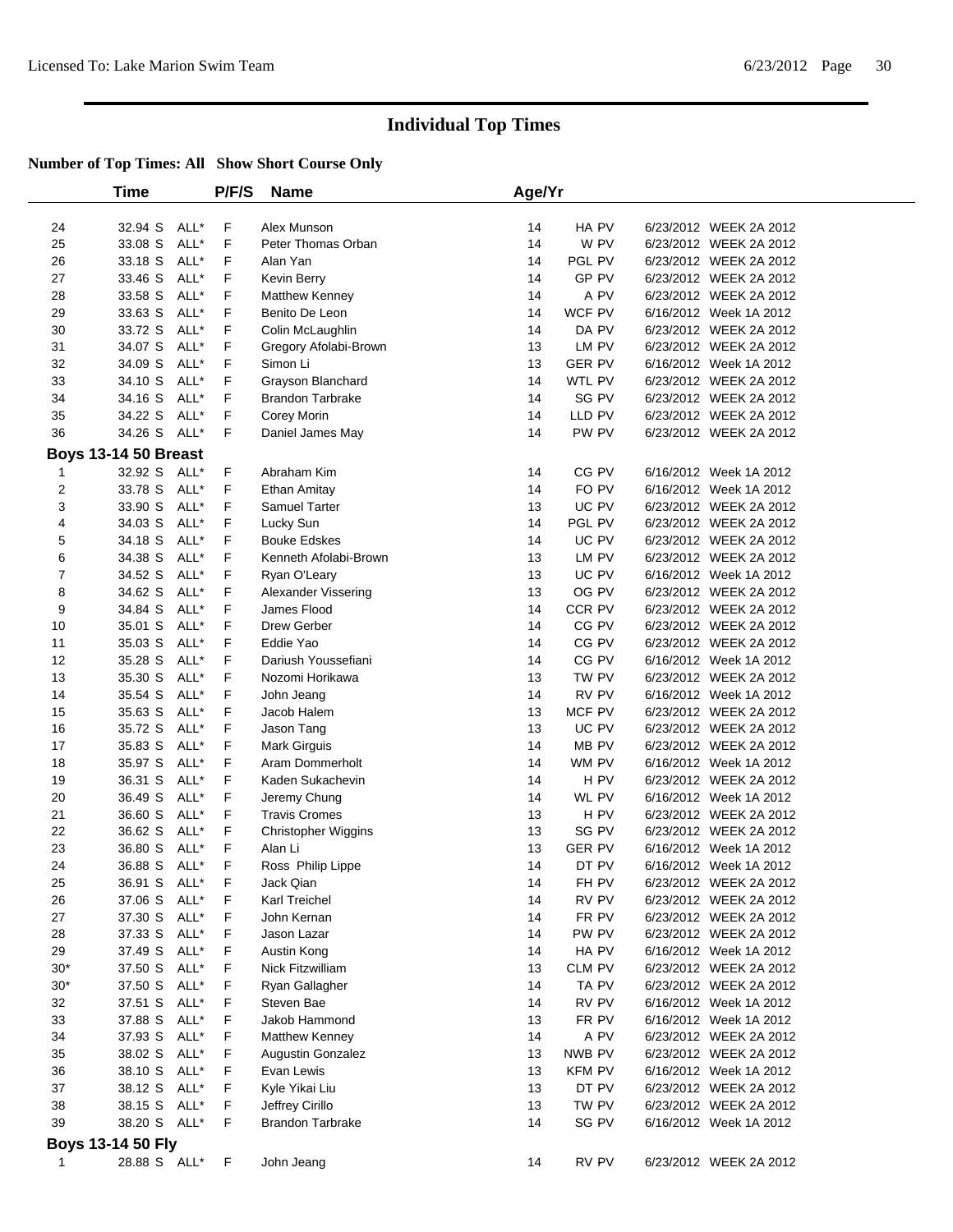|                | Time              |      | P/F/S  | <b>Name</b>                   | Age/Yr   |                 |                                                  |
|----------------|-------------------|------|--------|-------------------------------|----------|-----------------|--------------------------------------------------|
|                |                   |      |        |                               |          |                 |                                                  |
| $2^*$          | 29.47 S           | ALL* | F      | Vinicius Silva                | 14       | TW PV           | 6/23/2012 WEEK 2A 2012                           |
| $2^*$          | 29.47 S           | ALL* | F      | Jase Ashkin                   | 14       | <b>KFM PV</b>   | 6/23/2012 WEEK 2A 2012                           |
| 4              | 29.59 S           | ALL* | F      | Sawyer Hazel                  | 14       | WL PV           | 6/23/2012 WEEK 2A 2012                           |
| 5              | 29.71 S           | ALL* | F      | <b>Griffin Alaniz</b>         | 13       | CB PV           | 6/23/2012 WEEK 2A 2012                           |
| 6              | 29.90 S           | ALL* | F      | James Flood                   | 14       | CCR PV          | 6/16/2012 Week 1A 2012                           |
| 7              | 29.99 S           | ALL* | F      | Nozomi Horikawa               | 13       | TW PV           | 6/23/2012 WEEK 2A 2012                           |
| 8              | 30.02 S           | ALL* | F      | <b>Samuel Tarter</b>          | 13       | UC PV           | 6/23/2012 WEEK 2A 2012                           |
| 9              | 30.06 S           | ALL* | F      | Tommy Gillespie               | 14       | RC PV           | 6/23/2012 WEEK 2A 2012                           |
| 10             | 30.07 S           | ALL* | F      | <b>Ethan Amitay</b>           | 14       | FO PV           | 6/23/2012 WEEK 2A 2012                           |
| 11             | 30.15 S           | ALL* | F      | <b>Brandon Cu</b>             | 13       | UC PV           | 6/16/2012 Week 1A 2012                           |
| 12             | 30.19 S           | ALL* | F      | John Lawrence Henneman        | 14       | KL PV           | 6/23/2012 WEEK 2A 2012                           |
| 13             | 30.30 S           | ALL* | F      | Daniel Yook                   | 14       | RS PV           | 6/23/2012 WEEK 2A 2012                           |
| 14             | 30.31 S           | ALL* | F      | Karl Treichel                 | 14       | RV PV           | 6/23/2012 WEEK 2A 2012                           |
| 15             | 30.35 S           | ALL* | F      | Abraham Kim                   | 14       | CG PV           | 6/23/2012 WEEK 2A 2012                           |
| 16             | 30.40 S           | ALL* | F      | <b>Christopher Wiggins</b>    | 13       | SG PV           | 6/23/2012 WEEK 2A 2012                           |
| 17             | 30.52 S           | ALL* | F      | Kevin Berry                   | 14       | GP PV           | 6/23/2012 WEEK 2A 2012                           |
| 18             | 30.59 S           | ALL* | F      | Colin Mackey                  | 14       | CG PV           | 6/16/2012 Week 1A 2012                           |
| 19             | 30.61 S           | ALL* | F      | <b>Bouke Edskes</b>           | 14       | UC PV           | 6/16/2012 Week 1A 2012                           |
| $20*$          | 30.70 S           | ALL* | F      | Kaden Sukachevin              | 14       | H PV            | 6/16/2012 Week 1A 2012                           |
| $20*$          | 30.70 S           | ALL* | F      | Adrian Lin                    | 14       | PO PV           | 6/23/2012 WEEK 2A 2012                           |
| 22             | 30.77 S           | ALL* | F      | Jacob Halem                   | 13       | MCF PV          | 6/16/2012 Week 1A 2012                           |
| 23             | 30.91 S           | ALL* | F      | Lucky Sun                     | 14       | PGL PV          | 6/23/2012 WEEK 2A 2012                           |
| 24             | 30.99 S           | ALL* | F      | Jason Tang                    | 13       | UC PV           | 6/23/2012 WEEK 2A 2012                           |
| 25             | 31.06 S           | ALL* | F      | Austin Kong                   | 14       | HA PV           | 6/16/2012 Week 1A 2012                           |
| 26             | 31.07 S           | ALL* | F      | William Wei An                | 14       | CLM PV          | 6/23/2012 WEEK 2A 2012                           |
| 27             | 31.22 S           | ALL* | F      | Christopher Cochran           | 14       | TH PV           | 6/16/2012 Week 1A 2012                           |
| 28             | 31.53 S           | ALL* | F      | Colin McLaughlin              | 14       | DA PV           | 6/23/2012 WEEK 2A 2012                           |
| 29             | 31.60 S           | ALL* | F      | <b>Tyler Gutman</b>           | 14       | OG PV           | 6/23/2012 WEEK 2A 2012                           |
| $30*$          | 31.62 S           | ALL* | F      | David Rubenstein              | 13       | PA PV           | 6/23/2012 WEEK 2A 2012                           |
| $30*$          | 31.62 S           | ALL* | F      | Kenneth Afolabi-Brown         | 13       | LM PV           | 6/16/2012 Week 1A 2012                           |
| 32             | 31.73 S           | ALL* | F      | <b>Brandon Tarbrake</b>       | 14       | SG PV           | 6/16/2012 Week 1A 2012                           |
| $33*$          | 31.75 S           | ALL* | F      | Jared Payabyab                | 13       | TN PV           | 6/16/2012 Week 1A 2012                           |
| $33*$          | 31.75 S           | ALL* | F      | Jack Qian                     | 14       | FH PV           | 6/23/2012 WEEK 2A 2012                           |
| 35             | 31.80 S           | ALL* | F      | Alan Yan                      | 14       | PGL PV          | 6/23/2012 WEEK 2A 2012                           |
| 36             | 31.81 S           | ALL* | F      | Andy Rothstein                | 13       | TH PV           | 6/16/2012 Week 1A 2012                           |
| 37             | 31.87 S           | ALL* | F      | Ross Philip Lippe             | 14       | DT PV           | 6/16/2012 Week 1A 2012                           |
| $38*$          | 31.88 S           | ALL* | F      | Eddie Yao                     | 14       | CG PV           | 6/23/2012 WEEK 2A 2012                           |
| $38*$          | 31.88 S           | ALL* | F      | Alan Li                       | 13       | <b>GER PV</b>   | 6/16/2012 Week 1A 2012                           |
| 40             | 31.89 S           | ALL* | F      | Alexander Vissering           | 13       | OG PV           | 6/16/2012 Week 1A 2012                           |
| 41             | 31.95 S ALL*      |      | F      | Gregory Afolabi-Brown         | 13       | LM PV           | 6/23/2012 WEEK 2A 2012                           |
|                | Boys 13-14 100 IM |      |        |                               |          |                 |                                                  |
| 1              | 1:05.29 S ALL*    |      | F      | Daniel Yook                   | 14       | RS PV           | 6/23/2012 WEEK 2A 2012                           |
| 2              | 1:05.46 S ALL*    |      | F      | <b>Bouke Edskes</b>           | 14       | UC PV           | 6/23/2012 WEEK 2A 2012                           |
| 3              | 1:06.32 S         | ALL* | F      | Nozomi Horikawa               | 13       | TW PV           | 6/23/2012 WEEK 2A 2012                           |
| 4              | $1:07.05$ S       | ALL* | F      | <b>Samuel Tarter</b>          | 13       | UC PV           | 6/16/2012 Week 1A 2012                           |
| 5              | 1:07.34 S         | ALL* | F      | Jase Ashkin                   | 14       | <b>KFM PV</b>   | 6/16/2012 Week 1A 2012                           |
| 6              | $1:07.56$ S       | ALL* | F      | Abraham Kim                   | 14       | CG PV           | 6/23/2012 WEEK 2A 2012                           |
| $\overline{7}$ | 1:07.75 S ALL*    |      | F      | John Jeang                    | 14       | RV PV           | 6/16/2012 Week 1A 2012                           |
|                | 1:07.89 S ALL*    |      |        |                               |          |                 |                                                  |
| 8<br>9         | 1:08.14 S ALL*    |      | F<br>F | Griffin Alaniz<br>Jacob Halem | 13<br>13 | CB PV<br>MCF PV | 6/23/2012 WEEK 2A 2012<br>6/23/2012 WEEK 2A 2012 |
| 10             | 1:08.23 S ALL*    |      | F      |                               | 14       | PGL PV          | 6/23/2012 WEEK 2A 2012                           |
| 11             |                   |      |        | Lucky Sun                     |          |                 |                                                  |
| 12             | 1:08.59 S ALL*    |      | F      | Mark Girguis                  | 14       | MB PV           | 6/23/2012 WEEK 2A 2012                           |
|                | 1:08.67 S         | ALL* | F      | Sawyer Hazel                  | 14       | WL PV           | 6/16/2012 Week 1A 2012                           |
| 13             | 1:08.68 S         | ALL* | F      | Kaden Sukachevin              | 14       | H PV            | 6/23/2012 WEEK 2A 2012                           |
| 14             | 1:08.69 S ALL*    |      | F      | James Flood                   | 14       | CCR PV          | 6/23/2012 WEEK 2A 2012                           |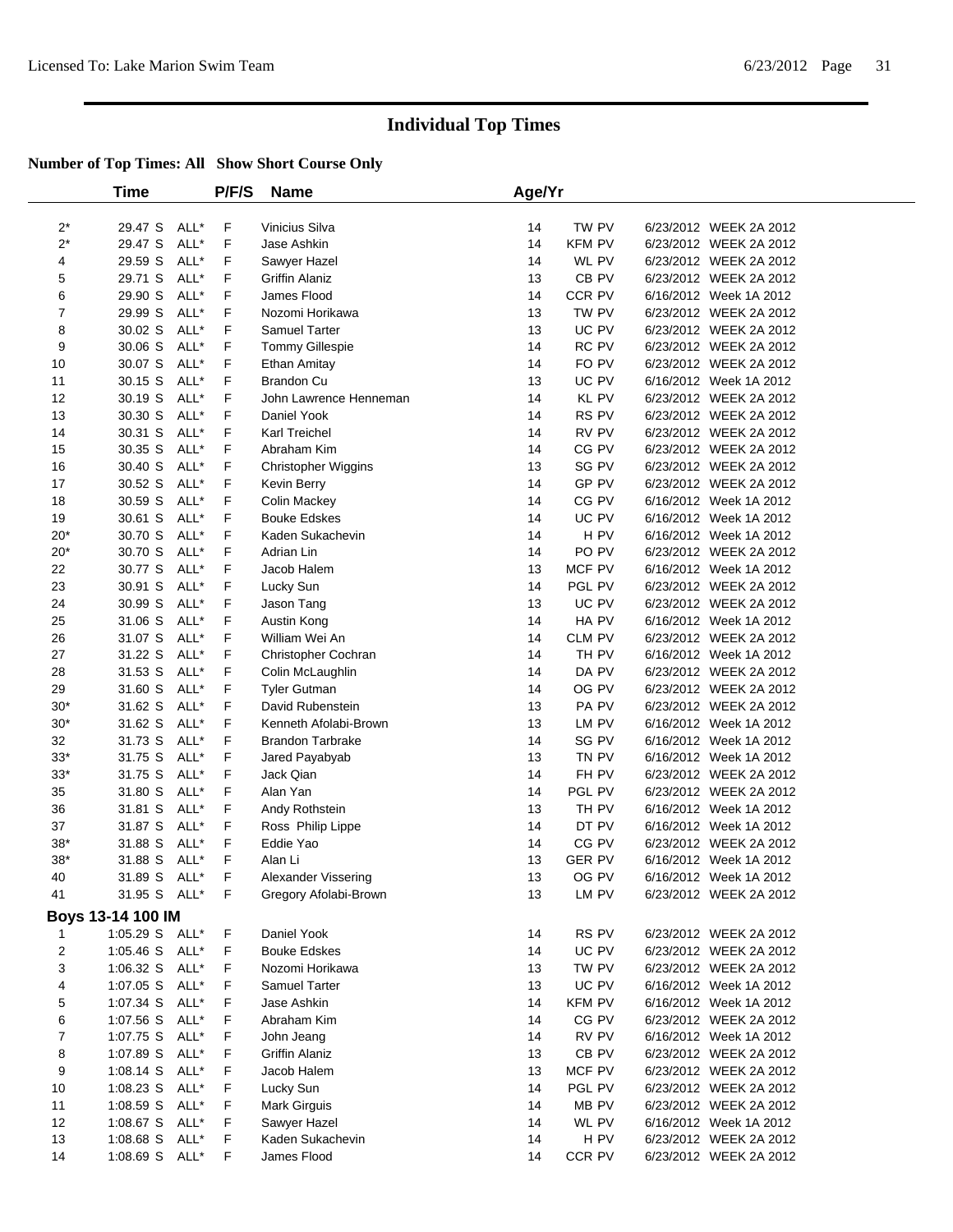|              | <b>Time</b>                |      | P/F/S | <b>Name</b>              | Age/Yr |                 |                        |
|--------------|----------------------------|------|-------|--------------------------|--------|-----------------|------------------------|
| 15           | 1:08.82 S                  | ALL* | F     | Adrian Lin               | 14     | PO PV           | 6/23/2012 WEEK 2A 2012 |
| 16           | 1:08.96 S                  | ALL* | F     | Jason Tang               | 13     | UC PV           | 6/23/2012 WEEK 2A 2012 |
| 17           | 1:08.99 S                  | ALL* | F     | Vinicius Silva           | 14     | TW PV           | 6/23/2012 WEEK 2A 2012 |
| 18           | $1:09.15$ S                | ALL* | F     | Tommy Gillespie          | 14     | RC PV           | 6/23/2012 WEEK 2A 2012 |
| 19           | 1:09.62 S                  | ALL* | F     | <b>Colin Mackey</b>      | 14     | CG PV           | 6/23/2012 WEEK 2A 2012 |
| 20           | $1:09.65$ S                | ALL* | F     | Alexander Vissering      | 13     | OG PV           | 6/23/2012 WEEK 2A 2012 |
| 21           | 1:09.71 S                  | ALL* | F     | John Lawrence Henneman   | 14     | KL PV           | 6/23/2012 WEEK 2A 2012 |
| 22           | 1:09.72 S                  | ALL* | F     | <b>Matthew Tiberino</b>  | 13     | PGL PV          | 6/23/2012 WEEK 2A 2012 |
| 23           | 1:09.92 S                  | ALL* | F     | Matthew Kenney           | 14     | A PV            | 6/23/2012 WEEK 2A 2012 |
| $24*$        | 1:09.97 S                  | ALL* | F     | Alan Li                  | 13     | <b>GER PV</b>   | 6/16/2012 Week 1A 2012 |
| $24*$        | 1:09.97 S                  | ALL* | F     | Kenneth Afolabi-Brown    | 13     | LM PV           | 6/23/2012 WEEK 2A 2012 |
| 26           | $1:10.19$ S                | ALL* | F     | Aram Dommerholt          | 14     | WM PV           | 6/23/2012 WEEK 2A 2012 |
| 27           | 1:10.33 S                  | ALL* | F     | William Wei An           | 14     | CLM PV          | 6/23/2012 WEEK 2A 2012 |
| 28           | 1:10.37 S                  | ALL* | F     | <b>Brandon Tarbrake</b>  | 14     | SG PV           | 6/16/2012 Week 1A 2012 |
| 29           | $1:10.38$ S                | ALL* | F     | Ethan Amitay             | 14     | FO PV           | 6/16/2012 Week 1A 2012 |
| 30           | $1:10.75$ S                | ALL* | F     | Ryan O'Leary             | 13     | UC PV           | 6/16/2012 Week 1A 2012 |
| 31           | 1:10.92 S                  | ALL* | F     | Christopher Cochran      | 14     | TH PV           | 6/23/2012 WEEK 2A 2012 |
| 32           | 1:11.02 S                  | ALL* | F     | Daniel Chen              | 13     | RV PV           | 6/16/2012 Week 1A 2012 |
| 33           | 1:11.06 S                  | ALL* | F     | <b>Karl Treichel</b>     | 14     | RV PV           | 6/23/2012 WEEK 2A 2012 |
| 34           | 1:11.08 S                  | ALL* | F     | Kevin Berry              | 14     | GP PV           | 6/23/2012 WEEK 2A 2012 |
| 35           | $1:11.37$ S                | ALL* | F     | Jack Chlopak             | 13     | SO PV           | 6/23/2012 WEEK 2A 2012 |
| 36           | $1:11.65$ S                | ALL* | F     | Austin Kong              | 14     | HA PV           | 6/16/2012 Week 1A 2012 |
| 37           | 1:11.77 S                  | ALL* | F     | Jack Qian                | 14     | FH PV           | 6/23/2012 WEEK 2A 2012 |
| 38           | 1:11.81 S                  | ALL* | F     | Dariush Youssefiani      | 14     | CG PV           | 6/16/2012 Week 1A 2012 |
| 39           | 1:11.93 S                  | ALL* | F     | Andy Rothstein           | 13     | TH PV           | 6/16/2012 Week 1A 2012 |
| 40           | $1:12.15$ S                | ALL* | F     | Alan Yan                 | 14     | PGL PV          | 6/23/2012 WEEK 2A 2012 |
| 41           | $1:12.23$ S                | ALL* | F     | Daniel James May         | 14     | PW PV           | 6/23/2012 WEEK 2A 2012 |
| 42           | $1:12.26$ S                | ALL* | F     | <b>Tyler Gutman</b>      | 14     | OG PV           | 6/23/2012 WEEK 2A 2012 |
| 43           | $1:12.27$ S                | ALL* | F     | Jeremy Chung             | 14     | WL PV           | 6/16/2012 Week 1A 2012 |
| 44           | $1:12.31$ S                | ALL* | F     | Jakob Hammond            | 13     | FR PV           | 6/16/2012 Week 1A 2012 |
| 45           | $1:12.36$ S                | ALL* | F     | Jackson Dakota Coyne     | 14     | G PV            | 6/23/2012 WEEK 2A 2012 |
| 46           | 1:12.41 S ALL*             |      | F     | Drew Gerber              | 14     | CG PV           | 6/23/2012 WEEK 2A 2012 |
|              | <b>Boys 15-18 100 Free</b> |      |       |                          |        |                 |                        |
| $\mathbf{1}$ | 53.72 S ALL*               |      | F.    | <b>Barry Mangold</b>     | 17     | TW PV           | 6/16/2012 Week 1A 2012 |
| 2            | 54.10 S                    | ALL* | F     | <b>Grant Goddard</b>     | 15     | PA PV           | 6/23/2012 WEEK 2A 2012 |
| 3            | 54.19 S                    | ALL* | F     | Jonathan Ekstrom         | 18     | RC PV           | 6/23/2012 WEEK 2A 2012 |
| 4            | 54.57 S ALL*               |      | F     | <b>Garrett Powell</b>    | 17     | TW PV           | 6/16/2012 Week 1A 2012 |
| 5            | 54.93 S ALL*               |      | F     | Jack Allen Foster        | 16     | G PV            | 6/23/2012 WEEK 2A 2012 |
| 6            | 55.19 S ALL*               |      | F     | John Freeman             | 16     | KL PV           | 6/16/2012 Week 1A 2012 |
| 7            | 55.31 S ALL*               |      | F     | Andrew Gibson            | 15     | WL PV           | 6/23/2012 WEEK 2A 2012 |
| 8            | 55.42 S ALL*               |      | F     | Ryan Whitescarver        | 18     | OG PV           | 6/23/2012 WEEK 2A 2012 |
| 9            | 55.47 S ALL*               |      | F     | Graham Baird             | 15     | RC PV           | 6/23/2012 WEEK 2A 2012 |
| 10           | 55.50 S ALL*               |      | F     | Nicholas Mion            | 16     | NWB PV          | 6/16/2012 Week 1A 2012 |
| 11           | 55.58 S                    | ALL* | F     | Carsten Vissering        | 15     | OG PV           | 6/23/2012 WEEK 2A 2012 |
| 12           | 55.60 S                    | ALL* | F     | Xavier Laracuente        | 15     | QO PV           | 6/16/2012 Week 1A 2012 |
| 13           | 55.75 S                    | ALL* | F     | <b>Brennan Novak</b>     | 15     | PGL PV          | 6/23/2012 WEEK 2A 2012 |
| 14           | 55.83 S                    | ALL* | F     | Christopher Wysocki      | 18     | $CG$ ${\sf PV}$ | 6/23/2012 WEEK 2A 2012 |
| 15           | 55.84 S                    | ALL* | F     | <b>Brandon Goldstein</b> | 15     | LLD PV          | 6/16/2012 Week 1A 2012 |
| 16           | 56.03 S                    | ALL* | F     | Rory Lewis               | 15     | K PV            | 6/16/2012 Week 1A 2012 |
| $17*$        | 56.06 S                    | ALL* | F     | John Royals              | 18     | BE PV           | 6/23/2012 WEEK 2A 2012 |
| $17*$        | 56.06 S                    | ALL* | F     | Nathaniel Hull           | 18     | BE PV           | 6/23/2012 WEEK 2A 2012 |
| 19           | 56.16 S                    | ALL* | F     | John Janezich            | 16     | B PV            | 6/23/2012 WEEK 2A 2012 |
| 20           | 56.18 S                    | ALL* | F     | Christopher Root         | 17     | C PV            | 6/23/2012 WEEK 2A 2012 |
| 21           | 56.22 S                    | ALL* | F     | Cory Camp                | 17     | RH PV           | 6/16/2012 Week 1A 2012 |
| 22           | 56.32 S ALL*               |      | F.    | Steve Ge                 | 16     | RV PV           | 6/16/2012 Week 1A 2012 |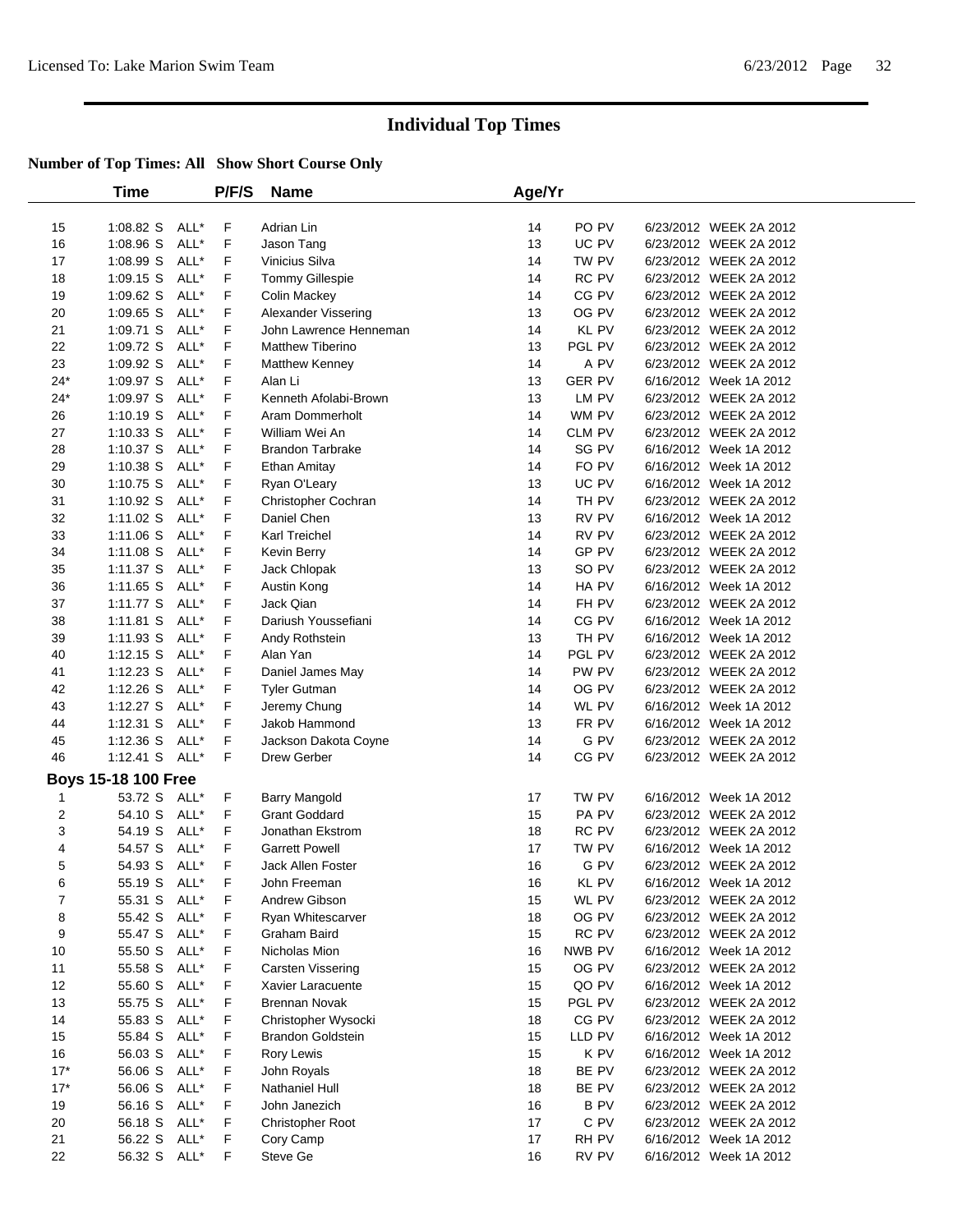| Time        |                                                                                                 | <b>P/F/S</b>                                                                                                                                                                                                                 | <b>Name</b>                                              |                                                                                                                                                          |                                                                |                                                                                                                                     |                                                                                                                                                                                                                                                                                                                                                                                                                                                                                                                                                                                                                                                                                                                                                                                                                                                                                                                                                                                                                                                                                                                                                                                                                                                                                                                                                                                                                                                          |
|-------------|-------------------------------------------------------------------------------------------------|------------------------------------------------------------------------------------------------------------------------------------------------------------------------------------------------------------------------------|----------------------------------------------------------|----------------------------------------------------------------------------------------------------------------------------------------------------------|----------------------------------------------------------------|-------------------------------------------------------------------------------------------------------------------------------------|----------------------------------------------------------------------------------------------------------------------------------------------------------------------------------------------------------------------------------------------------------------------------------------------------------------------------------------------------------------------------------------------------------------------------------------------------------------------------------------------------------------------------------------------------------------------------------------------------------------------------------------------------------------------------------------------------------------------------------------------------------------------------------------------------------------------------------------------------------------------------------------------------------------------------------------------------------------------------------------------------------------------------------------------------------------------------------------------------------------------------------------------------------------------------------------------------------------------------------------------------------------------------------------------------------------------------------------------------------------------------------------------------------------------------------------------------------|
| 56.34 S     | ALL*                                                                                            | F                                                                                                                                                                                                                            |                                                          | 16                                                                                                                                                       | QO PV                                                          |                                                                                                                                     |                                                                                                                                                                                                                                                                                                                                                                                                                                                                                                                                                                                                                                                                                                                                                                                                                                                                                                                                                                                                                                                                                                                                                                                                                                                                                                                                                                                                                                                          |
| 56.34 S     | ALL*                                                                                            | F                                                                                                                                                                                                                            | Kevin Fu                                                 | 17                                                                                                                                                       | RV PV                                                          |                                                                                                                                     |                                                                                                                                                                                                                                                                                                                                                                                                                                                                                                                                                                                                                                                                                                                                                                                                                                                                                                                                                                                                                                                                                                                                                                                                                                                                                                                                                                                                                                                          |
| 56.36 S     | ALL*                                                                                            | F                                                                                                                                                                                                                            | <b>Michael Thomas</b>                                    | 16                                                                                                                                                       | NWB PV                                                         |                                                                                                                                     |                                                                                                                                                                                                                                                                                                                                                                                                                                                                                                                                                                                                                                                                                                                                                                                                                                                                                                                                                                                                                                                                                                                                                                                                                                                                                                                                                                                                                                                          |
| 56.38 S     | ALL*                                                                                            | F                                                                                                                                                                                                                            | Jean-Marc Nugent                                         | 16                                                                                                                                                       | TW PV                                                          |                                                                                                                                     |                                                                                                                                                                                                                                                                                                                                                                                                                                                                                                                                                                                                                                                                                                                                                                                                                                                                                                                                                                                                                                                                                                                                                                                                                                                                                                                                                                                                                                                          |
| 56.45 S     | ALL*                                                                                            | F                                                                                                                                                                                                                            | Brian Tsau                                               | 15                                                                                                                                                       | TH PV                                                          |                                                                                                                                     |                                                                                                                                                                                                                                                                                                                                                                                                                                                                                                                                                                                                                                                                                                                                                                                                                                                                                                                                                                                                                                                                                                                                                                                                                                                                                                                                                                                                                                                          |
| 56.50 S     | ALL*                                                                                            | F                                                                                                                                                                                                                            | Alex Wu                                                  | 16                                                                                                                                                       | WCF PV                                                         |                                                                                                                                     |                                                                                                                                                                                                                                                                                                                                                                                                                                                                                                                                                                                                                                                                                                                                                                                                                                                                                                                                                                                                                                                                                                                                                                                                                                                                                                                                                                                                                                                          |
| 56.55 S     | ALL*                                                                                            | F                                                                                                                                                                                                                            | <b>Austin Dickey</b>                                     | 17                                                                                                                                                       | WL PV                                                          |                                                                                                                                     |                                                                                                                                                                                                                                                                                                                                                                                                                                                                                                                                                                                                                                                                                                                                                                                                                                                                                                                                                                                                                                                                                                                                                                                                                                                                                                                                                                                                                                                          |
| 56.56 S     | ALL*                                                                                            | F                                                                                                                                                                                                                            | Joshua Kiehl                                             | 17                                                                                                                                                       | DA PV                                                          |                                                                                                                                     |                                                                                                                                                                                                                                                                                                                                                                                                                                                                                                                                                                                                                                                                                                                                                                                                                                                                                                                                                                                                                                                                                                                                                                                                                                                                                                                                                                                                                                                          |
| 56.62 S     | ALL*                                                                                            | F                                                                                                                                                                                                                            | Niklas Hammond                                           | 18                                                                                                                                                       | FR PV                                                          |                                                                                                                                     |                                                                                                                                                                                                                                                                                                                                                                                                                                                                                                                                                                                                                                                                                                                                                                                                                                                                                                                                                                                                                                                                                                                                                                                                                                                                                                                                                                                                                                                          |
| 56.62 S     | ALL*                                                                                            | F                                                                                                                                                                                                                            | <b>Matthew Gibson</b>                                    | 17                                                                                                                                                       | EW PV                                                          |                                                                                                                                     |                                                                                                                                                                                                                                                                                                                                                                                                                                                                                                                                                                                                                                                                                                                                                                                                                                                                                                                                                                                                                                                                                                                                                                                                                                                                                                                                                                                                                                                          |
| 56.65 S     | ALL*                                                                                            | F                                                                                                                                                                                                                            | Johnny Mooers                                            | 16                                                                                                                                                       | C PV                                                           |                                                                                                                                     |                                                                                                                                                                                                                                                                                                                                                                                                                                                                                                                                                                                                                                                                                                                                                                                                                                                                                                                                                                                                                                                                                                                                                                                                                                                                                                                                                                                                                                                          |
| 56.68 S     | ALL*                                                                                            | F                                                                                                                                                                                                                            | Sam Trible                                               | 17                                                                                                                                                       | PLT PV                                                         |                                                                                                                                     |                                                                                                                                                                                                                                                                                                                                                                                                                                                                                                                                                                                                                                                                                                                                                                                                                                                                                                                                                                                                                                                                                                                                                                                                                                                                                                                                                                                                                                                          |
| 56.68 S     | ALL*                                                                                            | F                                                                                                                                                                                                                            | Gavin Springer                                           | 15                                                                                                                                                       | SO PV                                                          |                                                                                                                                     |                                                                                                                                                                                                                                                                                                                                                                                                                                                                                                                                                                                                                                                                                                                                                                                                                                                                                                                                                                                                                                                                                                                                                                                                                                                                                                                                                                                                                                                          |
| 56.72 S     | ALL*                                                                                            | F                                                                                                                                                                                                                            | Harrison Gu                                              | 16                                                                                                                                                       | RV PV                                                          |                                                                                                                                     |                                                                                                                                                                                                                                                                                                                                                                                                                                                                                                                                                                                                                                                                                                                                                                                                                                                                                                                                                                                                                                                                                                                                                                                                                                                                                                                                                                                                                                                          |
| 56.72 S     | ALL*                                                                                            | F                                                                                                                                                                                                                            | <b>Andrew Valentine</b>                                  | 16                                                                                                                                                       | PW PV                                                          |                                                                                                                                     |                                                                                                                                                                                                                                                                                                                                                                                                                                                                                                                                                                                                                                                                                                                                                                                                                                                                                                                                                                                                                                                                                                                                                                                                                                                                                                                                                                                                                                                          |
| 56.78 S     | ALL*                                                                                            | F                                                                                                                                                                                                                            | Gregory Subong Song                                      | 15                                                                                                                                                       | DT PV                                                          |                                                                                                                                     |                                                                                                                                                                                                                                                                                                                                                                                                                                                                                                                                                                                                                                                                                                                                                                                                                                                                                                                                                                                                                                                                                                                                                                                                                                                                                                                                                                                                                                                          |
| 56.79 S     | ALL*                                                                                            | F                                                                                                                                                                                                                            | <b>Patrick Scordato</b>                                  | 17                                                                                                                                                       | MO PC                                                          |                                                                                                                                     |                                                                                                                                                                                                                                                                                                                                                                                                                                                                                                                                                                                                                                                                                                                                                                                                                                                                                                                                                                                                                                                                                                                                                                                                                                                                                                                                                                                                                                                          |
| 56.83 S     | ALL*                                                                                            | F                                                                                                                                                                                                                            | <b>Fletcher Horwitz Tollefson</b>                        | 18                                                                                                                                                       | <b>GP PV</b>                                                   |                                                                                                                                     |                                                                                                                                                                                                                                                                                                                                                                                                                                                                                                                                                                                                                                                                                                                                                                                                                                                                                                                                                                                                                                                                                                                                                                                                                                                                                                                                                                                                                                                          |
| 56.84 S     | ALL*                                                                                            | F                                                                                                                                                                                                                            | Andreas Lair Ferrari                                     | 17                                                                                                                                                       | <b>B PV</b>                                                    |                                                                                                                                     |                                                                                                                                                                                                                                                                                                                                                                                                                                                                                                                                                                                                                                                                                                                                                                                                                                                                                                                                                                                                                                                                                                                                                                                                                                                                                                                                                                                                                                                          |
| 56.90 S     | ALL*                                                                                            | F                                                                                                                                                                                                                            | <b>Emmanuel Katsigiannakis</b>                           | 15                                                                                                                                                       | RV PV                                                          |                                                                                                                                     |                                                                                                                                                                                                                                                                                                                                                                                                                                                                                                                                                                                                                                                                                                                                                                                                                                                                                                                                                                                                                                                                                                                                                                                                                                                                                                                                                                                                                                                          |
| 57.00 S     | ALL*                                                                                            | F                                                                                                                                                                                                                            | Rio Hodges                                               | 17                                                                                                                                                       | KL PV                                                          |                                                                                                                                     |                                                                                                                                                                                                                                                                                                                                                                                                                                                                                                                                                                                                                                                                                                                                                                                                                                                                                                                                                                                                                                                                                                                                                                                                                                                                                                                                                                                                                                                          |
| 57.01 S     | ALL*                                                                                            | F                                                                                                                                                                                                                            | <b>Matthew Din</b>                                       | 16                                                                                                                                                       | WG PV                                                          |                                                                                                                                     |                                                                                                                                                                                                                                                                                                                                                                                                                                                                                                                                                                                                                                                                                                                                                                                                                                                                                                                                                                                                                                                                                                                                                                                                                                                                                                                                                                                                                                                          |
| 57.20 S     | ALL*                                                                                            | F                                                                                                                                                                                                                            | Michael Sullivan                                         | 15                                                                                                                                                       | BE PV                                                          |                                                                                                                                     |                                                                                                                                                                                                                                                                                                                                                                                                                                                                                                                                                                                                                                                                                                                                                                                                                                                                                                                                                                                                                                                                                                                                                                                                                                                                                                                                                                                                                                                          |
| 57.25 S     | ALL*                                                                                            | F                                                                                                                                                                                                                            | <b>Matthew Petraites</b>                                 | 16                                                                                                                                                       | WTL PV                                                         |                                                                                                                                     |                                                                                                                                                                                                                                                                                                                                                                                                                                                                                                                                                                                                                                                                                                                                                                                                                                                                                                                                                                                                                                                                                                                                                                                                                                                                                                                                                                                                                                                          |
| 57.28 S     | ALL*                                                                                            | F                                                                                                                                                                                                                            | <b>Patrick Reyes</b>                                     | 17                                                                                                                                                       |                                                                |                                                                                                                                     |                                                                                                                                                                                                                                                                                                                                                                                                                                                                                                                                                                                                                                                                                                                                                                                                                                                                                                                                                                                                                                                                                                                                                                                                                                                                                                                                                                                                                                                          |
| 57.40 S     | ALL*                                                                                            | F                                                                                                                                                                                                                            | Brian Daza                                               | 17                                                                                                                                                       | WM PV                                                          |                                                                                                                                     |                                                                                                                                                                                                                                                                                                                                                                                                                                                                                                                                                                                                                                                                                                                                                                                                                                                                                                                                                                                                                                                                                                                                                                                                                                                                                                                                                                                                                                                          |
| 57.53 S     | ALL*                                                                                            | F                                                                                                                                                                                                                            | Steven Goldberg                                          | 17                                                                                                                                                       | SL PV                                                          |                                                                                                                                     |                                                                                                                                                                                                                                                                                                                                                                                                                                                                                                                                                                                                                                                                                                                                                                                                                                                                                                                                                                                                                                                                                                                                                                                                                                                                                                                                                                                                                                                          |
| 57.56 S     | ALL*                                                                                            | F                                                                                                                                                                                                                            | Colin Asbury                                             | 18                                                                                                                                                       | PO PV                                                          |                                                                                                                                     |                                                                                                                                                                                                                                                                                                                                                                                                                                                                                                                                                                                                                                                                                                                                                                                                                                                                                                                                                                                                                                                                                                                                                                                                                                                                                                                                                                                                                                                          |
| 57.57 S     | ALL*                                                                                            | F                                                                                                                                                                                                                            | <b>Bryan Doremus</b>                                     | 18                                                                                                                                                       | PW PV                                                          |                                                                                                                                     |                                                                                                                                                                                                                                                                                                                                                                                                                                                                                                                                                                                                                                                                                                                                                                                                                                                                                                                                                                                                                                                                                                                                                                                                                                                                                                                                                                                                                                                          |
| 57.59 S     | ALL*                                                                                            | F                                                                                                                                                                                                                            | <b>Austin Cole</b>                                       | 17                                                                                                                                                       | IF PV                                                          |                                                                                                                                     |                                                                                                                                                                                                                                                                                                                                                                                                                                                                                                                                                                                                                                                                                                                                                                                                                                                                                                                                                                                                                                                                                                                                                                                                                                                                                                                                                                                                                                                          |
| 57.61 S     |                                                                                                 | F                                                                                                                                                                                                                            | Zachary Eisig                                            | 17                                                                                                                                                       | DA PV                                                          |                                                                                                                                     |                                                                                                                                                                                                                                                                                                                                                                                                                                                                                                                                                                                                                                                                                                                                                                                                                                                                                                                                                                                                                                                                                                                                                                                                                                                                                                                                                                                                                                                          |
| 57.62 S     | ALL*                                                                                            | F                                                                                                                                                                                                                            | James Hisnanick                                          | 15                                                                                                                                                       | H PV                                                           |                                                                                                                                     |                                                                                                                                                                                                                                                                                                                                                                                                                                                                                                                                                                                                                                                                                                                                                                                                                                                                                                                                                                                                                                                                                                                                                                                                                                                                                                                                                                                                                                                          |
|             |                                                                                                 |                                                                                                                                                                                                                              | Michael Ledecky                                          |                                                                                                                                                          |                                                                |                                                                                                                                     |                                                                                                                                                                                                                                                                                                                                                                                                                                                                                                                                                                                                                                                                                                                                                                                                                                                                                                                                                                                                                                                                                                                                                                                                                                                                                                                                                                                                                                                          |
|             |                                                                                                 |                                                                                                                                                                                                                              | Joey Snodderly                                           |                                                                                                                                                          |                                                                |                                                                                                                                     |                                                                                                                                                                                                                                                                                                                                                                                                                                                                                                                                                                                                                                                                                                                                                                                                                                                                                                                                                                                                                                                                                                                                                                                                                                                                                                                                                                                                                                                          |
|             |                                                                                                 |                                                                                                                                                                                                                              | Nicholas Lechner                                         |                                                                                                                                                          |                                                                |                                                                                                                                     |                                                                                                                                                                                                                                                                                                                                                                                                                                                                                                                                                                                                                                                                                                                                                                                                                                                                                                                                                                                                                                                                                                                                                                                                                                                                                                                                                                                                                                                          |
|             |                                                                                                 |                                                                                                                                                                                                                              |                                                          |                                                                                                                                                          |                                                                |                                                                                                                                     |                                                                                                                                                                                                                                                                                                                                                                                                                                                                                                                                                                                                                                                                                                                                                                                                                                                                                                                                                                                                                                                                                                                                                                                                                                                                                                                                                                                                                                                          |
|             |                                                                                                 |                                                                                                                                                                                                                              |                                                          |                                                                                                                                                          |                                                                |                                                                                                                                     |                                                                                                                                                                                                                                                                                                                                                                                                                                                                                                                                                                                                                                                                                                                                                                                                                                                                                                                                                                                                                                                                                                                                                                                                                                                                                                                                                                                                                                                          |
|             |                                                                                                 |                                                                                                                                                                                                                              |                                                          | 16                                                                                                                                                       |                                                                |                                                                                                                                     |                                                                                                                                                                                                                                                                                                                                                                                                                                                                                                                                                                                                                                                                                                                                                                                                                                                                                                                                                                                                                                                                                                                                                                                                                                                                                                                                                                                                                                                          |
|             |                                                                                                 |                                                                                                                                                                                                                              | Andrew Greenhalgh                                        |                                                                                                                                                          |                                                                |                                                                                                                                     |                                                                                                                                                                                                                                                                                                                                                                                                                                                                                                                                                                                                                                                                                                                                                                                                                                                                                                                                                                                                                                                                                                                                                                                                                                                                                                                                                                                                                                                          |
|             |                                                                                                 |                                                                                                                                                                                                                              |                                                          |                                                                                                                                                          |                                                                |                                                                                                                                     |                                                                                                                                                                                                                                                                                                                                                                                                                                                                                                                                                                                                                                                                                                                                                                                                                                                                                                                                                                                                                                                                                                                                                                                                                                                                                                                                                                                                                                                          |
|             |                                                                                                 |                                                                                                                                                                                                                              |                                                          |                                                                                                                                                          |                                                                |                                                                                                                                     |                                                                                                                                                                                                                                                                                                                                                                                                                                                                                                                                                                                                                                                                                                                                                                                                                                                                                                                                                                                                                                                                                                                                                                                                                                                                                                                                                                                                                                                          |
|             |                                                                                                 |                                                                                                                                                                                                                              |                                                          |                                                                                                                                                          |                                                                |                                                                                                                                     |                                                                                                                                                                                                                                                                                                                                                                                                                                                                                                                                                                                                                                                                                                                                                                                                                                                                                                                                                                                                                                                                                                                                                                                                                                                                                                                                                                                                                                                          |
|             |                                                                                                 |                                                                                                                                                                                                                              |                                                          |                                                                                                                                                          |                                                                |                                                                                                                                     |                                                                                                                                                                                                                                                                                                                                                                                                                                                                                                                                                                                                                                                                                                                                                                                                                                                                                                                                                                                                                                                                                                                                                                                                                                                                                                                                                                                                                                                          |
|             |                                                                                                 |                                                                                                                                                                                                                              |                                                          |                                                                                                                                                          |                                                                |                                                                                                                                     |                                                                                                                                                                                                                                                                                                                                                                                                                                                                                                                                                                                                                                                                                                                                                                                                                                                                                                                                                                                                                                                                                                                                                                                                                                                                                                                                                                                                                                                          |
|             |                                                                                                 |                                                                                                                                                                                                                              |                                                          |                                                                                                                                                          |                                                                |                                                                                                                                     |                                                                                                                                                                                                                                                                                                                                                                                                                                                                                                                                                                                                                                                                                                                                                                                                                                                                                                                                                                                                                                                                                                                                                                                                                                                                                                                                                                                                                                                          |
|             |                                                                                                 | F                                                                                                                                                                                                                            | Jack Conger                                              | 17                                                                                                                                                       | FV PV                                                          |                                                                                                                                     |                                                                                                                                                                                                                                                                                                                                                                                                                                                                                                                                                                                                                                                                                                                                                                                                                                                                                                                                                                                                                                                                                                                                                                                                                                                                                                                                                                                                                                                          |
| 59.63 S     |                                                                                                 | F                                                                                                                                                                                                                            | <b>Garrett Powell</b>                                    | 17                                                                                                                                                       | TW PV                                                          |                                                                                                                                     |                                                                                                                                                                                                                                                                                                                                                                                                                                                                                                                                                                                                                                                                                                                                                                                                                                                                                                                                                                                                                                                                                                                                                                                                                                                                                                                                                                                                                                                          |
| 59.73 S     |                                                                                                 | F                                                                                                                                                                                                                            | Jonathan Ekstrom                                         | 18                                                                                                                                                       | RC PV                                                          |                                                                                                                                     |                                                                                                                                                                                                                                                                                                                                                                                                                                                                                                                                                                                                                                                                                                                                                                                                                                                                                                                                                                                                                                                                                                                                                                                                                                                                                                                                                                                                                                                          |
| 1:01.66 S   | ALL*                                                                                            | F                                                                                                                                                                                                                            | <b>Grant Goddard</b>                                     | 15                                                                                                                                                       | PA PV                                                          |                                                                                                                                     |                                                                                                                                                                                                                                                                                                                                                                                                                                                                                                                                                                                                                                                                                                                                                                                                                                                                                                                                                                                                                                                                                                                                                                                                                                                                                                                                                                                                                                                          |
| 1:01.72 S   | ALL*                                                                                            | F                                                                                                                                                                                                                            | Jorge Rios Jr                                            | 17                                                                                                                                                       | LB PV                                                          |                                                                                                                                     |                                                                                                                                                                                                                                                                                                                                                                                                                                                                                                                                                                                                                                                                                                                                                                                                                                                                                                                                                                                                                                                                                                                                                                                                                                                                                                                                                                                                                                                          |
| $1:01.75$ S |                                                                                                 | F                                                                                                                                                                                                                            | Andrew Gibson                                            | 15                                                                                                                                                       | WL PV                                                          |                                                                                                                                     |                                                                                                                                                                                                                                                                                                                                                                                                                                                                                                                                                                                                                                                                                                                                                                                                                                                                                                                                                                                                                                                                                                                                                                                                                                                                                                                                                                                                                                                          |
| $1:01.85$ S | ALL*                                                                                            | F.                                                                                                                                                                                                                           | <b>Brandon Goldstein</b>                                 | 15                                                                                                                                                       | LLD PV                                                         |                                                                                                                                     |                                                                                                                                                                                                                                                                                                                                                                                                                                                                                                                                                                                                                                                                                                                                                                                                                                                                                                                                                                                                                                                                                                                                                                                                                                                                                                                                                                                                                                                          |
| 1:01.98 S   |                                                                                                 | F.                                                                                                                                                                                                                           | John Freeman                                             | 16                                                                                                                                                       | KL PV                                                          |                                                                                                                                     |                                                                                                                                                                                                                                                                                                                                                                                                                                                                                                                                                                                                                                                                                                                                                                                                                                                                                                                                                                                                                                                                                                                                                                                                                                                                                                                                                                                                                                                          |
| 1:02.10 S   | ALL*                                                                                            | F                                                                                                                                                                                                                            | Jack Allen Foster                                        | 16                                                                                                                                                       | G PV                                                           |                                                                                                                                     |                                                                                                                                                                                                                                                                                                                                                                                                                                                                                                                                                                                                                                                                                                                                                                                                                                                                                                                                                                                                                                                                                                                                                                                                                                                                                                                                                                                                                                                          |
|             |                                                                                                 | F                                                                                                                                                                                                                            | Cory Camp                                                | 17                                                                                                                                                       | RH PV                                                          |                                                                                                                                     |                                                                                                                                                                                                                                                                                                                                                                                                                                                                                                                                                                                                                                                                                                                                                                                                                                                                                                                                                                                                                                                                                                                                                                                                                                                                                                                                                                                                                                                          |
|             | 57.66 S<br>57.68 S<br>57.73 S<br>57.75 S<br>57.82 S<br>57.83 S<br>57.87 S<br>57.90 S<br>57.93 S | ALL*<br>ALL*<br>ALL*<br>ALL*<br>ALL*<br>ALL*<br>ALL*<br>ALL*<br>57.89 S ALL*<br>ALL*<br>ALL*<br>57.97 S ALL*<br>58.00 S ALL*<br><b>Boys 15-18 100 Back</b><br>56.81 S ALL*<br>ALL*<br>ALL*<br>ALL*<br>ALL*<br>1:02.22 S ALL* | F<br>F<br>F<br>F<br>F<br>F<br>F<br>F<br>F<br>F<br>F<br>F | Alvin Wang<br>Sammy Lee<br><b>Tyler Pham</b><br>Michael Liam Kirchner<br>Jamie Stevenson<br>John Rozier<br><b>Brian Murphy</b><br>Anatol Liu<br>Eric Eig | 18<br>15<br>18<br>18<br>18<br>16<br>17<br>18<br>18<br>15<br>17 | Age/Yr<br>K PV<br>PA PV<br>TW PV<br>NO PV<br>PGL PV<br>NO PV<br>C PV<br><b>NCC PV</b><br>CCR PV<br>CB PV<br>OM PV<br>RV PV<br>IF PV | 6/16/2012 Week 1A 2012<br>6/16/2012 Week 1A 2012<br>6/16/2012 Week 1A 2012<br>6/16/2012 Week 1A 2012<br>6/23/2012 WEEK 2A 2012<br>6/23/2012 WEEK 2A 2012<br>6/16/2012 Week 1A 2012<br>6/23/2012 WEEK 2A 2012<br>6/16/2012 Week 1A 2012<br>6/23/2012 WEEK 2A 2012<br>6/16/2012 Week 1A 2012<br>6/16/2012 Week 1A 2012<br>6/23/2012 WEEK 2A 2012<br>6/23/2012 WEEK 2A 2012<br>6/16/2012 Week 1A 2012<br>6/16/2012 Week 1A 2012<br>6/23/2012 WEEK 2A 2012<br>6/23/2012 WEEK 2A 2012<br>6/23/2012 WEEK 2A 2012<br>6/16/2012 Week 1A 2012<br>6/16/2012 Week 1A 2012<br>6/23/2012 WEEK 2A 2012<br>6/16/2012 Week 1A 2012<br>6/16/2012 Week 1A 2012<br>6/16/2012 Week 1A 2012<br>6/16/2012 Week 1A 2012<br>6/23/2012 WEEK 2A 2012<br>6/23/2012 WEEK 2A 2012<br>6/16/2012 Week 1A 2012<br>6/23/2012 WEEK 2A 2012<br>6/23/2012 WEEK 2A 2012<br>6/23/2012 WEEK 2A 2012<br>6/23/2012 WEEK 2A 2012<br>6/16/2012 Week 1A 2012<br>6/23/2012 WEEK 2A 2012<br>6/23/2012 WEEK 2A 2012<br>6/23/2012 WEEK 2A 2012<br>6/23/2012 WEEK 2A 2012<br>6/23/2012 WEEK 2A 2012<br>6/16/2012 Week 1A 2012<br>6/23/2012 WEEK 2A 2012<br>6/23/2012 WEEK 2A 2012<br>6/23/2012 WEEK 2A 2012<br>6/16/2012 Week 1A 2012<br>6/16/2012 Week 1A 2012<br>6/16/2012 Week 1A 2012<br>6/23/2012 WEEK 2A 2012<br>6/16/2012 Week 1A 2012<br>6/23/2012 WEEK 2A 2012<br>6/23/2012 WEEK 2A 2012<br>6/23/2012 WEEK 2A 2012<br>6/16/2012 Week 1A 2012<br>6/23/2012 WEEK 2A 2012<br>6/23/2012 WEEK 2A 2012 |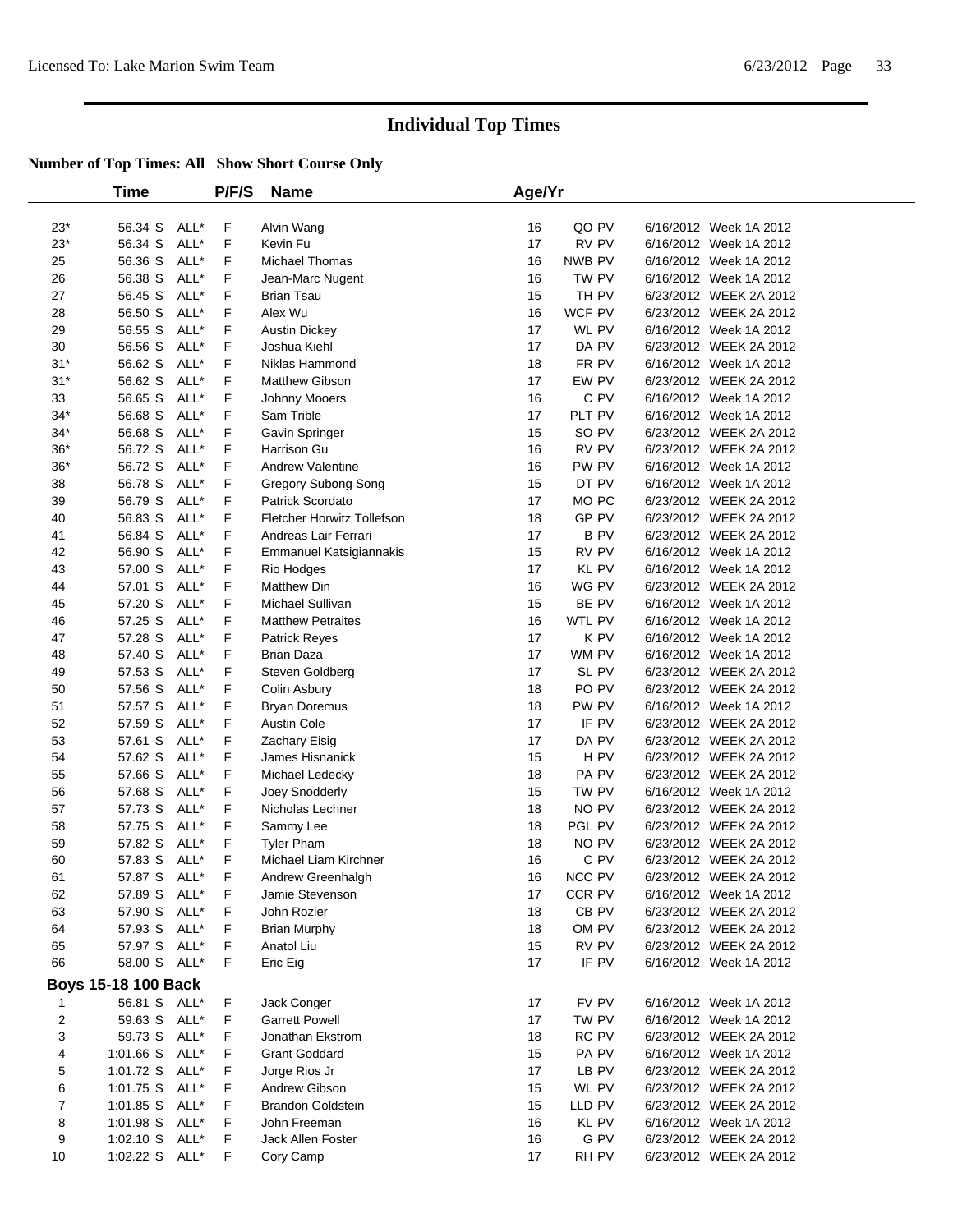|          | Time                   |              | P/F/S  | <b>Name</b>                      | Age/Yr   |                        |                                                  |  |
|----------|------------------------|--------------|--------|----------------------------------|----------|------------------------|--------------------------------------------------|--|
| 11       | 1:02.46 S              | ALL*         | F      | Hugo Menguy                      | 16       | BE PV                  | 6/23/2012 WEEK 2A 2012                           |  |
| 12       | $1:02.59$ S            | ALL*         | F      | Sam Trible                       | 17       | PLT PV                 | 6/16/2012 Week 1A 2012                           |  |
| 13       | $1:03.03$ S            | ALL*         | F      | Gavin Springer                   | 15       | SO PV                  | 6/23/2012 WEEK 2A 2012                           |  |
| 14       | 1:03.16 S              | ALL*         | F      | Alvin Wang                       | 16       | QO PV                  | 6/16/2012 Week 1A 2012                           |  |
| 15       | $1:03.18$ S            | ALL*         | F      | Andreas Lair Ferrari             | 17       | <b>BPV</b>             | 6/16/2012 Week 1A 2012                           |  |
| 16       | 1:03.27 S              | ALL*         | F      | Sammy Lee                        | 18       | PGL PV                 | 6/23/2012 WEEK 2A 2012                           |  |
| 17       | 1:03.71 S              | ALL*         | F      | Arthur Arcaz                     | 16       | TW PV                  | 6/23/2012 WEEK 2A 2012                           |  |
| 18       | 1:03.75 S              | ALL*         | F      | Kevin Fu                         | 17       | RV PV                  | 6/23/2012 WEEK 2A 2012                           |  |
| 19       | 1:03.78 S              | ALL*         | F      | Evan Connolly                    | 15       | OG PV                  | 6/23/2012 WEEK 2A 2012                           |  |
| 20       | 1:03.84 S              | ALL*         | F.     | Duncan Johnson                   | 16       | MW PV                  | 6/16/2012 Week 1A 2012                           |  |
| 21       | 1:04.08 S              | ALL*         | F.     | Andrew Mann                      | 16       | <b>KL PV</b>           | 6/23/2012 WEEK 2A 2012                           |  |
| 22       | $1.04.11$ S            | ALL*         | F      | <b>Tyler Pham</b>                | 18       | NO PV                  | 6/23/2012 WEEK 2A 2012                           |  |
| 23       | 1:04.24 S              | ALL*         | F      | Eric Lin                         | 16       | UC PV                  | 6/23/2012 WEEK 2A 2012                           |  |
| 24       | 1:04.53 S              | ALL*         | F      | Andrew Latona                    | 16       | SG PV                  | 6/23/2012 WEEK 2A 2012                           |  |
| 25       | $1:04.56$ S            | ALL*         | F      | <b>Brian Murphy</b>              | 18       | OM PV                  | 6/16/2012 Week 1A 2012                           |  |
| 26       | 1:04.57 S              | ALL*         | F      | Michael Kasner                   | 18       | PL PV                  | 6/16/2012 Week 1A 2012                           |  |
| $27*$    | 1:04.81 S              | ALL*         | F      | Rory Lewis                       | 15       | K PV                   | 6/16/2012 Week 1A 2012                           |  |
| $27*$    | 1:04.81 S              | ALL*         | F      | <b>Christopher Garrity</b>       | 18       | LF PV                  | 6/23/2012 WEEK 2A 2012                           |  |
| 29       | $1:05.01$ S            | ALL*         | F      | Michael Sullivan                 | 15       | BE PV                  | 6/16/2012 Week 1A 2012                           |  |
| 30       | 1:05.08 S              | ALL*         | F      | Brandon Loiacono                 | 17       | HA PV                  | 6/23/2012 WEEK 2A 2012                           |  |
| 31       | $1:05.13$ S            | ALL*         | F      | Joey Snodderly                   | 15       | TW PV                  | 6/23/2012 WEEK 2A 2012                           |  |
| $32*$    | $1:05.21$ S            | ALL*         | F      | <b>Alexander Pavlakis</b>        | 16       | WG PV                  | 6/23/2012 WEEK 2A 2012                           |  |
| $32*$    | $1:05.21$ S            | ALL*         | F      | Michael Thomas                   | 16       | NWB PV                 | 6/23/2012 WEEK 2A 2012                           |  |
| 34       | $1:05.24$ S            | ALL*         | F      | <b>Matthew Gibson</b>            | 17       | EW PV                  | 6/16/2012 Week 1A 2012                           |  |
| 35       | 1:05.37 S              | ALL*         | F      | Emmanuel Katsigiannakis          | 15       | RV PV                  | 6/16/2012 Week 1A 2012                           |  |
| 36       | 1:05.46 S              | ALL*         | F      | <b>Todd Erickson</b>             | 17       | PGL PV                 | 6/23/2012 WEEK 2A 2012                           |  |
| 37       | $1:05.47$ S            | ALL*         | F      | Graham Baird                     | 15       | RC PV                  | 6/23/2012 WEEK 2A 2012                           |  |
| 38       | 1:05.68 S              | ALL*         | F      | Robert Allsopp                   | 16       | MCF PV                 | 6/16/2012 Week 1A 2012                           |  |
| 39       | 1:05.70 S              | ALL*         | F      | Nikos Tragotsis                  | 15       | WL PV                  | 6/16/2012 Week 1A 2012                           |  |
| 40       | 1:05.82 S              | ALL*         | F      | <b>Matthew Petraites</b>         | 16       | WTL PV                 | 6/23/2012 WEEK 2A 2012                           |  |
| 41       | 1:05.90 S              | ALL*         | F      | John Rozier                      | 18       | CB PV                  | 6/23/2012 WEEK 2A 2012                           |  |
| 42       | 1:05.95 S              | ALL*         | F      | <b>Brian Tsau</b>                | 15       | TH PV                  | 6/23/2012 WEEK 2A 2012                           |  |
| 43       | 1:06.07 S              | ALL*         | F      | Austin von Heeringen             | 16       | WTL PV                 | 6/16/2012 Week 1A 2012                           |  |
| 44       | 1:06.12 S              | ALL*         | F.     | <b>Brennan Novak</b>             | 15       | PGL PV                 | 6/23/2012 WEEK 2A 2012                           |  |
| 45       | 1:06.16 S              | ALL*         | F      | Jamie Stevenson                  | 17       | CCR PV                 | 6/23/2012 WEEK 2A 2012                           |  |
| 46       | 1:06.33 S              | ALL*         | F      | Rio Hodges                       | 17       | <b>KL PV</b>           | 6/16/2012 Week 1A 2012                           |  |
| 47       | 1:06.35 S              | ALL*         | F      | Christopher Wysocki              | 18       | CG PV                  | 6/16/2012 Week 1A 2012                           |  |
| 48       | 1:06.38 S              | ALL*         | F      | James Hisnanick                  | 15       | H PV                   | 6/23/2012 WEEK 2A 2012                           |  |
| 49       | 1:06.44 S              | ALL*         | F      | Cliff Henderson                  | 17       | CB <sub>PV</sub>       | 6/16/2012 Week 1A 2012                           |  |
| 50       | $1:06.47$ S            | ALL*         | F      | Johnny Mooers                    | 16       | C PV                   | 6/16/2012 Week 1A 2012                           |  |
| 51       | 1:06.50 S              | ALL*         | F      | Stefan Sigwalt                   | 16       | SG PV                  | 6/16/2012 Week 1A 2012                           |  |
| 52       | $1:06.56$ S            | ALL*         | F      | Michael Cleary                   | 18       | A PV                   | 6/16/2012 Week 1A 2012                           |  |
| 53       | 1:06.71 S              | ALL*         | F      | Patrick Scordato                 | 17       | MO PC                  | 6/16/2012 Week 1A 2012                           |  |
| 54       | 1:06.76 S              | ALL*         | F      | Daniel Tarbrake                  | 18       | SG PV                  | 6/23/2012 WEEK 2A 2012                           |  |
| 55       | 1:06.78 S              | ALL*         | F      | <b>Austin Cole</b>               | 17       | IF PV                  | 6/23/2012 WEEK 2A 2012                           |  |
| 56       | 1:06.88 S              | ALL*         | F      | Niklas Hammond                   | 18       | FR PV                  | 6/23/2012 WEEK 2A 2012                           |  |
| 57       | 1:07.09 S              | ALL*         | F      | Nicholas Mion                    | 16       | NWB PV                 | 6/16/2012 Week 1A 2012                           |  |
| 58       | 1:07.11 S ALL*         |              | F      | John Royals                      | 18       | BE PV                  | 6/23/2012 WEEK 2A 2012                           |  |
| 59       | $1:07.15$ S            | ALL*         | F      | Michael Liam Kirchner            | 16       | C PV                   | 6/23/2012 WEEK 2A 2012                           |  |
| 60       | 1:07.22 S              | ALL*         | F      | Jake Engel                       | 16       | QO PV                  | 6/23/2012 WEEK 2A 2012                           |  |
| 61<br>62 | 1:07.44 S              | ALL*<br>ALL* | F<br>F | Peter Liang Wang<br>Joshua Kiehl | 15<br>17 | <b>KFM PV</b><br>DA PV | 6/16/2012 Week 1A 2012<br>6/23/2012 WEEK 2A 2012 |  |
| 63       | 1:07.47 S<br>1:07.57 S | ALL*         | F      | Ryan Whitescarver                | 18       | OG PV                  | 6/16/2012 Week 1A 2012                           |  |
| 64       | 1:07.62 S              | ALL*         | F      | Michael Palmiere                 | 16       | LLD PV                 | 6/16/2012 Week 1A 2012                           |  |
| 65       | 1:07.65 S              | ALL*         | F.     | Kevin Schwartzman                | 18       | QO PV                  | 6/23/2012 WEEK 2A 2012                           |  |
|          |                        |              |        |                                  |          |                        |                                                  |  |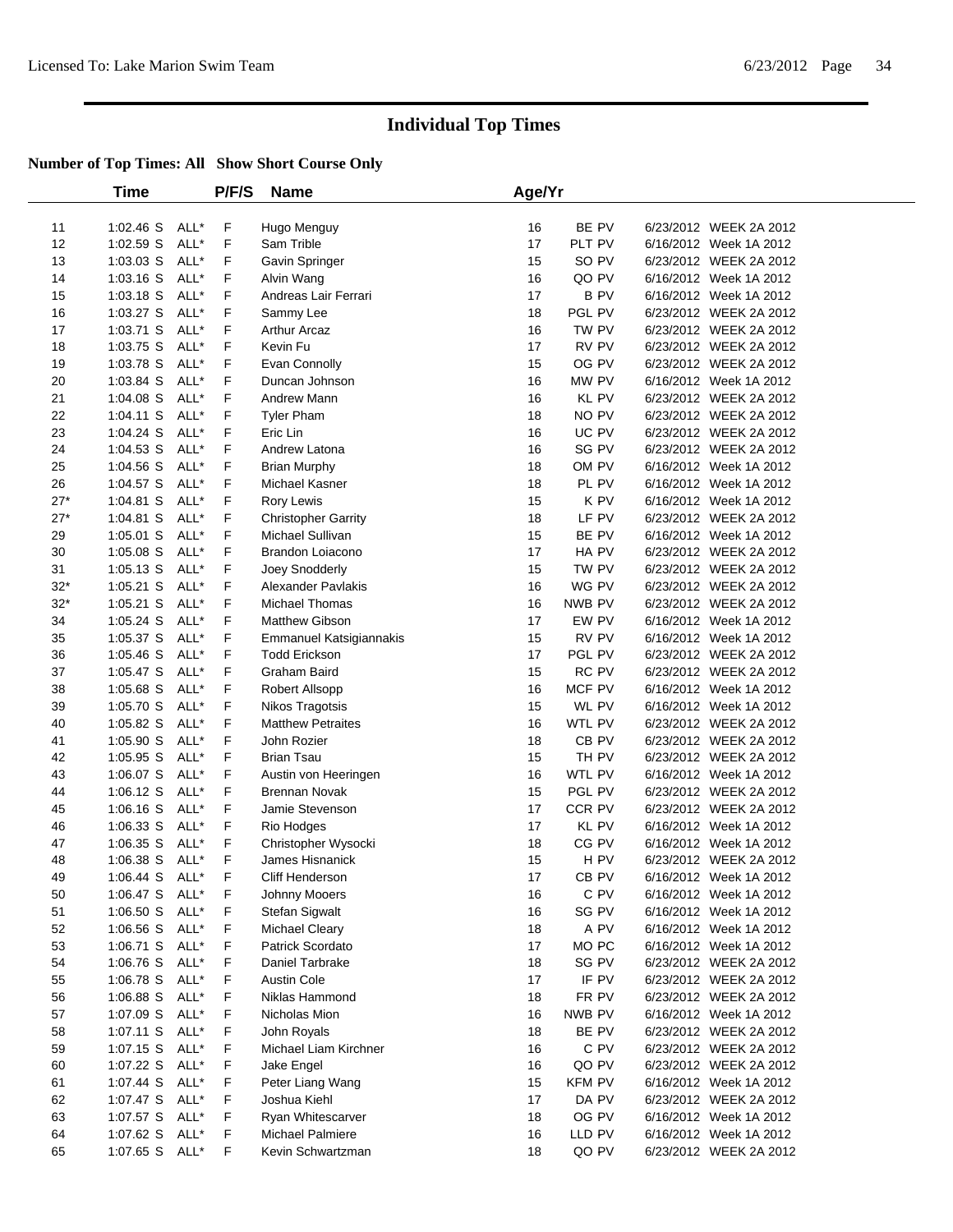|       | <b>Time</b>                  |      | P/F/S | <b>Name</b>                | Age/Yr |               |                        |  |
|-------|------------------------------|------|-------|----------------------------|--------|---------------|------------------------|--|
|       |                              |      |       |                            |        |               |                        |  |
| 66*   | 1:07.71 S ALL*               |      | F     | David Altobelli            | 17     | SG PV         | 6/23/2012 WEEK 2A 2012 |  |
| 66*   | 1:07.71 S                    | ALL* | F     | <b>Spencer Sterling</b>    | 18     | A PV          | 6/16/2012 Week 1A 2012 |  |
| 68    | 1:07.84 S ALL*               |      | F     | Winston Liu                | 18     | TH PV         | 6/16/2012 Week 1A 2012 |  |
| 69    | 1:07.86 S ALL*               |      | F     | <b>Matthew Flamand</b>     | 18     | HA PV         | 6/23/2012 WEEK 2A 2012 |  |
| 70    | 1:07.96 S ALL*               |      | F     | Eric Eig                   | 17     | IF PV         | 6/16/2012 Week 1A 2012 |  |
|       | <b>Boys 15-18 100 Breast</b> |      |       |                            |        |               |                        |  |
| 1     | 1:06.85 S ALL*               |      | F     | Carsten Vissering          | 15     | OG PV         | 6/16/2012 Week 1A 2012 |  |
| 2     | 1:07.99 S                    | ALL* | F     | Jonathan Ekstrom           | 18     | RC PV         | 6/23/2012 WEEK 2A 2012 |  |
| 3     | $1:09.16$ S                  | ALL* | F     | Eric Sandon Ruggieri       | 18     | G PV          | 6/23/2012 WEEK 2A 2012 |  |
| 4     | $1:09.38$ S                  | ALL* | F     | Gregory Subong Song        | 15     | DT PV         | 6/16/2012 Week 1A 2012 |  |
| 5     | $1:09.44$ S                  | ALL* | F     | <b>Matthew Din</b>         | 16     | WG PV         | 6/23/2012 WEEK 2A 2012 |  |
| 6     | $1:09.46$ S                  | ALL* | F     | Fletcher Horwitz Tollefson | 18     | GP PV         | 6/23/2012 WEEK 2A 2012 |  |
| 7     | $1:09.63$ S                  | ALL* | F     | Steven Goldberg            | 17     | SL PV         | 6/23/2012 WEEK 2A 2012 |  |
| 8     | 1:09.83 S                    | ALL* | F     | Jean-Marc Nugent           | 16     | TW PV         | 6/23/2012 WEEK 2A 2012 |  |
| 9     | 1:09.90 S                    | ALL* | F     | Andrew Qian                | 16     | UC PV         | 6/23/2012 WEEK 2A 2012 |  |
| 10    | 1:09.96 S                    | ALL* | F     | Lanson Tang                | 16     | UC PV         | 6/23/2012 WEEK 2A 2012 |  |
| 11    | $1:10.74$ S                  | ALL* | F     | Jeremy Liu                 | 16     | QO PV         | 6/16/2012 Week 1A 2012 |  |
| 12    | $1:10.93$ S                  | ALL* | F     | Leo Mercer                 | 17     | WG PV         | 6/16/2012 Week 1A 2012 |  |
| 13    | $1:11.31$ S                  | ALL* | F     | Eric Lin                   | 16     | UC PV         | 6/23/2012 WEEK 2A 2012 |  |
| 14    | $1:11.75$ S                  | ALL* | F     | Harrison Gu                | 16     | RV PV         | 6/23/2012 WEEK 2A 2012 |  |
| 15    | 1:11.76 S                    | ALL* | F     | <b>Patrick Scordato</b>    | 17     | MO PC         | 6/23/2012 WEEK 2A 2012 |  |
| 16    | 1:11.78 S ALL*               |      | F     | <b>Matthew Petraites</b>   | 16     | WTL PV        | 6/23/2012 WEEK 2A 2012 |  |
| 17    | 1:12.03 S                    | ALL* | F     | Jorge Rios Jr              | 17     | LB PV         | 6/23/2012 WEEK 2A 2012 |  |
| 18    | 1:12.27 S ALL*               |      | F     | Jake Parker                | 16     | MS MD         | 6/23/2012 WEEK 2A 2012 |  |
| 19    | 1:12.30 S ALL*               |      | F     | Coby Zucker                | 15     | OF PV         | 6/23/2012 WEEK 2A 2012 |  |
| 20    | 1:12.42 S                    | ALL* | F     | Steve Ge                   | 16     | RV PV         | 6/16/2012 Week 1A 2012 |  |
| 21    | $1:12.54$ S                  | ALL* | F     | <b>Adrien Downey</b>       | 18     | NWB PV        | 6/23/2012 WEEK 2A 2012 |  |
| 22    | $1:13.03$ S                  | ALL* | F     | Michael Palmiere           | 16     | LLD PV        | 6/23/2012 WEEK 2A 2012 |  |
| 23    | $1:13.17$ S                  | ALL* | F     | Mark Richardson            | 16     | EW PV         | 6/23/2012 WEEK 2A 2012 |  |
| 24    | $1:13.31$ S                  | ALL* | F     | Joshua Kiehl               | 17     | DA PV         | 6/23/2012 WEEK 2A 2012 |  |
| 25    | $1:13.35$ S                  | ALL* | F     | Alex Wu                    | 16     | WCF PV        | 6/16/2012 Week 1A 2012 |  |
| 26    | $1:13.47$ S                  | ALL* | F     | <b>Brian Murphy</b>        | 18     | OM PV         | 6/16/2012 Week 1A 2012 |  |
| 27    | 1:13.62 S                    | ALL* | F     | <b>Chandler Tucker</b>     | 16     | CB PV         | 6/23/2012 WEEK 2A 2012 |  |
| 28    | 1:13.63 S ALL*               |      | F     | Evan Garfield              | 18     | MCT PV        | 6/23/2012 WEEK 2A 2012 |  |
| 29    | 1:13.72 S                    | ALL* | F     | Kohler Sukachevin          | 16     | H PV          | 6/23/2012 WEEK 2A 2012 |  |
| 30    | 1:13.92 S ALL*               |      | F     | Cliff Henderson            | 17     | $CB$ PV       | 6/23/2012 WEEK 2A 2012 |  |
| $31*$ | 1:13.94 S ALL*               |      | F     | Andrew Mann                | 16     | KL PV         | 6/23/2012 WEEK 2A 2012 |  |
| $31*$ | 1:13.94 S ALL*               |      | F     | Samuel Jaffe               | 16     | SG PV         | 6/23/2012 WEEK 2A 2012 |  |
| 33    | 1:13.96 S ALL*               |      | F     | Scott Powell               | 15     | FV PV         | 6/23/2012 WEEK 2A 2012 |  |
| 34    | 1:14.02 S ALL*               |      | F     | Kevin Mackenzie            | 16     | NWB PV        | 6/16/2012 Week 1A 2012 |  |
| 35    | 1:14.03 S ALL*               |      | F     | Huy Lam                    | 17     | <b>GER PV</b> | 6/16/2012 Week 1A 2012 |  |
| 36    | 1:14.13 S ALL*               |      | F     | Kevin Schwartzman          | 18     | QO PV         | 6/16/2012 Week 1A 2012 |  |
| 37    | 1:14.19 S ALL*               |      | F     | Anatol Liu                 | 15     | RV PV         | 6/23/2012 WEEK 2A 2012 |  |
| 38    | 1:14.59 S                    | ALL* | F     | Patrick Reyes              | 17     | K PV          | 6/23/2012 WEEK 2A 2012 |  |
| 39    | $1:14.65$ S                  | ALL* | F     | Lukas Hammond              | 16     | FR PV         | 6/23/2012 WEEK 2A 2012 |  |
| 40    | 1:14.77 S ALL*               |      | F     | Sammy Lee                  | 18     | PGL PV        | 6/16/2012 Week 1A 2012 |  |
| 41    | $1:14.84$ S                  | ALL* | F     | Niklas Hammond             | 18     | FR PV         | 6/16/2012 Week 1A 2012 |  |
| 42    | 1:14.96 $S$                  | ALL* | F     | <b>Austin Cole</b>         | 17     | IF PV         | 6/23/2012 WEEK 2A 2012 |  |
| 43    | 1:15.27 S ALL*               |      | F     | Peter Liang Wang           | 15     | <b>KFM PV</b> | 6/23/2012 WEEK 2A 2012 |  |
| 44    | 1:15.43 S ALL*               |      | F     | Andy Rosenthal             | 18     | TH PV         | 6/16/2012 Week 1A 2012 |  |
| 45    | 1:15.70 S ALL*               |      | F     | Alex Garner                | 18     | RF PV         | 6/23/2012 WEEK 2A 2012 |  |
| 46    | 1:15.89 S ALL*               |      | F     | Brandon Loiacono           | 17     | HA PV         | 6/23/2012 WEEK 2A 2012 |  |
| 47    | 1:15.97 S ALL*               |      | F     | Jeffrey Hsieh              | 17     | CLM PV        | 6/23/2012 WEEK 2A 2012 |  |
| 48    | 1:16.16 S ALL*               |      | F.    | Jared Wang                 | 18     | BE PV         | 6/23/2012 WEEK 2A 2012 |  |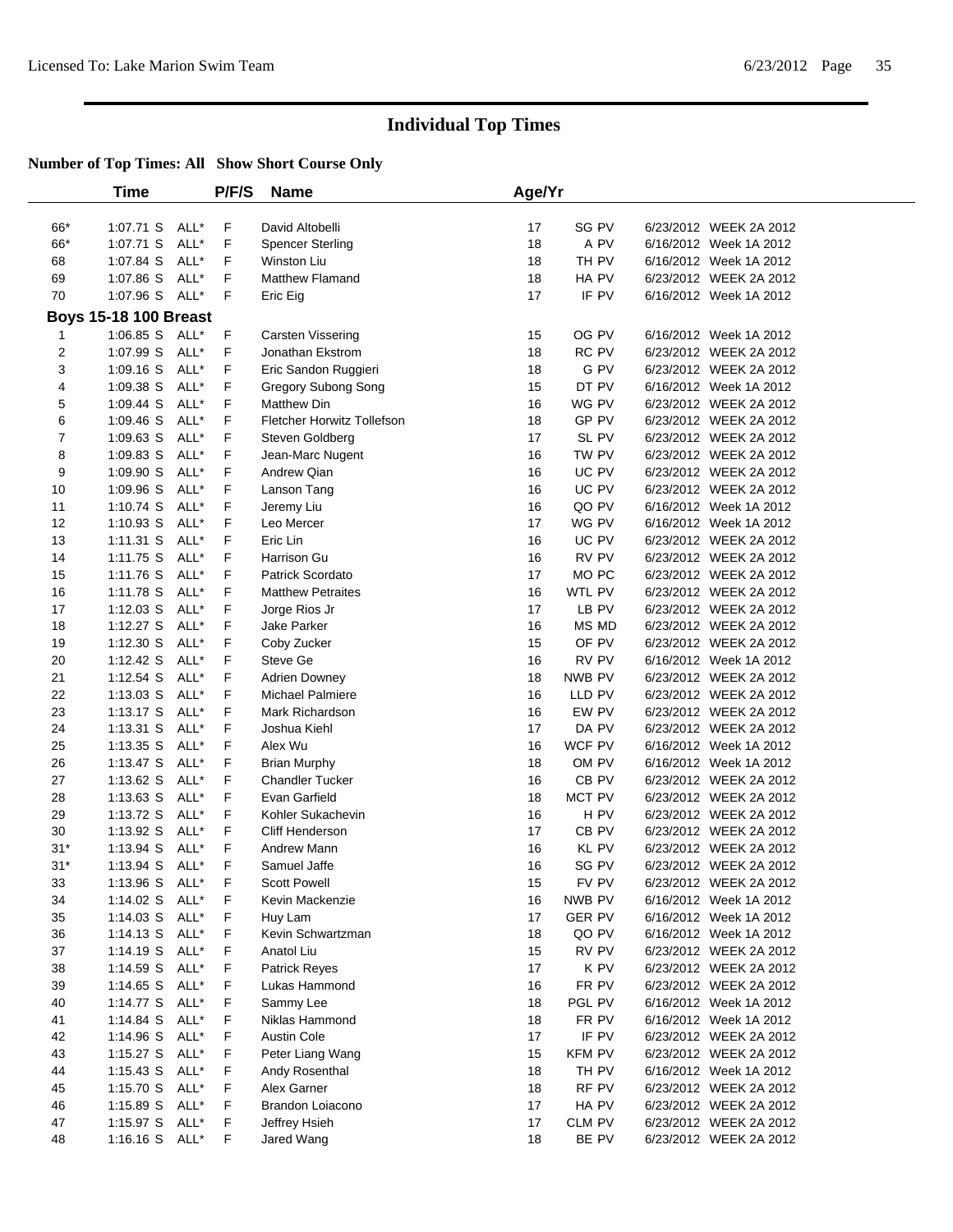|                | Time                     |      | P/F/S   | <b>Name</b>                      | Age/Yr   |            |                                                  |  |
|----------------|--------------------------|------|---------|----------------------------------|----------|------------|--------------------------------------------------|--|
|                |                          |      |         |                                  |          |            |                                                  |  |
|                | <b>Boys 15-18 50 Fly</b> |      |         |                                  |          | FV PV      |                                                  |  |
| 2              | 25.89 S ALL*<br>26.73 S  | ALL* | F<br>F. | Jack Conger<br>Jack Allen Foster | 17<br>16 | G PV       | 6/16/2012 Week 1A 2012<br>6/23/2012 WEEK 2A 2012 |  |
| 3              | 27.18 S                  | ALL* | F       | Graham Baird                     | 15       | RC PV      | 6/23/2012 WEEK 2A 2012                           |  |
| 4              | 27.67 S                  | ALL* | F       | Patrick Scordato                 | 17       | MO PC      | 6/23/2012 WEEK 2A 2012                           |  |
| 5              | 27.87 S                  | ALL* | F       | Andrew Gibson                    | 15       | WL PV      | 6/16/2012 Week 1A 2012                           |  |
| 6              | 27.92 S                  | ALL* | F       | Rory Lewis                       | 15       | K PV       | 6/16/2012 Week 1A 2012                           |  |
| $\overline{7}$ | 28.00 S                  | ALL* | F       | Patrick Reyes                    | 17       | K PV       | 6/23/2012 WEEK 2A 2012                           |  |
| 8              | 28.03 S                  | ALL* | F       | <b>Grant Goddard</b>             | 15       | PA PV      | 6/23/2012 WEEK 2A 2012                           |  |
| 9              | 28.04 S                  | ALL* | F       | Sam Trible                       | 17       | PLT PV     | 6/16/2012 Week 1A 2012                           |  |
| 10             | 28.05 S                  | ALL* | F       | Eric Eig                         | 17       | IF PV      | 6/16/2012 Week 1A 2012                           |  |
| 11             | 28.06 S                  | ALL* | F       | Matthew Gibson                   | 17       | EW PV      | 6/16/2012 Week 1A 2012                           |  |
| 12             | 28.07 S                  | ALL* | F       | Johnny Mooers                    | 16       | C PV       | 6/16/2012 Week 1A 2012                           |  |
| 13             | 28.12 S                  | ALL* | F       | <b>Christopher Garrity</b>       | 18       | LF PV      | 6/23/2012 WEEK 2A 2012                           |  |
| 14             | 28.13 S                  | ALL* | F       | Nicholas Mannella                | 17       | UC PV      | 6/23/2012 WEEK 2A 2012                           |  |
| 15             | 28.16 S                  | ALL* | F       | Carsten Vissering                | 15       | OG PV      | 6/23/2012 WEEK 2A 2012                           |  |
| 16             | 28.18 S                  | ALL* | F       | Barry Mangold                    | 17       | TW PV      | 6/23/2012 WEEK 2A 2012                           |  |
| 17             | 28.20 S                  | ALL* | F       | <b>Bryan Doremus</b>             | 18       | PW PV      | 6/23/2012 WEEK 2A 2012                           |  |
| 18             | 28.22 S                  | ALL* | F       | <b>Tyler Pham</b>                | 18       | NO PV      | 6/16/2012 Week 1A 2012                           |  |
| 19             | 28.24 S                  | ALL* | F       | <b>Michael Thomas</b>            | 16       | NWB PV     | 6/16/2012 Week 1A 2012                           |  |
| 20             | 28.30 S                  | ALL* | F       | Gregory Subong Song              | 15       | DT PV      | 6/23/2012 WEEK 2A 2012                           |  |
| 21             | 28.31 S                  | ALL* | F       | Xavier Laracuente                | 15       | QO PV      | 6/16/2012 Week 1A 2012                           |  |
| 22             | 28.32 S                  | ALL* | F       | Daniel Tarbrake                  | 18       | SG PV      | 6/23/2012 WEEK 2A 2012                           |  |
| 23             | 28.34 S                  | ALL* | F       | Jean-Marc Nugent                 | 16       | TW PV      | 6/23/2012 WEEK 2A 2012                           |  |
| 24             | 28.36 S                  | ALL* | F       | John Royals                      | 18       | BE PV      | 6/23/2012 WEEK 2A 2012                           |  |
| 25             | 28.39 S                  | ALL* | F       | Colin Asbury                     | 18       | PO PV      | 6/23/2012 WEEK 2A 2012                           |  |
| 26             | 28.40 S                  | ALL* | F       | Jake Engel                       | 16       | QO PV      | 6/23/2012 WEEK 2A 2012                           |  |
| 27             | 28.43 S                  | ALL* | F       | Harrison Gu                      | 16       | RV PV      | 6/23/2012 WEEK 2A 2012                           |  |
| $28*$          | 28.44 S                  | ALL* | F       | Kenneth Ke                       | 17       | SB PV      | 6/16/2012 Week 1A 2012                           |  |
| $28*$          | 28.44 S                  | ALL* | F       | Cory Camp                        | 17       | RH PV      | 6/23/2012 WEEK 2A 2012                           |  |
| 30             | 28.46 S                  | ALL* | F       | <b>Garrett Powell</b>            | 17       | TW PV      | 6/16/2012 Week 1A 2012                           |  |
| 31             | 28.53 S                  | ALL* | F       | <b>Andrew Valentine</b>          | 16       | PW PV      | 6/16/2012 Week 1A 2012                           |  |
| 32             | 28.57 S                  | ALL* | F       | Jack McCarty                     | 16       | PL PV      | 6/16/2012 Week 1A 2012                           |  |
| 33             | 28.59 S                  | ALL* | F       | Duncan Johnson                   | 16       | MW PV      | 6/16/2012 Week 1A 2012                           |  |
| 34             | 28.60 S                  | ALL* | F       | John Freeman                     | 16       | KL PV      | 6/16/2012 Week 1A 2012                           |  |
| 35             | 28.63 S                  | ALL* | F       | <b>Brandon Goldstein</b>         | 15       | LLD PV     | 6/23/2012 WEEK 2A 2012                           |  |
| 36             | 28.73 S                  | ALL* | F       | Kevin Gu                         | 15       | PGL PV     | 6/23/2012 WEEK 2A 2012                           |  |
| 37             | 28.74 S ALL*             |      | F       | Brandon Loiacono                 | 17       | HA PV      | 6/16/2012 Week 1A 2012                           |  |
| 38             | 28.75 S ALL*             |      | F       | Andrew Mann                      | 16       | KL PV      | 6/23/2012 WEEK 2A 2012                           |  |
| 39             | 28.77 S ALL*             |      | F       | Eric Sandon Ruggieri             | 18       | G PV       | 6/16/2012 Week 1A 2012                           |  |
| $40*$          | 28.78 S ALL*             |      | F       | <b>Arthur Arcaz</b>              | 16       | TW PV      | 6/16/2012 Week 1A 2012                           |  |
| $40*$          | 28.78 S ALL*             |      | F       | <b>Austin Moore</b>              | 17       | FR PV      | 6/23/2012 WEEK 2A 2012                           |  |
| 42             | 28.83 S ALL*             |      | F       | Eric Lin                         | 16       | UC PV      | 6/16/2012 Week 1A 2012                           |  |
| 43             | 28.84 S                  | ALL* | F       | <b>Spencer Sterling</b>          | 18       | A PV       | 6/16/2012 Week 1A 2012                           |  |
| 44             | 28.85 S ALL*             |      | F       | John Rozier                      | 18       | CB PV      | 6/23/2012 WEEK 2A 2012                           |  |
| 45             | 28.87 S ALL*             |      | F       | Michael Palmiere                 | 16       | LLD PV     | 6/23/2012 WEEK 2A 2012                           |  |
| 46             | 28.90 S ALL*             |      | F       | Jacob Weiss                      | 16       | WL PV      | 6/16/2012 Week 1A 2012                           |  |
| $47*$          | 28.93 S                  | ALL* | F       | Andy Rosenthal                   | 18       | TH PV      | 6/16/2012 Week 1A 2012                           |  |
| $47*$          | 28.93 S                  | ALL* | F       | Alex Wu                          | 16       | WCF PV     | 6/16/2012 Week 1A 2012                           |  |
| 49             | 28.94 S ALL*             |      | F       | Jorge Rios Jr                    | 17       | LB PV      | 6/23/2012 WEEK 2A 2012                           |  |
| 50             | 28.97 S ALL*             |      | F       | Michael Sullivan                 | 15       | BE PV      | 6/16/2012 Week 1A 2012                           |  |
| 51             | 29.00 S ALL*             |      | F       | Adam Bloom                       | 17       | RF PV      | 6/23/2012 WEEK 2A 2012                           |  |
| 52             | 29.02 S ALL*             |      | F       | Christopher Wysocki              | 18       | CG PV      | 6/23/2012 WEEK 2A 2012                           |  |
| 53             | 29.03 S                  | ALL* | F       | Gregory Ridgway                  | 17       | H PV       | 6/23/2012 WEEK 2A 2012                           |  |
| 54             | 29.08 S ALL*             |      | F       | Andreas Lair Ferrari             | 17       | <b>BPV</b> | 6/23/2012 WEEK 2A 2012                           |  |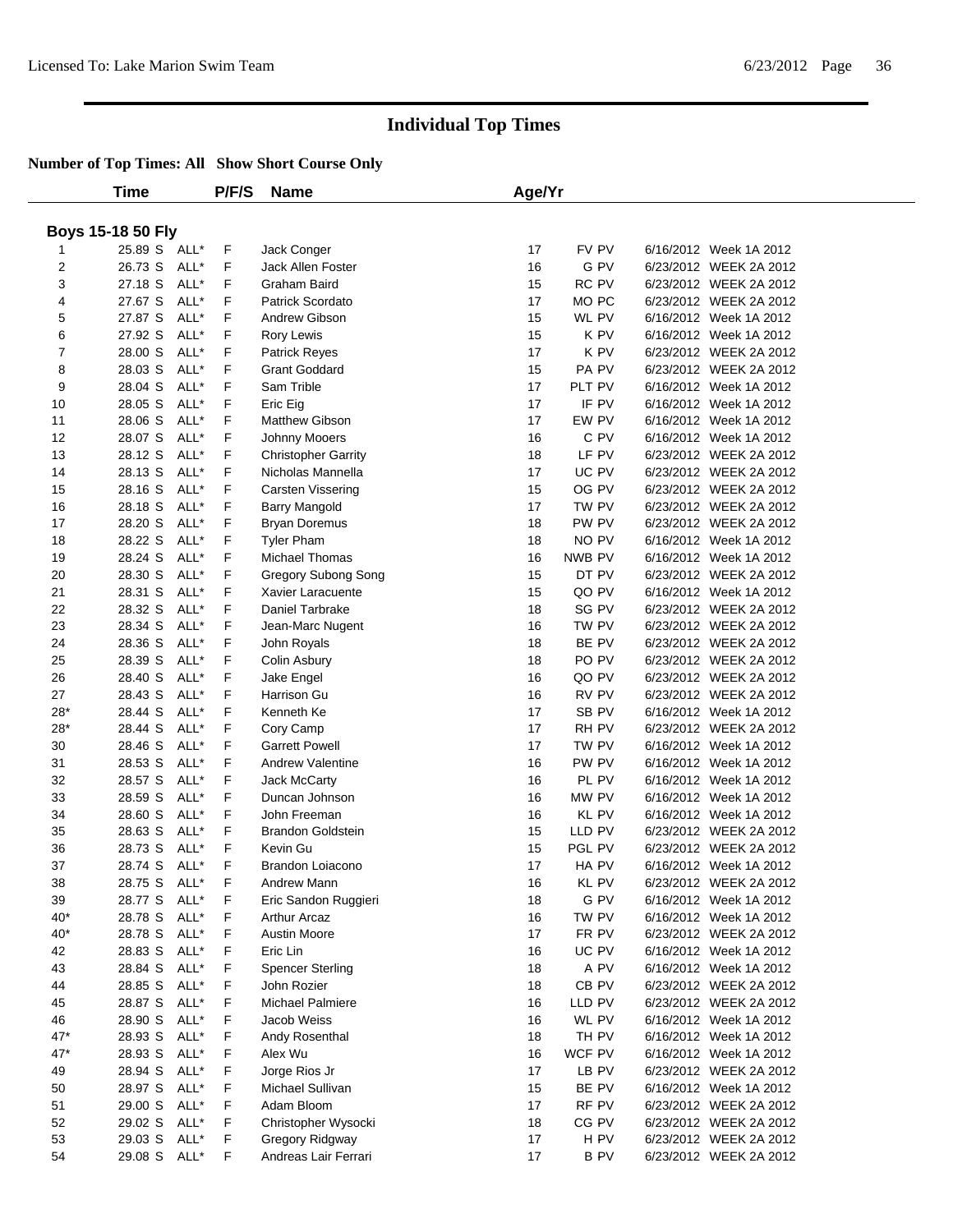|              | Time                | P/F/S | <b>Name</b>                | Age/Yr |                  |                        |  |
|--------------|---------------------|-------|----------------------------|--------|------------------|------------------------|--|
| 55           | 29.17 S ALL*        | F     | Kohler Sukachevin          | 16     | H PV             | 6/23/2012 WEEK 2A 2012 |  |
| 56           | 29.20 S ALL*        | F     | Jonathan Huang             | 15     | <b>KFM PV</b>    | 6/23/2012 WEEK 2A 2012 |  |
|              | Boys 15-18 100 IM   |       |                            |        |                  |                        |  |
| $\mathbf{1}$ | 1:00.73 S ALL*      | F     | Jonathan Ekstrom           | 18     | RC PV            | 6/23/2012 WEEK 2A 2012 |  |
| 2            | ALL*<br>$1:02.37$ S | F     | Carsten Vissering          | 15     | OG PV            | 6/16/2012 Week 1A 2012 |  |
| 3            | ALL*<br>$1:02.46$ S | F     | <b>Jack Allen Foster</b>   | 16     | G PV             | 6/23/2012 WEEK 2A 2012 |  |
| 4            | ALL*<br>$1:02.63$ S | F     | <b>Garrett Powell</b>      | 17     | TW PV            | 6/16/2012 Week 1A 2012 |  |
| 5            | 1:02.69 S<br>ALL*   | F     | Jorge Rios Jr              | 17     | LB PV            | 6/23/2012 WEEK 2A 2012 |  |
| 6            | ALL*<br>1:03.12 S   | F     | <b>Grant Goddard</b>       | 15     | PA PV            | 6/16/2012 Week 1A 2012 |  |
| 7            | $1:03.21$ S<br>ALL* | F     | <b>Gregory Subong Song</b> | 15     | DT PV            | 6/16/2012 Week 1A 2012 |  |
| 8            | $1:03.29$ S<br>ALL* | F     | Steven Goldberg            | 17     | SL PV            | 6/23/2012 WEEK 2A 2012 |  |
| 9            | $1:03.33$ S<br>ALL* | F     | Cory Camp                  | 17     | RH PV            | 6/23/2012 WEEK 2A 2012 |  |
| 10           | ALL*<br>$1:03.34$ S | F     | Graham Baird               | 15     | RC PV            | 6/23/2012 WEEK 2A 2012 |  |
| 11           | 1:03.35 S<br>ALL*   | F     | John Freeman               | 16     | KL PV            | 6/23/2012 WEEK 2A 2012 |  |
| 12           | 1:03.38 S<br>ALL*   | F     | <b>Brandon Goldstein</b>   | 15     | LLD PV           | 6/16/2012 Week 1A 2012 |  |
| 13           | ALL*<br>$1:03.65$ S | F     | Andrew Gibson              | 15     | WL PV            | 6/23/2012 WEEK 2A 2012 |  |
| $14*$        | ALL*<br>1:03.81 S   | F     | Andrew Qian                | 16     | UC PV            | 6/23/2012 WEEK 2A 2012 |  |
| $14*$        | ALL*<br>1:03.81 S   | F     | Eric Sandon Ruggieri       | 18     | G PV             | 6/23/2012 WEEK 2A 2012 |  |
| 16           | ALL*<br>$1:03.83$ S | F     | Patrick Scordato           | 17     | MO <sub>PC</sub> | 6/23/2012 WEEK 2A 2012 |  |
| $17*$        | ALL*<br>$1:04.13$ S | F     | Jean-Marc Nugent           | 16     | TW PV            | 6/23/2012 WEEK 2A 2012 |  |
| $17*$        | ALL*<br>$1:04.13$ S | F     | Andrew Mann                | 16     | KL PV            | 6/23/2012 WEEK 2A 2012 |  |
| 19           | 1:04.41 S<br>ALL*   | F     | <b>Matthew Din</b>         | 16     | WG PV            | 6/23/2012 WEEK 2A 2012 |  |
| 20           | 1:04.52 S<br>ALL*   | F     | Steve Ge                   | 16     | RV PV            | 6/16/2012 Week 1A 2012 |  |
| 21           | ALL*<br>$1:04.53$ S | F     | <b>Austin Cole</b>         | 17     | IF PV            | 6/23/2012 WEEK 2A 2012 |  |
| 22           | ALL*<br>$1:04.62$ S | F     | Eric Lin                   | 16     | UC PV            | 6/23/2012 WEEK 2A 2012 |  |
| 23           | 1:04.63 S<br>ALL*   | F     | Cliff Henderson            | 17     | CB <sub>PV</sub> | 6/16/2012 Week 1A 2012 |  |
| 24           | 1:04.67 S<br>ALL*   | F     | Michael Thomas             | 16     | NWB PV           | 6/23/2012 WEEK 2A 2012 |  |
| 25           | ALL*<br>1:04.72 S   | F     | Gavin Springer             | 15     | SO PV            | 6/23/2012 WEEK 2A 2012 |  |
| 26           | ALL*<br>1:04.78 S   | F     | Brandon Loiacono           | 17     | HA PV            | 6/23/2012 WEEK 2A 2012 |  |
| 27           | ALL*<br>$1:05.02$ S | F     | Sammy Lee                  | 18     | PGL PV           | 6/16/2012 Week 1A 2012 |  |
| $28*$        | ALL*<br>$1:05.03$ S | F     | Rory Lewis                 | 15     | K PV             | 6/16/2012 Week 1A 2012 |  |
| $28*$        | ALL*<br>$1:05.03$ S | F     | <b>Tyler Pham</b>          | 18     | NO PV            | 6/23/2012 WEEK 2A 2012 |  |
| 30           | ALL*<br>$1:05.04$ S | F     | Harrison Gu                | 16     | RV PV            | 6/23/2012 WEEK 2A 2012 |  |
| 31           | $1:05.09$ S<br>ALL* | F     | Joshua Kiehl               | 17     | DA PV            | 6/23/2012 WEEK 2A 2012 |  |
| 32           | 1:05.10 S<br>ALL*   | F     | Fletcher Horwitz Tollefson | 18     | GP PV            | 6/23/2012 WEEK 2A 2012 |  |
| 33           | ALL*<br>$1:05.45$ S | F     | <b>Arthur Arcaz</b>        | 16     | TW PV            | 6/16/2012 Week 1A 2012 |  |
| $34*$        | ALL*<br>$1:05.46$ S | F     | Xavier Laracuente          | 15     | QO PV            | 6/16/2012 Week 1A 2012 |  |
| $34*$        | 1:05.46 S ALL*      | F     | Nicholas Mion              | 16     | NWB PV           | 6/16/2012 Week 1A 2012 |  |
| 36           | 1:05.53 S ALL*      | F     | Duncan Johnson             | 16     | MW PV            | 6/16/2012 Week 1A 2012 |  |
| 37           | 1:05.81 S ALL*      | F     | <b>Patrick Reyes</b>       | 17     | K PV             | 6/16/2012 Week 1A 2012 |  |
| 38           | 1:05.84 S ALL*      | F     | Evan Garfield              | 18     | MCT PV           | 6/23/2012 WEEK 2A 2012 |  |
| 39           | ALL*<br>$1:05.85$ S | F     | Andreas Lair Ferrari       | 17     | B PV             | 6/16/2012 Week 1A 2012 |  |
| 40           | 1:05.87 S ALL*      | F     | Kevin Fu                   | 17     | RV PV            | 6/16/2012 Week 1A 2012 |  |
| 41           | ALL*<br>$1:05.89$ S | F     | Barry Mangold              | 17     | TW PV            | 6/23/2012 WEEK 2A 2012 |  |
| 42           | ALL*<br>1:05.90 S   | F     | Michael Palmiere           | 16     | LLD PV           | 6/23/2012 WEEK 2A 2012 |  |
| 43           | ALL*<br>$1:05.94$ S | F     | <b>Zachary Eisig</b>       | 17     | DA PV            | 6/23/2012 WEEK 2A 2012 |  |
| 44           | $1:05.96$ S<br>ALL* | F     | Sam Trible                 | 17     | PLT PV           | 6/16/2012 Week 1A 2012 |  |
| 45           | ALL*<br>$1:06.02$ S | F     | Peter Liang Wang           | 15     | <b>KFM PV</b>    | 6/23/2012 WEEK 2A 2012 |  |
| 46           | 1:06.07 S ALL*      | F     | Johnny Mooers              | 16     | C PV             | 6/23/2012 WEEK 2A 2012 |  |
| 47           | $1:06.08$ S<br>ALL* | F     | <b>Brian Tsau</b>          | 15     | TH PV            | 6/23/2012 WEEK 2A 2012 |  |
| 48           | ALL*<br>1:06.10 S   | F     | <b>Matthew Petraites</b>   | 16     | WTL PV           | 6/16/2012 Week 1A 2012 |  |
| 49           | 1:06.16 S ALL*      | F     | Daniel Tarbrake            | 18     | SG PV            | 6/23/2012 WEEK 2A 2012 |  |
| $50*$        | $1:06.22$ S<br>ALL* | F     | <b>Brian Murphy</b>        | 18     | OM PV            | 6/16/2012 Week 1A 2012 |  |
| $50*$        | $1:06.22$ S<br>ALL* | F     | <b>Christopher Garrity</b> | 18     | LF PV            | 6/16/2012 Week 1A 2012 |  |
| 52           | 1:06.27 S ALL*      | F     | Brennan Novak              | 15     | PGL PV           | 6/16/2012 Week 1A 2012 |  |